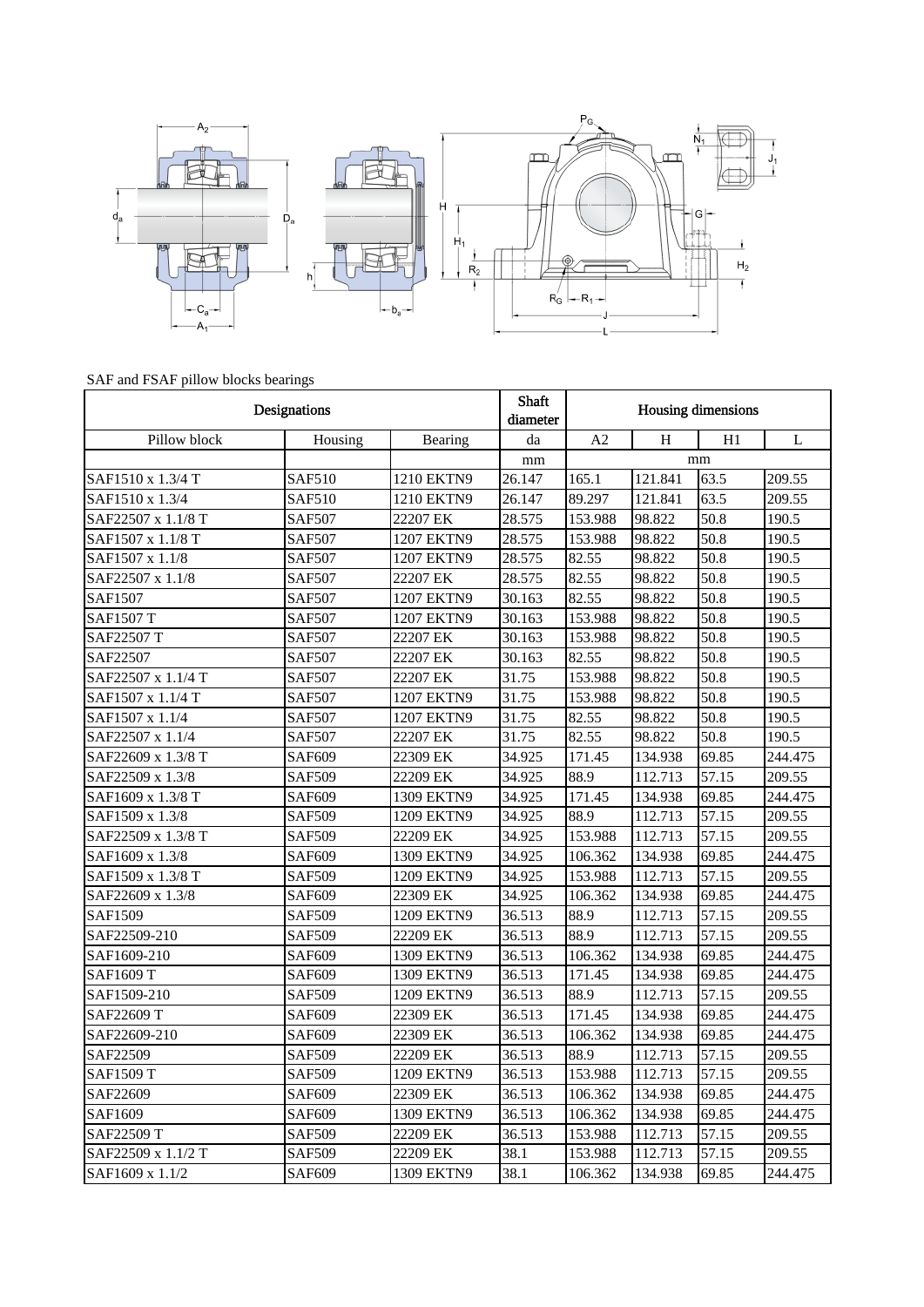| SAF22609 x 1.1/2     | SAF609         | 22309 EK   | 38.1   | 106.362 | 134.938 | 69.85 | 244.475 |
|----------------------|----------------|------------|--------|---------|---------|-------|---------|
| SAF1509 x 1.1/2 T    | <b>SAF509</b>  | 1209 EKTN9 | 38.1   | 153.988 | 112.713 | 57.15 | 209.55  |
| SAF22609 x 1.1/2 T   | <b>SAF609</b>  | 22309 EK   | 38.1   | 171.45  | 134.938 | 69.85 | 244.475 |
| SAF22509 x 1.1/2     | <b>SAF509</b>  | 22209 EK   | 38.1   | 88.9    | 112.713 | 57.15 | 209.55  |
| SAF1509 x 1.1/2      | <b>SAF509</b>  | 1209 EKTN9 | 38.1   | 88.9    | 112.713 | 57.15 | 209.55  |
| SAF1609 x 1.1/2 T    | <b>SAF609</b>  | 1309 EKTN9 | 38.1   | 171.45  | 134.938 | 69.85 | 244.475 |
| SAF22610 x 1.5/8 T   | <b>SAF610</b>  | 22310 EK   | 41.275 | 190.5   | 147.637 | 76.2  | 269.875 |
| SAF1510 x 1.5/8 T    | <b>SAF510</b>  | 1210 EKTN9 | 41.275 | 165.1   | 121.841 | 63.5  | 209.55  |
| SAF22510 x 1.5/8     | <b>SAF510</b>  | 22210 EK   | 41.275 | 89.297  | 121.841 | 63.5  | 209.55  |
| SAF1610 x 1.5/8      | <b>SAF610</b>  | 1310 EKTN9 | 41.275 | 115.888 | 147.637 | 76.2  | 269.875 |
| SAF22510 x 1.5/8 T   | <b>SAF510</b>  | 22210 EK   | 41.275 | 165.1   | 121.841 | 63.5  | 209.55  |
| SAF1510 x 1.5/8      | <b>SAF510</b>  | 1210 EKTN9 | 41.275 | 89.297  | 121.841 | 63.5  | 209.55  |
| SAF1610 x 1.5/8 T    | <b>SAF610</b>  | 1310 EKTN9 | 41.275 | 190.5   | 147.637 | 76.2  | 269.875 |
| SAF22610 x 1.5/8     | <b>SAF610</b>  | 22310 EK   | 41.275 | 115.888 | 147.637 | 76.2  | 269.875 |
| SAF22510 T           | <b>SAF510</b>  | 22210 EK   | 42.862 | 165.1   | 121.841 | 63.5  | 209.55  |
| SAF22610-210         | <b>SAF610</b>  | 22310 EK   | 42.862 | 115.888 | 147.637 | 76.2  | 269.875 |
| SAF1510-210          | <b>SAF510</b>  | 1210 EKTN9 | 42.862 | 89.297  | 121.841 | 63.5  | 209.55  |
| <b>SAF1510</b>       | <b>SAF510</b>  | 1210 EKTN9 | 42.862 | 89.297  | 121.841 | 63.5  | 209.55  |
| <b>SAF1610 T</b>     | <b>SAF610</b>  | 1310 EKTN9 | 42.862 | 190.5   | 147.637 | 76.2  | 269.875 |
| SAF22610 T           | <b>SAF610</b>  | 22310 EK   | 42.862 | 190.5   | 147.637 | 76.2  | 269.875 |
| <b>SAF1510 T</b>     | <b>SAF510</b>  | 1210 EKTN9 | 42.862 | 165.1   | 121.841 | 63.5  | 209.55  |
| SAF1610-210          | <b>SAF610</b>  | 1310 EKTN9 | 42.862 | 115.888 | 147.637 | 76.2  | 269.875 |
| SAF22510-210         | <b>SAF510</b>  | 22210 EK   | 42.862 | 89.297  | 121.841 | 63.5  | 209.55  |
| SAF22510             | <b>SAF510</b>  | 22210 EK   | 42.862 | 89.297  | 121.841 | 63.5  | 209.55  |
| SAF22610             | <b>SAF610</b>  | 22310 EK   | 42.862 | 115.888 | 147.637 | 76.2  | 269.875 |
| SAF1610              | <b>SAF610</b>  | 1310 EKTN9 | 42.862 | 115.888 | 147.637 | 76.2  | 269.875 |
| SAF1610 x 1.3/4      | <b>SAF610</b>  | 1310 EKTN9 | 44.45  | 115.888 | 147.637 | 76.2  | 269.875 |
| SAF22510 x 1.3/4     | <b>SAF510</b>  | 22210 EK   | 44.45  | 89.297  | 121.841 | 63.5  | 209.55  |
| SAF22610 x 1.3/4 T   | <b>SAF610</b>  | 22310 EK   | 44.45  | 190.5   | 147.637 | 76.2  | 269.875 |
| SAF22510 x 1.3/4 T   | <b>SAF510</b>  | 22210 EK   | 44.45  | 165.1   | 121.841 | 63.5  | 209.55  |
| SAF22610 x 1.3/4     | <b>SAF610</b>  | 22310 EK   | 44.45  | 115.888 | 147.637 | 76.2  | 269.875 |
| SAF1610 x 1.3/4 T    | <b>SAF610</b>  | 1310 EKTN9 | 44.45  | 190.5   | 147.637 | 76.2  | 269.875 |
| SAF1511 x 1.13/16    | <b>SAF511</b>  | 1211 EKTN9 | 46.038 | 98.425  | 133.35  | 69.85 | 244.475 |
| SAF22511 x 1.13/16 T | <b>SAF511</b>  | 22211 EK   | 46.038 | 171.45  | 133.35  | 69.85 | 244.475 |
| SAF1511 x 1.13/16 T  | <b>SAF511</b>  | 1211 EKTN9 | 46.038 | 171.45  | 133.35  | 69.85 | 244.475 |
| SAF22511 x 1.13/16   | <b>SAF511</b>  | 22211 EK   | 46.038 | 98.425  | 133.35  | 69.85 | 244.475 |
| SAF1611 x 1.7/8 T    | SAF611         | 1311 EKTN9 | 47.625 | 196.85  | 157.162 | 82.55 | 279.4   |
| FSAF1611 x 1.7/8     | <b>FSAF611</b> | 1311 EKTN9 | 47.625 | 123.825 | 157.162 | 82.55 | 279.4   |
| FSAF1611 x 1.7/8 T   | <b>FSAF611</b> | 1311 EKTN9 | 47.625 | 171.45  | 157.162 | 82.55 | 279.4   |
| SAF1611 x 1.7/8      | SAF611         | 1311 EKTN9 | 47.625 | 123.825 | 157.162 | 82.55 | 279.4   |
| SAF22611 x 1.7/8     | SAF611         | 22311 EK   | 47.625 | 123.825 | 157.162 | 82.55 | 279.4   |
| FSAF22611 x 1.7/8 T  | <b>FSAF611</b> | 22311 EK   | 47.625 | 196.85  | 157.162 | 82.55 | 279.4   |
| SAF22511 x 1.7/8 T   | <b>SAF511</b>  | 22211 EK   | 47.625 | 171.45  | 133.35  | 69.85 | 244.475 |
| SAF22511 x 1.7/8     | SAF511         | 22211 EK   | 47.625 | 98.425  | 133.35  | 69.85 | 244.475 |
| FSAF22611 x 1.7/8    | <b>FSAF611</b> | 22311 EK   | 47.625 | 123.825 | 157.162 | 82.55 | 279.4   |
| SAF22611 x 1.7/8 T   | SAF611         | 22311 EK   | 47.625 | 196.85  | 157.162 | 82.55 | 279.4   |
| SAF1511 x 1.7/8 T    | SAF511         | 1211 EKTN9 | 47.625 | 171.45  | 133.35  | 69.85 | 244.475 |
| SAF1511 x 1.7/8      | <b>SAF511</b>  | 1211 EKTN9 | 47.625 | 98.425  | 133.35  | 69.85 | 244.475 |
| SAF1611-210          | SAF611         | 1311 EKTN9 | 49.212 | 123.825 | 157.162 | 82.55 | 279.4   |
| SAF22511-210         | <b>SAF511</b>  | 22211 EK   | 49.212 | 98.425  | 133.35  | 69.85 | 244.475 |
| <b>FSAF1611 T</b>    | <b>FSAF611</b> | 1311 EKTN9 | 49.212 | 171.45  | 157.162 | 82.55 | 279.4   |
| <b>SAF1611 T</b>     | SAF611         | 1311 EKTN9 | 49.212 | 196.85  | 157.162 | 82.55 | 279.4   |
| SAF1511              | <b>SAF511</b>  | 1211 EKTN9 | 49.212 | 98.425  | 133.35  | 69.85 | 244.475 |
| FSAF1611-210         | <b>FSAF611</b> | 1311 EKTN9 | 49.212 | 123.825 | 157.162 | 82.55 | 279.4   |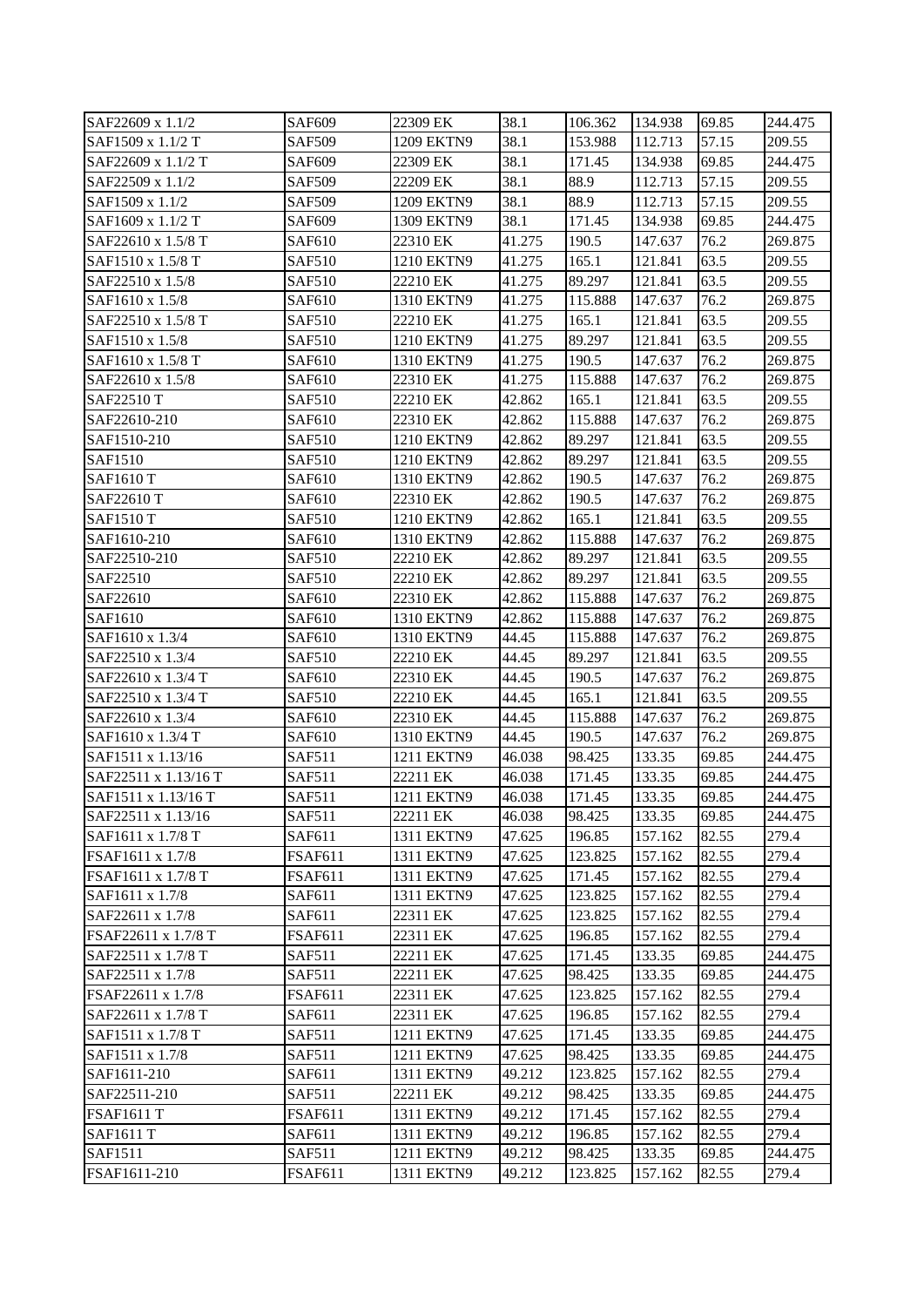| FSAF22611-210         | <b>FSAF611</b> | 22311 EK   | 49.212 | 123.825 | 157.162 | 82.55 | 279.4   |
|-----------------------|----------------|------------|--------|---------|---------|-------|---------|
| FSAF22611             | <b>FSAF611</b> | 22311 EK   | 49.212 | 123.825 | 157.162 | 82.55 | 279.4   |
| <b>FSAF1611</b>       | <b>FSAF611</b> | 1311 EKTN9 | 49.212 | 123.825 | 157.162 | 82.55 | 279.4   |
| SAF22511 T            | <b>SAF511</b>  | 22211 EK   | 49.212 | 171.45  | 133.35  | 69.85 | 244.475 |
| SAF1511-210           | SAF511         | 1211 EKTN9 | 49.212 | 98.425  | 133.35  | 69.85 | 244.475 |
| SAF22511              | <b>SAF511</b>  | 22211 EK   | 49.212 | 98.425  | 133.35  | 69.85 | 244.475 |
| <b>SAF1511 T</b>      | <b>SAF511</b>  | 1211 EKTN9 | 49.212 | 171.45  | 133.35  | 69.85 | 244.475 |
| SAF22611-210          | SAF611         | 22311 EK   | 49.212 | 123.825 | 157.162 | 82.55 | 279.4   |
| SAF22611 T            | SAF611         | 22311 EK   | 49.212 | 196.85  | 157.162 | 82.55 | 279.4   |
| SAF22611              | SAF611         | 22311 EK   | 49.212 | 123.825 | 157.162 | 82.55 | 279.4   |
| <b>FSAF22611 T</b>    | <b>FSAF611</b> | 22311 EK   | 49.212 | 196.85  | 157.162 | 82.55 | 279.4   |
| SAF1611               | SAF611         | 1311 EKTN9 | 49.212 | 123.825 | 157.162 | 82.55 | 279.4   |
| SAF22511 x 2 T        | <b>SAF511</b>  | 22211 EK   | 50.8   | 171.45  | 133.35  | 69.85 | 244.475 |
| SAF1611 x 2           | SAF611         | 1311 EKTN9 | 50.8   | 123.825 | 157.162 | 82.55 | 279.4   |
| SAF22511 x 2          | <b>SAF511</b>  | 22211 EK   | 50.8   | 98.425  | 133.35  | 69.85 | 244.475 |
| FSAF22611 x 2 T       | <b>FSAF611</b> | 22311 EK   | 50.8   | 196.85  | 157.162 | 82.55 | 279.4   |
| FSAF1611 x 2          | <b>FSAF611</b> | 1311 EKTN9 | 50.8   | 123.825 | 157.162 | 82.55 | 279.4   |
| SAF1511 x 2           | <b>SAF511</b>  | 1211 EKTN9 | 50.8   | 98.425  | 133.35  | 69.85 | 244.475 |
| FSAF22611 x 2         | <b>FSAF611</b> | 22311 EK   | 50.8   | 123.825 | 157.162 | 82.55 | 279.4   |
| SAF22611 x 2          | SAF611         | 22311 EK   | 50.8   | 123.825 | 157.162 | 82.55 | 279.4   |
| SAF1511 x 2 T         | SAF511         | 1211 EKTN9 | 50.8   | 171.45  | 133.35  | 69.85 | 244.475 |
| SAF22611 x 2 T        | SAF611         | 22311 EK   | 50.8   | 196.85  | 157.162 | 82.55 | 279.4   |
| SAF1611 x 2 T         | SAF611         | 1311 EKTN9 | 50.8   | 196.85  | 157.162 | 82.55 | 279.4   |
| FSAF1611 x 2 T        | <b>FSAF611</b> | 1311 EKTN9 | 50.8   | 171.45  | 157.162 | 82.55 | 279.4   |
| SAF1613 x 2.1/8       | SAF613         | 1313 EKTN9 | 53.975 | 134.938 | 167.481 | 88.9  | 330.2   |
| SAF22513 x 2.1/8      | <b>SAF513</b>  | 22213 EK   | 53.975 | 114.3   | 147.637 | 76.2  | 279.4   |
| SAF22613 x 2.1/8      | SAF613         | 22313 EK   | 53.975 | 134.938 | 167.481 | 88.9  | 330.2   |
| SAF1513 x 2.1/8 T     | <b>SAF513</b>  | 1213 EKTN9 | 53.975 | 184.15  | 147.637 | 76.2  | 279.4   |
| FSAF22613 x 2.1/8 T   | <b>FSAF613</b> | 22313 EK   | 53.975 | 209.55  | 167.481 | 88.9  | 330.2   |
| SAF1613 x 2.1/8 TLC   | SAF613         | 1313 EKTN9 | 53.975 | 134.938 | 167.481 | 88.9  | 330.2   |
| FSAF22613 x 2.1/8     | <b>FSAF613</b> | 22313 EK   | 53.975 | 134.938 | 167.481 | 88.9  | 330.2   |
| FSAF1613 x 2.1/8 TLC  | <b>FSAF613</b> | 1313 EKTN9 | 53.975 | 134.938 | 167.481 | 88.9  | 330.2   |
| SAF1513 x 2.1/8       | <b>SAF513</b>  | 1213 EKTN9 | 53.975 | 114.3   | 147.637 | 76.2  | 279.4   |
| SAF1613 x 2.1/8 T     | SAF613         | 1313 EKTN9 | 53.975 | 209.55  | 167.481 | 88.9  | 330.2   |
| FSAF1613 x 2.1/8 T    | <b>FSAF613</b> | 1313 EKTN9 | 53.975 | 209.55  | 167.481 | 88.9  | 330.2   |
| FSAF22613 x 2.1/8 TLC | <b>FSAF613</b> | 22313 EK   | 53.975 | 134.938 | 167.481 | 88.9  | 330.2   |
| SAF22513 x 2.1/8 T    | SAF513         | 22213 EK   | 53.975 | 184.15  | 147.637 | 76.2  | 279.4   |
| SAF22613 x 2.1/8 T    | SAF613         | 22313 EK   | 53.975 | 209.55  | 167.481 | 88.9  | 330.2   |
| FSAF1613 x 2.1/8      | <b>FSAF613</b> | 1313 EKTN9 | 53.975 | 134.938 | 167.481 | 88.9  | 330.2   |
| SAF22613 x 2.1/8 TLC  | SAF613         | 22313 EK   | 53.975 | 134.938 | 167.481 | 88.9  | 330.2   |
| SAF22613 TLC          | SAF613         | 22313 EK   | 55.563 | 134.938 | 167.481 | 88.9  | 330.2   |
| <b>SAF1513 T</b>      | SAF513         | 1213 EKTN9 | 55.563 | 184.15  | 147.637 | 76.2  | 279.4   |
| SAF1513               | SAF513         | 1213 EKTN9 | 55.563 | 114.3   | 147.637 | 76.2  | 279.4   |
| FSAF22613             | FSAF613        | 22313 EK   | 55.563 | 134.938 | 167.481 | 88.9  | 330.2   |
| <b>FSAF1613</b>       | <b>FSAF613</b> | 1313 EKTN9 | 55.563 | 134.938 | 167.481 | 88.9  | 330.2   |
| <b>FSAF1613 T</b>     | <b>FSAF613</b> | 1313 EKTN9 | 55.563 | 209.55  | 167.481 | 88.9  | 330.2   |
| SAF22613 T            | SAF613         | 22313 EK   | 55.563 | 209.55  | 167.481 | 88.9  | 330.2   |
| SAF2513 T             | <b>SAF513</b>  | 2213 EKTN9 | 55.563 | 184.15  | 147.637 | 76.2  | 279.4   |
| SAF2513-210           | SAF513         | 2213 EKTN9 | 55.563 | 114.3   | 147.637 | 76.2  | 279.4   |
| <b>FSAF22613 T</b>    | <b>FSAF613</b> | 22313 EK   | 55.563 | 209.55  | 167.481 | 88.9  | 330.2   |
| FSAF1613 TLC          | <b>FSAF613</b> | 1313 EKTN9 | 55.563 | 134.938 | 167.481 | 88.9  | 330.2   |
| SAF1613 TLC           | SAF613         | 1313 EKTN9 | 55.563 | 134.938 | 167.481 | 88.9  | 330.2   |
| SAF22513              | SAF513         | 22213 EK   | 55.563 | 114.3   | 147.637 | 76.2  | 279.4   |
| <b>SAF1613 T</b>      | SAF613         | 1313 EKTN9 | 55.563 | 209.55  | 167.481 | 88.9  | 330.2   |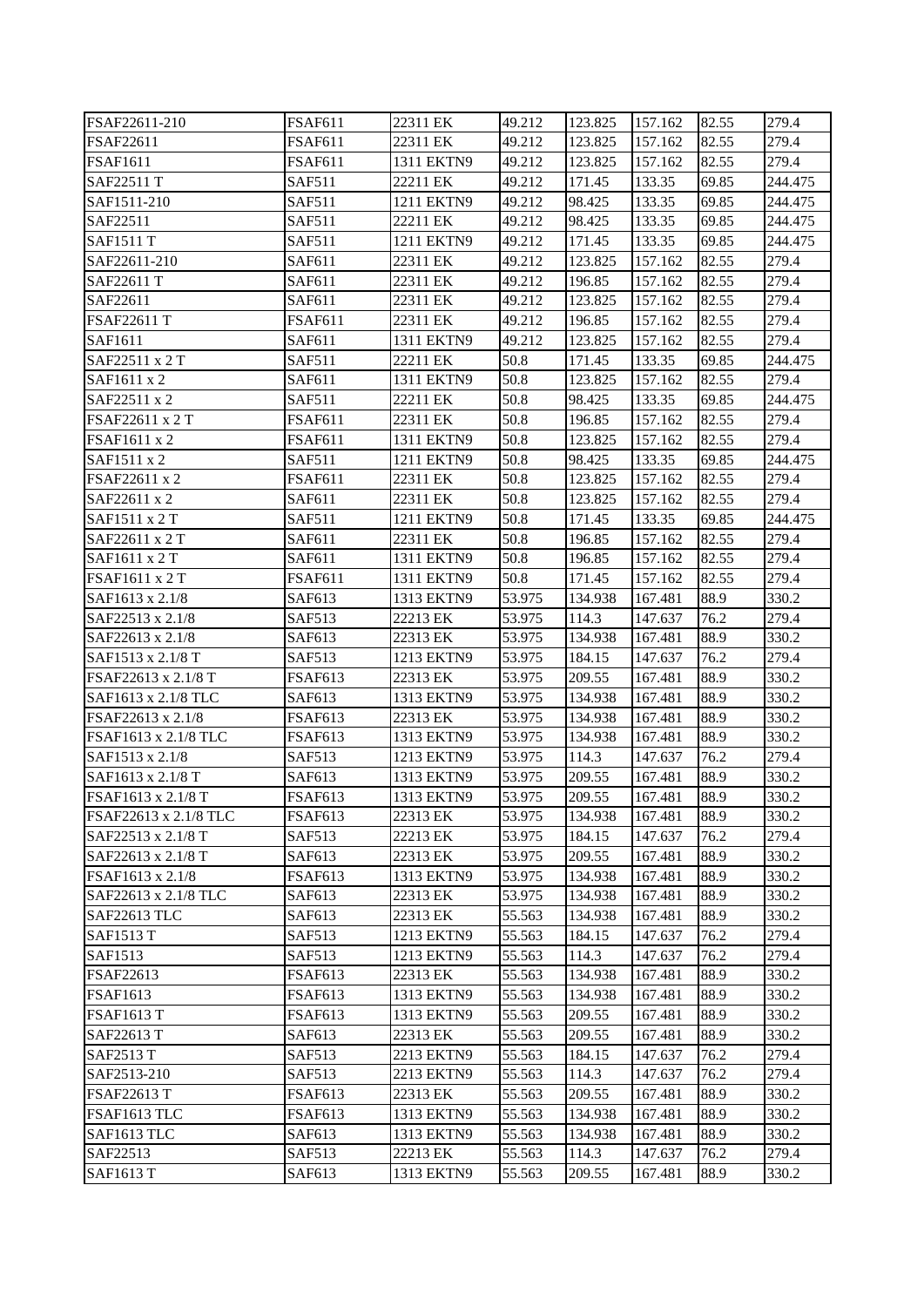| SAF1513-210              | <b>SAF513</b>  | 1213 EKTN9 | 55.563 | 114.3   | 147.637 | 76.2  | 279.4  |
|--------------------------|----------------|------------|--------|---------|---------|-------|--------|
| SAF22513 T               | <b>SAF513</b>  | 22213 EK   | 55.563 | 184.15  | 147.637 | 76.2  | 279.4  |
| SAF22513-210             | <b>SAF513</b>  | 22213 EK   | 55.563 | 114.3   | 147.637 | 76.2  | 279.4  |
| SAF2513                  | SAF513         | 2213 EKTN9 | 55.563 | 114.3   | 147.637 | 76.2  | 279.4  |
| SAF22613                 | SAF613         | 22313 EK   | 55.563 | 134.938 | 167.481 | 88.9  | 330.2  |
| FSAF22613 TLC            | FSAF613        | 22313 EK   | 55.563 | 134.938 | 167.481 | 88.9  | 330.2  |
| SAF1613                  | SAF613         | 1313 EKTN9 | 55.563 | 134.938 | 167.481 | 88.9  | 330.2  |
| SAF1613 x 2.1/4          | SAF613         | 1313 EKTN9 | 57.15  | 134.938 | 167.481 | 88.9  | 330.2  |
| SAF1513 x 2.1/4 T        | SAF513         | 1213 EKTN9 | 57.15  | 184.15  | 147.637 | 76.2  | 279.4  |
| SAF22613 x 2.1/4 TLC     | SAF613         | 22313 EK   | 57.15  | 134.938 | 167.481 | 88.9  | 330.2  |
| SAF22513 x 2.1/4         | <b>SAF513</b>  | 22213 EK   | 57.15  | 114.3   | 147.637 | 76.2  | 279.4  |
| SAF22613 x 2.1/4         | SAF613         | 22313 EK   | 57.15  | 134.938 | 167.481 | 88.9  | 330.2  |
| FSAF22613 x 2.1/4        | FSAF613        | 22313 EK   | 57.15  | 134.938 | 167.481 | 88.9  | 330.2  |
| SAF1513 x 2.1/4          | SAF513         | 1213 EKTN9 | 57.15  | 114.3   | 147.637 | 76.2  | 279.4  |
| SAF1613 x 2.1/4 TLC      | SAF613         | 1313 EKTN9 | 57.15  | 134.938 | 167.481 | 88.9  | 330.2  |
| FSAF22613 x 2.1/4 T      | FSAF613        | 22313 EK   | 57.15  | 209.55  | 167.481 | 88.9  | 330.2  |
| SAF1613 x 2.1/4 T        | SAF613         | 1313 EKTN9 | 57.15  | 209.55  | 167.481 | 88.9  | 330.2  |
| FSAF1613 x 2.1/4 TLC     | <b>FSAF613</b> | 1313 EKTN9 | 57.15  | 134.938 | 167.481 | 88.9  | 330.2  |
| SAF22613 x 2.1/4 T       | SAF613         | 22313 EK   | 57.15  | 209.55  | 167.481 | 88.9  | 330.2  |
| SAF22513 x 2.1/4 T       | <b>SAF513</b>  | 22213 EK   | 57.15  | 184.15  | 147.637 | 76.2  | 279.4  |
| FSAF1613 x 2.1/4         | <b>FSAF613</b> | 1313 EKTN9 | 57.15  | 134.938 | 167.481 | 88.9  | 330.2  |
| FSAF22613 x 2.1/4 TLC    | <b>FSAF613</b> | 22313 EK   | 57.15  | 134.938 | 167.481 | 88.9  | 330.2  |
| FSAF1613 x 2.1/4 T       | FSAF613        | 1313 EKTN9 | 57.15  | 209.55  | 167.481 | 88.9  | 330.2  |
| FSAF22615 x 2.3/8        | FSAF615        | 22315 EK   | 60.325 | 149.225 | 192.088 | 101.6 | 349.25 |
| SAF1515 x 2.3/8          | SAF515         | 1215 K     | 60.325 | 118.666 | 157.559 | 82.55 | 285.75 |
| SAF1615 x 2.3/8 T        | SAF615         | 1315 K     | 60.325 | 223.838 | 192.088 | 101.6 | 349.25 |
| SSAFS22515 x 2.3/8 TLC   | SSAFS515       | 22215 EK   | 60.325 | 120.65  | 161.925 | 82.55 | 285.75 |
| SAF1515 x 2.3/8 TLC      | SAF515         | 1215 K     | 60.325 | 118.666 | 157.559 | 82.55 | 285.75 |
| FSAF22515 x 2.3/8        | FSAF515        | 22215 EK   | 60.325 | 118.666 | 157.559 | 82.55 | 285.75 |
| FSAF1615 x 2.3/8 T       | <b>FSAF615</b> | 1315 K     | 60.325 | 223.838 | 192.088 | 101.6 | 349.25 |
| FSAF1615 x 2.3/8 TLC     | FSAF615        | 1315 K     | 60.325 | 149.225 | 192.088 | 101.6 | 349.25 |
| SAFS22515-11 x 2.3/8     | FSAFS515       | 22215 EK   | 60.325 | 120.65  | 161.925 | 82.55 | 285.75 |
| SAF22515 x 2.3/8         | <b>SAF515</b>  | 22215 EK   | 60.325 | 119.063 | 157.559 | 82.55 | 285.75 |
| FSAF1515 x 2.3/8 T       | <b>FSAF515</b> | 1215 K     | 60.325 | 193.675 | 157.559 | 82.55 | 285.75 |
| FSAF1515 x 2.3/8         | FSAF515        | 1215 K     | 60.325 | 118.666 | 157.559 | 82.55 | 285.75 |
| FSAF22515 x 2.3/8 TLC    | <b>FSAF515</b> | 22215 EK   | 60.325 | 118.666 | 157.559 | 82.55 | 285.75 |
| SSAFS22515 x 2.3/8       | SSAFS515       | 22215 EK   | 60.325 | 120.65  | 161.925 | 82.55 | 285.75 |
| SSAFS22515 x 2.3/8 T     | SSAFS515       | 22215 EK   | 60.325 | 195.275 | 161.925 | 82.55 | 285.75 |
| SAF22515 x 2.3/8 TLC     | <b>SAF515</b>  | 22215 EK   | 60.325 | 119.063 | 157.559 | 82.55 | 285.75 |
| SAF22615 x 2.3/8 TLC     | SAF615         | 22315 EK   | 60.325 | 149.225 | 192.088 | 101.6 | 349.25 |
| FSAF22615 x 2.3/8 TLC    | <b>FSAF615</b> | 22315 EK   | 60.325 | 149.225 | 192.088 | 101.6 | 349.25 |
| FSAF22615 x 2.3/8 T      | <b>FSAF615</b> | 22315 EK   | 60.325 | 223.838 | 192.088 | 101.6 | 349.25 |
| SAF22515 x 2.3/8 T       | SAF515         | 22215 EK   | 60.325 | 193.675 | 157.559 | 82.55 | 285.75 |
| SAFS22515 x 2.3/8 TLC    | SAFS515        | 22215 EK   | 60.325 | 120.65  | 161.925 | 82.55 | 285.75 |
| SAFS22515 x 2.3/8        | SAFS515        | 22215 EK   | 60.325 | 120.65  | 161.925 | 82.55 | 285.75 |
| SAF1615 x 2.3/8          | SAF615         | 1315 K     | 60.325 | 149.225 | 192.088 | 101.6 | 349.25 |
| SAFS22515-11 x 2.3/8 T   | FSAFS515       | 22215 EK   | 60.325 | 195.262 | 161.925 | 82.55 | 285.75 |
| SAFS22515-11 x 2.3/8 TLC | FSAFS515       | 22215 EK   | 60.325 | 120.65  | 161.925 | 82.55 | 285.75 |
| FSAF22515 x 2.3/8 T      | <b>FSAF515</b> | 22215 EK   | 60.325 | 193.675 | 157.559 | 82.55 | 285.75 |
| SAFS22515 x 2.3/8 T      | <b>SAFS515</b> | 22215 EK   | 60.325 | 195.262 | 161.925 | 82.55 | 285.75 |
| SAF22615 x 2.3/8 T       | SAF615         | 22315 EK   | 60.325 | 223.838 | 192.088 | 101.6 | 349.25 |
| SAF1615 x 2.3/8 TLC      | SAF615         | 1315 K     | 60.325 | 149.225 | 192.088 | 101.6 | 349.25 |
| SAF1515 x 2.3/8 T        | SAF515         | 1215 K     | 60.325 | 193.675 | 157.559 | 82.55 | 285.75 |
| SAF22615 x 2.3/8         | SAF615         | 22315 EK   | 60.325 | 149.225 | 192.088 | 101.6 | 349.25 |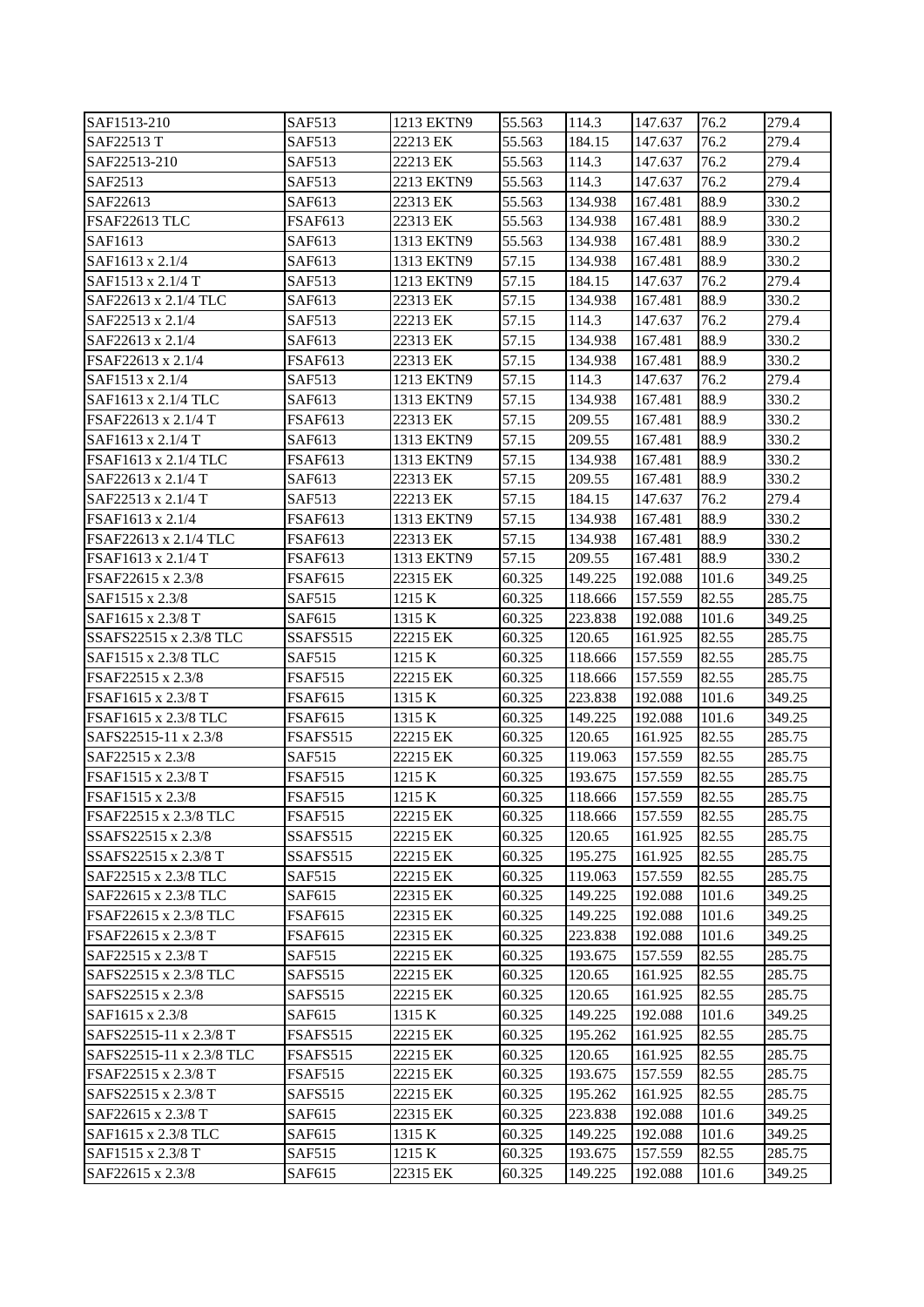| FSAF1615 x 2.3/8                         | <b>FSAF615</b>           | 1315 K             | 60.325       | 149.225            | 192.088            | 101.6          | 349.25           |
|------------------------------------------|--------------------------|--------------------|--------------|--------------------|--------------------|----------------|------------------|
| FSAF1515 x 2.3/8 TLC                     | FSAF515                  | 1215 K             | 60.325       | 118.666            | 157.559            | 82.55          | 285.75           |
| SAFS22515-11 TLC                         | <b>FSAFS515</b>          | 22215 EK           | 61.913       | 120.65             | 161.925            | 82.55          | 285.75           |
| <b>FSAF1515</b>                          | FSAF515                  | 1215 K             | 61.913       | 118.666            | 157.559            | 82.55          | 285.75           |
| <b>SAF1615 T</b>                         | SAF615                   | 1315 K             | 61.913       | 223.838            | 192.088            | 101.6          | 349.25           |
| SAF1515 TLC                              | SAF515                   | 1215 K             | 61.913       | 118.666            | 157.559            | 82.55          | 285.75           |
| SAF1515                                  | SAF515                   | 1215 K             | 61.913       | 118.666            | 157.559            | 82.55          | 285.75           |
| FSAF1515 TLC                             | FSAF515                  | 1215 K             | 61.913       | 118.666            | 157.559            | 82.55          | 285.75           |
| FSAF22615                                | FSAF615                  | 22315 EK           | 61.913       | 149.225            | 192.088            | 101.6          | 349.25           |
| SAF22515 T                               | SAF515                   | 22215 EK           | 61.913       | 193.675            | 157.559            | 82.55          | 285.75           |
| <b>FSAF1615</b>                          | <b>FSAF615</b>           | 1315 K             | 61.913       | 149.225            | 192.088            | 101.6          | 349.25           |
| <b>SAF22615 TLC</b>                      | SAF615                   | 22315 EK           | 61.913       | 149.225            | 192.088            | 101.6          | 349.25           |
| <b>FSAF1515 T</b>                        | <b>FSAF515</b>           | 1215 K             | 61.913       | 193.675            | 157.559            | 82.55          | 285.75           |
| <b>FSAF22515 T</b>                       | <b>FSAF515</b>           | 22215 EK           | 61.913       | 193.675            | 157.559            | 82.55          | 285.75           |
| SAF1615 TLC                              | SAF615                   | 1315 K             | 61.913       | 149.225            | 192.088            | 101.6          | 349.25           |
| FSAF22515                                | FSAF515                  | 22215 EK           | 61.913       | 118.666            | 157.559            | 82.55          | 285.75           |
| <b>FSAF22615 T</b>                       | <b>FSAF615</b>           | 22315 EK           | 61.913       | 223.838            | 192.088            | 101.6          | 349.25           |
| SAF22515 TLC                             | <b>SAF515</b>            | 22215 EK           | 61.913       | 119.063            | 157.559            | 82.55          | 285.75           |
| SSAFS22515                               | SSAFS515                 | 22215 EK           | 61.913       | 120.65             | 161.925            | 82.55          | 285.75           |
| SAF22515                                 | SAF515                   | 22215 EK           | 61.913       | 119.063            | 157.559            | 82.55          | 285.75           |
| <b>SAF1515 T</b>                         | <b>SAF515</b>            | 1215 K             | 61.913       | 193.675            | 157.559            | 82.55          | 285.75           |
| SAFS22515                                | SAFS515                  | 22215 EK           | 61.913       | 120.65             | 161.925            | 82.55          | 285.75           |
| SAF22615 T                               | SAF615                   | 22315 EK           | 61.913       | 223.838            | 192.088            | 101.6          | 349.25           |
| FSAF1615 TLC                             | FSAF615                  | 1315 K             | 61.913       | 149.225            | 192.088            | 101.6          | 349.25           |
| SAFS22515-11                             | FSAFS515                 | 22215 EK           | 61.913       | 120.65             | 161.925            | 82.55          | 285.75           |
| SSAFS22515 TLC                           | SSAFS515                 | 22215 EK           | 61.913       | 120.65             | 161.925            | 82.55          | 285.75           |
| FSAF22615 TLC                            | <b>FSAF615</b>           | 22315 EK           | 61.913       | 149.225            | 192.088            | 101.6          | 349.25           |
| SAFS22515 TLC                            | SAFS515                  | 22215 EK           | 61.913       | 120.65             | 161.925            | 82.55          | 285.75           |
| SAFS22515 T                              | SAFS515                  | 22215 EK           | 61.913       | 195.262            | 161.925            | 82.55          | 285.75           |
| <b>FSAF1615 T</b>                        | <b>FSAF615</b>           | 1315 K             | 61.913       | 223.838            | 192.088            | 101.6          | 349.25           |
| <b>SSAFS22515 T</b>                      | SSAFS515                 | 22215 EK           | 61.913       | 195.275            | 161.925            | 82.55          | 285.75           |
| <b>FSAF22515 TLC</b>                     | FSAF515                  | 22215 EK           | 61.913       | 118.666            | 157.559            | 82.55          | 285.75           |
| SAFS22515-11 T                           | FSAFS515                 | 22215 EK           | 61.913       | 195.262            | 161.925            | 82.55          | 285.75           |
| SAF22615                                 | SAF615                   | 22315 EK           | 61.913       | 149.225            | 192.088            | 101.6          | 349.25           |
| SAF1615                                  | SAF615                   | 1315 K             | 61.913       | 149.225            | 192.088            | 101.6          | 349.25           |
| SAFS22515 x 2.1/2 T                      | <b>SAFS515</b>           | 22215 EK           | 63.5         | 195.262            | 161.925            | 82.55          | 285.75           |
| SSAFS22515 x 2.1/2                       | SSAFS515                 | 22215 EK           | 63.5         | 120.65             | 161.925            | 82.55          | 285.75           |
| SAF22515 x 2.1/2 T                       | <b>SAF515</b>            | 22215 EK           | 63.5         | 193.675            | 157.559            | 82.55          | 285.75           |
| FSAF1515 x 2.1/2 T                       | <b>FSAF515</b>           | 1215 K             | 63.5         | 193.675            | 157.559            | 82.55          | 285.75           |
| FSAF22615 x 2.1/2 TLC                    | FSAF615                  | 22315 EK           | 63.5         | 149.225            | 192.088            | 101.6          | 349.25           |
| SAFS22515-11 x 2.1/2 T                   | <b>FSAFS515</b>          | 22215 EK           | 63.5         | 195.262            | 161.925            | 82.55          | 285.75           |
| SAF22615 x 2.1/2 TLC                     | SAF615                   | 22315 EK           | 63.5         | 149.225            | 192.088            | 101.6          | 349.25           |
| SAF22615 x 2.1/2                         | SAF615                   | 22315 EK           | 63.5         | 149.225            | 192.088            | 101.6          | 349.25           |
| SAF1515 x 2.1/2 T                        | SAF515                   | 1215 K             | 63.5         | 193.675            | 157.559            | 82.55          | 285.75           |
| SSAFS22515 x 2.1/2 T                     | SSAFS515                 | 22215 EK           | 63.5         | 195.275            | 161.925            | 82.55          | 285.75           |
| FSAF22515 x 2.1/2                        | <b>FSAF515</b>           | 22215 EK           | 63.5         | 118.666            | 157.559            | 82.55          | 285.75           |
| SAF1615 x 2.1/2                          | SAF615                   | 1315 K             | 63.5         | 149.225            | 192.088            | 101.6          | 349.25           |
| SAFS22515 x 2.1/2                        | <b>SAFS515</b>           | 22215 EK           | 63.5         | 120.65             | 161.925            | 82.55          | 285.75           |
| FSAF1615 x 2.1/2 T                       | <b>FSAF615</b>           | 1315 K             | 63.5         | 223.838            | 192.088            | 101.6          | 349.25           |
| FSAF1615 x 2.1/2<br>SAF22515 x 2.1/2 TLC | <b>FSAF615</b><br>SAF515 | 1315 K<br>22215 EK | 63.5<br>63.5 | 149.225<br>119.063 | 192.088<br>157.559 | 101.6<br>82.55 | 349.25<br>285.75 |
| FSAF22515 x 2.1/2 TLC                    | FSAF515                  | 22215 EK           | 63.5         | 118.666            | 157.559            | 82.55          | 285.75           |
| SAF1515 x 2.1/2 TLC                      | SAF515                   | 1215 K             | 63.5         | 118.666            | 157.559            | 82.55          | 285.75           |
| SAF1615 x 2.1/2 TLC                      | SAF615                   | 1315 K             | 63.5         | 149.225            | 192.088            | 101.6          | 349.25           |
|                                          |                          |                    |              |                    |                    |                |                  |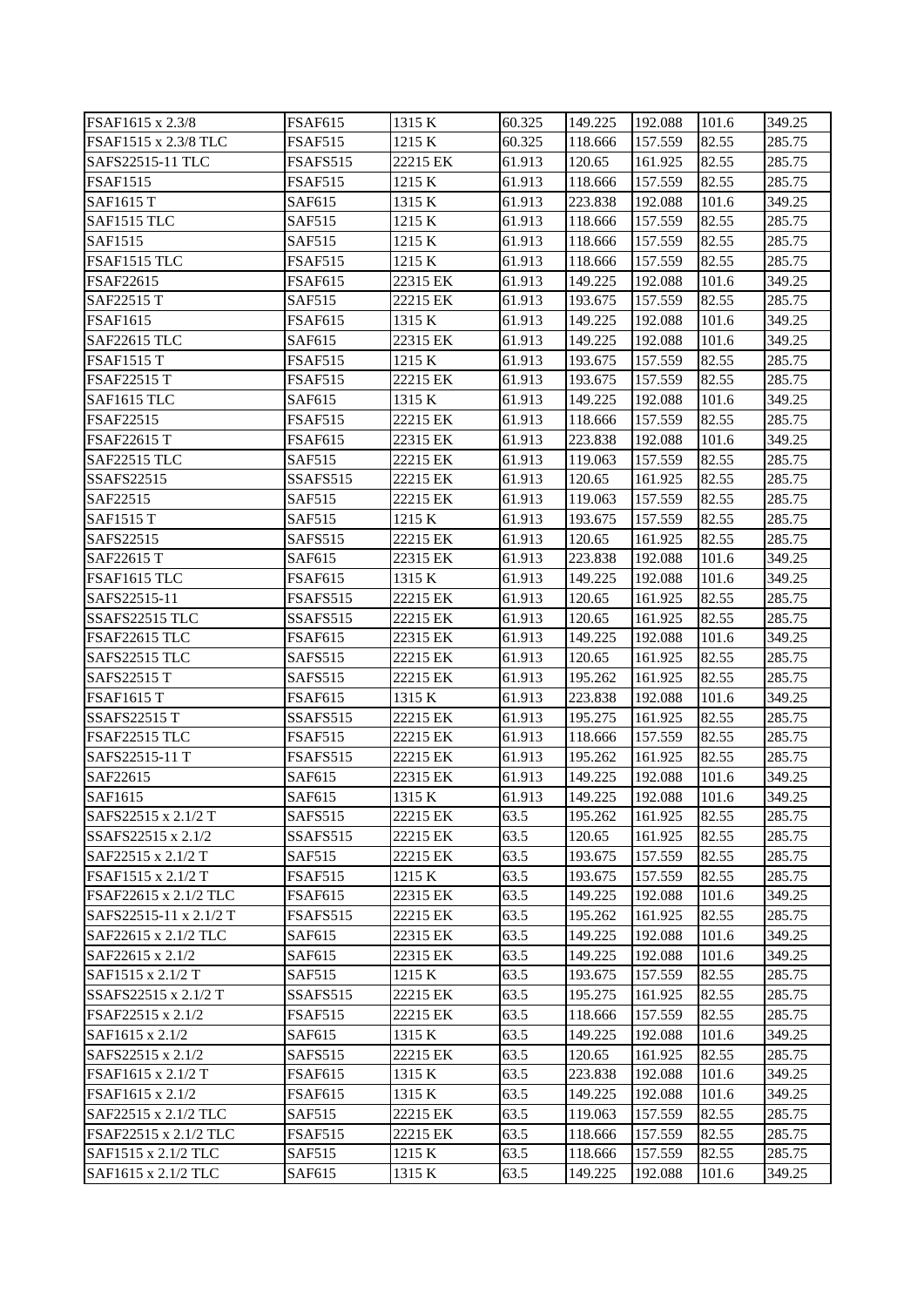| FSAF1615 x 2.1/2 TLC     | <b>FSAF615</b>    | 1315 K   | 63.5   | 149.225           | 192.088 | 101.6  | 349.25 |
|--------------------------|-------------------|----------|--------|-------------------|---------|--------|--------|
| FSAF22615 x 2.1/2        | <b>FSAF615</b>    | 22315 EK | 63.5   | 149.225           | 192.088 | 101.6  | 349.25 |
| FSAF1515 x 2.1/2 TLC     | <b>FSAF515</b>    | 1215 K   | 63.5   | 118.666           | 157.559 | 82.55  | 285.75 |
| FSAF22515 x 2.1/2 T      | FSAF515           | 22215 EK | 63.5   | 193.675           | 157.559 | 82.55  | 285.75 |
| SAF1515 x 2.1/2          | <b>SAF515</b>     | 1215 K   | 63.5   | 118.666           | 157.559 | 82.55  | 285.75 |
| SAF22615 x 2.1/2 T       | SAF615            | 22315 EK | 63.5   | 223.838           | 192.088 | 101.6  | 349.25 |
| SAFS22515-11 x 2.1/2     | FSAFS515          | 22215 EK | 63.5   | 120.65            | 161.925 | 82.55  | 285.75 |
| SAFS22515-11 x 2.1/2 TLC | FSAFS515          | 22215 EK | 63.5   | 120.65            | 161.925 | 82.55  | 285.75 |
| SSAFS22515 x 2.1/2 TLC   | SSAFS515          | 22215 EK | 63.5   | 120.65            | 161.925 | 82.55  | 285.75 |
| SAFS22515 x 2.1/2 TLC    | SAFS515           | 22215 EK | 63.5   | 120.65            | 161.925 | 82.55  | 285.75 |
| SAF22515 x 2.1/2         | SAF515            | 22215 EK | 63.5   | 119.063           | 157.559 | 82.55  | 285.75 |
| FSAF1515 x 2.1/2         | <b>FSAF515</b>    | 1215 K   | 63.5   | 118.666           | 157.559 | 82.55  | 285.75 |
| FSAF22615 x 2.1/2 T      | <b>FSAF615</b>    | 22315 EK | 63.5   | 223.838           | 192.088 | 101.6  | 349.25 |
| SAF1615 x 2.1/2 T        | SAF615            | 1315 K   | 63.5   | 223.838           | 192.088 | 101.6  | 349.25 |
|                          |                   | 22216 EK |        |                   |         | 88.9   | 330.2  |
| SAF22516 x 2.5/8         | SAF516<br>SAFS516 | 22216 EK | 66.675 | 126.603<br>133.35 | 169.863 | 88.9   | 330.2  |
| SAFS22516 x 2.5/8 TLC    | SAF516            | 22216 EK | 66.675 | 126.603           | 174.625 | 88.9   | 330.2  |
| SAF22516 x 2.5/8 TLC     |                   |          | 66.675 |                   | 169.863 |        |        |
| SAF22616 x 2.5/8         | SAF616            | 22316 EK | 66.675 | 160.338           | 209.55  | 107.95 | 361.95 |
| SAF1616 x 2.5/8 T        | SAF616            | 1316 K   | 66.675 | 233.363           | 209.55  | 107.95 | 361.95 |
| FSAF22616 x 2.5/8 T      | FSAF616           | 22316 EK | 66.675 | 233.363           | 209.55  | 107.95 | 361.95 |
| FSAF22516 x 2.5/8 TLC    | FSAF516           | 22216 EK | 66.675 | 126.603           | 169.863 | 88.9   | 330.2  |
| FSAF1616 x 2.5/8         | FSAF616           | 1316 K   | 66.675 | 160.338           | 209.55  | 107.95 | 361.95 |
| SSAFS22516 x 2.5/8 T     | SSAFS516          | 22216 EK | 66.675 | 215.9             | 174.625 | 88.9   | 330.2  |
| SAFS22516 x 2.5/8 T      | SAFS516           | 22216 EK | 66.675 | 215.9             | 174.625 | 88.9   | 330.2  |
| FSAF1616 x 2.5/8 TLC     | FSAF616           | 1316 K   | 66.675 | 160.338           | 209.55  | 107.95 | 361.95 |
| SSAFS22516 x 2.5/8       | SSAFS516          | 22216 EK | 66.675 | 133.35            | 174.625 | 88.9   | 330.2  |
| SAF1516 x 2.5/8 T        | SAF516            | 1216 K   | 66.675 | 209.55            | 169.863 | 88.9   | 330.2  |
| FSAF22516 x 2.5/8 T      | FSAF516           | 22216 EK | 66.675 | 209.55            | 169.863 | 88.9   | 330.2  |
| SAF22616 x 2.5/8 T       | SAF616            | 22316 EK | 66.675 | 233.363           | 209.55  | 107.95 | 361.95 |
| FSAF22516 x 2.5/8        | FSAF516           | 22216 EK | 66.675 | 126.603           | 169.863 | 88.9   | 330.2  |
| SAF1616 x 2.5/8          | SAF616            | 1316 K   | 66.675 | 160.338           | 209.55  | 107.95 | 361.95 |
| SAFS22516 x 2.5/8        | SAFS516           | 22216 EK | 66.675 | 133.35            | 174.625 | 88.9   | 330.2  |
| SAF1616 x 2.5/8 TLC      | SAF616            | 1316 K   | 66.675 | 160.338           | 209.55  | 107.95 | 361.95 |
| SAF1516 x 2.5/8 TLC      | SAF516            | 1216 K   | 66.675 | 126.603           | 169.863 | 88.9   | 330.2  |
| FSAF1516 x 2.5/8 TLC     | <b>FSAF516</b>    | 1216 K   | 66.675 | 126.603           | 169.863 | 88.9   | 330.2  |
| FSAF1516 x 2.5/8         | <b>FSAF516</b>    | 1216 K   | 66.675 | 126.603           | 169.863 | 88.9   | 330.2  |
| SAFS22516-11 x 2.5/8 T   | <b>FSAFS516</b>   | 22216 EK | 66.675 | 215.9             | 174.625 | 88.9   | 330.2  |
| FSAF1516 x 2.5/8 T       | <b>FSAF516</b>    | 1216 K   | 66.675 | 209.55            | 169.863 | 88.9   | 330.2  |
| FSAF1616 x 2.5/8 T       | FSAF616           | 1316 K   | 66.675 | 233.363           | 209.55  | 107.95 | 361.95 |
| SAF22516 x 2.5/8 T       | SAF516            | 22216 EK | 66.675 | 209.55            | 169.863 | 88.9   | 330.2  |
| SSAFS22516 x 2.5/8 TLC   | SSAFS516          | 22216 EK | 66.675 | 133.35            | 174.625 | 88.9   | 330.2  |
| FSAF22616 x 2.5/8        | FSAF616           | 22316 EK | 66.675 | 160.338           | 209.55  | 107.95 | 361.95 |
| SAFS22516-11 x 2.5/8 TLC | FSAFS516          | 22216 EK | 66.675 | 133.35            | 174.625 | 88.9   | 330.2  |
| FSAF22616 x 2.5/8 TLC    | FSAF616           | 22316 EK | 66.675 | 160.338           | 209.55  | 107.95 | 361.95 |
| SAF22616 x 2.5/8 TLC     | SAF616            | 22316 EK | 66.675 | 160.338           | 209.55  | 107.95 | 361.95 |
| SAF1516 x 2.5/8          | SAF516            | 1216K    | 66.675 | 126.603           | 169.863 | 88.9   | 330.2  |
| SAFS22516-11 x 2.5/8     | FSAFS516          | 22216 EK | 66.675 | 133.35            | 174.625 | 88.9   | 330.2  |
| <b>SSAFS22516 T</b>      | SSAFS516          | 22216 EK | 68.263 | 215.9             | 174.625 | 88.9   | 330.2  |
| <b>FSAF1616 T</b>        | <b>FSAF616</b>    | 1316 K   | 68.263 | 233.363           | 209.55  | 107.95 | 361.95 |
| SAF1616 TLC              | SAF616            | 1316 K   | 68.263 | 160.338           | 209.55  | 107.95 | 361.95 |
| <b>FSAF1516</b>          | FSAF516           | 1216 K   | 68.263 | 126.603           | 169.863 | 88.9   | 330.2  |
| SAF22516 TLC             | SAF516            | 22216 EK | 68.263 | 126.603           | 169.863 | 88.9   | 330.2  |
| FSAF1616 TLC             | <b>FSAF616</b>    | 1316K    | 68.263 | 160.338           | 209.55  | 107.95 | 361.95 |
| SAF1516                  | SAF516            | 1216 K   | 68.263 | 126.603           | 169.863 | 88.9   | 330.2  |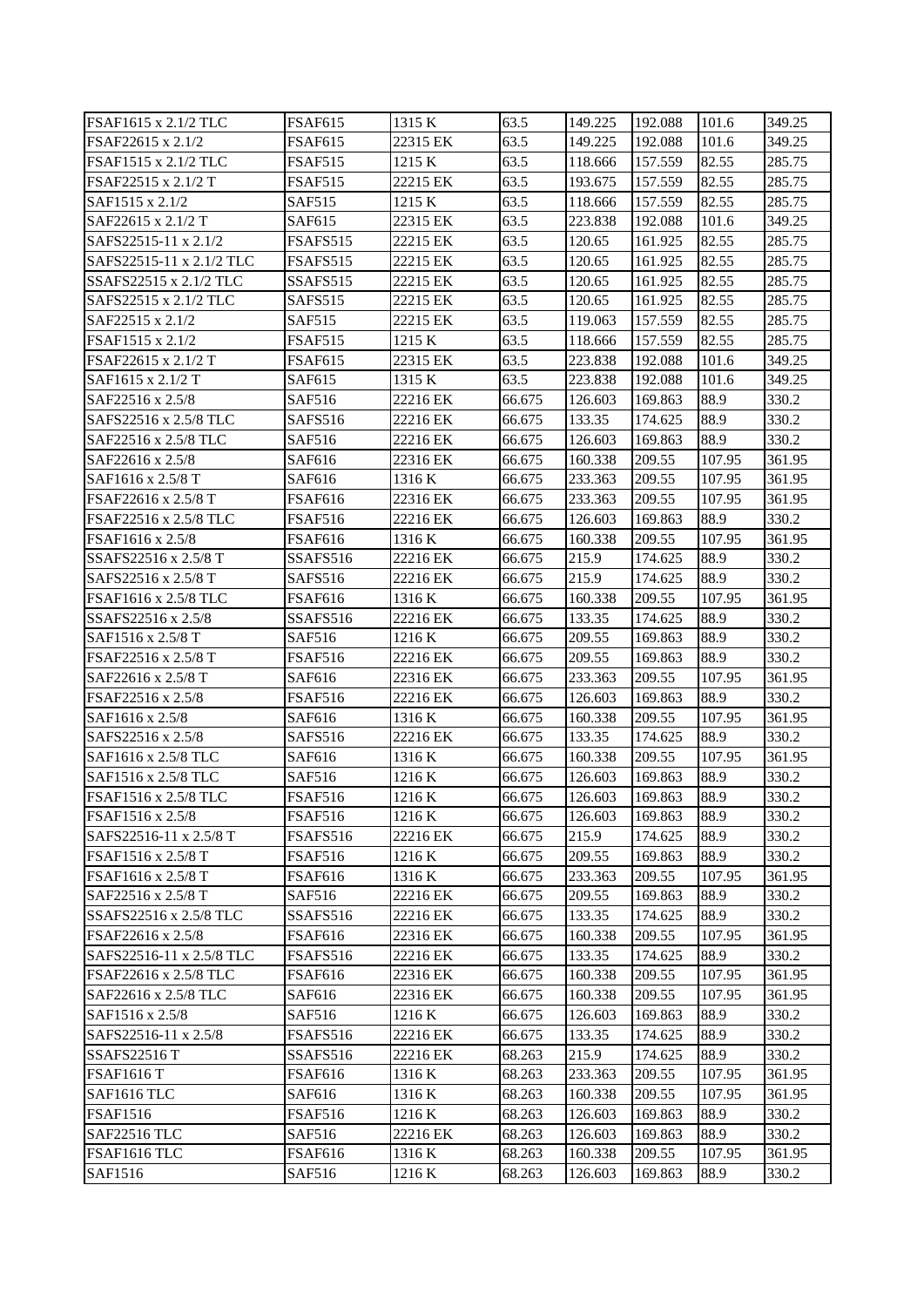| FSAF22616                              | <b>FSAF616</b>   | 22316 EK             | 68.263         | 160.338           | 209.55            | 107.95         | 361.95          |
|----------------------------------------|------------------|----------------------|----------------|-------------------|-------------------|----------------|-----------------|
| SSAFS22516 TLC                         | SSAFS516         | 22216 EK             | 68.263         | 133.35            | 174.625           | 88.9           | 330.2           |
| <b>FSAF1616</b>                        | <b>FSAF616</b>   | 1316 K               | 68.263         | 160.338           | 209.55            | 107.95         | 361.95          |
| FSAF22516 TLC                          | <b>FSAF516</b>   | 22216 EK             | 68.263         | 126.603           | 169.863           | 88.9           | 330.2           |
| FSAF22616 TLC                          | <b>FSAF616</b>   | 22316 EK             | 68.263         | 160.338           | 209.55            | 107.95         | 361.95          |
| SAFS22516-11 T                         | FSAFS516         | 22216 EK             | 68.263         | 215.9             | 174.625           | 88.9           | 330.2           |
| SAFS22516-11 TLC                       | FSAFS516         | 22216 EK             | 68.263         | 133.35            | 174.625           | 88.9           | 330.2           |
| SAFS22516 TLC                          | SAFS516          | 22216 EK             | 68.263         | 133.35            | 174.625           | 88.9           | 330.2           |
| <b>SAF1516 T</b>                       | SAF516           | 1216 K               | 68.263         | 209.55            | 169.863           | 88.9           | 330.2           |
| SAFS22516-11                           | FSAFS516         | 22216 EK             | 68.263         | 133.35            | 174.625           | 88.9           | 330.2           |
| FSAF22516                              | <b>FSAF516</b>   | 22216 EK             | 68.263         | 126.603           | 169.863           | 88.9           | 330.2           |
| SAF22516 T                             | SAF516           | 22216 EK             | 68.263         | 209.55            | 169.863           | 88.9           | 330.2           |
| SAFS22516 T                            | SAFS516          | 22216 EK             | 68.263         | 215.9             | 174.625           | 88.9           | 330.2           |
| SSAFS22516                             | SSAFS516         | 22216 EK             | 68.263         | 133.35            | 174.625           | 88.9           | 330.2           |
| <b>FSAF1516 T</b>                      | FSAF516          | 1216 K               | 68.263         | 209.55            | 169.863           | 88.9           | 330.2           |
| SAF22516                               | SAF516           | 22216 EK             | 68.263         | 126.603           | 169.863           | 88.9           | 330.2           |
| SAFS22516                              | SAFS516          | 22216 EK             | 68.263         | 133.35            | 174.625           | 88.9           | 330.2           |
| SAF1516 TLC                            | SAF516           | 1216 K               | 68.263         | 126.603           | 169.863           | 88.9           | 330.2           |
| <b>FSAF22516 T</b>                     | <b>FSAF516</b>   | 22216 EK             | 68.263         | 209.55            | 169.863           | 88.9           | 330.2           |
| FSAF1516 TLC                           | FSAF516          | 1216 K               | 68.263         | 126.603           | 169.863           | 88.9           | 330.2           |
| FSAF22616 T                            | <b>FSAF616</b>   | 22316 EK             | 68.263         | 233.363           | 209.55            | 107.95         | 361.95          |
| <b>SAF22616 TLC</b>                    | SAF616           | 22316 EK             | 68.263         | 160.338           | 209.55            | 107.95         | 361.95          |
| <b>SAF1616 T</b>                       | SAF616           | 1316 K               | 68.263         | 233.363           | 209.55            | 107.95         | 361.95          |
| SAF22616 T                             | SAF616           | 22316 EK             | 68.263         | 233.363           | 209.55            | 107.95         | 361.95          |
| SAF22616                               | SAF616           | 22316 EK             | 68.263         | 160.338           | 209.55            | 107.95         | 361.95          |
| SAF1616                                | SAF616           | 1316 K               | 68.263         | 160.338           | 209.55            | 107.95         | 361.95          |
| SAF1616 x 2.3/4 T                      | SAF616           | 1316 K               | 69.85          | 233.363           | 209.55            | 107.95         | 361.95          |
| SAFS22516 x 2.3/4                      | SAFS516          | 22216 EK             | 69.85          | 133.35            | 174.625           | 88.9           | 330.2           |
| FSAF22516 x 2.3/4 TLC                  | <b>FSAF516</b>   | 22216 EK             | 69.85          | 126.603           | 169.863           | 88.9           | 330.2           |
| FSAF1616 x 2.3/4 T                     | <b>FSAF616</b>   | 1316 K               | 69.85          | 233.363           | 209.55            | 107.95         | 361.95          |
| FSAF1616 x 2.3/4                       | FSAF616          | 1316 K               | 69.85          | 160.338           | 209.55            | 107.95         | 361.95          |
| SAF22516 x 2.3/4 TLC                   | SAF516           | 22216 EK             | 69.85          | 126.603           | 169.863           | 88.9           | 330.2           |
| FSAF1516 x 2.3/4                       | FSAF516          | 1216 K               | 69.85          | 126.603           | 169.863           | 88.9           | 330.2           |
| SAFS22516 x 2.3/4 T                    | SAFS516          | 22216 EK             | 69.85          | 215.9             | 174.625           | 88.9           | 330.2           |
| SAF1616 x 2.3/4 TLC                    | SAF616           | 1316 K               | 69.85          | 160.338           | 209.55            | 107.95         | 361.95          |
| FSAF1616 x 2.3/4 TLC                   | FSAF616          | 1316 K               | 69.85          | 160.338           | 209.55            | 107.95         | 361.95          |
| FSAF1516 x 2.3/4 TLC                   | <b>FSAF516</b>   | 1216 K               | 69.85          | 126.603           | 169.863           | 88.9           | 330.2           |
| SAF22616 x 2.3/4 T                     | SAF616           | 22316 EK             | 69.85          | 233.363           | 209.55            | 107.95         | 361.95          |
| SAF1516 x 2.3/4                        | SAF516           | 1216 K               | 69.85          | 126.603           | 169.863           | 88.9           | 330.2           |
| FSAF22616 x 2.3/4                      | FSAF616          | 22316 EK             | 69.85          | 160.338           | 209.55            | 107.95         | 361.95          |
| FSAF22516 x 2.3/4 T                    | <b>FSAF516</b>   | 22216 EK             | 69.85          | 209.55            | 169.863           | 88.9           | 330.2           |
| SAFS22516-11 x 2.3/4                   | FSAFS516         | 22216 EK             | 69.85          | 133.35            | 174.625           | 88.9           | 330.2           |
| SSAFS22516 x 2.3/4 T                   | SSAFS516         | 22216 EK             | 69.85          | 215.9             | 174.625           | 88.9           | 330.2           |
| SSAFS22516 x 2.3/4 TLC                 | SSAFS516         | 22216 EK             | 69.85          | 133.35            | 174.625           | 88.9           | 330.2           |
| SAF1616 x 2.3/4                        | SAF616           | 1316 K               | 69.85          | 160.338           | 209.55            | 107.95         | 361.95          |
| SAF1516 x 2.3/4 T                      | SAF516           | 1216 K               | 69.85          | 209.55            | 169.863           | 88.9           | 330.2           |
| SAFS22516 x 2.3/4 TLC                  | SAFS516          | 22216 EK<br>22316 EK | 69.85<br>69.85 | 133.35            | 174.625           | 88.9<br>107.95 | 330.2           |
| SAF22616 x 2.3/4<br>SAF22516 x 2.3/4 T | SAF616<br>SAF516 | 22216 EK             | 69.85          | 160.338<br>209.55 | 209.55<br>169.863 | 88.9           | 361.95<br>330.2 |
| SAF1516 x 2.3/4 TLC                    | SAF516           | 1216 K               | 69.85          | 126.603           | 169.863           | 88.9           | 330.2           |
| SAF22516 x 2.3/4                       | SAF516           | 22216 EK             | 69.85          | 126.603           | 169.863           | 88.9           | 330.2           |
| SAF22616 x 2.3/4 TLC                   | SAF616           | 22316 EK             | 69.85          | 160.338           | 209.55            | 107.95         | 361.95          |
| SAFS22516-11 x 2.3/4 TLC               | FSAFS516         | 22216 EK             | 69.85          | 133.35            | 174.625           | 88.9           | 330.2           |
| SSAFS22516 x 2.3/4                     | SSAFS516         | 22216 EK             | 69.85          | 133.35            | 174.625           | 88.9           | 330.2           |
|                                        |                  |                      |                |                   |                   |                |                 |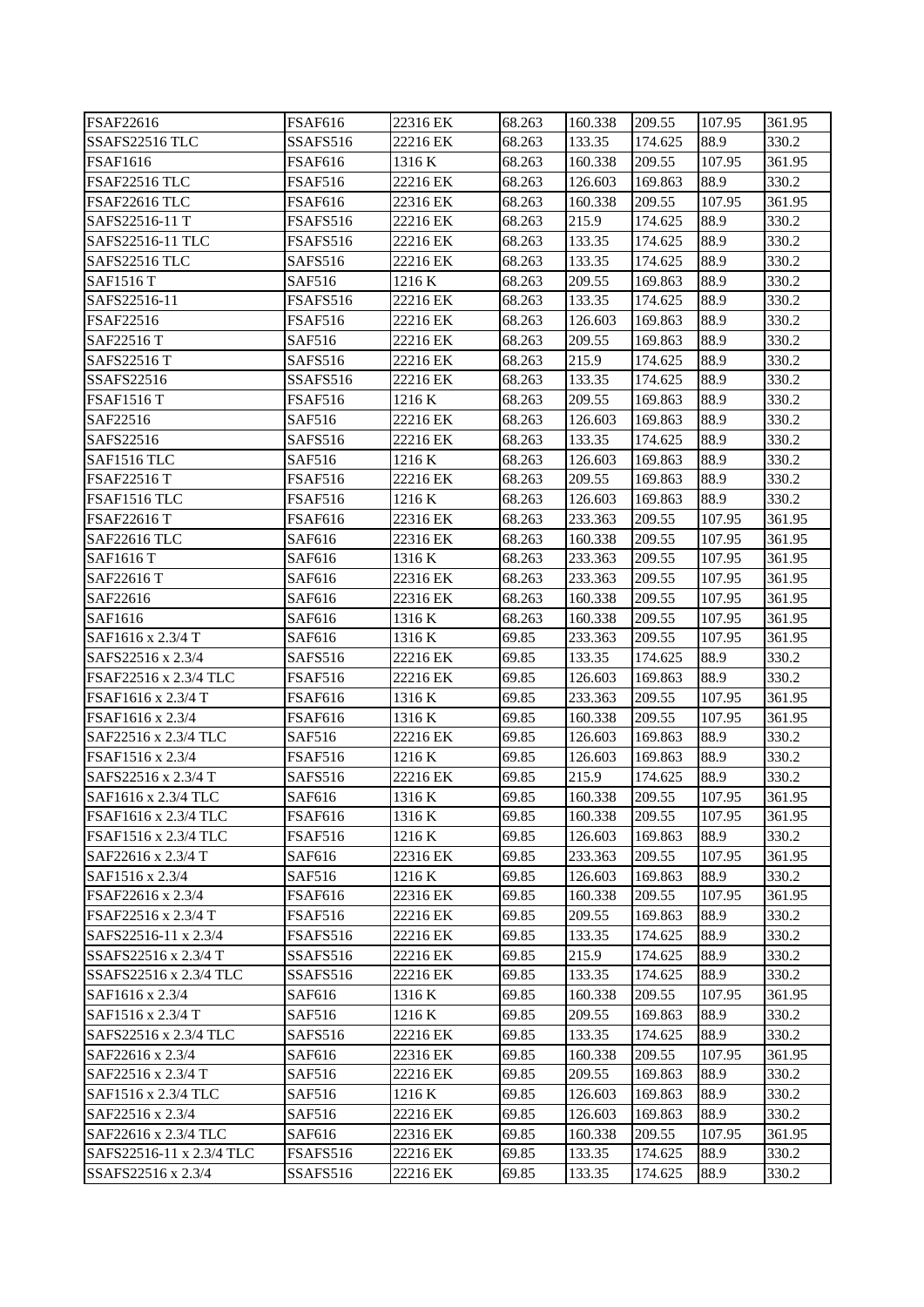| FSAF22616 x 2.3/4 T        | <b>FSAF616</b> | 22316 EK | 69.85  | 233.363 | 209.55  | 107.95 | 361.95 |
|----------------------------|----------------|----------|--------|---------|---------|--------|--------|
| SAFS22516-11 x 2.3/4 T     | FSAFS516       | 22216 EK | 69.85  | 215.9   | 174.625 | 88.9   | 330.2  |
| FSAF1516 x 2.3/4 T         | <b>FSAF516</b> | 1216 K   | 69.85  | 209.55  | 169.863 | 88.9   | 330.2  |
| FSAF22516 x 2.3/4          | <b>FSAF516</b> | 22216 EK | 69.85  | 126.603 | 169.863 | 88.9   | 330.2  |
| FSAF22616 x 2.3/4 TLC      | <b>FSAF616</b> | 22316 EK | 69.85  | 160.338 | 209.55  | 107.95 | 361.95 |
| FSAF22517 x 2.13/16 TLC    | FSAF517        | 22217 EK | 71.438 | 127     | 182.166 | 95.25  | 330.2  |
| SAFS22517-11 x 2.13/16 TLC | FSAFS517       | 22217 EK | 71.438 | 127     | 187.325 | 95.25  | 330.2  |
| SAF1617 x 2.13/16 T        | SAF617         | 1317 K   | 71.438 | 231.775 | 222.25  | 114.3  | 387.35 |
| FSAF1517 x 2.13/16 T       | FSAF517        | 1217 K   | 71.438 | 198.438 | 182.166 | 95.25  | 330.2  |
| FSAF22617 x 2.13/16 TLC    | <b>FSAF617</b> | 22317 EK | 71.438 | 173.037 | 222.25  | 114.3  | 387.35 |
| SAF22617 x 2.13/16 TLC     | SAF617         | 22317 EK | 71.438 | 173.037 | 222.25  | 114.3  | 387.35 |
| FSAF22617 x 2.13/16        | <b>FSAF617</b> | 22317 EK | 71.438 | 173.037 | 222.25  | 114.3  | 387.35 |
| FSAF1517 x 2.13/16         | <b>FSAF517</b> | 1217 K   | 71.438 | 127     | 182.166 | 95.25  | 330.2  |
| SAFS22517 x 2.13/16 TLC    | SAFS517        | 22217 EK | 71.438 | 127     | 187.325 | 95.25  | 330.2  |
| SAFS22517-11 x 2.13/16 T   | FSAFS517       | 22217 EK | 71.438 | 195.262 | 187.325 | 95.25  | 330.2  |
| SAF22517 x 2.13/16 T       | <b>SAF517</b>  | 22217 EK | 71.438 | 198.438 | 180.975 | 95.25  | 330.2  |
| SSAFS22517 x 2.13/16 TLC   | SSAFS517       | 22217 EK | 71.438 | 127     | 187.325 | 95.25  | 330.2  |
| SAF1617 x 2.13/16          | SAF617         | 1317 K   | 71.438 | 173.037 | 222.25  | 114.3  | 387.35 |
| FSAF1617 x 2.13/16 T       | <b>FSAF617</b> | 1317 K   | 71.438 | 231.775 | 222.25  | 114.3  | 387.35 |
| SAF1617 x 2.13/16 TLC      | SAF617         | 1317 K   | 71.438 | 173.037 | 222.25  | 114.3  | 387.35 |
| FSAF22617 x 2.13/16 T      | FSAF617        | 22317 EK | 71.438 | 231.775 | 222.25  | 114.3  | 387.35 |
| FSAF22517 x 2.13/16 T      | <b>FSAF517</b> | 22217 EK | 71.438 | 198.438 | 182.166 | 95.25  | 330.2  |
| FSAF1517 x 2.13/16 TLC     | FSAF517        | 1217 K   | 71.438 | 127     | 182.166 | 95.25  | 330.2  |
| SAF1517 x 2.13/16          | <b>SAF517</b>  | 1217 K   | 71.438 | 127     | 180.975 | 95.25  | 330.2  |
| SAF22617 x 2.13/16 T       | SAF617         | 22317 EK | 71.438 | 231.775 | 222.25  | 114.3  | 387.35 |
| SAFS22517-11 x 2.13/16     | FSAFS517       | 22217 EK | 71.438 | 127     | 187.325 | 95.25  | 330.2  |
| SAF22517 x 2.13/16 TLC     | <b>SAF517</b>  | 22217 EK | 71.438 | 127     | 180.975 | 95.25  | 330.2  |
| SAFS22517 x 2.13/16        | SAFS517        | 22217 EK | 71.438 | 127     | 187.325 | 95.25  | 330.2  |
| SAFS22517 x 2.13/16 T      | SAFS517        | 22217 EK | 71.438 | 195.262 | 187.325 | 95.25  | 330.2  |
| SAF22617 x 2.13/16         | SAF617         | 22317 EK | 71.438 | 173.037 | 222.25  | 114.3  | 387.35 |
| SAF22517 x 2.13/16         | <b>SAF517</b>  | 22217 EK | 71.438 | 127     | 180.975 | 95.25  | 330.2  |
| FSAF22517 x 2.13/16        | <b>FSAF517</b> | 22217 EK | 71.438 | 127     | 182.166 | 95.25  | 330.2  |
| SSAFS22517 x 2.13/16 T     | SSAFS517       | 22217 EK | 71.438 | 195.275 | 187.325 | 95.25  | 330.2  |
| FSAF1617 x 2.13/16         | <b>FSAF617</b> | 1317 K   | 71.438 | 171.45  | 222.25  | 114.3  | 387.35 |
| SSAFS22517 x 2.13/16       | SSAFS517       | 22217 EK | 71.438 | 127     | 187.325 | 95.25  | 330.2  |
| SAF1517 x 2.13/16 T        | <b>SAF517</b>  | 1217 K   | 71.438 | 198.438 | 180.975 | 95.25  | 330.2  |
| FSAF1617 x 2.13/16 TLC     | <b>FSAF617</b> | 1317 K   | 71.438 | 171.45  | 222.25  | 114.3  | 387.35 |
| SAF1517 x 2.13/16 TLC      | <b>SAF517</b>  | 1217 K   | 71.438 | 127     | 180.975 | 95.25  | 330.2  |
| SAF22617 x 2.7/8           | SAF617         | 22317 EK | 73.025 | 173.037 | 222.25  | 114.3  | 387.35 |
| SAF22517 x 2.7/8 T         | SAF517         | 22217 EK | 73.025 | 198.438 | 180.975 | 95.25  | 330.2  |
| FSAF22617 x 2.7/8 T        | <b>FSAF617</b> | 22317 EK | 73.025 | 231.775 | 222.25  | 114.3  | 387.35 |
| FSAF1517 x 2.7/8 T         | <b>FSAF517</b> | 1217 K   | 73.025 | 198.438 | 182.166 | 95.25  | 330.2  |
| SAFS22517-11 x 2.7/8 TLC   | FSAFS517       | 22217 EK | 73.025 | 127     | 187.325 | 95.25  | 330.2  |
| SAFS22517 x 2.7/8 T        | SAFS517        | 22217 EK | 73.025 | 195.262 | 187.325 | 95.25  | 330.2  |
| SSAFS22517 x 2.7/8 T       | SSAFS517       | 22217 EK | 73.025 | 195.275 | 187.325 | 95.25  | 330.2  |
| FSAF22617 x 2.7/8 TLC      | <b>FSAF617</b> | 22317 EK | 73.025 | 173.037 | 222.25  | 114.3  | 387.35 |
| SAF1617 x 2.7/8            | SAF617         | 1317 K   | 73.025 | 173.037 | 222.25  | 114.3  | 387.35 |
| SAF22617 x 2.7/8 TLC       | SAF617         | 22317 EK | 73.025 | 173.037 | 222.25  | 114.3  | 387.35 |
| SAFS22517-11 x 2.7/8       | FSAFS517       | 22217 EK | 73.025 | 127     | 187.325 | 95.25  | 330.2  |
| SSAFS22517 x 2.7/8         | SSAFS517       | 22217 EK | 73.025 | 127     | 187.325 | 95.25  | 330.2  |
| SAF1517 x 2.7/8            | SAF517         | 1217 K   | 73.025 | 127     | 180.975 | 95.25  | 330.2  |
| FSAF22617 x 2.7/8          | FSAF617        | 22317 EK | 73.025 | 173.037 | 222.25  | 114.3  | 387.35 |
| SAFS22517-11 x 2.7/8 T     | FSAFS517       | 22217 EK | 73.025 | 195.262 | 187.325 | 95.25  | 330.2  |
| SAFS22517 x 2.7/8 TLC      | SAFS517        | 22217 EK | 73.025 | 127     | 187.325 | 95.25  | 330.2  |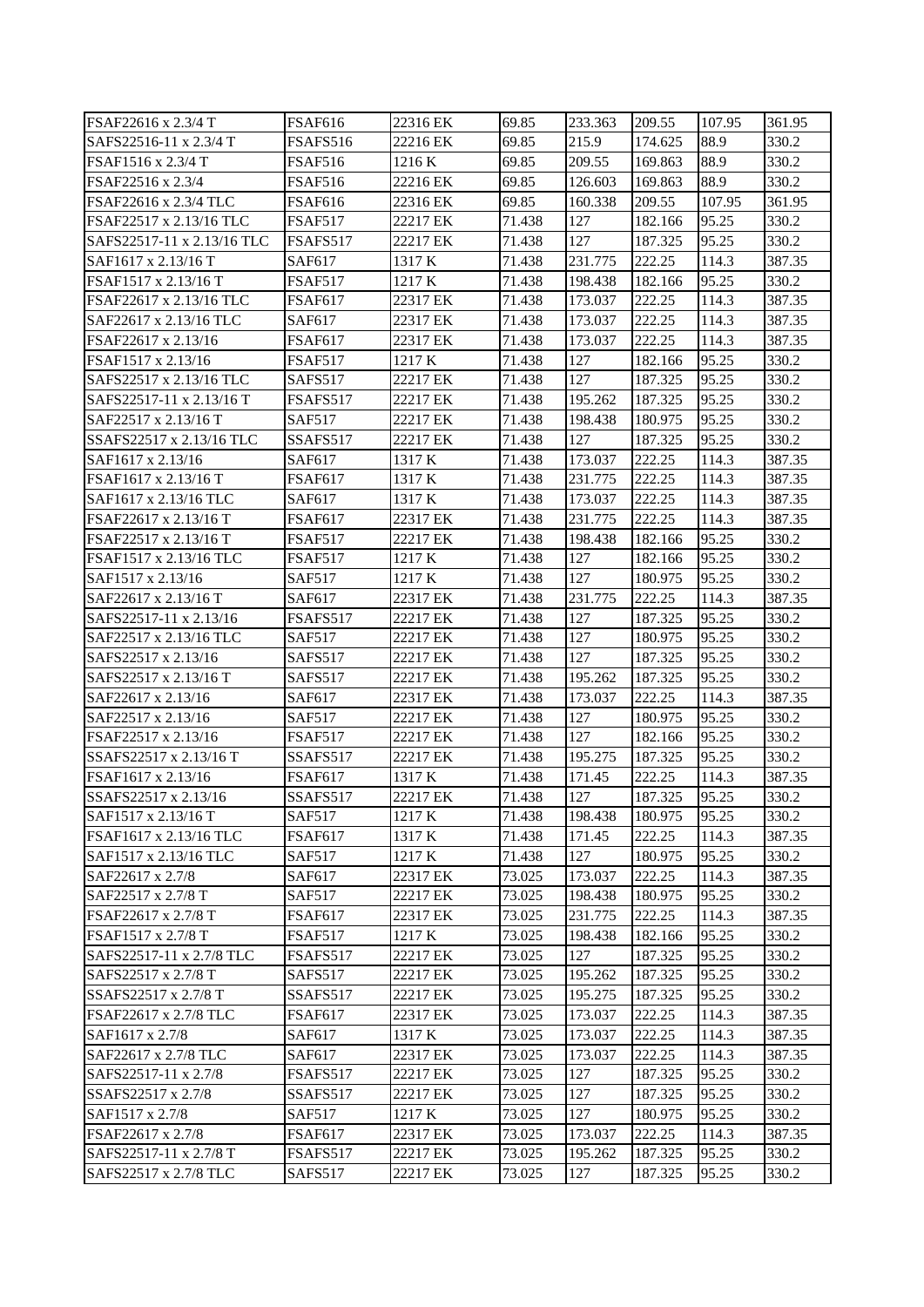| SAF1517 x 2.7/8 TLC    | <b>SAF517</b>  | 1217 K   | 73.025 | 127     | 180.975 | 95.25 | 330.2  |
|------------------------|----------------|----------|--------|---------|---------|-------|--------|
| SAF22617 x 2.7/8 T     | SAF617         | 22317 EK | 73.025 | 231.775 | 222.25  | 114.3 | 387.35 |
| FSAF1617 x 2.7/8       | <b>FSAF617</b> | 1317 K   | 73.025 | 171.45  | 222.25  | 114.3 | 387.35 |
| FSAF22517 x 2.7/8      | <b>FSAF517</b> | 22217 EK | 73.025 | 127     | 182.166 | 95.25 | 330.2  |
| FSAF22517 x 2.7/8 T    | FSAF517        | 22217 EK | 73.025 | 198.438 | 182.166 | 95.25 | 330.2  |
| FSAF1617 x 2.7/8 T     | <b>FSAF617</b> | 1317 K   | 73.025 | 231.775 | 222.25  | 114.3 | 387.35 |
| SSAFS22517 x 2.7/8 TLC | SSAFS517       | 22217 EK | 73.025 | 127     | 187.325 | 95.25 | 330.2  |
| FSAF1517 x 2.7/8       | FSAF517        | 1217 K   | 73.025 | 127     | 182.166 | 95.25 | 330.2  |
| FSAF1517 x 2.7/8 TLC   | FSAF517        | 1217 K   | 73.025 | 127     | 182.166 | 95.25 | 330.2  |
| SAF1617 x 2.7/8 T      | SAF617         | 1317 K   | 73.025 | 231.775 | 222.25  | 114.3 | 387.35 |
| SAF1617 x 2.7/8 TLC    | SAF617         | 1317 K   | 73.025 | 173.037 | 222.25  | 114.3 | 387.35 |
| SAFS22517 x 2.7/8      | SAFS517        | 22217 EK | 73.025 | 127     | 187.325 | 95.25 | 330.2  |
| SAF1517 x 2.7/8 T      | <b>SAF517</b>  | 1217 K   | 73.025 | 198.438 | 180.975 | 95.25 | 330.2  |
| SAF22517 x 2.7/8       | <b>SAF517</b>  | 22217 EK | 73.025 | 127     | 180.975 | 95.25 | 330.2  |
| FSAF1617 x 2.7/8 TLC   | <b>FSAF617</b> | 1317 K   | 73.025 | 171.45  | 222.25  | 114.3 | 387.35 |
| SAF22517 x 2.7/8 TLC   | <b>SAF517</b>  | 22217 EK | 73.025 | 127     | 180.975 | 95.25 | 330.2  |
| FSAF22517 x 2.7/8 TLC  | FSAF517        | 22217 EK | 73.025 | 127     | 182.166 | 95.25 | 330.2  |
| FSAF1517 TLC           | <b>FSAF517</b> | 1217 K   | 74.612 | 127     | 182.166 | 95.25 | 330.2  |
| <b>FSAF1517</b>        | <b>FSAF517</b> | 1217 K   | 74.612 | 127     | 182.166 | 95.25 | 330.2  |
| FSAF22617 T            | <b>FSAF617</b> | 22317 EK | 74.612 | 231.775 | 222.25  | 114.3 | 387.35 |
| SAFS22517 TLC          | SAFS517        | 22217 EK | 74.612 | 127     | 187.325 | 95.25 | 330.2  |
| <b>SAF1517 T</b>       | <b>SAF517</b>  | 1217 K   | 74.612 | 198.438 | 180.975 | 95.25 | 330.2  |
| SAF22617 T             | SAF617         | 22317 EK | 74.612 | 231.775 | 222.25  | 114.3 | 387.35 |
| SAFS22517-11           | FSAFS517       | 22217 EK | 74.612 | 127     | 187.325 | 95.25 | 330.2  |
| SAF1517                | <b>SAF517</b>  | 1217 K   | 74.612 | 127     | 180.975 | 95.25 | 330.2  |
| SAF1517 TLC            | <b>SAF517</b>  | 1217 K   | 74.612 | 127     | 180.975 | 95.25 | 330.2  |
| <b>FSAF1617 T</b>      | FSAF617        | 1317 K   | 74.612 | 231.775 | 222.25  | 114.3 | 387.35 |
| <b>SAF22617 TLC</b>    | SAF617         | 22317 EK | 74.612 | 173.037 | 222.25  | 114.3 | 387.35 |
| <b>SSAFS22517 T</b>    | SSAFS517       | 22217 EK | 74.612 | 195.275 | 187.325 | 95.25 | 330.2  |
| FSAF22617              | <b>FSAF617</b> | 22317 EK | 74.612 | 173.037 | 222.25  | 114.3 | 387.35 |
| <b>SAFS22517 T</b>     | <b>SAFS517</b> | 22217 EK | 74.612 | 195.262 | 187.325 | 95.25 | 330.2  |
| <b>FSAF1617</b>        | FSAF617        | 1317 K   | 74.612 | 171.45  | 222.25  | 114.3 | 387.35 |
| <b>SAF22517 TLC</b>    | <b>SAF517</b>  | 22217 EK | 74.612 | 127     | 180.975 | 95.25 | 330.2  |
| FSAF22517              | <b>FSAF517</b> | 22217 EK | 74.612 | 127     | 182.166 | 95.25 | 330.2  |
| <b>FSAF22517 T</b>     | FSAF517        | 22217 EK | 74.612 | 198.438 | 182.166 | 95.25 | 330.2  |
| SSAFS22517             | SSAFS517       | 22217 EK | 74.612 | 127     | 187.325 | 95.25 | 330.2  |
| <b>SAF1617 T</b>       | SAF617         | 1317 K   | 74.612 | 231.775 | 222.25  | 114.3 | 387.35 |
| SAFS22517-11 TLC       | FSAFS517       | 22217 EK | 74.612 | 127     | 187.325 | 95.25 | 330.2  |
| FSAF1617 TLC           | FSAF617        | 1317 K   | 74.612 | 171.45  | 222.25  | 114.3 | 387.35 |
| SAF22517               | SAF517         | 22217 EK | 74.612 | 127     | 180.975 | 95.25 | 330.2  |
| SAFS22517              | SAFS517        | 22217 EK | 74.612 | 127     | 187.325 | 95.25 | 330.2  |
| SAF22517 T             | <b>SAF517</b>  | 22217 EK | 74.612 | 198.438 | 180.975 | 95.25 | 330.2  |
| SAF1617 TLC            | SAF617         | 1317 K   | 74.612 | 173.037 | 222.25  | 114.3 | 387.35 |
| SAFS22517-11 T         | FSAFS517       | 22217 EK | 74.612 | 195.262 | 187.325 | 95.25 | 330.2  |
| SSAFS22517 TLC         | SSAFS517       | 22217 EK | 74.612 | 127     | 187.325 | 95.25 | 330.2  |
| <b>FSAF1517 T</b>      | <b>FSAF517</b> | 1217 K   | 74.612 | 198.438 | 182.166 | 95.25 | 330.2  |
| FSAF22517 TLC          | FSAF517        | 22217 EK | 74.612 | 127     | 182.166 | 95.25 | 330.2  |
| FSAF22617 TLC          | FSAF617        | 22317 EK | 74.612 | 173.037 | 222.25  | 114.3 | 387.35 |
| SAF22617               | SAF617         | 22317 EK | 74.612 | 173.037 | 222.25  | 114.3 | 387.35 |
| SAF1617                | SAF617         | 1317 K   | 74.612 | 173.037 | 222.25  | 114.3 | 387.35 |
| SAF1517 x 3 T          | <b>SAF517</b>  | 1217 K   | 76.2   | 198.438 | 180.975 | 95.25 | 330.2  |
| SAFS22517-11 x 3 T     | FSAFS517       | 22217 EK | 76.2   | 195.262 | 187.325 | 95.25 | 330.2  |
| FSAF22617 x 3 TLC      | <b>FSAF617</b> | 22317 EK | 76.2   | 173.037 | 222.25  | 114.3 | 387.35 |
| FSAF1617 x 3           | <b>FSAF617</b> | 1317 K   | 76.2   | 171.45  | 222.25  | 114.3 | 387.35 |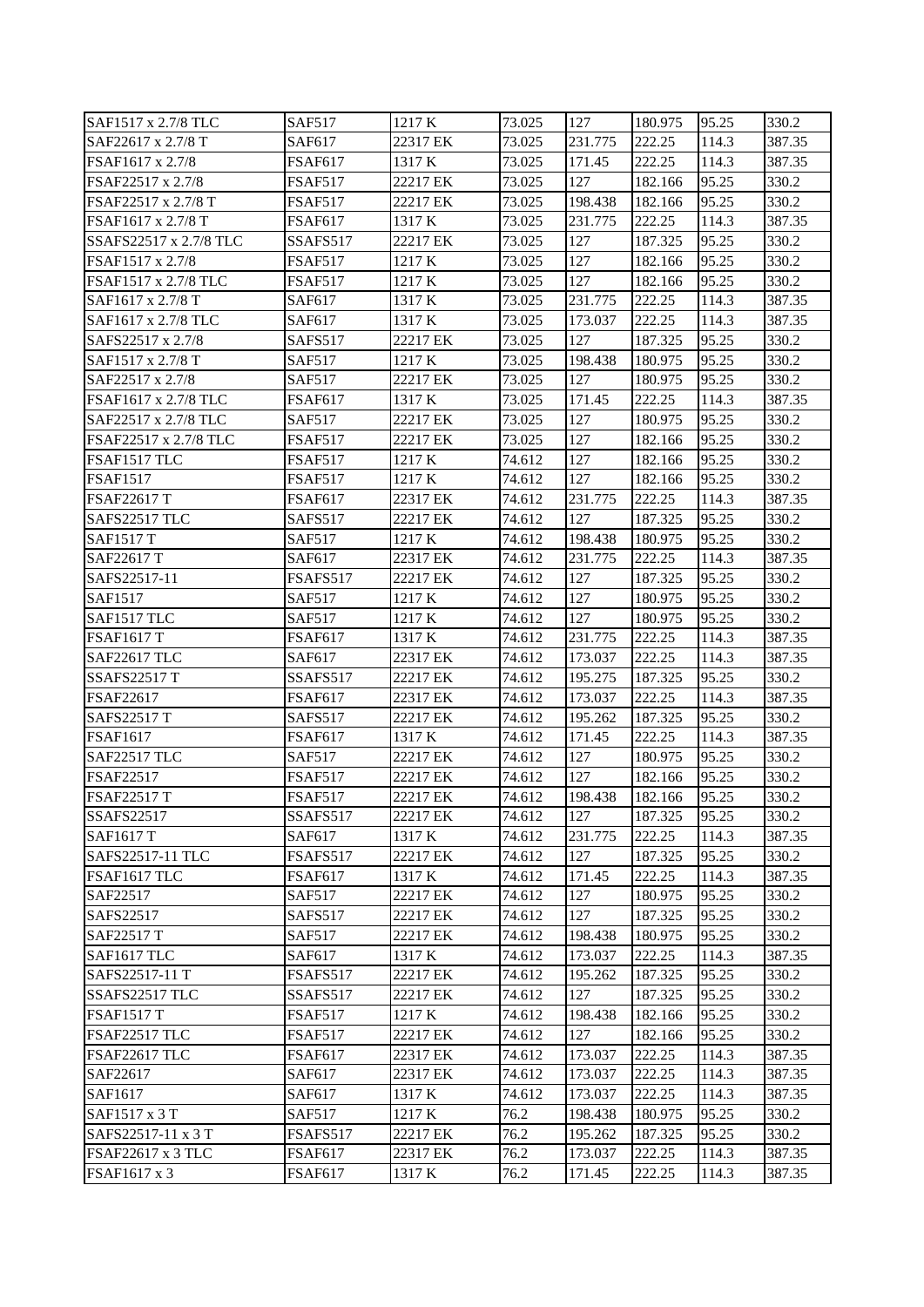| SAF1617 x 3               | SAF617          | 1317 K               | 76.2   | 173.037 | 222.25  | 114.3  | 387.35 |
|---------------------------|-----------------|----------------------|--------|---------|---------|--------|--------|
| SAFS22517 x 3 T           | SAFS517         | 22217 EK             | 76.2   | 195.262 | 187.325 | 95.25  | 330.2  |
| SAF1517 x 3 TLC           | <b>SAF517</b>   | 1217 K               | 76.2   | 127     | 180.975 | 95.25  | 330.2  |
| FSAF22517 x 3 TLC         | <b>FSAF517</b>  | 22217 EK             | 76.2   | 127     | 182.166 | 95.25  | 330.2  |
| SAF22517 x 3              | SAF517          | 22217 EK             | 76.2   | 127     | 180.975 | 95.25  | 330.2  |
| SSAFS22517 x 3            | SSAFS517        | 22217 EK             | 76.2   | 127     | 187.325 | 95.25  | 330.2  |
| FSAF22617 x 3 T           | <b>FSAF617</b>  | 22317 EK             | 76.2   | 231.775 | 222.25  | 114.3  | 387.35 |
| <b>FSAF1517 x 3 TLC</b>   | FSAF517         | 1217 K               | 76.2   | 127     | 182.166 | 95.25  | 330.2  |
| SAFS22517-11 x 3          | FSAFS517        | 22217 EK             | 76.2   | 127     | 187.325 | 95.25  | 330.2  |
| FSAF22617 x 3             | FSAF617         | 22317 EK             | 76.2   | 173.037 | 222.25  | 114.3  | 387.35 |
| SAFS22517 x 3             | SAFS517         | 22217 EK             | 76.2   | 127     | 187.325 | 95.25  | 330.2  |
| FSAF22517 x 3             | FSAF517         | 22217 EK             | 76.2   | 127     | 182.166 | 95.25  | 330.2  |
| SAF22517 x 3 TLC          | SAF517          | 22217 EK             | 76.2   | 127     | 180.975 | 95.25  | 330.2  |
| FSAF22517 x 3 T           | <b>FSAF517</b>  | 22217 EK             | 76.2   | 198.438 | 182.166 | 95.25  | 330.2  |
| <b>SSAFS22517 x 3 TLC</b> | SSAFS517        | 22217 EK             | 76.2   | 127     | 187.325 | 95.25  | 330.2  |
| SAFS22517-11 x 3 TLC      | FSAFS517        | 22217 EK             | 76.2   | 127     | 187.325 | 95.25  | 330.2  |
| SAF1517 x 3               | <b>SAF517</b>   | 1217 K               | 76.2   | 127     | 180.975 | 95.25  | 330.2  |
| SAF22617 x 3              | SAF617          | 22317 EK             | 76.2   | 173.037 | 222.25  | 114.3  | 387.35 |
| FSAF1517 x 3              | <b>FSAF517</b>  | 1217 K               | 76.2   | 127     | 182.166 | 95.25  | 330.2  |
| SAF22617 x 3 T            | SAF617          | 22317 EK             | 76.2   | 231.775 | 222.25  | 114.3  | 387.35 |
| SAF1617 x 3 T             | SAF617          | 1317 K               | 76.2   | 231.775 | 222.25  | 114.3  | 387.35 |
| <b>FSAF1617 x 3 T</b>     | <b>FSAF617</b>  | 1317 K               | 76.2   | 231.775 | 222.25  | 114.3  | 387.35 |
| SSAFS22517 x 3 T          | SSAFS517        | 22217 EK             | 76.2   | 195.275 | 187.325 | 95.25  | 330.2  |
| <b>FSAF1517 x 3 T</b>     | FSAF517         | 1217 K               | 76.2   | 198.438 | 182.166 | 95.25  | 330.2  |
| SAF1617 x 3 TLC           | SAF617          | 1317 K               | 76.2   | 173.037 | 222.25  | 114.3  | 387.35 |
| SAF22517 x 3 T            | SAF517          | 22217 EK             | 76.2   | 198.438 | 180.975 | 95.25  | 330.2  |
| SAFS22517 x 3 TLC         | SAFS517         | 22217 EK             | 76.2   | 127     | 187.325 | 95.25  | 330.2  |
| <b>FSAF1617 x 3 TLC</b>   | <b>FSAF617</b>  | 1317 K               | 76.2   | 171.45  | 222.25  | 114.3  | 387.35 |
| SAF22617 x 3 TLC          | SAF617          | 22317 EK             | 76.2   | 173.037 | 222.25  | 114.3  | 387.35 |
| SAFS22518 x 3.1/16        | SAFS518         | 22218 EK             | 77.787 | 149.225 | 196.85  | 101.6  | 349.25 |
| SAFS22518 x 3.1/16 T      | SAFS518         | 22218 EK             | 77.787 | 206.375 | 196.85  | 101.6  | 349.25 |
| FSAF22518 x 3.1/16 T      | FSAF518         | 22218 EK             | 77.787 | 206.375 | 192.484 | 101.6  | 349.25 |
| SAF22518 x 3.1/16         | <b>SAF518</b>   | 22218 EK             | 77.787 | 149.225 | 192.484 | 101.6  | 349.25 |
| SAF1518 x 3.1/16 T        | <b>SAF518</b>   | 1218 K               | 77.787 | 206.375 | 192.484 | 101.6  | 349.25 |
| SAF22618 x 3.1/16 TLC     | SAF618          | 22318 EK             | 77.787 | 174.625 | 230.981 | 120.65 | 393.7  |
| SAF22518 x 3.1/16 TLC     | <b>SAF518</b>   | 22218 EK             | 77.787 | 149.225 | 192.484 | 101.6  | 349.25 |
| FSAF1518 x 3.1/16         | <b>FSAF518</b>  | 1218 K               | 77.787 | 149.225 | 192.484 | 101.6  | 349.25 |
| FSAF22518 x 3.1/16 TLC    | <b>FSAF518</b>  | 22218 EK             | 77.787 | 149.225 | 192.484 | 101.6  | 349.25 |
| SAF22518 x 3.1/16 T       | <b>SAF518</b>   | 22218 EK             | 77.787 | 206.375 | 192.484 | 101.6  | 349.25 |
| FSAF1518 x 3.1/16 T       | FSAF518         | 1218 K               | 77.787 | 206.375 | 192.484 | 101.6  | 349.25 |
| SAF1618 x 3.1/16 TLC      | SAF618          | 1318 K               | 77.787 | 174.625 | 230.981 | 120.65 | 393.7  |
| FSAF1518 x 3.1/16 TLC     | <b>FSAF518</b>  | 1218 K               | 77.787 | 149.225 | 192.484 | 101.6  | 349.25 |
| SAF22618 x 3.1/16         | SAF618          | 22318 EK             | 77.787 | 174.625 | 230.981 | 120.65 | 393.7  |
| SAF1518 x 3.1/16 TLC      | <b>SAF518</b>   | 1218 K               | 77.787 | 149.225 | 192.484 | 101.6  | 349.25 |
| SAW 23518 x 3.1/16 T      | <b>SAW 518</b>  | 23218 CCK/W33 77.787 |        | 206.375 | 192.484 | 101.6  | 349.25 |
| SAFS22518-11 x 3.1/16     | <b>FSAFS518</b> | 22218 EK             | 77.787 | 149.225 | 196.85  | 101.6  | 349.25 |
| SAFS22518-11 x 3.1/16 TLC | FSAFS518        | 22218 EK             | 77.787 | 149.225 | 196.85  | 101.6  | 349.25 |
| SAFS22518-11 x 3.1/16 T   | FSAFS518        | 22218 EK             | 77.787 | 206.375 | 196.85  | 101.6  | 349.25 |
| SSAFS22518 x 3.1/16       | SSAFS518        | 22218 EK             | 77.787 | 149.225 | 196.85  | 101.6  | 349.25 |
| SAF1518 x 3.1/16          | <b>SAF518</b>   | 1218 K               | 77.787 | 149.225 | 192.484 | 101.6  | 349.25 |
| SAF22618 x 3.1/16 T       | SAF618          | 22318 EK             | 77.787 | 231.775 | 230.981 | 120.65 | 393.7  |
| SAW 23518 x 3.1/16        | <b>SAW 518</b>  | 23218 CCK/W33        | 77.787 | 41.275  | 192.484 | 101.6  | 349.25 |
| SAFS22518 x 3.1/16 TLC    | <b>SAFS518</b>  | 22218 EK             | 77.787 | 149.225 | 196.85  | 101.6  | 349.25 |
| SSAFS22518 x 3.1/16 TLC   | SSAFS518        | 22218 EK             | 77.787 | 149.225 | 196.85  | 101.6  | 349.25 |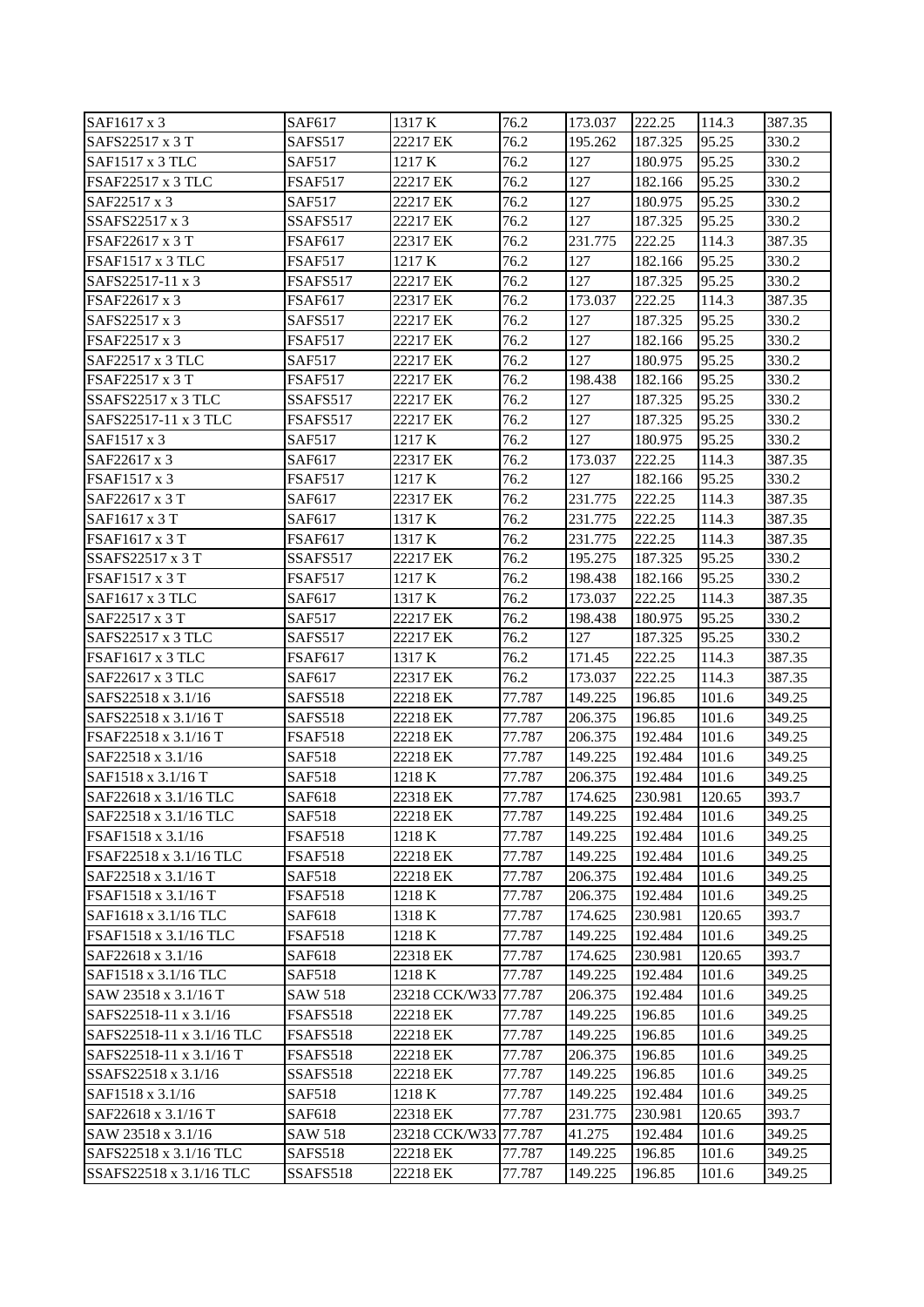| SAW 23518 x 3.1/16 TLC   | <b>SAW 518</b>  | 23218 CCK/W33 77.787 |        | 41.275  | 192.484 | 101.6  | 349.25 |
|--------------------------|-----------------|----------------------|--------|---------|---------|--------|--------|
| SSAFS22518 x 3.1/16 T    | SSAFS518        | 22218 EK             | 77.787 | 206.375 | 196.85  | 101.6  | 349.25 |
| FSAF22518 x 3.1/16       | <b>FSAF518</b>  | 22218 EK             | 77.787 | 149.225 | 192.484 | 101.6  | 349.25 |
| SAF1618 x 3.1/16         | SAF618          | 1318 K               | 77.787 | 174.625 | 230.981 | 120.65 | 393.7  |
| SAF1618 x 3.1/16 T       | SAF618          | 1318 K               | 77.787 | 231.775 | 230.981 | 120.65 | 393.7  |
| SAFS22518-11 x 3.1/8 TLC | <b>FSAFS518</b> | 22218 EK             | 79.375 | 149.225 | 196.85  | 101.6  | 349.25 |
| SAF22618 x 3.1/8 T       | SAF618          | 22318 EK             | 79.375 | 231.775 | 230.981 | 120.65 | 393.7  |
| SAW 23518 x 3.1/8 TLC    | <b>SAW 518</b>  | 23218 CCK/W33 79.375 |        | 41.275  | 192.484 | 101.6  | 349.25 |
| SAF1618 x 3.1/8 T        | SAF618          | 1318 K               | 79.375 | 231.775 | 230.981 | 120.65 | 393.7  |
| SAF22518 x 3.1/8         | <b>SAF518</b>   | 22218 EK             | 79.375 | 149.225 | 192.484 | 101.6  | 349.25 |
| SAF22618 x 3.1/8 TLC     | <b>SAF618</b>   | 22318 EK             | 79.375 | 174.625 | 230.981 | 120.65 | 393.7  |
| SAFS22518-11 x 3.1/8 T   | FSAFS518        | 22218 EK             | 79.375 | 206.375 | 196.85  | 101.6  | 349.25 |
| SAW 23518 x 3.1/8        | SAW 518         | 23218 CCK/W33 79.375 |        | 41.275  | 192.484 | 101.6  | 349.25 |
| SAF22618 x 3.1/8         | SAF618          | 22318 EK             | 79.375 | 174.625 | 230.981 | 120.65 | 393.7  |
| FSAF22518 x 3.1/8 TLC    | FSAF518         | 22218 EK             | 79.375 | 149.225 | 192.484 | 101.6  | 349.25 |
| SAW 23518 x 3.1/8 T      | SAW 518         | 23218 CCK/W33 79.375 |        | 206.375 | 192.484 | 101.6  | 349.25 |
| SAF1518 x 3.1/8 T        | <b>SAF518</b>   | 1218 K               | 79.375 | 206.375 | 192.484 | 101.6  | 349.25 |
| SSAFS22518 x 3.1/8 T     | SSAFS518        | 22218 EK             | 79.375 | 206.375 | 196.85  | 101.6  | 349.25 |
| FSAF22518 x 3.1/8        | <b>FSAF518</b>  | 22218 EK             | 79.375 | 149.225 | 192.484 | 101.6  | 349.25 |
| SAFS22518 x 3.1/8 T      | SAFS518         | 22218 EK             | 79.375 | 206.375 | 196.85  | 101.6  | 349.25 |
| FSAF22518 x 3.1/8 T      | FSAF518         | 22218 EK             | 79.375 | 206.375 | 192.484 | 101.6  | 349.25 |
| SAF1618 x 3.1/8          | SAF618          | 1318 K               | 79.375 | 174.625 | 230.981 | 120.65 | 393.7  |
| SAFS22518 x 3.1/8        | SAFS518         | 22218 EK             | 79.375 | 149.225 | 196.85  | 101.6  | 349.25 |
| SAF22518 x 3.1/8 TLC     | SAF518          | 22218 EK             | 79.375 | 149.225 | 192.484 | 101.6  | 349.25 |
| SSAFS22518 x 3.1/8       | SSAFS518        | 22218 EK             | 79.375 | 149.225 | 196.85  | 101.6  | 349.25 |
| FSAF1518 x 3.1/8 T       | <b>FSAF518</b>  | 1218 K               | 79.375 | 206.375 | 192.484 | 101.6  | 349.25 |
| SAF1518 x 3.1/8 TLC      | <b>SAF518</b>   | 1218 K               | 79.375 | 149.225 | 192.484 | 101.6  | 349.25 |
| SAF1618 x 3.1/8 TLC      | SAF618          | 1318 K               | 79.375 | 174.625 | 230.981 | 120.65 | 393.7  |
| FSAF1518 x 3.1/8 TLC     | <b>FSAF518</b>  | 1218 K               | 79.375 | 149.225 | 192.484 | 101.6  | 349.25 |
| SAF22518 x 3.1/8 T       | <b>SAF518</b>   | 22218 EK             | 79.375 | 206.375 | 192.484 | 101.6  | 349.25 |
| SSAFS22518 x 3.1/8 TLC   | SSAFS518        | 22218 EK             | 79.375 | 149.225 | 196.85  | 101.6  | 349.25 |
| SAFS22518-11 x 3.1/8     | FSAFS518        | 22218 EK             | 79.375 | 149.225 | 196.85  | 101.6  | 349.25 |
| FSAF1518 x 3.1/8         | FSAF518         | 1218 K               | 79.375 | 149.225 | 192.484 | 101.6  | 349.25 |
| SAFS22518 x 3.1/8 TLC    | SAFS518         | 22218 EK             | 79.375 | 149.225 | 196.85  | 101.6  | 349.25 |
| SAF1518 x 3.1/8          | <b>SAF518</b>   | 1218 K               | 79.375 | 149.225 | 192.484 | 101.6  | 349.25 |
| <b>FSAF1518 T</b>        | <b>FSAF518</b>  | 1218 K               | 80.963 | 206.375 | 192.484 | 101.6  | 349.25 |
| <b>FSAF1518</b>          | <b>FSAF518</b>  | 1218 K               | 80.963 | 149.225 | 192.484 | 101.6  | 349.25 |
| <b>SAFS22518 T</b>       | <b>SAFS518</b>  | 22218 EK             | 80.963 | 206.375 | 196.85  | 101.6  | 349.25 |
| <b>SAF1518</b>           | <b>SAF518</b>   | 1218 K               | 80.963 | 149.225 | 192.484 | 101.6  | 349.25 |
| SAF1618 TLC              | SAF618          | 1318 K               | 80.963 | 174.625 | 230.981 | 120.65 | 393.7  |
| FSAF22518 TLC            | <b>FSAF518</b>  | 22218 EK             | 80.963 | 149.225 | 192.484 | 101.6  | 349.25 |
| <b>SAF1618 T</b>         | SAF618          | 1318 K               | 80.963 | 231.775 | 230.981 | 120.65 | 393.7  |
| SSAFS22518 TLC           | SSAFS518        | 22218 EK             | 80.963 | 149.225 | 196.85  | 101.6  | 349.25 |
| SAF22618 T               | SAF618          | 22318 EK             | 80.963 | 231.775 | 230.981 | 120.65 | 393.7  |
| <b>SAW 23518 TLC</b>     | <b>SAW 518</b>  | 23218 CCK/W33 80.963 |        | 41.275  | 192.484 | 101.6  | 349.25 |
| SAF1518 TLC              | <b>SAF518</b>   | 1218 K               | 80.963 | 149.225 | 192.484 | 101.6  | 349.25 |
| FSAF22518                | FSAF518         | 22218 EK             | 80.963 | 149.225 | 192.484 | 101.6  | 349.25 |
| FSAF1518 TLC             | <b>FSAF518</b>  | 1218 K               | 80.963 | 149.225 | 192.484 | 101.6  | 349.25 |
| <b>SSAFS22518 T</b>      | SSAFS518        | 22218 EK             | 80.963 | 206.375 | 196.85  | 101.6  | 349.25 |
| SSAFS22518               | SSAFS518        | 22218 EK             | 80.963 | 149.225 | 196.85  | 101.6  | 349.25 |
| SAW 23518                | <b>SAW 518</b>  | 23218 CCK/W33        | 80.963 | 41.275  | 192.484 | 101.6  | 349.25 |
| SAFS22518 TLC            | SAFS518         | 22218 EK             | 80.963 | 149.225 | 196.85  | 101.6  | 349.25 |
| SAF22518                 | <b>SAF518</b>   | 22218 EK             | 80.963 | 149.225 | 192.484 | 101.6  | 349.25 |
| SAFS22518                | SAFS518         | 22218 EK             | 80.963 | 149.225 | 196.85  | 101.6  | 349.25 |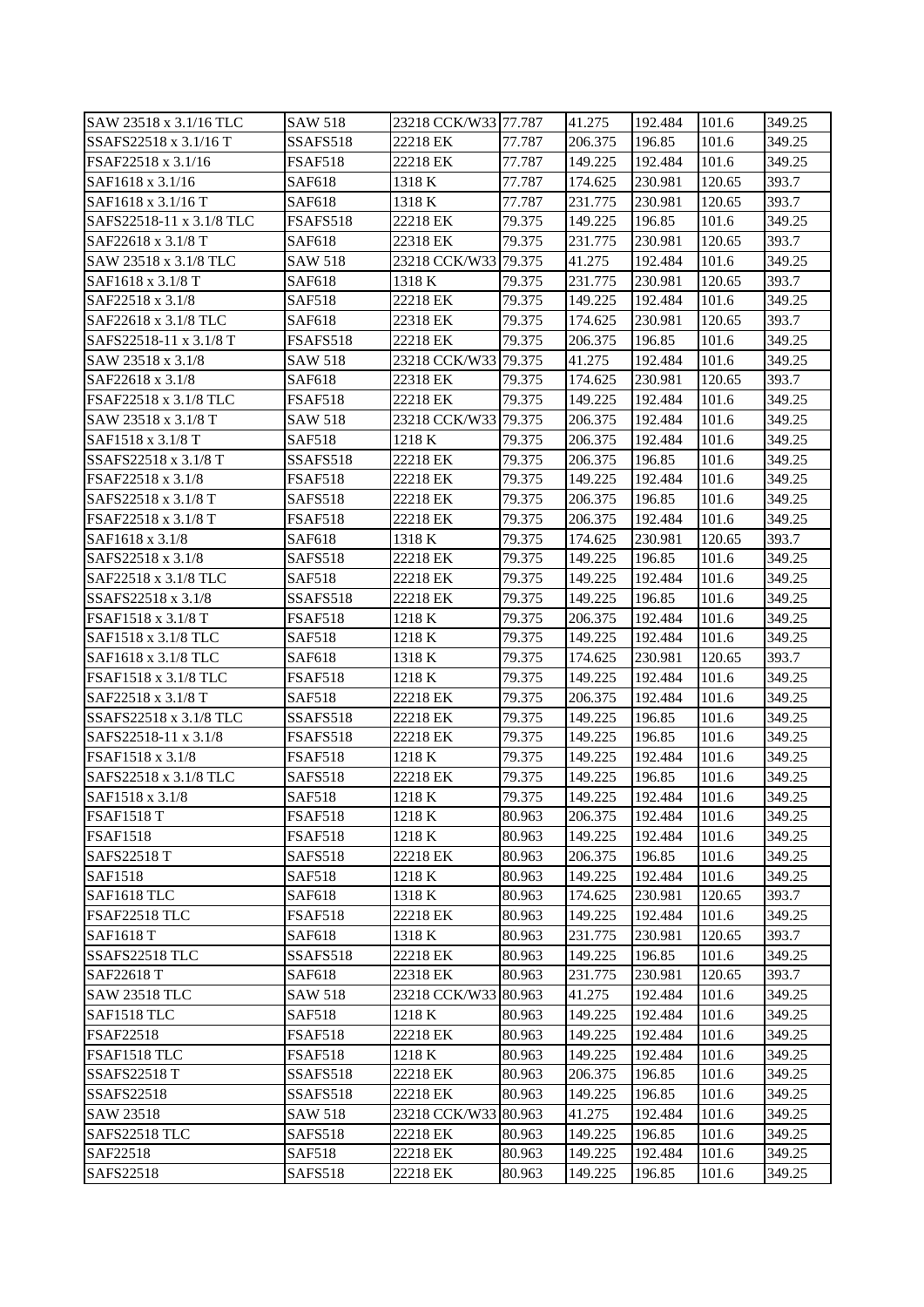| <b>FSAF22518 T</b>       | <b>FSAF518</b>  | 22218 EK             | 80.963 | 206.375 | 192.484 | 101.6  | 349.25 |
|--------------------------|-----------------|----------------------|--------|---------|---------|--------|--------|
| SAW 23518 T              | SAW 518         | 23218 CCK/W33 80.963 |        | 206.375 | 192.484 | 101.6  | 349.25 |
| <b>SAF22618 TLC</b>      | <b>SAF618</b>   | 22318 EK             | 80.963 | 174.625 | 230.981 | 120.65 | 393.7  |
| <b>SAF22518 TLC</b>      | <b>SAF518</b>   | 22218 EK             | 80.963 | 149.225 | 192.484 | 101.6  | 349.25 |
| SAFS22518-11 T           | FSAFS518        | 22218 EK             | 80.963 | 206.375 | 196.85  | 101.6  | 349.25 |
| <b>SAF1518 T</b>         | <b>SAF518</b>   | 1218 K               | 80.963 | 206.375 | 192.484 | 101.6  | 349.25 |
| SAFS22518-11             | FSAFS518        | 22218 EK             | 80.963 | 149.225 | 196.85  | 101.6  | 349.25 |
| SAF22618                 | SAF618          | 22318 EK             | 80.963 | 174.625 | 230.981 | 120.65 | 393.7  |
| <b>SAF22518 T</b>        | <b>SAF518</b>   | 22218 EK             | 80.963 | 206.375 | 192.484 | 101.6  | 349.25 |
| SAFS22518-11 TLC         | FSAFS518        | 22218 EK             | 80.963 | 149.225 | 196.85  | 101.6  | 349.25 |
| SAF1618                  | <b>SAF618</b>   | 1318 K               | 80.963 | 174.625 | 230.981 | 120.65 | 393.7  |
| FSAF22518 x 3.1/4 T      | <b>FSAF518</b>  | 22218 EK             | 82.55  | 206.375 | 192.484 | 101.6  | 349.25 |
| FSAF22518 x 3.1/4 TLC    | FSAF518         | 22218 EK             | 82.55  | 149.225 | 192.484 | 101.6  | 349.25 |
| SAF22518 x 3.1/4 TLC     | <b>SAF518</b>   | 22218 EK             | 82.55  | 149.225 | 192.484 | 101.6  | 349.25 |
| SAF22618 x 3.1/4 T       | SAF618          | 22318 EK             | 82.55  | 231.775 | 230.981 | 120.65 | 393.7  |
| SAF22618 x 3.1/4 TLC     | SAF618          | 22318 EK             | 82.55  | 174.625 | 230.981 | 120.65 | 393.7  |
| SAF22518 x 3.1/4         | <b>SAF518</b>   | 22218 EK             | 82.55  | 149.225 | 192.484 | 101.6  | 349.25 |
| SAFS22518-11 x 3.1/4 TLC | FSAFS518        | 22218 EK             | 82.55  | 149.225 | 196.85  | 101.6  | 349.25 |
| SAW 23518 x 3.1/4 T      | <b>SAW 518</b>  | 23218 CCK/W33 82.55  |        | 206.375 | 192.484 | 101.6  | 349.25 |
| SAF1518 x 3.1/4 T        | <b>SAF518</b>   | 1218 K               | 82.55  | 206.375 | 192.484 | 101.6  | 349.25 |
| SAW 23518 x 3.1/4        | SAW 518         | 23218 CCK/W33 82.55  |        | 41.275  | 192.484 | 101.6  | 349.25 |
| SAF22618 x 3.1/4         | SAF618          | 22318 EK             | 82.55  | 174.625 | 230.981 | 120.65 | 393.7  |
| SAFS22518-11 x 3.1/4 T   | <b>FSAFS518</b> | 22218 EK             | 82.55  | 206.375 | 196.85  | 101.6  | 349.25 |
| FSAF22518 x 3.1/4        | <b>FSAF518</b>  | 22218 EK             | 82.55  | 149.225 | 192.484 | 101.6  | 349.25 |
| SAF1618 x 3.1/4          | SAF618          | 1318 K               | 82.55  | 174.625 | 230.981 | 120.65 | 393.7  |
| SAFS22518 x 3.1/4        | SAFS518         | 22218 EK             | 82.55  | 149.225 | 196.85  | 101.6  | 349.25 |
| SSAFS22518 x 3.1/4       | SSAFS518        | 22218 EK             | 82.55  | 149.225 | 196.85  | 101.6  | 349.25 |
| SSAFS22518 x 3.1/4 T     | SSAFS518        | 22218 EK             | 82.55  | 206.375 | 196.85  | 101.6  | 349.25 |
| SAF22518 x 3.1/4 T       | <b>SAF518</b>   | 22218 EK             | 82.55  | 206.375 | 192.484 | 101.6  | 349.25 |
| SAFS22518 x 3.1/4 T      | SAFS518         | 22218 EK             | 82.55  | 206.375 | 196.85  | 101.6  | 349.25 |
| SAF1618 x 3.1/4 TLC      | SAF618          | 1318 K               | 82.55  | 174.625 | 230.981 | 120.65 | 393.7  |
| FSAF1518 x 3.1/4 TLC     | <b>FSAF518</b>  | 1218 K               | 82.55  | 149.225 | 192.484 | 101.6  | 349.25 |
| SAFS22518 x 3.1/4 TLC    | SAFS518         | 22218 EK             | 82.55  | 149.225 | 196.85  | 101.6  | 349.25 |
| SAFS22518-11 x 3.1/4     | <b>FSAFS518</b> | 22218 EK             | 82.55  | 149.225 | 196.85  | 101.6  | 349.25 |
| SAW 23518 x 3.1/4 TLC    | <b>SAW 518</b>  | 23218 CCK/W33 82.55  |        | 41.275  | 192.484 | 101.6  | 349.25 |
| FSAF1518 x 3.1/4         | <b>FSAF518</b>  | 1218 K               | 82.55  | 149.225 | 192.484 | 101.6  | 349.25 |
| SAF1618 x 3.1/4 T        | SAF618          | 1318 K               | 82.55  | 231.775 | 230.981 | 120.65 | 393.7  |
| SAF1518 x 3.1/4 TLC      | <b>SAF518</b>   | 1218 K               | 82.55  | 149.225 | 192.484 | 101.6  | 349.25 |
| SSAFS22518 x 3.1/4 TLC   | SSAFS518        | 22218 EK             | 82.55  | 149.225 | 196.85  | 101.6  | 349.25 |
| FSAF1518 x 3.1/4 T       | FSAF518         | 1218 K               | 82.55  | 206.375 | 192.484 | 101.6  | 349.25 |
| SAF1518 x 3.1/4          | <b>SAF518</b>   | 1218 K               | 82.55  | 149.225 | 192.484 | 101.6  | 349.25 |
| SSAFS22520 x 3.5/16      | SSAFS520        | 22220 EK             | 84.138 | 155.575 | 222.25  | 114.3  | 387.35 |
| SAW 23520 x 3.5/16       | SAW 520         | 23220 CCK/W33 84.138 |        | 173.037 | 222.25  | 114.3  | 387.35 |
| SAF1520 x 3.5/16         | <b>SAF520</b>   | 1220 K               | 84.138 | 152.797 | 217.488 | 114.3  | 387.35 |
| SAFS22520 x 3.5/16 TLC   | SAFS520         | 22220 EK             | 84.138 | 155.575 | 222.25  | 114.3  | 387.35 |
| SAW 23520 x 3.5/16 T     | <b>SAW 520</b>  | 23220 CCK/W33 84.138 |        | 222.25  | 222.25  | 114.3  | 387.35 |
| SAFS22520-11 x 3.5/16 T  | FSAFS520        | 22220 EK             | 84.138 | 224.631 | 222.25  | 114.3  | 387.35 |
| SAW 23520 x 3.5/16 TLC   | <b>SAW 520</b>  | 23220 CCK/W33        | 84.138 | 173.037 | 222.25  | 114.3  | 387.35 |
| FSAF1520 x 3.5/16        | FSAF520         | 1220 K               | 84.138 | 153.194 | 217.488 | 114.3  | 387.35 |
| SAF1620 x 3.5/16 T       | <b>SAF620</b>   | 1320 K               | 84.138 | 254     | 258.762 | 133.35 | 419.1  |
| SAF1520 x 3.5/16 T       | <b>SAF520</b>   | 1220 K               | 84.138 | 222.25  | 217.488 | 114.3  | 387.35 |
| SAF22620 x 3.5/16        | SAF620          | 22320 EK             | 84.138 | 187.325 | 258.762 | 133.35 | 419.1  |
| SAF22520 x 3.5/16        | <b>SAF520</b>   | 22220 EK             | 84.138 | 152.797 | 217.488 | 114.3  | 387.35 |
| SAF22620 x 3.5/16 T      | SAF620          | 22320 EK             | 84.138 | 254     | 258.762 | 133.35 | 419.1  |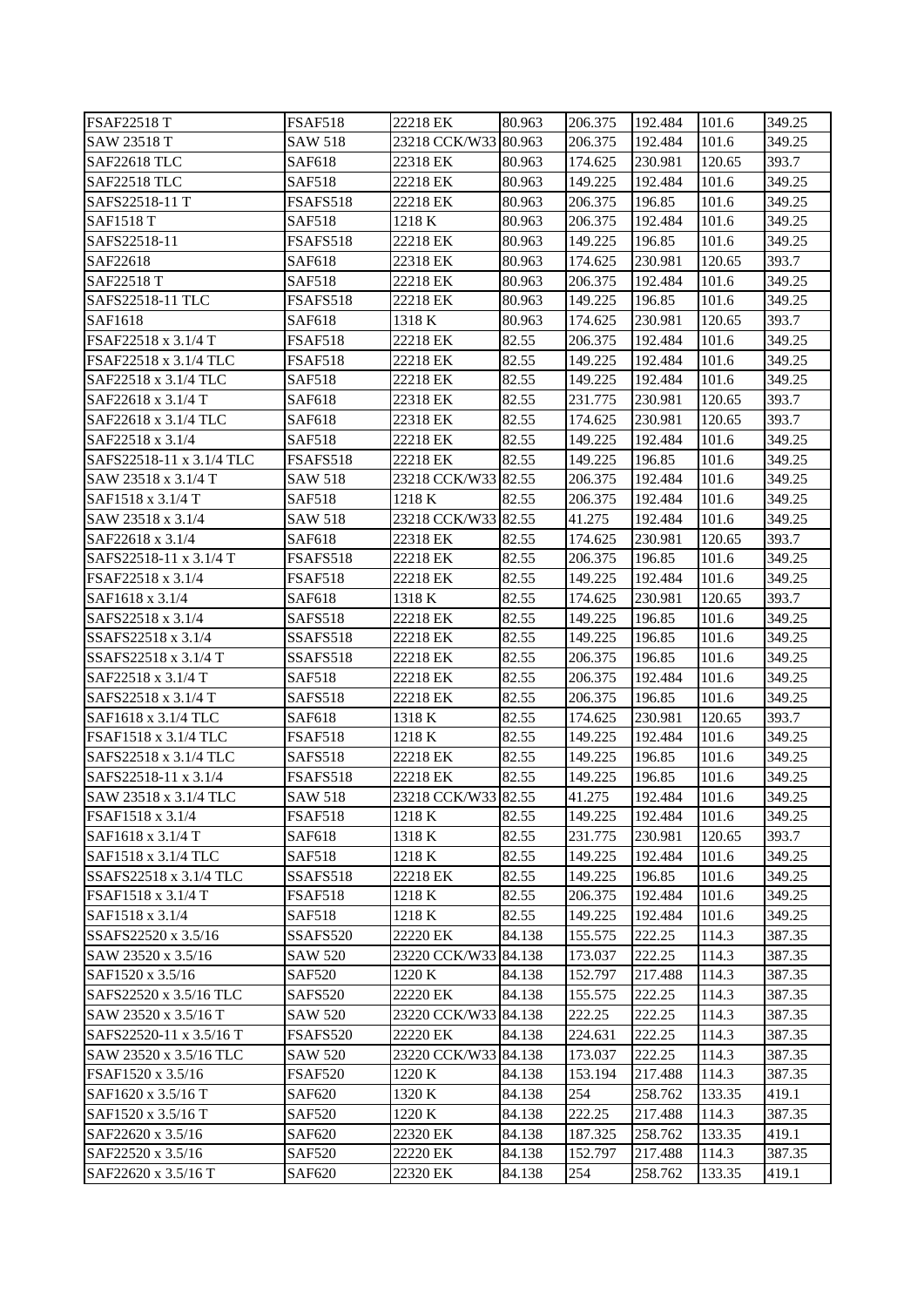| FSAF22520 x 3.5/16 TLC                   | <b>FSAF520</b>                 | 22220 EK                       | 84.138 | 152.797            | 217.488            | 114.3          | 387.35           |
|------------------------------------------|--------------------------------|--------------------------------|--------|--------------------|--------------------|----------------|------------------|
| SAF22520 x 3.5/16 T                      | <b>SAF520</b>                  | 22220 EK                       | 84.138 | 222.25             | 217.488            | 114.3          | 387.35           |
| SAFS22520 x 3.5/16                       | <b>SAFS520</b>                 | 22220 EK                       | 84.138 | 155.575            | 222.25             | 114.3          | 387.35           |
| FSAF1520 x 3.5/16 TLC                    | <b>FSAF520</b>                 | 1220 K                         | 84.138 | 153.194            | 217.488            | 114.3          | 387.35           |
| SSAFS22520 x 3.5/16 T                    | SSAFS520                       | 22220 EK                       | 84.138 | 224.638            | 222.25             | 114.3          | 387.35           |
| SAFS22520 x 3.5/16 T                     | SAFS520                        | 22220 EK                       | 84.138 | 224.631            | 222.25             | 114.3          | 387.35           |
| SAF1520 x 3.5/16 TLC                     | <b>SAF520</b>                  | 1220 K                         | 84.138 | 152.797            | 217.488            | 114.3          | 387.35           |
| SAF1620 x 3.5/16 TLC                     | <b>SAF620</b>                  | 1320 K                         | 84.138 | 187.325            | 258.762            | 133.35         | 419.1            |
| FSAF1520 x 3.5/16 T                      | FSAF520                        | 1220 K                         | 84.138 | 222.25             | 217.488            | 114.3          | 387.35           |
| SAF1620 x 3.5/16                         | <b>SAF620</b>                  | 1320 K                         | 84.138 | 187.325            | 258.762            | 133.35         | 419.1            |
| SAFS22520-11 x 3.5/16 TLC                | FSAFS520                       | 22220 EK                       | 84.138 | 155.575            | 222.25             | 114.3          | 387.35           |
| SAF22620 x 3.5/16 TLC                    | <b>SAF620</b>                  | 22320 EK                       | 84.138 | 187.325            | 258.762            | 133.35         | 419.1            |
| FSAF22520 x 3.5/16 T                     | <b>FSAF520</b>                 | 22220 EK                       | 84.138 | 222.25             | 217.488            | 114.3          | 387.35           |
| FSAF22520 x 3.5/16                       | <b>FSAF520</b>                 | 22220 EK                       | 84.138 | 152.797            | 217.488            | 114.3          | 387.35           |
| SSAFS22520 x 3.5/16 TLC                  | SSAFS520                       | 22220 EK                       | 84.138 | 155.575            | 222.25             | 114.3          | 387.35           |
| SAF22520 x 3.5/16 TLC                    | SAF520                         | 22220 EK                       | 84.138 | 152.797            | 217.488            | 114.3          | 387.35           |
| SAFS22520-11 x 3.5/16                    | FSAFS520                       | 22220 EK                       | 84.138 | 155.575            | 222.25             | 114.3          | 387.35           |
| FSAF22520 x 3.3/8                        | <b>FSAF520</b>                 | 22220 EK                       | 85.725 | 152.797            | 217.488            | 114.3          | 387.35           |
| SAF1520 x 3.3/8                          | <b>SAF520</b>                  | 1220 K                         | 85.725 | 152.797            | 217.488            | 114.3          | 387.35           |
| FSAF22520 x 3.3/8 TLC                    | <b>FSAF520</b>                 | 22220 EK                       | 85.725 | 152.797            | 217.488            | 114.3          | 387.35           |
| SAF1620 x 3.3/8 T                        | <b>SAF620</b>                  | 1320 K                         | 85.725 | 254                | 258.762            | 133.35         | 419.1            |
| SAF1620 x 3.3/8 TLC                      | <b>SAF620</b>                  | 1320 K                         | 85.725 | 187.325            | 258.762            | 133.35         | 419.1            |
| SAFS22520 x 3.3/8 T                      | SAFS520                        | 22220 EK                       | 85.725 | 224.631            | 222.25             | 114.3          | 387.35           |
| FSAF1520 x 3.3/8                         | FSAF520                        | 1220 K                         | 85.725 | 153.194            | 217.488            | 114.3          | 387.35           |
| SAFS22520 x 3.3/8                        | <b>SAFS520</b>                 | 22220 EK                       | 85.725 | 155.575            | 222.25             | 114.3          | 387.35           |
| SAF22520 x 3.3/8 TLC                     | <b>SAF520</b>                  | 22220 EK                       | 85.725 | 152.797            | 217.488            | 114.3          | 387.35           |
| SAF22520 x 3.3/8                         | <b>SAF520</b>                  | 22220 EK                       | 85.725 | 152.797            | 217.488            | 114.3          | 387.35           |
| FSAF22520 x 3.3/8 T                      | <b>FSAF520</b>                 | 22220 EK                       | 85.725 | 222.25             | 217.488            | 114.3          | 387.35           |
| FSAF1520 x 3.3/8 TLC                     | <b>FSAF520</b>                 | 1220 K                         | 85.725 | 153.194            | 217.488            | 114.3          | 387.35           |
| SAF1620 x 3.3/8                          | SAF620                         | 1320 K                         | 85.725 | 187.325            | 258.762            | 133.35         | 419.1            |
| SAFS22520-11 x 3.3/8                     | FSAFS520                       | 22220 EK                       | 85.725 | 155.575            | 222.25             | 114.3          | 387.35           |
| SAF22620 x 3.3/8 T                       | <b>SAF620</b>                  | 22320 EK                       | 85.725 | 254                | 258.762            | 133.35         | 419.1            |
| SAF1520 x 3.3/8 T                        | <b>SAF520</b>                  | 1220 K                         | 85.725 | 222.25             | 217.488            | 114.3          | 387.35           |
| SAW 23520 x 3.3/8 T                      | <b>SAW 520</b>                 | 23220 CCK/W33 85.725           |        | 222.25             | 222.25             | 114.3          | 387.35           |
| SAFS22520-11 x 3.3/8 TLC                 | FSAFS520                       | 22220 EK                       | 85.725 | 155.575            | 222.25             | 114.3          | 387.35           |
| SSAFS22520 x 3.3/8 TLC                   | SSAFS520                       | 22220 EK                       | 85.725 | 155.575            | 222.25             | 114.3          | 387.35           |
| SSAFS22520 x 3.3/8 T                     | SSAFS520                       | 22220 EK                       | 85.725 | 224.638            | 222.25             | 114.3          | 387.35           |
| SAFS22520 x 3.3/8 TLC                    | <b>SAFS520</b>                 | 22220 EK                       | 85.725 | 155.575            | 222.25             | 114.3          | 387.35           |
| SAF22620 x 3.3/8                         | <b>SAF620</b>                  | 22320 EK                       | 85.725 | 187.325            | 258.762            | 133.35         | 419.1            |
| SSAFS22520 x 3.3/8                       | SSAFS520                       | 22220 EK                       | 85.725 | 155.575            | 222.25             | 114.3          | 387.35           |
| SAFS22520-11 x 3.3/8 T                   | FSAFS520                       | 22220 EK                       | 85.725 | 224.631            | 222.25             | 114.3          | 387.35           |
| SAF22620 x 3.3/8 TLC                     | <b>SAF620</b>                  | 22320 EK                       | 85.725 | 187.325            | 258.762            | 133.35         | 419.1            |
| SAF1520 x 3.3/8 TLC                      | <b>SAF520</b>                  | 1220 K                         | 85.725 | 152.797            | 217.488            | 114.3          | 387.35           |
| SAW 23520 x 3.3/8                        | <b>SAW 520</b>                 | 23220 CCK/W33 85.725           |        | 173.037            | 222.25             | 114.3          | 387.35           |
| SAF22520 x 3.3/8 T                       | <b>SAF520</b>                  | 22220 EK                       | 85.725 | 222.25             | 217.488            | 114.3          | 387.35           |
|                                          |                                |                                |        |                    |                    |                |                  |
| FSAF1520 x 3.3/8 T                       | FSAF520                        | 1220 K<br>23220 CCK/W33 85.725 | 85.725 | 222.25             | 217.488<br>222.25  | 114.3          | 387.35           |
| SAW 23520 x 3.3/8 TLC<br><b>FSAF1520</b> | <b>SAW 520</b><br>FSAF520      | 1220 K                         | 87.313 | 173.037<br>153.194 | 217.488            | 114.3<br>114.3 | 387.35<br>387.35 |
| SAFS22520-11 TLC                         | FSAFS520                       | 22220 EK                       | 87.313 | 155.575            | 222.25             | 114.3          | 387.35           |
| SAF1520                                  | <b>SAF520</b>                  |                                | 87.313 | 152.797            |                    |                | 387.35           |
| SAFS22520-11 T                           | FSAFS520                       | 1220 K<br>22220 EK             | 87.313 |                    | 217.488<br>222.25  | 114.3<br>114.3 | 387.35           |
|                                          |                                |                                | 87.313 | 224.631<br>254     |                    | 133.35         | 419.1            |
| <b>SAF1620 T</b><br><b>SAF1520 T</b>     | <b>SAF620</b><br><b>SAF520</b> | 1320 K<br>1220 K               | 87.313 | 222.25             | 258.762<br>217.488 | 114.3          | 387.35           |
|                                          |                                |                                |        |                    |                    |                |                  |
| SAF22520 T                               | <b>SAF520</b>                  | 22220 EK                       | 87.313 | 222.25             | 217.488            | 114.3          | 387.35           |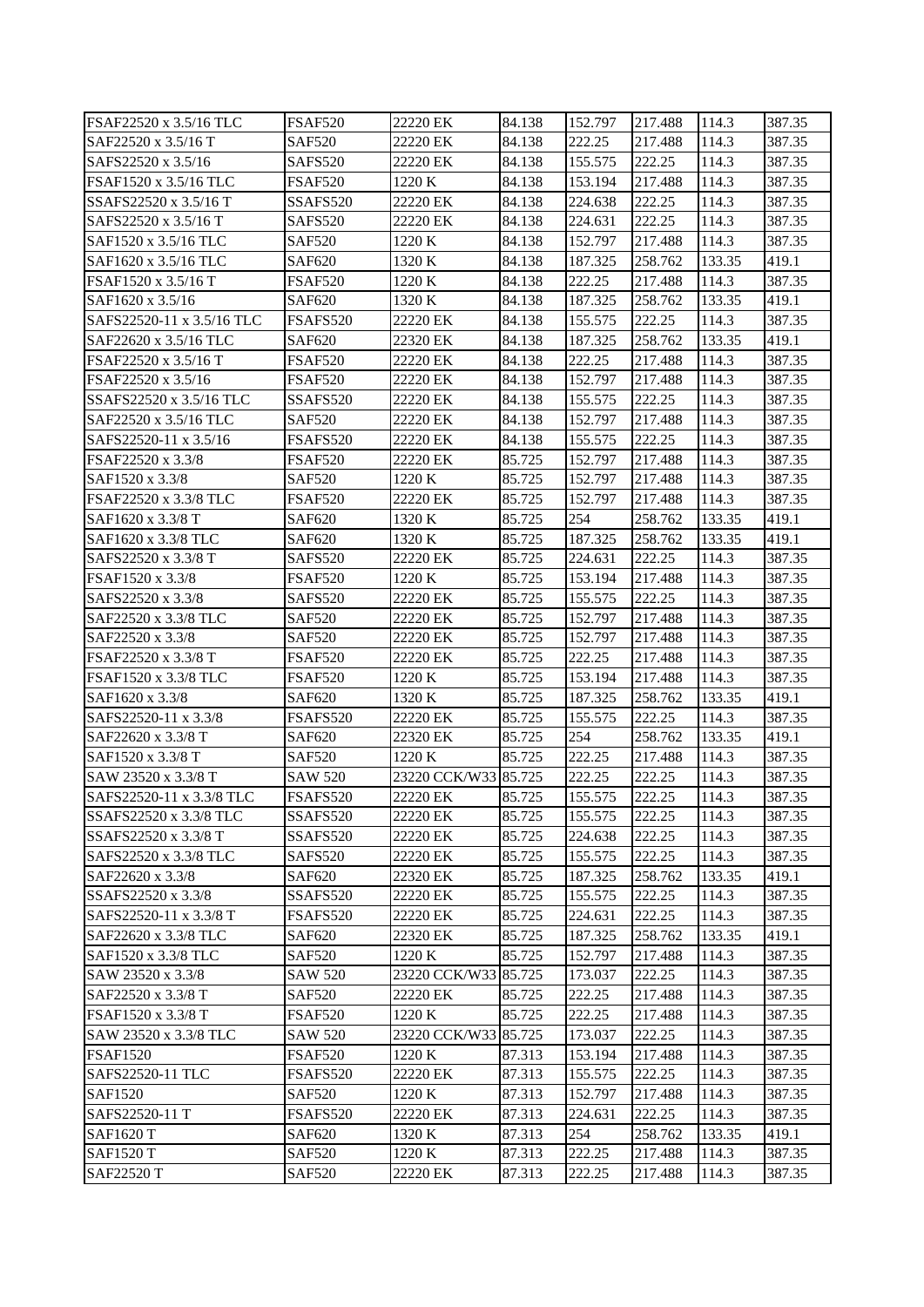| <b>FSAF22520 T</b>       | <b>FSAF520</b> | 22220 EK             | 87.313 | 222.25  | 217.488 | 114.3  | 387.35  |
|--------------------------|----------------|----------------------|--------|---------|---------|--------|---------|
| SAW 23520 T              | <b>SAW 520</b> | 23220 CCK/W33 87.313 |        | 222.25  | 222.25  | 114.3  | 387.35  |
| SSAFS22520 TLC           | SSAFS520       | 22220 EK             | 87.313 | 155.575 | 222.25  | 114.3  | 387.35  |
| FSAF22520 TLC            | <b>FSAF520</b> | 22220 EK             | 87.313 | 152.797 | 217.488 | 114.3  | 387.35  |
| <b>SAF22520 TLC</b>      | <b>SAF520</b>  | 22220 EK             | 87.313 | 152.797 | 217.488 | 114.3  | 387.35  |
| <b>SAW 23520 TLC</b>     | <b>SAW 520</b> | 23220 CCK/W33 87.313 |        | 173.037 | 222.25  | 114.3  | 387.35  |
| SAFS22520-11             | FSAFS520       | 22220 EK             | 87.313 | 155.575 | 222.25  | 114.3  | 387.35  |
| <b>SSAFS22520</b>        | SSAFS520       | 22220 EK             | 87.313 | 155.575 | 222.25  | 114.3  | 387.35  |
| <b>FSAF22520</b>         | FSAF520        | 22220 EK             | 87.313 | 152.797 | 217.488 | 114.3  | 387.35  |
| SAW 23520                | <b>SAW 520</b> | 23220 CCK/W33 87.313 |        | 173.037 | 222.25  | 114.3  | 387.35  |
| SAF22520                 | <b>SAF520</b>  | 22220 EK             | 87.313 | 152.797 | 217.488 | 114.3  | 387.35  |
| SAFS22520                | <b>SAFS520</b> | 22220 EK             | 87.313 | 155.575 | 222.25  | 114.3  | 387.35  |
| <b>FSAF1520 T</b>        | <b>FSAF520</b> | 1220 K               | 87.313 | 222.25  | 217.488 | 114.3  | 387.35  |
| SAF22620 T               | SAF620         | 22320 EK             | 87.313 | 254     | 258.762 | 133.35 | 419.1   |
| SAFS22520 TLC            | SAFS520        | 22220 EK             | 87.313 | 155.575 | 222.25  | 114.3  | 387.35  |
| SAF1520 TLC              | <b>SAF520</b>  | 1220 K               | 87.313 | 152.797 | 217.488 | 114.3  | 387.35  |
| SAF1620 TLC              | <b>SAF620</b>  | 1320 K               | 87.313 | 187.325 | 258.762 | 133.35 | 419.1   |
| <b>SSAFS22520 T</b>      | SSAFS520       | 22220 EK             | 87.313 | 224.638 | 222.25  | 114.3  | 387.35  |
| SAFS22520 T              | <b>SAFS520</b> | 22220 EK             | 87.313 | 224.631 | 222.25  | 114.3  | 387.35  |
| SAF22620                 | <b>SAF620</b>  | 22320 EK             | 87.313 | 187.325 | 258.762 | 133.35 | 419.1   |
| <b>SAF22620 TLC</b>      | <b>SAF620</b>  | 22320 EK             | 87.313 | 187.325 | 258.762 | 133.35 | 419.1   |
| SAF1620                  | <b>SAF620</b>  | 1320 K               | 87.313 | 187.325 | 258.762 | 133.35 | 419.1   |
| FSAF1520 TLC             | <b>FSAF520</b> | 1220 K               | 87.313 | 153.194 | 217.488 | 114.3  | 387.35  |
| SAF22520 x 3.1/2 T       | <b>SAF520</b>  | 22220 EK             | 88.9   | 222.25  | 217.488 | 114.3  | 387.35  |
| SAFS22520-11 x 3.1/2 T   | FSAFS520       | 22220 EK             | 88.9   | 224.631 | 222.25  | 114.3  | 387.35  |
| FSAF1520 x 3.1/2 T       | <b>FSAF520</b> | 1220 K               | 88.9   | 222.25  | 217.488 | 114.3  | 387.35  |
| SAFS22520 x 3.1/2 T      | <b>SAFS520</b> | 22220 EK             | 88.9   | 224.631 | 222.25  | 114.3  | 387.35  |
| SAF22620 x 3.1/2         | <b>SAF620</b>  | 22320 EK             | 88.9   | 187.325 | 258.762 | 133.35 | 419.1   |
| SAF1520 x 3.1/2 TLC      | <b>SAF520</b>  | 1220 K               | 88.9   | 152.797 | 217.488 | 114.3  | 387.35  |
| SSAFS22520 x 3.1/2 TLC   | SSAFS520       | 22220 EK             | 88.9   | 155.575 | 222.25  | 114.3  | 387.35  |
| SSAFS22520 x 3.1/2       | SSAFS520       | 22220 EK             | 88.9   | 155.575 | 222.25  | 114.3  | 387.35  |
| SAFS22520 x 3.1/2 TLC    | SAFS520        | 22220 EK             | 88.9   | 155.575 | 222.25  | 114.3  | 387.35  |
| SAW 23520 x 3.1/2        | <b>SAW 520</b> | 23220 CCK/W33 88.9   |        | 173.037 | 222.25  | 114.3  | 387.35  |
| SAF1620 x 3.1/2 T        | <b>SAF620</b>  | 1320 K               | 88.9   | 254     | 258.762 | 133.35 | 419.1   |
| SAF1620 x 3.1/2 TLC      | <b>SAF620</b>  | 1320 K               | 88.9   | 187.325 | 258.762 | 133.35 | 419.1   |
| SAFS22520-11 x 3.1/2 TLC | FSAFS520       | 22220 EK             | 88.9   | 155.575 | 222.25  | 114.3  | 387.35  |
| FSAF1520 x 3.1/2 TLC     | <b>FSAF520</b> | 1220 K               | 88.9   | 153.194 | 217.488 | 114.3  | 387.35  |
| FSAF22520 x 3.1/2 TLC    | <b>FSAF520</b> | 22220 EK             | 88.9   | 152.797 | 217.488 | 114.3  | 387.35  |
| FSAF22520 x 3.1/2 T      | <b>FSAF520</b> | 22220 EK             | 88.9   | 222.25  | 217.488 | 114.3  | 387.35  |
| SAF22620 x 3.1/2 T       | <b>SAF620</b>  | 22320 EK             | 88.9   | 254     | 258.762 | 133.35 | 419.1   |
| FSAF22520 x 3.1/2        | <b>FSAF520</b> | 22220 EK             | 88.9   | 152.797 | 217.488 | 114.3  | 387.35  |
| SAF1520 x 3.1/2          | <b>SAF520</b>  | 1220 K               | 88.9   | 152.797 | 217.488 | 114.3  | 387.35  |
| SAF22520 x 3.1/2 TLC     | <b>SAF520</b>  | 22220 EK             | 88.9   | 152.797 | 217.488 | 114.3  | 387.35  |
| SAF1620 x 3.1/2          | <b>SAF620</b>  | 1320 K               | 88.9   | 187.325 | 258.762 | 133.35 | 419.1   |
| FSAF1520 x 3.1/2         | <b>FSAF520</b> | 1220 K               | 88.9   | 153.194 | 217.488 | 114.3  | 387.35  |
| SAFS22520 x 3.1/2        | <b>SAFS520</b> | 22220 EK             | 88.9   | 155.575 | 222.25  | 114.3  | 387.35  |
| SAW 23520 x 3.1/2 TLC    | <b>SAW 520</b> | 23220 CCK/W33 88.9   |        | 173.037 | 222.25  | 114.3  | 387.35  |
| SAF22520 x 3.1/2         | <b>SAF520</b>  | 22220 EK             | 88.9   | 152.797 | 217.488 | 114.3  | 387.35  |
| SAF22620 x 3.1/2 TLC     | SAF620         | 22320 EK             | 88.9   | 187.325 | 258.762 | 133.35 | 419.1   |
| SAW 23520 x 3.1/2 T      | <b>SAW 520</b> | 23220 CCK/W33 88.9   |        | 222.25  | 222.25  | 114.3  | 387.35  |
| SAF1520 x 3.1/2 T        | <b>SAF520</b>  | 1220 K               | 88.9   | 222.25  | 217.488 | 114.3  | 387.35  |
| SSAFS22520 x 3.1/2 T     | SSAFS520       | 22220 EK             | 88.9   | 224.638 | 222.25  | 114.3  | 387.35  |
| SAFS22520-11 x 3.1/2     | FSAFS520       | 22220 EK             | 88.9   | 155.575 | 222.25  | 114.3  | 387.35  |
| SAF22622 x 3.11/16 TLC   | SAF622         | 22322 EK             | 93.662 | 206.375 | 287.337 | 152.4  | 466.725 |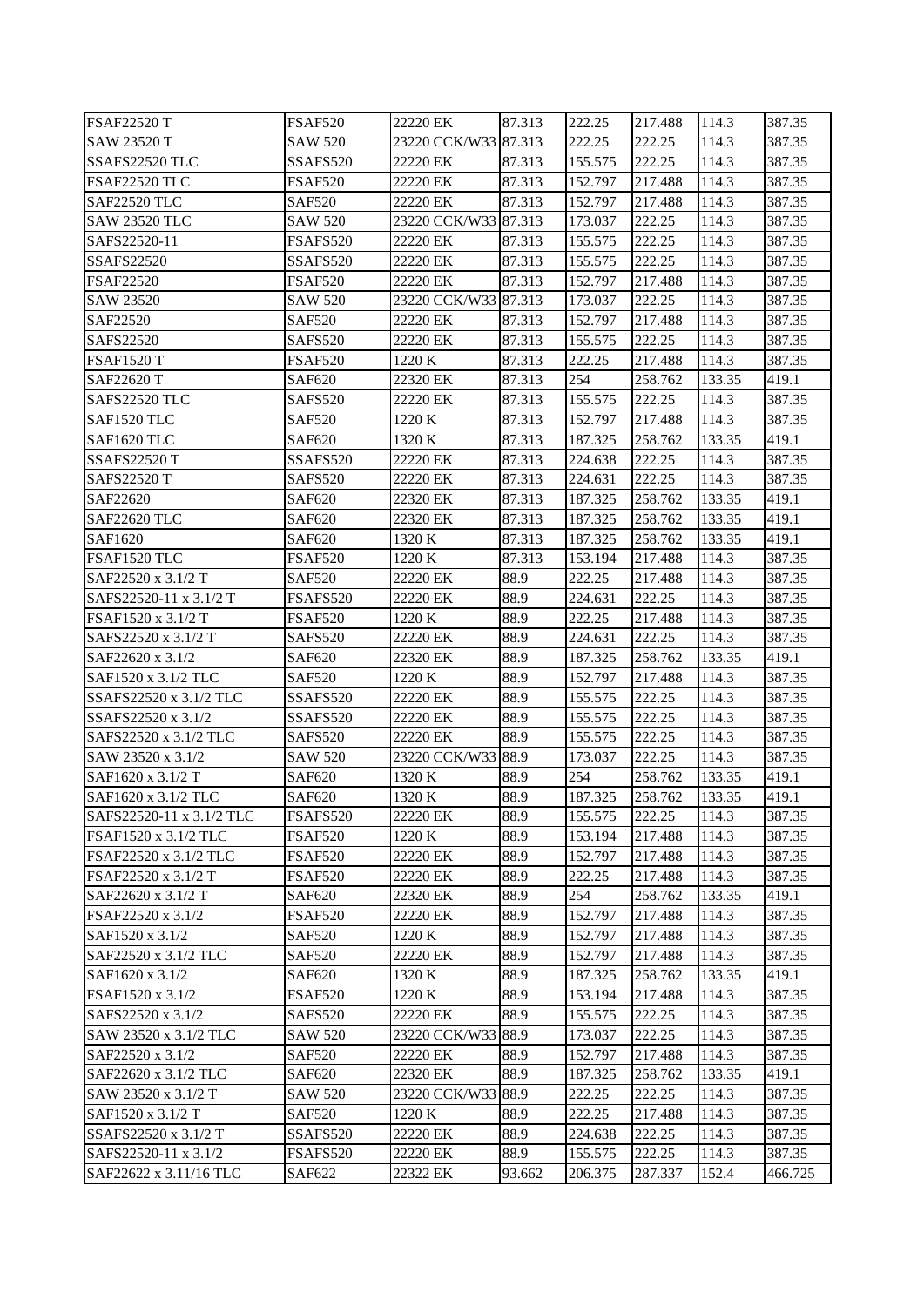| SAF22522 x 3.11/16 TLC   | <b>SAF522</b> | 22222 EK | 93.662  | 165.1   | 239.316 | 125.425 | 419.1   |
|--------------------------|---------------|----------|---------|---------|---------|---------|---------|
| SAF1522 x 3.11/16 TLC    | <b>SAF522</b> | 1222 K   | 93.662  | 165.1   | 239.316 | 125.425 | 419.1   |
| SAFS22522 x 3.11/16 T    | SAFS522       | 22222 EK | 93.662  | 231.775 | 239.316 | 125.425 | 419.1   |
| SAF22622 x 3.11/16 T     | SAF622        | 22322 EK | 93.662  | 273.05  | 287.337 | 152.4   | 466.725 |
| SAF22522 x 3.11/16 T     | <b>SAF522</b> | 22222 EK | 93.662  | 231.775 | 239.316 | 125.425 | 419.1   |
| SSAFS22522 x 3.11/16 TLC | SSAFS522      | 22222 EK | 93.662  | 165.1   | 244.475 | 125.425 | 419.1   |
| SAF22522 x 3.11/16       | <b>SAF522</b> | 22222 EK | 93.662  | 165.1   | 239.316 | 125.425 | 419.1   |
| SAFS22522 x 3.11/16 TLC  | SAFS522       | 22222 EK | 93.662  | 165.1   | 239.316 | 125.425 | 419.1   |
| SAF1522 x 3.11/16 T      | <b>SAF522</b> | 1222 K   | 93.662  | 231.775 | 239.316 | 125.425 | 419.1   |
| SAFS22522 x 3.11/16      | SAFS522       | 22222 EK | 93.662  | 165.1   | 239.316 | 125.425 | 419.1   |
| SAF22622 x 3.11/16       | SAF622        | 22322 EK | 93.662  | 206.375 | 287.337 | 152.4   | 466.725 |
| SSAFS22522 x 3.11/16     | SSAFS522      | 22222 EK | 93.662  | 165.1   | 244.475 | 125.425 | 419.1   |
| SSAFS22522 x 3.11/16 T   | SSAFS522      | 22222 EK | 93.662  | 231.775 | 244.475 | 125.425 | 419.1   |
| SAF1522 x 3.11/16        | <b>SAF522</b> | 1222 K   | 93.662  | 165.1   | 239.316 | 125.425 | 419.1   |
| SAF22622 x 3.3/4         | SAF622        | 22322 EK | 95.25   | 206.375 | 287.337 | 152.4   | 466.725 |
| SAF22622 x 3.3/4 T       | SAF622        | 22322 EK | 95.25   | 273.05  | 287.337 | 152.4   | 466.725 |
| SAF22622 x 3.3/4 TLC     | SAF622        | 22322 EK | 95.25   | 206.375 | 287.337 | 152.4   | 466.725 |
| SAF1622 x 3.13/16 TLC    | <b>SAF622</b> | 1322 KM  | 96.838  | 206.375 | 287.337 | 152.4   | 466.725 |
| SAF22522 x 3.13/16 TLC   | <b>SAF522</b> | 22222 EK | 96.838  | 165.1   | 239.316 | 125.425 | 419.1   |
| SSAFS22522 x 3.13/16 TLC | SSAFS522      | 22222 EK | 96.838  | 165.1   | 244.475 | 125.425 | 419.1   |
| SAF22522 x 3.13/16       | <b>SAF522</b> | 22222 EK | 96.838  | 165.1   | 239.316 | 125.425 | 419.1   |
| SAF1622 x 3.13/16 T      | SAF622        | 1322 KM  | 96.838  | 273.05  | 287.337 | 152.4   | 466.725 |
| SAF22622 x 3.13/16       | SAF622        | 22322 EK | 96.838  | 206.375 | 287.337 | 152.4   | 466.725 |
| SAF1522 x 3.13/16 T      | SAF522        | 1222 K   | 96.838  | 231.775 | 239.316 | 125.425 | 419.1   |
| SAF1522 x 3.13/16        | <b>SAF522</b> | 1222 K   | 96.838  | 165.1   | 239.316 | 125.425 | 419.1   |
| SAFS22522 x 3.13/16      | SAFS522       | 22222 EK | 96.838  | 165.1   | 244.475 | 125.425 | 419.1   |
| SAFS22522 x 3.13/16 TLC  | SAFS522       | 22222 EK | 96.838  | 165.1   | 244.475 | 125.425 | 419.1   |
| SSAFS22522 x 3.13/16     | SSAFS522      | 22222 EK | 96.838  | 165.1   | 244.475 | 125.425 | 419.1   |
| SAFS22522 x 3.13/16 T    | SAFS522       | 22222 EK | 96.838  | 231.775 | 244.475 | 125.425 | 419.1   |
| SSAFS22522 x 3.13/16 T   | SSAFS522      | 22222 EK | 96.838  | 231.775 | 244.475 | 125.425 | 419.1   |
| SAF22522 x 3.13/16 T     | <b>SAF522</b> | 22222 EK | 96.838  | 231.775 | 239.316 | 125.425 | 419.1   |
| SAF22622 x 3.13/16 TLC   | SAF622        | 22322 EK | 96.838  | 206.375 | 287.337 | 152.4   | 466.725 |
| SAF22622 x 3.13/16 T     | SAF622        | 22322 EK | 96.838  | 273.05  | 287.337 | 152.4   | 466.725 |
| SAF1522 x 3.13/16 TLC    | <b>SAF522</b> | 1222 K   | 96.838  | 165.1   | 239.316 | 125.425 | 419.1   |
| SAF1622 x 3.13/16        | SAF622        | 1322 KM  | 96.838  | 206.375 | 287.337 | 152.4   | 466.725 |
| SAF1622 x 3.7/8          | <b>SAF622</b> | 1322 KM  | 98.425  | 206.375 | 287.337 | 152.4   | 466.725 |
| SAFS22522 x 3.7/8 TLC    | SAFS522       | 22222 EK | 98.425  | 165.1   | 244.475 | 125.425 | 419.1   |
| SAF1522 x 3.7/8 T        | SAF522        | 1222 K   | 98.425  | 231.775 | 239.316 | 125.425 | 419.1   |
| SAF22522 x 3.7/8         | <b>SAF522</b> | 22222 EK | 98.425  | 165.1   | 239.316 | 125.425 | 419.1   |
| SAF22622 x 3.7/8         | SAF622        | 22322 EK | 98.425  | 206.375 | 287.337 | 152.4   | 466.725 |
| SSAFS22522 x 3.7/8 TLC   | SSAFS522      | 22222 EK | 98.425  | 165.1   | 244.475 | 125.425 | 419.1   |
| SAFS22522 x 3.7/8 T      | SAFS522       | 22222 EK | 98.425  | 231.775 | 244.475 | 125.425 | 419.1   |
| SSAFS22522 x 3.7/8 T     | SSAFS522      | 22222 EK | 98.425  | 231.775 | 244.475 | 125.425 | 419.1   |
| SAF22522 x 3.7/8 TLC     | <b>SAF522</b> | 22222 EK | 98.425  | 165.1   | 239.316 | 125.425 | 419.1   |
| SAF22622 x 3.7/8 TLC     | SAF622        | 22322 EK | 98.425  | 206.375 | 287.337 | 152.4   | 466.725 |
| SAF1522 x 3.7/8          | SAF522        | 1222 K   | 98.425  | 165.1   | 239.316 | 125.425 | 419.1   |
| SAFS22522 x 3.7/8        | SAFS522       | 22222 EK | 98.425  | 165.1   | 244.475 | 125.425 | 419.1   |
| SAF1622 x 3.7/8 T        | SAF622        | 1322 KM  | 98.425  | 273.05  | 287.337 | 152.4   | 466.725 |
| SAF22622 x 3.7/8 T       | SAF622        | 22322 EK | 98.425  | 273.05  | 287.337 | 152.4   | 466.725 |
| SSAFS22522 x 3.7/8       | SSAFS522      | 22222 EK | 98.425  | 165.1   | 244.475 | 125.425 | 419.1   |
| SAF1522 x 3.7/8 TLC      | <b>SAF522</b> | 1222 K   | 98.425  | 165.1   | 239.316 | 125.425 | 419.1   |
| SAF1622 x 3.7/8 TLC      | SAF622        | 1322 KM  | 98.425  | 206.375 | 287.337 | 152.4   | 466.725 |
| SAF22522 x 3.7/8 T       | SAF522        | 22222 EK | 98.425  | 231.775 | 239.316 | 125.425 | 419.1   |
| SAF1522                  | SAF522        | 1222 K   | 100.013 | 165.1   | 239.316 | 125.425 | 419.1   |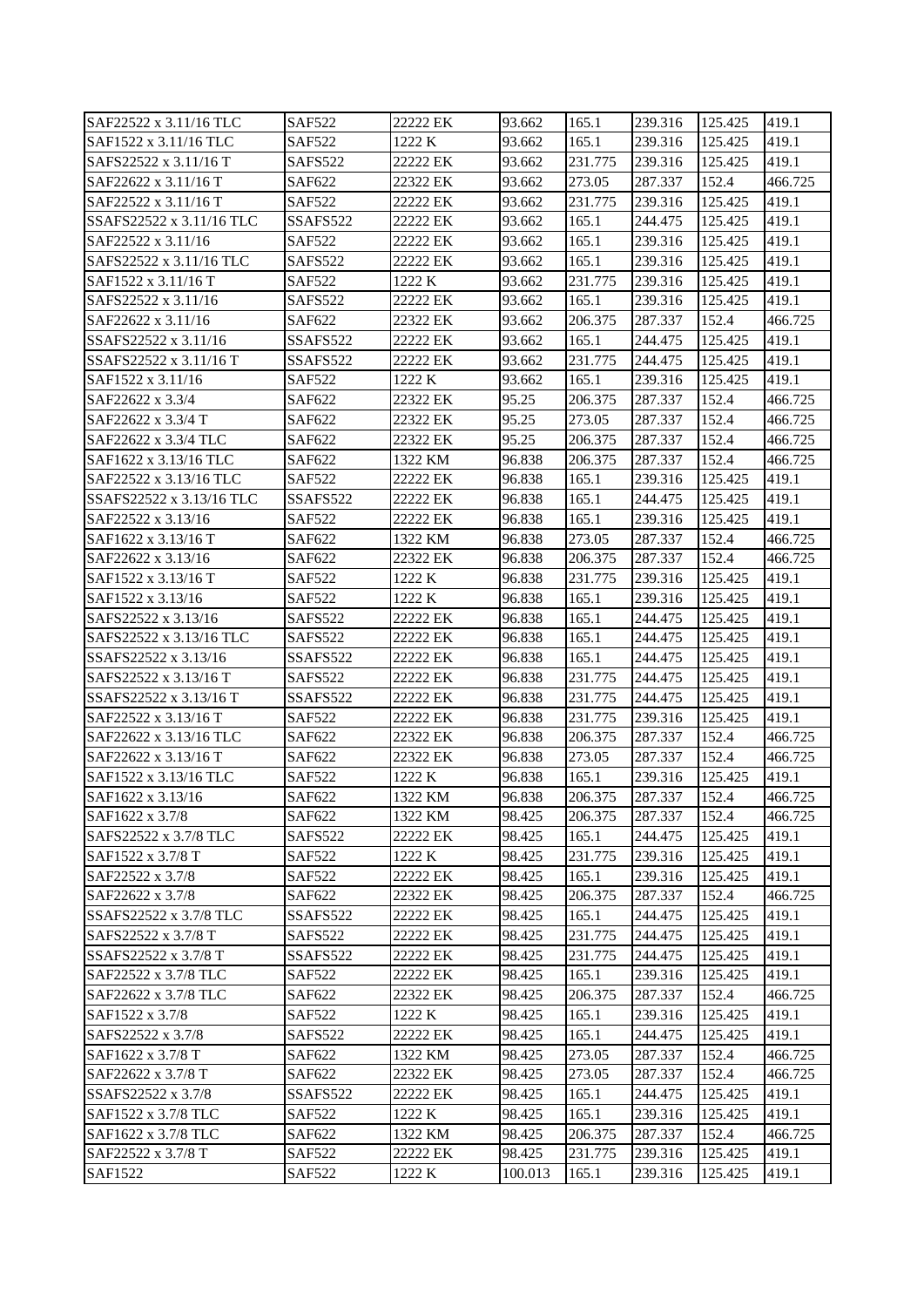| SAF22622 T             | SAF622         | 22322 EK            | 100.013 | 273.05  | 287.337 | 152.4   | 466.725 |
|------------------------|----------------|---------------------|---------|---------|---------|---------|---------|
| SSAFS22522 TLC         | SSAFS522       | 22222 EK            | 100.013 | 165.1   | 244.475 | 125.425 | 419.1   |
| <b>SAFS22522 T</b>     | SAFS522        | 22222 EK            | 100.013 | 231.775 | 244.475 | 125.425 | 419.1   |
| <b>SSAFS22522 T</b>    | SSAFS522       | 22222 EK            | 100.013 | 231.775 | 244.475 | 125.425 | 419.1   |
| SAF1622 TLC            | SAF622         | 1322 KM             | 100.013 | 206.375 | 287.337 | 152.4   | 466.725 |
| <b>SSAFS22522</b>      | SSAFS522       | 22222 EK            | 100.013 | 165.1   | 244.475 | 125.425 | 419.1   |
| <b>SAF22522 TLC</b>    | <b>SAF522</b>  | 22222 EK            | 100.013 | 165.1   | 239.316 | 125.425 | 419.1   |
| SAF22522               | <b>SAF522</b>  | 22222 EK            | 100.013 | 165.1   | 239.316 | 125.425 | 419.1   |
| SAFS22522              | SAFS522        | 22222 EK            | 100.013 | 165.1   | 244.475 | 125.425 | 419.1   |
| SAF1622 T              | SAF622         | 1322 KM             | 100.013 | 273.05  | 287.337 | 152.4   | 466.725 |
| <b>SAF1522 T</b>       | <b>SAF522</b>  | 1222 K              | 100.013 | 231.775 | 239.316 | 125.425 | 419.1   |
| SAF22522 T             | <b>SAF522</b>  | 22222 EK            | 100.013 | 231.775 | 239.316 | 125.425 | 419.1   |
| <b>SAF22622 TLC</b>    | SAF622         | 22322 EK            | 100.013 | 206.375 | 287.337 | 152.4   | 466.725 |
| SAFS22522 TLC          | SAFS522        | 22222 EK            | 100.013 | 165.1   | 244.475 | 125.425 | 419.1   |
| SAF1522 TLC            | <b>SAF522</b>  | 1222 K              | 100.013 | 165.1   | 239.316 | 125.425 | 419.1   |
| SAF22622               | SAF622         | 22322 EK            | 100.013 | 206.375 | 287.337 | 152.4   | 466.725 |
| SAF1622                | SAF622         | 1322 KM             | 100.013 | 206.375 | 287.337 | 152.4   | 466.725 |
| SAF22622 x 4 T         | SAF622         | 22322 EK            | 101.6   | 273.05  | 287.337 | 152.4   | 466.725 |
| SAW 23524 x 4          | <b>SAW 524</b> | 23224 CCK/W33 101.6 |         | 187.325 | 257.175 | 133.35  | 419.1   |
| SAF1622 x 4            | SAF622         | 1322 KM             | 101.6   | 206.375 | 287.337 | 152.4   | 466.725 |
| SSAFS22522 $x$ 4T      | SSAFS522       | 22222 EK            | 101.6   | 231.775 | 244.475 | 125.425 | 419.1   |
| SAF22624 x 4 TLC       | SAF624         | 22324 CCK/W33 101.6 |         | 215.9   | 320.675 | 160.325 | 539.75  |
| SAFS22522 x 4          | SAFS522        | 22222 EK            | 101.6   | 165.1   | 244.475 | 125.425 | 419.1   |
| SAFS22522 x 4 TLC      | SAFS522        | 22222 EK            | 101.6   | 165.1   | 244.475 | 125.425 | 419.1   |
| FSAF23024 KATLC x 4    | FSAF024 KA     | 23024 CCK/W33 101.6 |         | 155.575 | 217.488 | 114.3   | 387.35  |
| SAF1522 x 4            | <b>SAF522</b>  | 1222 K              | 101.6   | 165.1   | 239.316 | 125.425 | 419.1   |
| SAF22522 x 4 TLC       | <b>SAF522</b>  | 22222 EK            | 101.6   | 165.1   | 239.316 | 125.425 | 419.1   |
| SAF22624 x 4 T         | SAF624         | 22324 CCK/W33 101.6 |         | 279.4   | 320.675 | 160.325 | 539.75  |
| SAFS23024 KATLC x 4    | SAFS024 KA     | 23024 CCK/W33 101.6 |         | 155.575 | 222.25  | 114.3   | 387.35  |
| $SAF1622 \times 4$ TLC | SAF622         | 1322 KM             | 101.6   | 206.375 | 287.337 | 152.4   | 466.725 |
| SAFS23024 KATLC-11 x 4 | SAFS024 KA     | 23024 CCK/W33 101.6 |         | 155.575 | 222.25  | 114.3   | 387.35  |
| SAFS22522 x 4 T        | SAFS522        | 22222 EK            | 101.6   | 231.775 | 244.475 | 125.425 | 419.1   |
| SAFS23024 KA x 4       | SAFS024 KA     | 23024 CCK/W33 101.6 |         | 155.575 | 222.25  | 114.3   | 387.35  |
| FSAF23024 KA x 4       | FSAF024 KA     | 23024 CCK/W33 101.6 |         | 155.575 | 217.488 | 114.3   | 387.35  |
| SAFS23024 KAT x 4      | SAFS024 KA     | 23024 CCK/W33 101.6 |         | 222.25  | 222.25  | 114.3   | 387.35  |
| SAF22624 x 4           | SAF624         | 22324 CCK/W33 101.6 |         | 215.9   | 320.675 | 160.325 | 539.75  |
| SSAFS23024 KAT x 4     | SSAFS024 KA    | 23024 CCK/W33 101.6 |         | 222.25  | 222.25  | 114.3   | 387.35  |
| SAF22522 x 4           | <b>SAF522</b>  | 22222 EK            | 101.6   | 165.1   | 239.316 | 125.425 | 419.1   |
| SAF22522 x 4 T         | <b>SAF522</b>  | 22222 EK            | 101.6   | 231.775 | 239.316 | 125.425 | 419.1   |
| SAF22622 x 4           | SAF622         | 22322 EK            | 101.6   | 206.375 | 287.337 | 152.4   | 466.725 |
| SAF1522 x 4 T          | <b>SAF522</b>  | 1222 K              | 101.6   | 231.775 | 239.316 | 125.425 | 419.1   |
| FSAF23024 KAT x 4      | FSAF024 KA     | 23024 CCK/W33 101.6 |         | 228.6   | 217.488 | 114.3   | 387.35  |
| SAW 23524 x 4 T        | SAW 524        | 23224 CCK/W33 101.6 |         | 254     | 257.175 | 133.35  | 419.1   |
| SSAFS22522 x 4 TLC     | SSAFS522       | 22222 EK            | 101.6   | 165.1   | 244.475 | 125.425 | 419.1   |
| SAF22622 x 4 TLC       | SAF622         | 22322 EK            | 101.6   | 206.375 | 287.337 | 152.4   | 466.725 |
| SSAFS23024 KA x 4      | SSAFS024 KA    | 23024 CCK/W33 101.6 |         | 155.575 | 222.25  | 114.3   | 387.35  |
| SSAFS23024 KATLC x 4   | SSAFS024 KA    | 23024 CCK/W33 101.6 |         | 155.575 | 222.25  | 114.3   | 387.35  |
| SAF23024 KA x 4        | SAF024 KA      | 23024 CCK/W33 101.6 |         | 155.575 | 217.488 | 114.3   | 387.35  |
| SAF1622 x 4 T          | SAF622         | 1322 KM             | 101.6   | 273.05  | 287.337 | 152.4   | 466.725 |
| SAF23024 KATLC x 4     | SAF024 KA      | 23024 CCK/W33 101.6 |         | 155.575 | 217.488 | 114.3   | 387.35  |
| SAF1522 x 4 TLC        | <b>SAF522</b>  | 1222 K              | 101.6   | 165.1   | 239.316 | 125.425 | 419.1   |
| SAF23024 KAT x 4       | SAF024 KA      | 23024 CCK/W33 101.6 |         | 228.6   | 217.488 | 114.3   | 387.35  |
| SSAFS22522 x 4         | SSAFS522       | 22222 EK            | 101.6   | 165.1   | 244.475 | 125.425 | 419.1   |
| SAW 23524 x 4 TLC      | SAW 524        | 23224 CCK/W33 101.6 |         | 187.325 | 257.175 | 133.35  | 419.1   |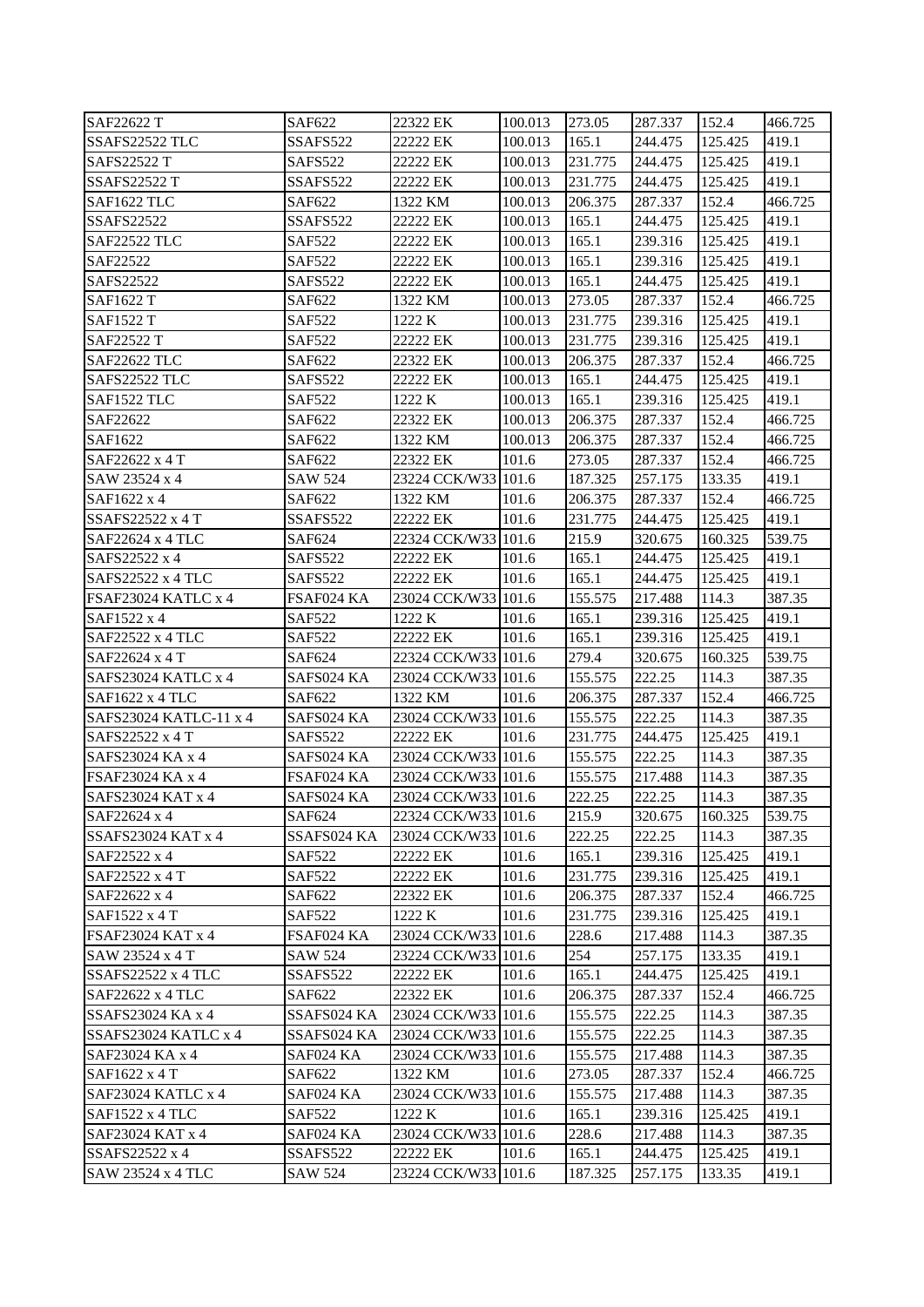| SAFS23024 KAT-11 x 4                   | SAFS024 KA     | 23024 CCK/W33 101.6                 |         | 222.25  | 222.25  | 114.3   | 387.35 |
|----------------------------------------|----------------|-------------------------------------|---------|---------|---------|---------|--------|
|                                        |                |                                     |         |         |         |         |        |
| SAFS23024 KA-11 x 4                    |                | SAFS024 KA-11 23024 CCK/W33 101.6   |         | 155.575 | 222.25  | 114.3   | 387.35 |
| SAFS23024 KATLC x 4.1/16               | SAFS024 KA     | 23024 CCK/W33 103.188               |         | 155.575 | 222.25  | 114.3   | 387.35 |
|                                        |                |                                     |         |         |         |         |        |
| SAFS23024 KA-11 x 4.1/16               |                | SAFS024 KA-11 23024 CCK/W33 103.188 |         | 155.575 | 222.25  | 114.3   | 387.35 |
| SAW 23524 x 4.1/16 T                   | <b>SAW 524</b> | 23224 CCK/W33 103.188               |         | 254     | 257.175 | 133.35  | 419.1  |
| SAF22624 x 4.1/16                      | SAF624         | 22324 CCK/W33 103.188               |         | 215.9   | 320.675 | 160.325 | 539.75 |
| FSAF23024 KA x 4.1/16                  | FSAF024 KA     | 23024 CCK/W33 103.188               |         | 155.575 | 217.488 | 114.3   | 387.35 |
| SAF23024 KA x 4.1/16                   | SAF024 KA      | 23024 CCK/W33 103.188               |         | 155.575 | 217.488 | 114.3   | 387.35 |
| FSAF23024 KAT x 4.1/16                 | FSAF024 KA     | 23024 CCK/W33 103.188               |         | 228.6   | 217.488 | 114.3   | 387.35 |
| SSAFS23024 KATLC x 4.1/16              | SSAFS024 KA    | 23024 CCK/W33 103.188               |         | 155.575 | 222.25  | 114.3   | 387.35 |
| SAF23024 KAT x 4.1/16                  | SAF024 KA      | 23024 CCK/W33 103.188               |         | 228.6   | 217.488 | 114.3   | 387.35 |
| SAF22524 x 4.1/16                      | <b>SAF524</b>  | 22224 EK                            | 103.188 | 187.325 | 257.175 | 133.35  | 419.1  |
| SAFS23024 KATLC-11 x 4.1/16 SAFS024 KA |                | 23024 CCK/W33 103.188               |         | 155.575 | 222.25  | 114.3   | 387.35 |
| SAF22624 x 4.1/16 T                    | SAF624         | 22324 CCK/W33 103.188               |         | 279.4   | 320.675 | 160.325 | 539.75 |
| SAF23024 KATLC x 4.1/16                | SAF024 KA      | 23024 CCK/W33 103.188               |         | 155.575 | 217.488 | 114.3   | 387.35 |
| SAF22524 x 4.1/16 T                    | <b>SAF524</b>  | 22224 EK                            | 103.188 | 254     | 257.175 | 133.35  | 419.1  |
| SAW 23524 x 4.1/16                     | <b>SAW 524</b> | 23224 CCK/W33 103.188               |         | 187.325 | 257.175 | 133.35  | 419.1  |
| SSAFS23024 KA x 4.1/16                 | SSAFS024 KA    | 23024 CCK/W33 103.188               |         | 155.575 | 222.25  | 114.3   | 387.35 |
| SSAFS23024 KAT x 4.1/16                | SSAFS024 KA    | 23024 CCK/W33 103.188               |         | 222.25  | 222.25  | 114.3   | 387.35 |
| SAFS23024 KAT-11 x 4.1/16              | SAFS024 KA     | 23024 CCK/W33 103.188               |         | 222.25  | 222.25  | 114.3   | 387.35 |
| SAFS22524 x 4.1/16 TLC                 | SAFS524        | 22224 EK                            | 103.188 | 190.5   | 257.175 | 133.35  | 419.1  |
| SAFS22524 x 4.1/16 T                   | SAFS524        | 22224 EK                            | 103.188 | 250.825 | 257.175 | 133.35  | 419.1  |
| SAW 23524 x 4.1/16 TLC                 | <b>SAW 524</b> | 23224 CCK/W33 103.188               |         | 187.325 | 257.175 | 133.35  | 419.1  |
| SAFS23024 KA x 4.1/16                  | SAFS024 KA     | 23024 CCK/W33 103.188               |         | 155.575 | 222.25  | 114.3   | 387.35 |
| SSAFS22524 x 4.1/16                    | SSAFS524       | 22224 EK                            | 103.188 | 190.5   | 257.175 | 133.35  | 419.1  |
| SSAFS22524 x 4.1/16 TLC                | SSAFS524       | 22224 EK                            | 103.188 | 190.5   | 257.175 | 133.35  | 419.1  |
| SAFS23024 KAT x 4.1/16                 | SAFS024 KA     | 23024 CCK/W33 103.188               |         | 222.25  | 222.25  | 114.3   | 387.35 |
| SSAFS22524 x 4.1/16 T                  | SSAFS524       | 22224 EK                            | 103.188 | 250.825 | 257.175 | 133.35  | 419.1  |
| FSAF23024 KATLC x 4.1/16               | FSAF024 KA     | 23024 CCK/W33 103.188               |         | 155.575 | 217.488 | 114.3   | 387.35 |
| SAFS22524 x 4.1/16                     | SAFS524        | 22224 EK                            | 103.188 | 190.5   | 257.175 | 133.35  | 419.1  |
| SAF22624 x 4.1/16 TLC                  | SAF624         | 22324 CCK/W33 103.188               |         | 215.9   | 320.675 | 160.325 | 539.75 |
| SAF22524 x 4.1/16 TLC                  | <b>SAF524</b>  | 22224 EK                            | 103.188 | 187.325 | 257.175 | 133.35  | 419.1  |
| SAFS23024 KATLC-11 x 4.1/8             | SAFS024 KA     | 23024 CCK/W33 104.775               |         | 155.575 | 222.25  | 114.3   | 387.35 |
| SAFS23024 KATLC x 4.1/8                | SAFS024 KA     | 23024 CCK/W33 104.775               |         | 155.575 | 222.25  | 114.3   | 387.35 |
| SAF22524 x 4.1/8 TLC                   | SAF524         | 22224 EK                            | 104.775 | 187.325 | 257.175 | 133.35  | 419.1  |
| SSAFS23024 KAT x 4.1/8                 | SSAFS024 KA    | 23024 CCK/W33 104.775               |         | 222.25  | 222.25  | 114.3   | 387.35 |
| SAFS23024 KAT-11 x 4.1/8               | SAFS024 KA     | 23024 CCK/W33 104.775               |         | 222.25  | 222.25  | 114.3   | 387.35 |
| SAF22624 x 4.1/8 T                     | SAF624         | 22324 CCK/W33 104.775               |         | 279.4   | 320.675 | 160.325 | 539.75 |
| SAFS22524 x 4.1/8 TLC                  | SAFS524        | 22224 EK                            | 104.775 | 190.5   | 257.175 | 133.35  | 419.1  |
| SAF22624 x 4.1/8                       | SAF624         | 22324 CCK/W33 104.775               |         | 215.9   | 320.675 | 160.325 | 539.75 |
| SAF22624 x 4.1/8 TLC                   | SAF624         | 22324 CCK/W33 104.775               |         | 215.9   | 320.675 | 160.325 | 539.75 |
| SAW 23524 x 4.1/8 T                    | SAW 524        | 23224 CCK/W33 104.775               |         | 254     | 257.175 | 133.35  | 419.1  |
| FSAF23024 KATLC x 4.1/8                | FSAF024 KA     | 23024 CCK/W33 104.775               |         | 155.575 | 217.488 | 114.3   | 387.35 |
| SAFS22524 x 4.1/8 T                    | SAFS524        | 22224 EK                            | 104.775 | 250.825 | 257.175 | 133.35  | 419.1  |
| SAFS22524 x 4.1/8                      | SAFS524        | 22224 EK                            | 104.775 | 190.5   | 257.175 | 133.35  | 419.1  |
| SAW 23524 x 4.1/8 TLC                  | SAW 524        | 23224 CCK/W33 104.775               |         | 187.325 | 257.175 | 133.35  | 419.1  |
| SSAFS22524 x 4.1/8                     | SSAFS524       | 22224 EK                            | 104.775 | 190.5   | 257.175 | 133.35  | 419.1  |
| SSAFS22524 x 4.1/8 TLC                 | SSAFS524       | 22224 EK                            | 104.775 | 190.5   | 257.175 | 133.35  | 419.1  |
| SSAFS23024 KA x 4.1/8                  | SSAFS024 KA    | 23024 CCK/W33 104.775               |         | 155.575 | 222.25  | 114.3   | 387.35 |
| FSAF23024 KAT x 4.1/8                  | FSAF024 KA     | 23024 CCK/W33 104.775               |         | 228.6   | 217.488 | 114.3   | 387.35 |
| SAW 23524 x 4.1/8                      | SAW 524        | 23224 CCK/W33 104.775               |         | 187.325 | 257.175 | 133.35  | 419.1  |
| SAF22524 x 4.1/8                       | SAF524         | 22224 EK                            | 104.775 | 187.325 | 257.175 | 133.35  | 419.1  |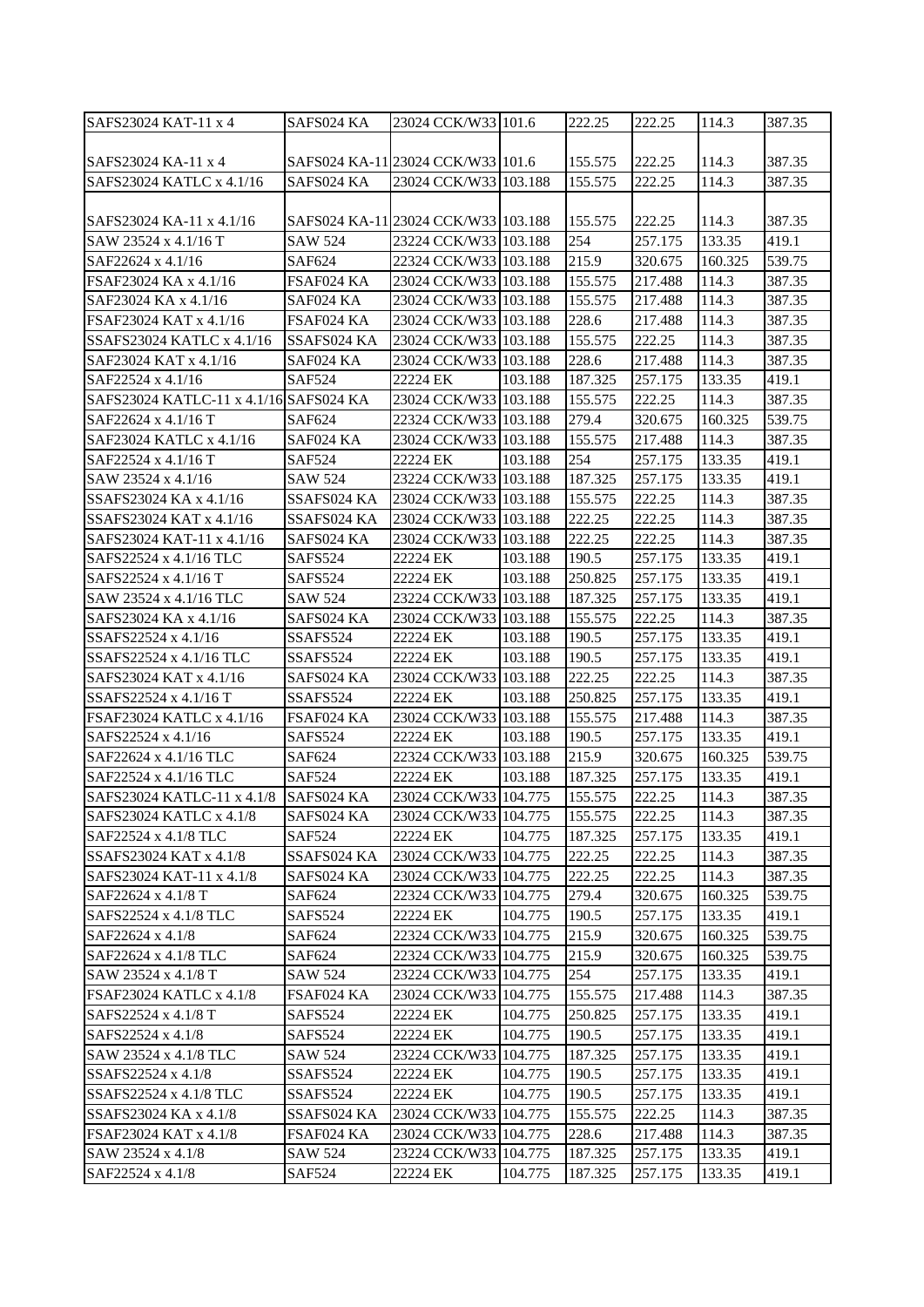| SAFS23024 KA-11 x 4.1/8                |                | SAFS024 KA-11 23024 CCK/W33 104.775 |         | 155.575 | 222.25  | 114.3   | 387.35 |
|----------------------------------------|----------------|-------------------------------------|---------|---------|---------|---------|--------|
| SSAFS22524 x 4.1/8 T                   | SSAFS524       | 22224 EK                            | 104.775 | 250.825 | 257.175 | 133.35  | 419.1  |
| SAF23024 KAT x 4.1/8                   | SAF024 KA      | 23024 CCK/W33 104.775               |         | 228.6   | 217.488 | 114.3   | 387.35 |
| SAF23024 KA x 4.1/8                    | SAF024 KA      | 23024 CCK/W33 104.775               |         | 155.575 | 217.488 | 114.3   | 387.35 |
| SSAFS23024 KATLC x 4.1/8               | SSAFS024 KA    | 23024 CCK/W33 104.775               |         | 155.575 | 222.25  | 114.3   | 387.35 |
| SAF22524 x 4.1/8 T                     | <b>SAF524</b>  | 22224 EK                            | 104.775 | 254     | 257.175 | 133.35  | 419.1  |
| SAFS23024 KAT x 4.1/8                  | SAFS024 KA     | 23024 CCK/W33 104.775               |         | 222.25  | 222.25  | 114.3   | 387.35 |
| SAFS23024 KA x 4.1/8                   | SAFS024 KA     | 23024 CCK/W33 104.775               |         | 155.575 | 222.25  | 114.3   | 387.35 |
| SAF23024 KATLC x 4.1/8                 | SAF024 KA      | 23024 CCK/W33 104.775               |         | 155.575 | 217.488 | 114.3   | 387.35 |
| FSAF23024 KA x 4.1/8                   | FSAF024 KA     | 23024 CCK/W33 104.775               |         | 155.575 | 217.488 | 114.3   | 387.35 |
| SSAFS23024 KA x 4.3/16                 | SSAFS024 KA    | 23024 CCK/W33 106.362               |         | 155.575 | 222.25  | 114.3   | 387.35 |
| SAFS23024 KAT-11 x 4.3/16              | SAFS024 KA     | 23024 CCK/W33 106.362               |         | 222.25  | 222.25  | 114.3   | 387.35 |
| SAF23024 KAT x 4.3/16                  | SAF024 KA      | 23024 CCK/W33 106.362               |         | 228.6   | 217.488 | 114.3   | 387.35 |
| SSAFS23024 KAT x 4.3/16                | SSAFS024 KA    | 23024 CCK/W33 106.362               |         | 222.25  | 222.25  | 114.3   | 387.35 |
| FSAF23024 KAT x 4.3/16                 | FSAF024 KA     | 23024 CCK/W33 106.362               |         | 228.6   | 217.488 | 114.3   | 387.35 |
| SAF23024 KATLC x 4.3/16                | SAF024 KA      | 23024 CCK/W33 106.362               |         | 155.575 | 217.488 | 114.3   | 387.35 |
| SAFS23024 KA x 4.3/16                  | SAFS024 KA     | 23024 CCK/W33 106.362               |         | 155.575 | 222.25  | 114.3   | 387.35 |
| SAFS23024 KAT x 4.3/16                 | SAFS024 KA     | 23024 CCK/W33 106.362               |         | 222.25  | 222.25  | 114.3   | 387.35 |
| SSAFS22524 TLC                         | SSAFS524       | 22224 EK                            | 106.362 | 190.5   | 257.175 | 133.35  | 419.1  |
| SAF22524 T                             | <b>SAF524</b>  | 22224 EK                            | 106.362 | 254     | 257.175 | 133.35  | 419.1  |
| FSAF23024 KATLC x 4.3/16               | FSAF024 KA     | 23024 CCK/W33 106.362               |         | 155.575 | 217.488 | 114.3   | 387.35 |
| SAW 23524 T                            | <b>SAW 524</b> | 23224 CCK/W33 106.362               |         | 254     | 257.175 | 133.35  | 419.1  |
| SAFS23024 KATLC-11 x 4.3/16 SAFS024 KA |                | 23024 CCK/W33 106.362               |         | 155.575 | 222.25  | 114.3   | 387.35 |
|                                        |                |                                     |         |         |         |         |        |
| SAFS23024 KA-11 x 4.3/16               |                | SAFS024 KA-11 23024 CCK/W33 106.362 |         | 155.575 | 222.25  | 114.3   | 387.35 |
| <b>SSAFS22524</b>                      | SSAFS524       | 22224 EK                            | 106.362 | 190.5   | 257.175 | 133.35  | 419.1  |
| FSAF23024 KA x 4.3/16                  | FSAF024 KA     | 23024 CCK/W33 106.362               |         | 155.575 | 217.488 | 114.3   | 387.35 |
| SAW 23524                              | <b>SAW 524</b> | 23224 CCK/W33 106.362               |         | 187.325 | 257.175 | 133.35  | 419.1  |
| <b>SAF22524 TLC</b>                    | <b>SAF524</b>  | 22224 EK                            | 106.362 | 187.325 | 257.175 | 133.35  | 419.1  |
| SAF22524                               | <b>SAF524</b>  | 22224 EK                            | 106.362 | 187.325 | 257.175 | 133.35  | 419.1  |
| SAFS23024 KATLC x 4.3/16               | SAFS024 KA     | 23024 CCK/W33 106.362               |         | 155.575 | 222.25  | 114.3   | 387.35 |
| SAFS22524                              | SAFS524        | 22224 EK                            | 106.362 | 190.5   | 257.175 | 133.35  | 419.1  |
| SAF23024 KA x 4.3/16                   | SAF024 KA      | 23024 CCK/W33 106.362               |         | 155.575 | 217.488 | 114.3   | 387.35 |
| <b>SAW 23524 TLC</b>                   | <b>SAW 524</b> | 23224 CCK/W33 106.362               |         | 187.325 | 257.175 | 133.35  | 419.1  |
| SAF22624 TLC                           | <b>SAF624</b>  | 22324 CCK/W33 106.362               |         | 215.9   | 320.675 | 160.325 | 539.75 |
| SSAFS22524 T                           | SSAFS524       | 22224 EK                            | 106.362 | 250.825 | 257.175 | 133.35  | 419.1  |
| SAF22624 T                             | SAF624         | 22324 CCK/W33 106.362               |         | 279.4   | 320.675 | 160.325 | 539.75 |
| SAFS22524 T                            | SAFS524        | 22224 EK                            | 106.362 | 250.825 | 257.175 | 133.35  | 419.1  |
| SAFS22524 TLC                          | SAFS524        | 22224 EK                            | 106.362 | 190.5   | 257.175 | 133.35  | 419.1  |
| SAF22624                               | <b>SAF624</b>  | 22324 CCK/W33 106.362               |         | 215.9   | 320.675 | 160.325 | 539.75 |
| SSAFS23024 KATLC x 4.3/16              | SSAFS024 KA    | 23024 CCK/W33 106.362               |         | 155.575 | 222.25  | 114.3   | 387.35 |
| SAFS23024 KATLC-11 x 4.1/4             | SAFS024 KA     | 23024 CCK/W33 107.95                |         | 155.575 | 222.25  | 114.3   | 387.35 |
| SAFS23024 KATLC x 4.1/4                | SAFS024 KA     | 23024 CCK/W33 107.95                |         | 155.575 | 222.25  | 114.3   | 387.35 |
| SSAFS23024 KAT x 4.1/4                 | SSAFS024 KA    | 23024 CCK/W33 107.95                |         | 222.25  | 222.25  | 114.3   | 387.35 |
| SAF22524 x 4.1/4 TLC                   | SAF524         | 22224 EK                            | 107.95  | 187.325 | 257.175 | 133.35  | 419.1  |
| SAFS22524 x 4.1/4 T                    | SAFS524        | 22224 EK                            | 107.95  | 250.825 | 257.175 | 133.35  | 419.1  |
| SAFS23024 KAT-11 x 4.1/4               | SAFS024 KA     | 23024 CCK/W33 107.95                |         | 222.25  | 222.25  | 114.3   | 387.35 |
| SAF22624 x 4.1/4                       | SAF624         | 22324 CCK/W33 107.95                |         | 215.9   | 320.675 | 160.325 | 539.75 |
| SAW 23524 x 4.1/4 TLC                  | <b>SAW 524</b> | 23224 CCK/W33 107.95                |         | 187.325 | 257.175 | 133.35  | 419.1  |
| FSAF23024 KATLC x 4.1/4                | FSAF024 KA     | 23024 CCK/W33 107.95                |         | 155.575 | 217.488 | 114.3   | 387.35 |
| SAF22624 x 4.1/4 T                     | SAF624         | 22324 CCK/W33 107.95                |         | 279.4   | 320.675 | 160.325 | 539.75 |
| SAFS22524 x 4.1/4                      | SAFS524        | 22224 EK                            | 107.95  | 190.5   | 257.175 | 133.35  | 419.1  |
| SAW 23524 x 4.1/4 T                    | SAW 524        | 23224 CCK/W33 107.95                |         | 254     | 257.175 | 133.35  | 419.1  |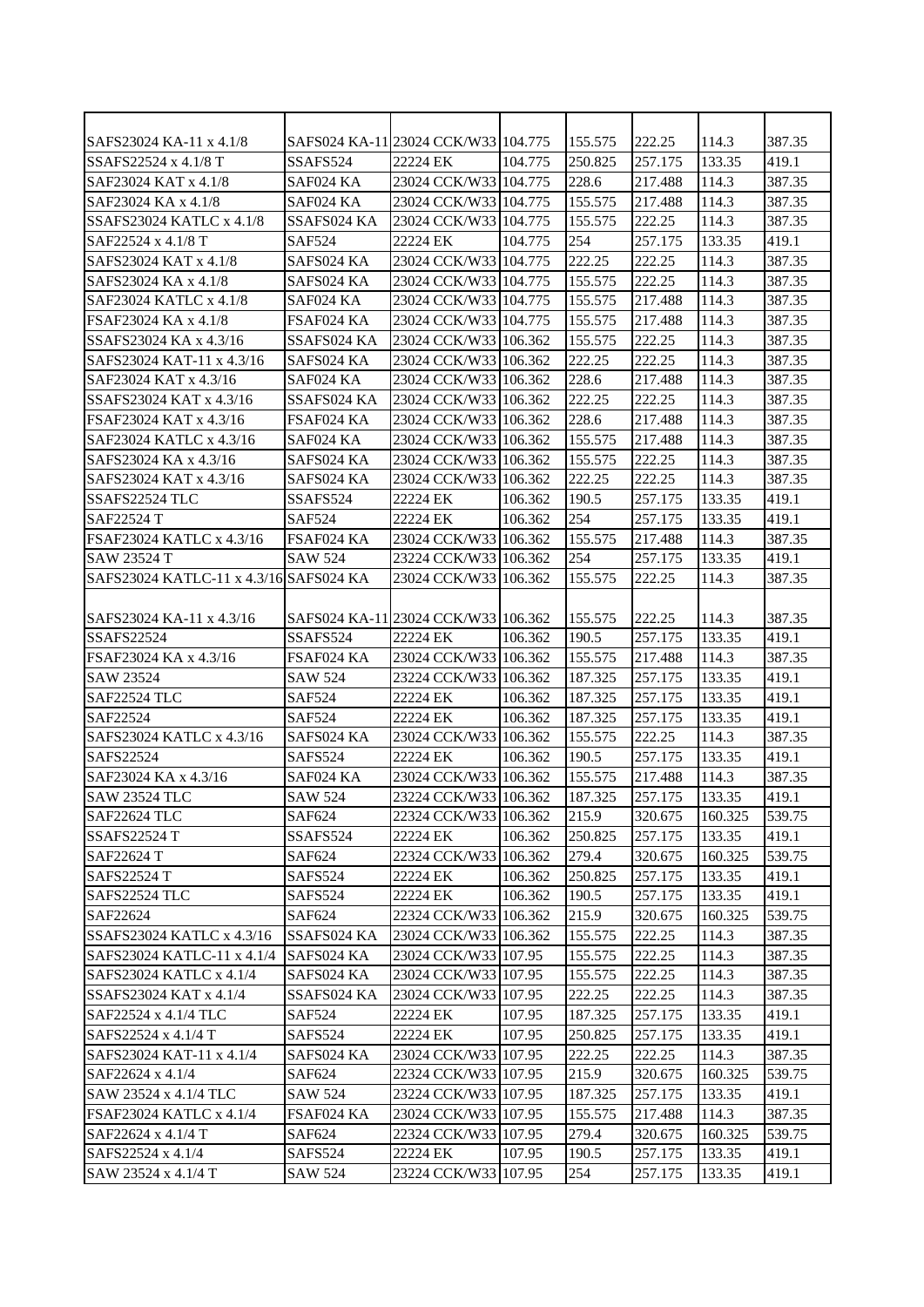| SSAFS22524 x 4.1/4<br>SAF22624 x 4.1/4 TLC<br><b>SAF624</b><br>22324 CCK/W33 107.95<br>215.9<br>539.75<br>320.675<br>160.325<br>SSAFS23024 KA x 4.1/4<br>SSAFS024 KA<br>23024 CCK/W33 107.95<br>155.575<br>114.3<br>387.35<br>222.25<br>FSAF23024 KAT x 4.1/4<br>23024 CCK/W33 107.95<br>228.6<br>217.488<br>114.3<br>387.35<br>FSAF024 KA<br>SAW 23524 x 4.1/4<br>187.325<br>133.35<br>SAW 524<br>23224 CCK/W33 107.95<br>257.175<br>419.1<br>419.1<br>250.825<br>133.35<br>SSAFS22524 x 4.1/4 T<br>SSAFS524<br>22224 EK<br>107.95<br>257.175<br>419.1<br>SAF22524 x 4.1/4<br><b>SAF524</b><br>22224 EK<br>107.95<br>187.325<br>257.175<br>133.35<br>SSAFS22524 x 4.1/4 TLC<br>SSAFS524<br>22224 EK<br>190.5<br>257.175<br>419.1<br>107.95<br>133.35<br>SAFS024 KA-11 23024 CCK/W33 107.95<br>155.575<br>222.25<br>114.3<br>387.35<br>SAFS23024 KA-11 x 4.1/4<br>228.6<br>SAF23024 KAT x 4.1/4<br>SAF024 KA<br>23024 CCK/W33 107.95<br>217.488<br>114.3<br>387.35<br>23024 CCK/W33 107.95<br>155.575<br>114.3<br>387.35<br>SAF024 KA<br>217.488<br>254<br>257.175<br>133.35<br>419.1<br>SAF22524 x 4.1/4 T<br><b>SAF524</b><br>22224 EK<br>107.95 |         |
|----------------------------------------------------------------------------------------------------------------------------------------------------------------------------------------------------------------------------------------------------------------------------------------------------------------------------------------------------------------------------------------------------------------------------------------------------------------------------------------------------------------------------------------------------------------------------------------------------------------------------------------------------------------------------------------------------------------------------------------------------------------------------------------------------------------------------------------------------------------------------------------------------------------------------------------------------------------------------------------------------------------------------------------------------------------------------------------------------------------------------------------------------|---------|
| SAF23024 KA x 4.1/4                                                                                                                                                                                                                                                                                                                                                                                                                                                                                                                                                                                                                                                                                                                                                                                                                                                                                                                                                                                                                                                                                                                                |         |
|                                                                                                                                                                                                                                                                                                                                                                                                                                                                                                                                                                                                                                                                                                                                                                                                                                                                                                                                                                                                                                                                                                                                                    |         |
|                                                                                                                                                                                                                                                                                                                                                                                                                                                                                                                                                                                                                                                                                                                                                                                                                                                                                                                                                                                                                                                                                                                                                    |         |
|                                                                                                                                                                                                                                                                                                                                                                                                                                                                                                                                                                                                                                                                                                                                                                                                                                                                                                                                                                                                                                                                                                                                                    |         |
|                                                                                                                                                                                                                                                                                                                                                                                                                                                                                                                                                                                                                                                                                                                                                                                                                                                                                                                                                                                                                                                                                                                                                    |         |
|                                                                                                                                                                                                                                                                                                                                                                                                                                                                                                                                                                                                                                                                                                                                                                                                                                                                                                                                                                                                                                                                                                                                                    |         |
|                                                                                                                                                                                                                                                                                                                                                                                                                                                                                                                                                                                                                                                                                                                                                                                                                                                                                                                                                                                                                                                                                                                                                    |         |
|                                                                                                                                                                                                                                                                                                                                                                                                                                                                                                                                                                                                                                                                                                                                                                                                                                                                                                                                                                                                                                                                                                                                                    |         |
|                                                                                                                                                                                                                                                                                                                                                                                                                                                                                                                                                                                                                                                                                                                                                                                                                                                                                                                                                                                                                                                                                                                                                    |         |
|                                                                                                                                                                                                                                                                                                                                                                                                                                                                                                                                                                                                                                                                                                                                                                                                                                                                                                                                                                                                                                                                                                                                                    |         |
|                                                                                                                                                                                                                                                                                                                                                                                                                                                                                                                                                                                                                                                                                                                                                                                                                                                                                                                                                                                                                                                                                                                                                    |         |
|                                                                                                                                                                                                                                                                                                                                                                                                                                                                                                                                                                                                                                                                                                                                                                                                                                                                                                                                                                                                                                                                                                                                                    |         |
| 190.5<br>257.175<br>133.35<br>419.1<br>SAFS22524 x 4.1/4 TLC<br>SAFS524<br>22224 EK<br>107.95                                                                                                                                                                                                                                                                                                                                                                                                                                                                                                                                                                                                                                                                                                                                                                                                                                                                                                                                                                                                                                                      |         |
| 114.3<br>387.35<br>SSAFS23024 KATLC x 4.1/4<br>SSAFS024 KA<br>23024 CCK/W33 107.95<br>155.575<br>222.25                                                                                                                                                                                                                                                                                                                                                                                                                                                                                                                                                                                                                                                                                                                                                                                                                                                                                                                                                                                                                                            |         |
| SAFS024 KA<br>23024 CCK/W33 107.95<br>155.575<br>222.25<br>114.3<br>SAFS23024 KA x 4.1/4                                                                                                                                                                                                                                                                                                                                                                                                                                                                                                                                                                                                                                                                                                                                                                                                                                                                                                                                                                                                                                                           | 387.35  |
| SAFS23024 KAT x 4.1/4<br>SAFS024 KA<br>23024 CCK/W33 107.95<br>222.25<br>222.25<br>114.3<br>387.35                                                                                                                                                                                                                                                                                                                                                                                                                                                                                                                                                                                                                                                                                                                                                                                                                                                                                                                                                                                                                                                 |         |
| SAF23024 KATLC x 4.1/4<br>23024 CCK/W33 107.95<br>155.575<br>114.3<br>387.35<br>SAF024 KA<br>217.488                                                                                                                                                                                                                                                                                                                                                                                                                                                                                                                                                                                                                                                                                                                                                                                                                                                                                                                                                                                                                                               |         |
| FSAF23024 KA x 4.1/4<br>FSAF024 KA<br>23024 CCK/W33 107.95<br>155.575<br>114.3<br>387.35<br>217.488                                                                                                                                                                                                                                                                                                                                                                                                                                                                                                                                                                                                                                                                                                                                                                                                                                                                                                                                                                                                                                                |         |
| 152.4<br>SSAFS22526 x 4.5/16 T<br>109.537<br>279.4<br>292.1<br>SSAFS526<br>22226 EK                                                                                                                                                                                                                                                                                                                                                                                                                                                                                                                                                                                                                                                                                                                                                                                                                                                                                                                                                                                                                                                                | 466.725 |
| 125.425<br>419.1<br>SAF026 KA<br>23026 CCK/W33 109.537<br>165.1<br>239.713<br>SAF23026 KATLC x 4.5/16                                                                                                                                                                                                                                                                                                                                                                                                                                                                                                                                                                                                                                                                                                                                                                                                                                                                                                                                                                                                                                              |         |
| 231.775<br>125.425<br>419.1<br>SAFS23026 KAT x 4.5/16<br>SAFS026 KA<br>23026 CCK/W33 109.537<br>244.475                                                                                                                                                                                                                                                                                                                                                                                                                                                                                                                                                                                                                                                                                                                                                                                                                                                                                                                                                                                                                                            |         |
| 292.1<br>SSAFS22526 x 4.5/16<br>SSAFS526<br>22226 EK<br>109.537<br>203.2<br>152.4                                                                                                                                                                                                                                                                                                                                                                                                                                                                                                                                                                                                                                                                                                                                                                                                                                                                                                                                                                                                                                                                  | 466.725 |
| SAFS22526 x 4.5/16 T<br>SAFS526<br>22226 EK<br>109.537<br>279.4<br>292.1<br>152.4                                                                                                                                                                                                                                                                                                                                                                                                                                                                                                                                                                                                                                                                                                                                                                                                                                                                                                                                                                                                                                                                  | 466.725 |
| 193.675<br>295.275<br>SAF22526 x 4.5/16 TLC<br><b>SAF526</b><br>22226 EK<br>109.537<br>152.4                                                                                                                                                                                                                                                                                                                                                                                                                                                                                                                                                                                                                                                                                                                                                                                                                                                                                                                                                                                                                                                       | 466.725 |
| SAW 23526 x 4.5/16 T<br><b>SAW 526</b><br>23226 CCK/W33 109.537<br>269.875<br>295.275<br>152.4                                                                                                                                                                                                                                                                                                                                                                                                                                                                                                                                                                                                                                                                                                                                                                                                                                                                                                                                                                                                                                                     | 466.725 |
| SAF22626 x 4.5/16 TLC<br>SAF626<br>22326 CCK/W33 109.537<br>222.25<br>169.875<br>558.8<br>336.55                                                                                                                                                                                                                                                                                                                                                                                                                                                                                                                                                                                                                                                                                                                                                                                                                                                                                                                                                                                                                                                   |         |
| 152.4<br>SAW 23526 x 4.5/16 TLC<br>SAW 526<br>23226 CCK/W33 109.537<br>193.675<br>295.275                                                                                                                                                                                                                                                                                                                                                                                                                                                                                                                                                                                                                                                                                                                                                                                                                                                                                                                                                                                                                                                          | 466.725 |
| 125.425<br>419.1<br>SAFS23026 KA x 4.5/16<br>SAFS026 KA<br>23026 CCK/W33 109.537<br>165.1<br>244.475                                                                                                                                                                                                                                                                                                                                                                                                                                                                                                                                                                                                                                                                                                                                                                                                                                                                                                                                                                                                                                               |         |
| SAW 526<br>193.675<br>152.4<br>SAW 23526 x 4.5/16<br>23226 CCK/W33 109.537<br>295.275                                                                                                                                                                                                                                                                                                                                                                                                                                                                                                                                                                                                                                                                                                                                                                                                                                                                                                                                                                                                                                                              | 466.725 |
| SSAFS23026 KATLC x 4.5/16<br>SSAFS026 KA<br>23026 CCK/W33 109.537<br>165.1<br>244.475<br>125.425<br>419.1                                                                                                                                                                                                                                                                                                                                                                                                                                                                                                                                                                                                                                                                                                                                                                                                                                                                                                                                                                                                                                          |         |
| SSAFS22526 x 4.5/16 TLC<br>SSAFS526<br>22226 EK<br>109.537<br>203.2<br>292.1<br>152.4                                                                                                                                                                                                                                                                                                                                                                                                                                                                                                                                                                                                                                                                                                                                                                                                                                                                                                                                                                                                                                                              | 466.725 |
| SSAFS23026 KA x 4.5/16<br>23026 CCK/W33 109.537<br>165.1<br>244.475<br>125.425<br>419.1<br>SSAFS026 KA                                                                                                                                                                                                                                                                                                                                                                                                                                                                                                                                                                                                                                                                                                                                                                                                                                                                                                                                                                                                                                             |         |
| SAF23026 KAT x 4.5/16<br>234.95<br>419.1<br>SAF026 KA<br>23026 CCK/W33 109.537<br>239.713<br>125.425                                                                                                                                                                                                                                                                                                                                                                                                                                                                                                                                                                                                                                                                                                                                                                                                                                                                                                                                                                                                                                               |         |
| SAF22626 x 4.5/16<br>22326 CCK/W33 109.537<br>222.25<br>169.875<br>558.8<br>SAF626<br>336.55                                                                                                                                                                                                                                                                                                                                                                                                                                                                                                                                                                                                                                                                                                                                                                                                                                                                                                                                                                                                                                                       |         |
| SSAFS026 KA<br>23026 CCK/W33 109.537<br>231.775<br>244.475<br>125.425<br>419.1<br>SSAFS23026 KAT x 4.5/16                                                                                                                                                                                                                                                                                                                                                                                                                                                                                                                                                                                                                                                                                                                                                                                                                                                                                                                                                                                                                                          |         |
| SAFS026 KA<br>23026 CCK/W33 109.537<br>165.1<br>244.475<br>125.425<br>419.1<br>SAFS23026 KATLC x 4.5/16                                                                                                                                                                                                                                                                                                                                                                                                                                                                                                                                                                                                                                                                                                                                                                                                                                                                                                                                                                                                                                            |         |
| 193.675<br>152.4<br>SAF22526 x 4.5/16<br><b>SAF526</b><br>22226 EK<br>109.537<br>295.275                                                                                                                                                                                                                                                                                                                                                                                                                                                                                                                                                                                                                                                                                                                                                                                                                                                                                                                                                                                                                                                           | 466.725 |
| 22326 CCK/W33 109.537<br>558.8<br>SAF22626 x 4.5/16 T<br>SAF626<br>288.925<br>336.55<br>169.875                                                                                                                                                                                                                                                                                                                                                                                                                                                                                                                                                                                                                                                                                                                                                                                                                                                                                                                                                                                                                                                    |         |
| 109.537<br>292.1<br>SAFS22526 x 4.5/16 TLC<br>SAFS526<br>22226 EK<br>203.2<br>152.4                                                                                                                                                                                                                                                                                                                                                                                                                                                                                                                                                                                                                                                                                                                                                                                                                                                                                                                                                                                                                                                                | 466.725 |
| SAF23026 KA x 4.5/16<br>SAF026 KA<br>23026 CCK/W33 109.537<br>165.1<br>239.713<br>125.425<br>419.1                                                                                                                                                                                                                                                                                                                                                                                                                                                                                                                                                                                                                                                                                                                                                                                                                                                                                                                                                                                                                                                 |         |
| SAFS22526 x 4.5/16<br>SAFS526<br>22226 EK<br>203.2<br>292.1<br>152.4<br>109.537                                                                                                                                                                                                                                                                                                                                                                                                                                                                                                                                                                                                                                                                                                                                                                                                                                                                                                                                                                                                                                                                    | 466.725 |
| 269.875<br>152.4<br>SAF22526 x 4.5/16 T<br>SAF526<br>22226 EK<br>109.537<br>295.275                                                                                                                                                                                                                                                                                                                                                                                                                                                                                                                                                                                                                                                                                                                                                                                                                                                                                                                                                                                                                                                                | 466.725 |
| SAW 23526 x 4.3/8 TLC<br>SAW 526<br>23226 CCK/W33 111.125<br>193.675<br>295.275<br>152.4                                                                                                                                                                                                                                                                                                                                                                                                                                                                                                                                                                                                                                                                                                                                                                                                                                                                                                                                                                                                                                                           | 466.725 |
| SSAFS22526 x 4.3/8<br>SSAFS526<br>22226 EK<br>111.125<br>203.2<br>292.1<br>152.4                                                                                                                                                                                                                                                                                                                                                                                                                                                                                                                                                                                                                                                                                                                                                                                                                                                                                                                                                                                                                                                                   | 466.725 |
| SAF22526 x 4.3/8 TLC<br>22226 EK<br>SAF526<br>111.125<br>193.675<br>295.275<br>152.4                                                                                                                                                                                                                                                                                                                                                                                                                                                                                                                                                                                                                                                                                                                                                                                                                                                                                                                                                                                                                                                               | 466.725 |
| SAFS22526 x 4.3/8 TLC<br>SAFS526<br>22226 EK<br>111.125<br>203.2<br>292.1<br>152.4                                                                                                                                                                                                                                                                                                                                                                                                                                                                                                                                                                                                                                                                                                                                                                                                                                                                                                                                                                                                                                                                 | 466.725 |
| 22226 EK<br>292.1<br>SSAFS22526 x 4.3/8 T<br>SSAFS526<br>111.125<br>279.4<br>152.4                                                                                                                                                                                                                                                                                                                                                                                                                                                                                                                                                                                                                                                                                                                                                                                                                                                                                                                                                                                                                                                                 | 466.725 |
| SSAFS23026 KATLC x 4.3/8<br>SSAFS026 KA<br>23026 CCK/W33 111.125<br>165.1<br>244.475<br>125.425<br>419.1                                                                                                                                                                                                                                                                                                                                                                                                                                                                                                                                                                                                                                                                                                                                                                                                                                                                                                                                                                                                                                           |         |
| SAW 23526 x 4.3/8<br><b>SAW 526</b><br>23226 CCK/W33 111.125<br>193.675<br>295.275<br>152.4                                                                                                                                                                                                                                                                                                                                                                                                                                                                                                                                                                                                                                                                                                                                                                                                                                                                                                                                                                                                                                                        | 466.725 |
| SAFS526<br>22226 EK<br>203.2<br>292.1<br>152.4<br>SAFS22526 x 4.3/8<br>111.125                                                                                                                                                                                                                                                                                                                                                                                                                                                                                                                                                                                                                                                                                                                                                                                                                                                                                                                                                                                                                                                                     | 466.725 |
| 279.4<br>292.1<br>152.4<br>SAFS22526 x 4.3/8 T<br>SAFS526<br>22226 EK<br>111.125                                                                                                                                                                                                                                                                                                                                                                                                                                                                                                                                                                                                                                                                                                                                                                                                                                                                                                                                                                                                                                                                   | 466.725 |
| SAF23026 KAT x 4.3/8<br>SAF026 KA<br>23026 CCK/W33 111.125<br>234.95<br>125.425<br>419.1<br>239.713                                                                                                                                                                                                                                                                                                                                                                                                                                                                                                                                                                                                                                                                                                                                                                                                                                                                                                                                                                                                                                                |         |
| SAF22626 x 4.3/8<br>SAF626<br>22326 CCK/W33 111.125<br>222.25<br>169.875<br>558.8<br>336.55                                                                                                                                                                                                                                                                                                                                                                                                                                                                                                                                                                                                                                                                                                                                                                                                                                                                                                                                                                                                                                                        |         |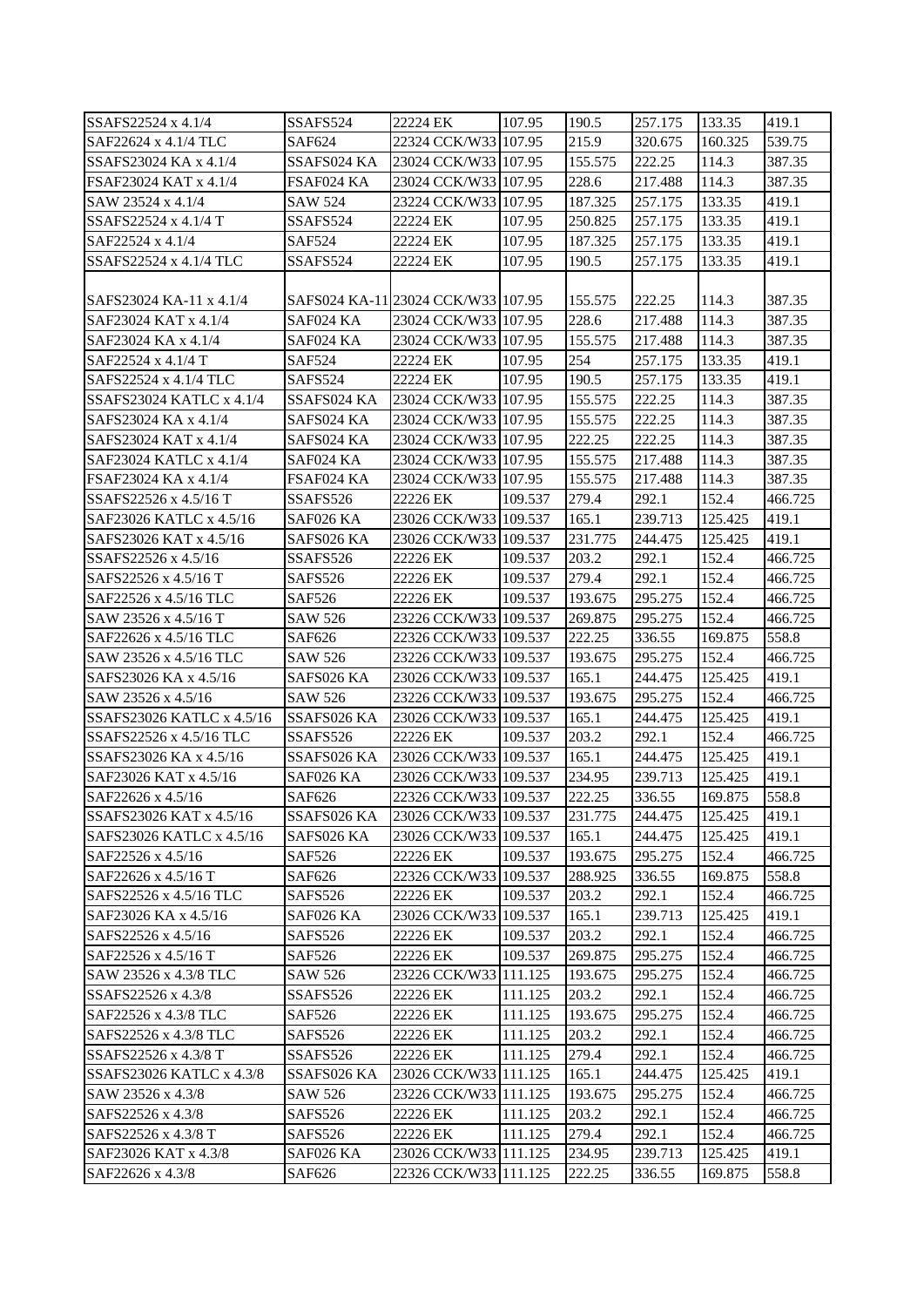| SAF23026 KA x 4.3/8       | SAF026 KA      | 23026 CCK/W33 111.125           |         | 165.1             | 239.713 | 125.425          | 419.1   |
|---------------------------|----------------|---------------------------------|---------|-------------------|---------|------------------|---------|
| SAFS23026 KATLC x 4.3/8   | SAFS026 KA     | 23026 CCK/W33 111.125           |         | 165.1             | 244.475 | 125.425          | 419.1   |
| SAW 23526 x 4.3/8 T       | <b>SAW 526</b> | 23226 CCK/W33 111.125           |         | 269.875           | 295.275 | 152.4            | 466.725 |
| SAF22626 x 4.3/8 T        | SAF626         | 22326 CCK/W33 111.125           |         | 288.925           | 336.55  | 169.875          | 558.8   |
| SSAFS23026 KAT x 4.3/8    | SSAFS026 KA    | 23026 CCK/W33 111.125           |         | 231.775           | 244.475 | 125.425          | 419.1   |
| SAFS23026 KA x 4.3/8      | SAFS026 KA     | 23026 CCK/W33 111.125           |         | 165.1             | 244.475 | 125.425          | 419.1   |
| SSAFS23026 KA x 4.3/8     | SSAFS026 KA    | 23026 CCK/W33 111.125           |         | 165.1             | 244.475 | 125.425          | 419.1   |
| SAFS23026 KAT x 4.3/8     | SAFS026 KA     | 23026 CCK/W33 111.125           |         | 231.775           | 244.475 | 125.425          | 419.1   |
| SAF22526 x 4.3/8          | SAF526         | 22226 EK                        | 111.125 | 193.675           | 295.275 | 152.4            | 466.725 |
| SSAFS22526 x 4.3/8 TLC    | SSAFS526       | 22226 EK                        | 111.125 | 203.2             | 292.1   | 152.4            | 466.725 |
| SAF22526 x 4.3/8 T        | <b>SAF526</b>  | 22226 EK                        | 111.125 | 269.875           | 295.275 | 152.4            | 466.725 |
| SAF23026 KATLC x 4.3/8    | SAF026 KA      | 23026 CCK/W33 111.125           |         | 165.1             | 239.713 | 125.425          | 419.1   |
| SAF22626 x 4.3/8 TLC      | SAF626         | 22326 CCK/W33 111.125           |         | 222.25            | 336.55  | 169.875          | 558.8   |
| SSAFS23026 KA x 4.7/16    | SSAFS026 KA    | 23026 CCK/W33 112.713           |         | 165.1             | 244.475 | 125.425          | 419.1   |
| SAF23026 KAT x 4.7/16     | SAF026 KA      | 23026 CCK/W33 112.713           |         | 234.95            | 239.713 | 125.425          | 419.1   |
| SSAFS22526 TLC            | SSAFS526       | 22226 EK                        | 112.713 | 203.2             | 292.1   | 152.4            | 466.725 |
| SSAFS23026 KAT x 4.7/16   | SSAFS026 KA    | 23026 CCK/W33 112.713           |         | 231.775           | 244.475 | 125.425          | 419.1   |
| SAFS23026 KATLC x 4.7/16  | SAFS026 KA     | 23026 CCK/W33 112.713           |         | 165.1             | 244.475 | 125.425          | 419.1   |
| SAF22626 T                | SAF626         | 22326 CCK/W33 112.713           |         | 288.925           | 336.55  | 169.875          | 558.8   |
| SAFS22526 T               | SAFS526        | 22226 EK                        | 112.713 | 279.4             | 292.1   | 152.4            | 466.725 |
| <b>SSAFS22526 T</b>       | SSAFS526       | 22226 EK                        | 112.713 | 279.4             | 292.1   | 152.4            | 466.725 |
| SAF23026 KA x 4.7/16      | SAF026 KA      | 23026 CCK/W33 112.713           |         | 165.1             | 239.713 | 125.425          | 419.1   |
| <b>SSAFS22526</b>         | SSAFS526       | 22226 EK                        | 112.713 | 203.2             | 292.1   | 152.4            | 466.725 |
| SAW 23526                 | SAW 526        | 23226 CCK/W33 112.713           |         | 193.675           | 295.275 | 152.4            | 466.725 |
| SAF22526                  | SAF526         | 22226 EK                        | 112.713 | 193.675           | 295.275 | 152.4            | 466.725 |
| <b>SAW 23526 TLC</b>      | <b>SAW 526</b> | 23226 CCK/W33 112.713           |         | 193.675           | 295.275 | 152.4            | 466.725 |
| SAFS22526                 | SAFS526        | 22226 EK                        | 112.713 | 203.2             | 292.1   | 152.4            | 466.725 |
| SAF23026 KATLC x 4.7/16   | SAF026 KA      | 23026 CCK/W33 112.713           |         | 165.1             | 239.713 | 125.425          | 419.1   |
| <b>SAF22526 TLC</b>       | SAF526         | 22226 EK                        | 112.713 | 193.675           | 295.275 | 152.4            | 466.725 |
| <b>SAF22626 TLC</b>       | SAF626         | 22326 CCK/W33 112.713           |         | 222.25            | 336.55  | 169.875          | 558.8   |
| SAFS23026 KAT x 4.7/16    | SAFS026 KA     | 23026 CCK/W33 112.713           |         | 231.775           | 244.475 | 125.425          | 419.1   |
| SAF22526 T                | SAF526         | 22226 EK                        | 112.713 | 269.875           | 295.275 | 152.4            | 466.725 |
| SAF22626                  | SAF626         | 22326 CCK/W33 112.713           |         | 222.25            | 336.55  | 169.875          | 558.8   |
| <b>SAW 23526 T</b>        | <b>SAW 526</b> | 23226 CCK/W33 112.713           |         | 269.875           | 295.275 | 152.4            | 466.725 |
| SAFS23026 KA x 4.7/16     | SAFS026 KA     | 23026 CCK/W33 112.713           |         | 165.1             | 244.475 | 125.425          | 419.1   |
| SSAFS23026 KATLC x 4.7/16 | SSAFS026 KA    | 23026 CCK/W33 112.713           |         | 165.1             | 244.475 | 125.425          | 419.1   |
| SAFS22526 TLC             | <b>SAFS526</b> | 22226 EK                        | 112.713 | 203.2             | 292.1   | 152.4            | 466.725 |
| SAF23026 KA x 4.1/2       | SAF026 KA      | 23026 CCK/W33 114.3             |         | 165.1             | 239.713 | 125.425          | 419.1   |
| SAFS23026 KA x 4.1/2      | SAFS026 KA     | 23026 CCK/W33 114.3             |         | 165.1             | 244.475 | 125.425          | 419.1   |
| SAFS23026 KATLC x 4.1/2   | SAFS026 KA     | 23026 CCK/W33 114.3             |         | 165.1             | 244.475 | 125.425          | 419.1   |
| SSAFS23026 KAT x 4.1/2    | SSAFS026 KA    | 23026 CCK/W33 114.3             |         | 231.775           | 244.475 | 125.425          | 419.1   |
| SSAFS23026 KATLC x 4.1/2  | SSAFS026 KA    | 23026 CCK/W33 114.3             |         | 165.1             | 244.475 | 125.425          | 419.1   |
| SSAFS23026 KA x 4.1/2     | SSAFS026 KA    | 23026 CCK/W33 114.3             |         | 165.1             | 244.475 | 125.425          | 419.1   |
| SAF22526 x 4.1/2          | <b>SAF526</b>  | 22226 EK                        | 114.3   | 193.675           | 295.275 | 152.4            | 466.725 |
| SAFS23026 KAT x 4.1/2     | SAFS026 KA     | 23026 CCK/W33 114.3             |         | 231.775           | 244.475 | 125.425          | 419.1   |
| SAF23026 KATLC x 4.1/2    | SAF026 KA      | 23026 CCK/W33 114.3             |         | 165.1             | 239.713 | 125.425          | 419.1   |
| SAFS22526 x 4.1/2 T       | SAFS526        | 22226 EK                        | 114.3   | 279.4             | 292.1   | 152.4            | 466.725 |
| SAFS22526 x 4.1/2 TLC     | SAFS526        | 22226 EK                        | 114.3   | 203.2             | 292.1   | 152.4            | 466.725 |
| SSAFS22526 x 4.1/2        | SSAFS526       | 22226 EK                        | 114.3   | 203.2             | 292.1   | 152.4            | 466.725 |
| SSAFS22526 x 4.1/2 TLC    | SSAFS526       | 22226 EK                        | 114.3   | 203.2             | 292.1   | 152.4            | 466.725 |
| SAF22626 x 4.1/2 TLC      | SAF626         | 22326 CCK/W33 114.3<br>22226 EK | 114.3   | 222.25<br>269.875 | 336.55  | 169.875<br>152.4 | 558.8   |
| SAF22526 x 4.1/2 T        | SAF526         |                                 |         |                   | 295.275 |                  | 466.725 |
| SAW 23526 x 4.1/2 TLC     | SAW 526        | 23226 CCK/W33 114.3             |         | 193.675           | 295.275 | 152.4            | 466.725 |
| SAFS22526 x 4.1/2         | SAFS526        | 22226 EK                        | 114.3   | 203.2             | 292.1   | 152.4            | 466.725 |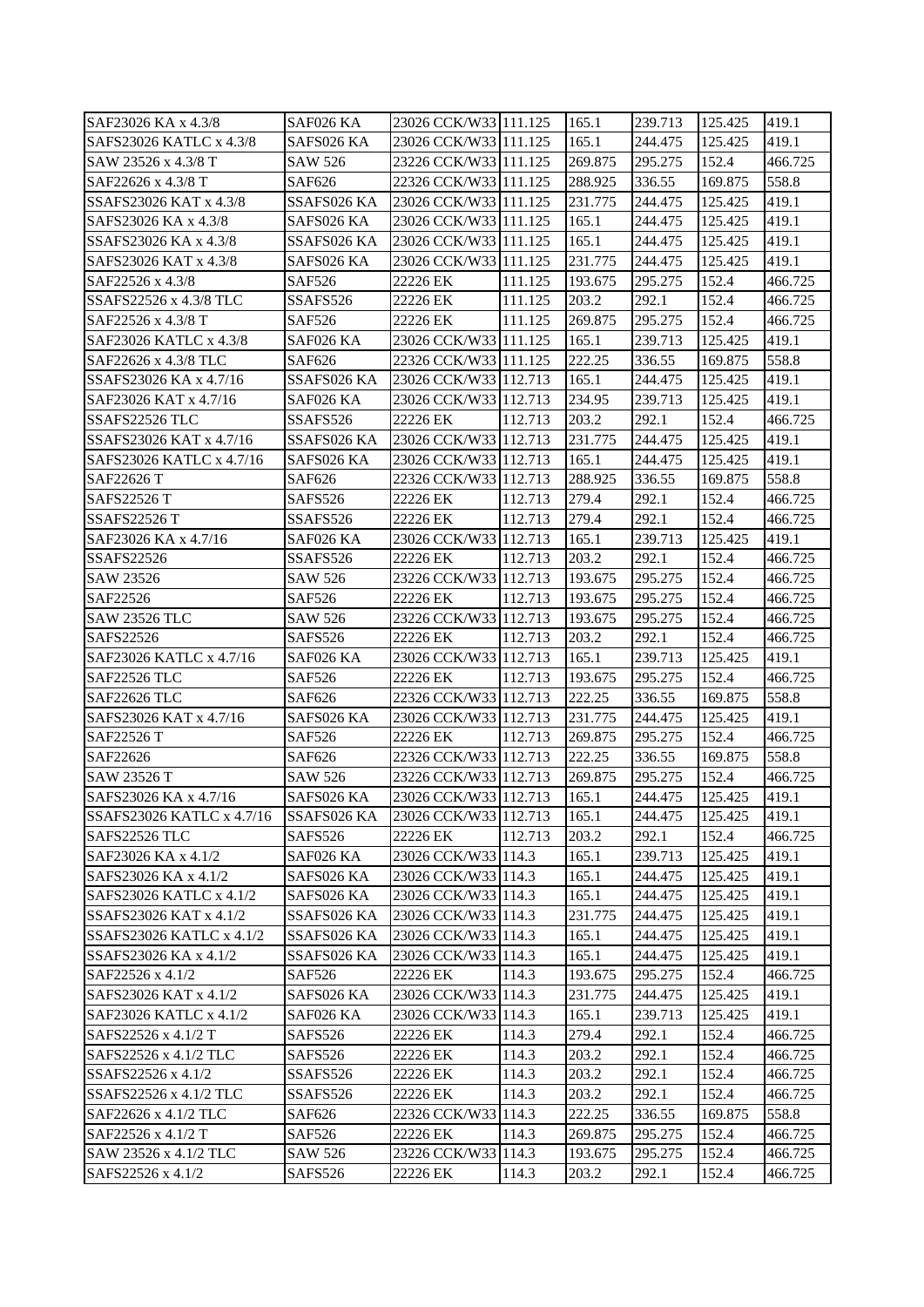| SAW 23526 x 4.1/2                      | SAW 526        | 23226 CCK/W33 114.3   |       | 193.675 | 295.275 | 152.4   | 466.725 |
|----------------------------------------|----------------|-----------------------|-------|---------|---------|---------|---------|
| SAF22526 x 4.1/2 TLC                   | <b>SAF526</b>  | 22226 EK              | 114.3 | 193.675 | 295.275 | 152.4   | 466.725 |
| SSAFS22526 x 4.1/2 T                   | SSAFS526       | 22226 EK              | 114.3 | 279.4   | 292.1   | 152.4   | 466.725 |
| SAF23026 KAT x 4.1/2                   | SAF026 KA      | 23026 CCK/W33 114.3   |       | 234.95  | 239.713 | 125.425 | 419.1   |
| SAF22626 x 4.1/2 T                     | SAF626         | 22326 CCK/W33 114.3   |       | 288.925 | 336.55  | 169.875 | 558.8   |
| SAF22626 x 4.1/2                       | SAF626         | 22326 CCK/W33 114.3   |       | 222.25  | 336.55  | 169.875 | 558.8   |
| SAW 23526 x 4.1/2 T                    | <b>SAW 526</b> | 23226 CCK/W33 114.3   |       | 269.875 | 295.275 | 152.4   | 466.725 |
| SAF23028 KA x 4.13/16                  | SAF028 KA      | 23028 CCK/W33 122.237 |       | 187.325 | 258.762 | 133.35  | 419.1   |
| SAW 23528 x 4.13/16 T                  | <b>SAW 528</b> | 23228 CCK/W33 122.237 |       | 260.35  | 298.45  | 152.4   | 511.175 |
| SSAFS23028 KAT x 4.13/16               | SSAFS028 KA    | 23028 CCK/W33 122.237 |       | 250.825 | 257.175 | 133.35  | 419.1   |
| SSAFS22528 x 4.13/16                   | SSAFS528       | 22228 CCK/W33 122.237 |       | 193.675 | 298.45  | 152.4   | 511.175 |
| SAFS23028 KAT x 4.13/16                | SAFS028 KA     | 23028 CCK/W33 122.237 |       | 250.825 | 257.175 | 133.35  | 419.1   |
| SAF23028 KATLC x 4.13/16               | SAF028 KA      | 23028 CCK/W33 122.237 |       | 187.325 | 258.762 | 133.35  | 419.1   |
| SAF22628 x 4.13/16 T                   | <b>SAF628</b>  | 22328 CCK/W33 122.237 |       | 307.975 | 360.363 | 179.375 | 628.65  |
| SSAFS22528 x 4.13/16 TLC               | SSAFS528       | 22228 CCK/W33 122.237 |       | 193.675 | 298.45  | 152.4   | 511.175 |
| SAW 23528 x 4.13/16 TLC                | <b>SAW 528</b> | 23228 CCK/W33 122.237 |       | 231.775 | 298.45  | 152.4   | 511.175 |
| SAFS22528 x 4.13/16                    | <b>SAFS528</b> | 22228 CCK/W33 122.237 |       | 193.675 | 298.45  | 152.4   | 511.175 |
| SAF23028 KAT x 4.13/16                 | SAF028 KA      | 23028 CCK/W33 122.237 |       | 255.588 | 258.762 | 133.35  | 419.1   |
| SSAFS23028 KATLC x 4.13/16 SSAFS028 KA |                | 23028 CCK/W33 122.237 |       | 190.5   | 257.175 | 133.35  | 419.1   |
| SAFS23028 KATLC x 4.13/16              | SAFS028 KA     | 23028 CCK/W33 122.237 |       | 190.5   | 257.175 | 133.35  | 419.1   |
| SAFS23028 KA x 4.13/16                 | SAFS028 KA     | 23028 CCK/W33 122.237 |       | 190.5   | 257.175 | 133.35  | 419.1   |
| SSAFS22528 x 4.13/16 T                 | SSAFS528       | 22228 CCK/W33 122.237 |       | 260.35  | 298.45  | 152.4   | 511.175 |
| SAFS22528 x 4.13/16 TLC                | SAFS528        | 22228 CCK/W33 122.237 |       | 193.675 | 298.45  | 152.4   | 511.175 |
| SAF22628 x 4.13/16                     | SAF628         | 22328 CCK/W33 122.237 |       | 242.887 | 360.363 | 179.375 | 628.65  |
| SAFS22528 x 4.13/16 T                  | SAFS528        | 22228 CCK/W33 122.237 |       | 260.35  | 298.45  | 152.4   | 511.175 |
| SAF22528 x 4.13/16                     | <b>SAF528</b>  | 22228 CCK/W33 122.237 |       | 193.675 | 305.594 | 152.4   | 511.175 |
| SAF22628 x 4.13/16 TLC                 | <b>SAF628</b>  | 22328 CCK/W33 122.237 |       | 242.887 | 360.363 | 179.375 | 628.65  |
| SAF22528 x 4.13/16 TLC                 | <b>SAF528</b>  | 22228 CCK/W33 122.237 |       | 193.675 | 305.594 | 152.4   | 511.175 |
| SSAFS23028 KA x 4.13/16                | SSAFS028 KA    | 23028 CCK/W33 122.237 |       | 190.5   | 257.175 | 133.35  | 419.1   |
| SAW 23528 x 4.13/16                    | <b>SAW 528</b> | 23228 CCK/W33 122.237 |       | 231.775 | 298.45  | 152.4   | 511.175 |
| SAF22528 x 4.13/16 T                   | <b>SAF528</b>  | 22228 CCK/W33 122.237 |       | 260.35  | 305.594 | 152.4   | 511.175 |
| SAFS22528 x 4.7/8                      | SAFS528        | 22228 CCK/W33 123.825 |       | 193.675 | 298.45  | 152.4   | 511.175 |
| SAF23028 KAT x 4.7/8                   | SAF028 KA      | 23028 CCK/W33 123.825 |       | 255.588 | 258.762 | 133.35  | 419.1   |
| SAF22628 x 4.7/8 T                     | <b>SAF628</b>  | 22328 CCK/W33 123.825 |       | 307.975 | 360.363 | 179.375 | 628.65  |
| SAFS23028 KA x 4.7/8                   | SAFS028 KA     | 23028 CCK/W33 123.825 |       | 190.5   | 257.175 | 133.35  | 419.1   |
| SAF23028 KATLC x 4.7/8                 | SAF028 KA      | 23028 CCK/W33 123.825 |       | 187.325 | 258.762 | 133.35  | 419.1   |
| SAW 23528 x 4.7/8 T                    | <b>SAW 528</b> | 23228 CCK/W33 123.825 |       | 260.35  | 298.45  | 152.4   | 511.175 |
| SSAFS22528 x 4.7/8                     | SSAFS528       | 22228 CCK/W33 123.825 |       | 193.675 | 298.45  | 152.4   | 511.175 |
| SSAFS23028 KAT x 4.7/8                 | SSAFS028 KA    | 23028 CCK/W33 123.825 |       | 250.825 | 257.175 | 133.35  | 419.1   |
| SAF23028 KA x 4.7/8                    | SAF028 KA      | 23028 CCK/W33 123.825 |       | 187.325 | 258.762 | 133.35  | 419.1   |
| SAFS23028 KAT x 4.7/8                  | SAFS028 KA     | 23028 CCK/W33 123.825 |       | 250.825 | 257.175 | 133.35  | 419.1   |
| SAF22628 x 4.7/8 TLC                   | SAF628         | 22328 CCK/W33 123.825 |       | 242.887 | 360.363 | 179.375 | 628.65  |
| SAF22528 x 4.7/8 T                     | <b>SAF528</b>  | 22228 CCK/W33 123.825 |       | 260.35  | 305.594 | 152.4   | 511.175 |
| SAF22528 x 4.7/8 TLC                   | <b>SAF528</b>  | 22228 CCK/W33 123.825 |       | 193.675 | 305.594 | 152.4   | 511.175 |
|                                        |                |                       |       |         |         |         |         |
| SAW 23528 x 4.7/8                      | <b>SAW 528</b> | 23228 CCK/W33 123.825 |       | 231.775 | 298.45  | 152.4   | 511.175 |
| SAF22628 x 4.7/8                       | <b>SAF628</b>  | 22328 CCK/W33 123.825 |       | 242.887 | 360.363 | 179.375 | 628.65  |
| SAF22528 x 4.7/8                       | <b>SAF528</b>  | 22228 CCK/W33 123.825 |       | 193.675 | 305.594 | 152.4   | 511.175 |
| SAW 23528 x 4.7/8 TLC                  | <b>SAW 528</b> | 23228 CCK/W33 123.825 |       | 231.775 | 298.45  | 152.4   | 511.175 |
| SAFS22528 x 4.7/8 T                    | SAFS528        | 22228 CCK/W33 123.825 |       | 260.35  | 298.45  | 152.4   | 511.175 |
| SSAFS23028 KA x 4.7/8                  | SSAFS028 KA    | 23028 CCK/W33 123.825 |       | 190.5   | 257.175 | 133.35  | 419.1   |
| SSAFS22528 x 4.7/8 TLC                 | SSAFS528       | 22228 CCK/W33 123.825 |       | 193.675 | 298.45  | 152.4   | 511.175 |
| SSAFS23028 KATLC x 4.7/8               | SSAFS028 KA    | 23028 CCK/W33 123.825 |       | 190.5   | 257.175 | 133.35  | 419.1   |
| SSAFS22528 x 4.7/8 T                   | SSAFS528       | 22228 CCK/W33 123.825 |       | 260.35  | 298.45  | 152.4   | 511.175 |
| SAFS22528 x 4.7/8 TLC                  | SAFS528        | 22228 CCK/W33 123.825 |       | 193.675 | 298.45  | 152.4   | 511.175 |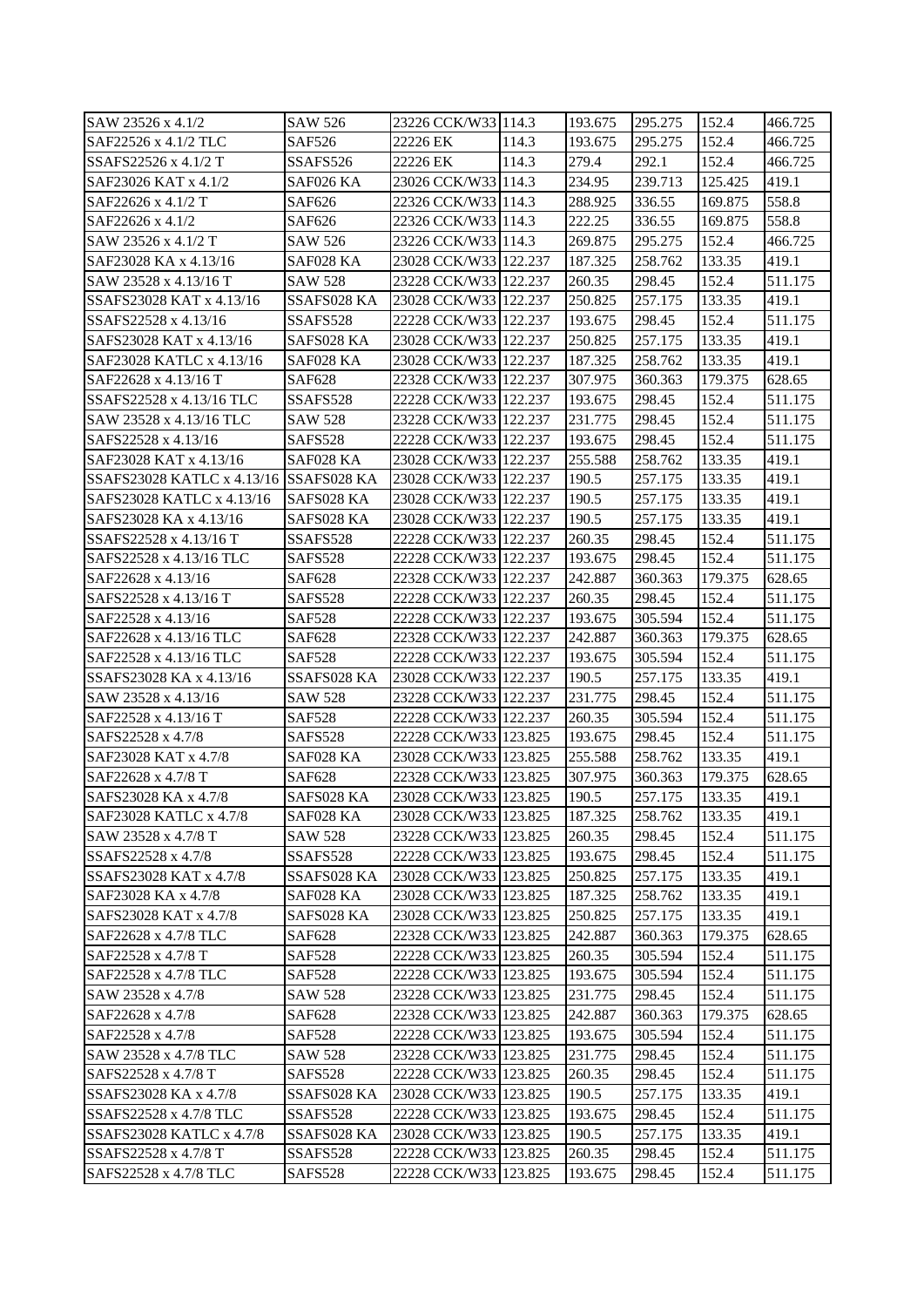| SAFS23028 KATLC x 4.7/8                | SAFS028 KA     | 23028 CCK/W33 123.825 | 190.5   | 257.175 | 133.35  | 419.1   |
|----------------------------------------|----------------|-----------------------|---------|---------|---------|---------|
| SAFS22528 TLC                          | <b>SAFS528</b> | 22228 CCK/W33 125.412 | 193.675 | 298.45  | 152.4   | 511.175 |
| <b>SAW 23528 T</b>                     | <b>SAW 528</b> | 23228 CCK/W33 125.412 | 260.35  | 298.45  | 152.4   | 511.175 |
| SSAFS22528 TLC                         | SSAFS528       | 22228 CCK/W33 125.412 | 193.675 | 298.45  | 152.4   | 511.175 |
| SAF22528 TLC                           | <b>SAF528</b>  | 22228 CCK/W33 125.412 | 193.675 | 305.594 | 152.4   | 511.175 |
| SSAFS23028 KA x 4.15/16                | SSAFS028 KA    | 23028 CCK/W33 125.412 | 190.5   | 257.175 | 133.35  | 419.1   |
| SAF22528 T                             | <b>SAF528</b>  | 22228 CCK/W33 125.412 | 260.35  | 305.594 | 152.4   | 511.175 |
| SAF23028 KA x 4.15/16                  | SAF028 KA      | 23028 CCK/W33 125.412 | 187.325 | 258.762 | 133.35  | 419.1   |
| SSAFS23028 KAT x 4.15/16               | SSAFS028 KA    | 23028 CCK/W33 125.412 | 250.825 | 257.175 | 133.35  | 419.1   |
| <b>SSAFS22528</b>                      | SSAFS528       | 22228 CCK/W33 125.412 | 193.675 | 298.45  | 152.4   | 511.175 |
| SAW 23528                              | <b>SAW 528</b> | 23228 CCK/W33 125.412 | 231.775 | 298.45  | 152.4   | 511.175 |
| SAF22528                               | <b>SAF528</b>  | 22228 CCK/W33 125.412 | 193.675 | 305.594 | 152.4   | 511.175 |
| <b>SAF22628 TLC</b>                    | <b>SAF628</b>  | 22328 CCK/W33 125.412 | 242.887 | 360.363 | 179.375 | 628.65  |
| SAF22628 T                             | <b>SAF628</b>  | 22328 CCK/W33 125.412 | 307.975 | 360.363 | 179.375 | 628.65  |
| SAFS22528                              | SAFS528        | 22228 CCK/W33 125.412 | 193.675 | 298.45  | 152.4   | 511.175 |
| SAF23028 KATLC x 4.15/16               | SAF028 KA      | 23028 CCK/W33 125.412 | 187.325 | 258.762 | 133.35  | 419.1   |
| SAFS23028 KAT x 4.15/16                | SAFS028 KA     | 23028 CCK/W33 125.412 | 250.825 | 257.175 | 133.35  | 419.1   |
| SAFS23028 KATLC x 4.15/16              | SAFS028 KA     | 23028 CCK/W33 125.412 | 190.5   | 257.175 | 133.35  | 419.1   |
| <b>SSAFS22528 T</b>                    | SSAFS528       | 22228 CCK/W33 125.412 | 260.35  | 298.45  | 152.4   | 511.175 |
| <b>SAFS22528 T</b>                     | SAFS528        | 22228 CCK/W33 125.412 | 260.35  | 298.45  | 152.4   | 511.175 |
| <b>SAW 23528 TLC</b>                   | SAW 528        | 23228 CCK/W33 125.412 | 231.775 | 298.45  | 152.4   | 511.175 |
| SAF23028 KAT x 4.15/16                 | SAF028 KA      | 23028 CCK/W33 125.412 | 255.588 | 258.762 | 133.35  | 419.1   |
| SSAFS23028 KATLC x 4.15/16 SSAFS028 KA |                | 23028 CCK/W33 125.412 | 190.5   | 257.175 | 133.35  | 419.1   |
| SAFS23028 KA x 4.15/16                 | SAFS028 KA     | 23028 CCK/W33 125.412 | 190.5   | 257.175 | 133.35  | 419.1   |
| SAF22628                               | <b>SAF628</b>  | 22328 CCK/W33 125.412 | 242.887 | 360.363 | 179.375 | 628.65  |
| SSAFS23028 KATLC x 5                   | SSAFS028 KA    | 23028 CCK/W33 127     | 190.5   | 257.175 | 133.35  | 419.1   |
| SAF22528 x 5                           | <b>SAF528</b>  | 22228 CCK/W33 127     | 193.675 | 305.594 | 152.4   | 511.175 |
| SAF22528 x 5 T                         | <b>SAF528</b>  | 22228 CCK/W33 127     | 260.35  | 305.594 | 152.4   | 511.175 |
| SAF22628 x 5                           | <b>SAF628</b>  | 22328 CCK/W33 127     | 242.887 | 360.363 | 179.375 | 628.65  |
| SAW 23528 x 5 T                        | <b>SAW 528</b> | 23228 CCK/W33 127     | 260.35  | 298.45  | 152.4   | 511.175 |
| SAF23028 KA x 5                        | SAF028 KA      | 23028 CCK/W33 127     | 187.325 | 258.762 | 133.35  | 419.1   |
| SAFS22528 x 5 TLC                      | SAFS528        | 22228 CCK/W33 127     | 193.675 | 298.45  | 152.4   | 511.175 |
| SAFS22528 x 5                          | SAFS528        | 22228 CCK/W33 127     | 193.675 | 298.45  | 152.4   | 511.175 |
| SSAFS22528 x 5 TLC                     | SSAFS528       | 22228 CCK/W33 127     | 193.675 | 298.45  | 152.4   | 511.175 |
| SAF22628 x 5 TLC                       | <b>SAF628</b>  | 22328 CCK/W33 127     | 242.887 | 360.363 | 179.375 | 628.65  |
| SSAFS23028 KA x 5                      | SSAFS028 KA    | 23028 CCK/W33 127     | 190.5   | 257.175 | 133.35  | 419.1   |
| SAW 23528 x 5 TLC                      | <b>SAW 528</b> | 23228 CCK/W33 127     | 231.775 | 298.45  | 152.4   | 511.175 |
| SAFS23028 KAT x 5                      | SAFS028 KA     | 23028 CCK/W33 127     | 250.825 | 257.175 | 133.35  | 419.1   |
| SAFS23028 KA x 5                       | SAFS028 KA     | 23028 CCK/W33 127     | 190.5   | 257.175 | 133.35  | 419.1   |
| <b>SSAFS23028 KAT x 5</b>              | SSAFS028 KA    | 23028 CCK/W33 127     | 250.825 | 257.175 | 133.35  | 419.1   |
| SAFS23028 KATLC x 5                    | SAFS028 KA     | 23028 CCK/W33 127     | 190.5   | 257.175 | 133.35  | 419.1   |
| SAW 23528 x 5                          | <b>SAW 528</b> | 23228 CCK/W33 127     | 231.775 | 298.45  | 152.4   | 511.175 |
| SAF22528 x 5 TLC                       | <b>SAF528</b>  | 22228 CCK/W33 127     | 193.675 | 305.594 | 152.4   | 511.175 |
| SAF23028 KATLC x 5                     | SAF028 KA      | 23028 CCK/W33 127     | 187.325 | 258.762 | 133.35  | 419.1   |
| SSAFS22528 x 5                         | SSAFS528       | 22228 CCK/W33 127     | 193.675 | 298.45  | 152.4   | 511.175 |
| SAFS22528 x 5 T                        | SAFS528        | 22228 CCK/W33 127     | 260.35  | 298.45  | 152.4   | 511.175 |
| SAF23028 KAT x 5                       | SAF028 KA      | 23028 CCK/W33 127     | 255.588 | 258.762 | 133.35  | 419.1   |
| SAF22628 x 5 T                         | <b>SAF628</b>  | 22328 CCK/W33 127     | 307.975 | 360.363 | 179.375 | 628.65  |
| SSAFS22528 x 5 T                       | SSAFS528       | 22228 CCK/W33 127     | 260.35  | 298.45  | 152.4   | 511.175 |
| SAF22530 x 5.1/8 T                     | <b>SAF530</b>  | 22230 CCK/W33 130.175 | 279.4   | 320.675 | 160.325 | 539.75  |
| SAF22630 x 5.1/8                       | <b>SAF630</b>  | 22330 CCK/W33 130.175 | 250.825 | 377.825 | 190.5   | 679.45  |
| SAF22530 x 5.1/8                       | <b>SAF530</b>  | 22230 CCK/W33 130.175 | 215.9   | 320.675 | 160.325 | 539.75  |
| SAW 23530 x 5.1/8                      | <b>SAW 530</b> | 23230 CCK/W33 130.175 | 215.9   | 317.5   | 160.35  | 539.75  |
| SAFS22530 x 5.1/8 T                    | SAFS530        | 22230 CCK/W33 130.175 | 276.225 | 317.5   | 160.35  | 539.75  |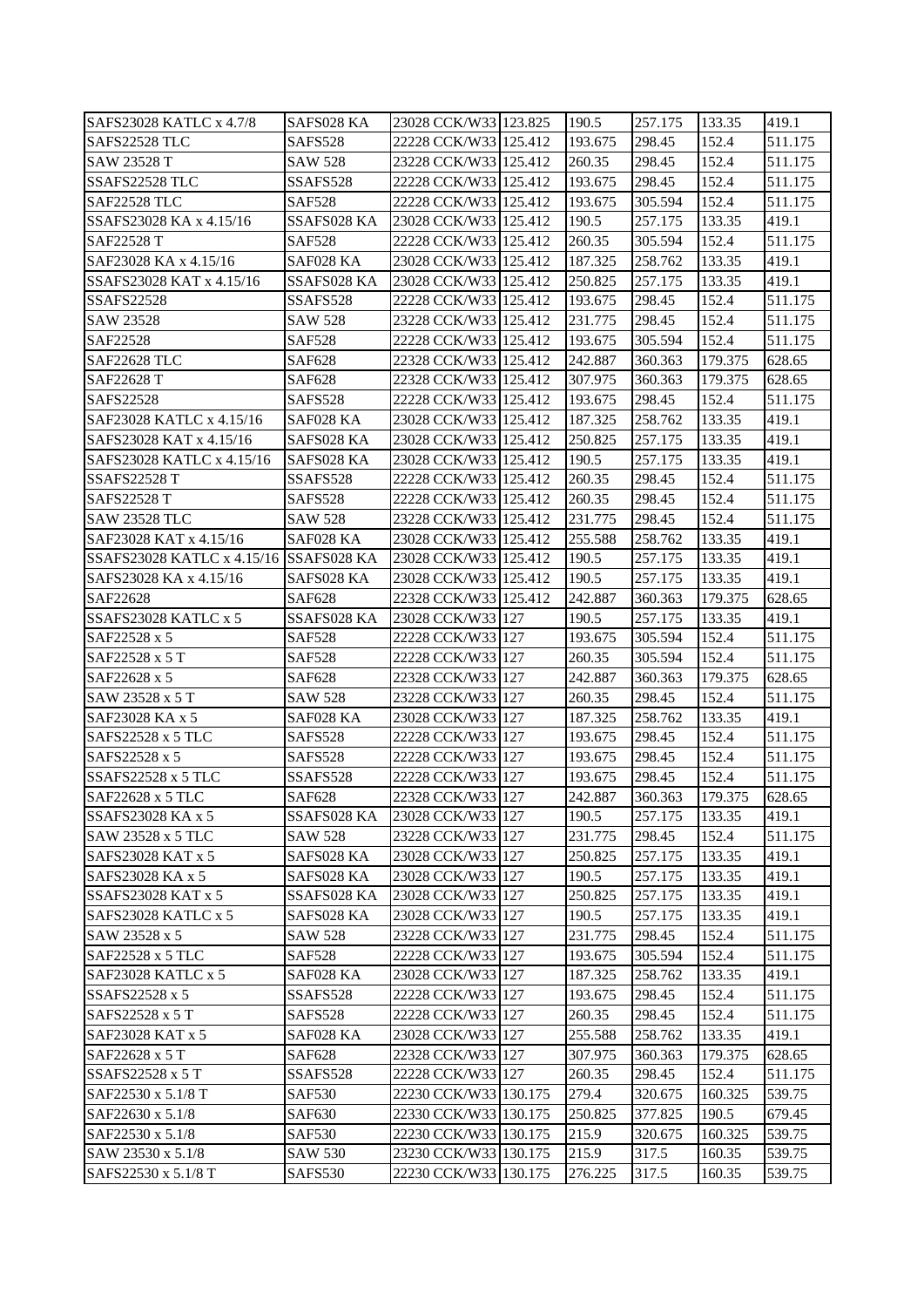| SAF23030 KA x 5.1/8     | SAF030 KA      | 23030 CCK/W33 130.175 | 206.375 | 287.337 | 152.4   | 466.725 |
|-------------------------|----------------|-----------------------|---------|---------|---------|---------|
| SSAFS22530 x 5.1/8 T    | SSAFS530       | 22230 CCK/W33 130.175 | 276.225 | 317.5   | 160.35  | 539.75  |
| SAF23030 KATLC x 5.1/8  | SAF030 KA      | 23030 CCK/W33 130.175 | 206.375 | 287.337 | 152.4   | 466.725 |
| SAW 23530 x 5.1/8 T     | <b>SAW 530</b> | 23230 CCK/W33 130.175 | 279.4   | 317.5   | 160.35  | 539.75  |
| SSAFS22530 x 5.1/8      | SSAFS530       | 22230 CCK/W33 130.175 | 215.9   | 317.5   | 160.35  | 539.75  |
| SAFS22530 x 5.1/8       | SAFS530        | 22230 CCK/W33 130.175 | 215.9   | 317.5   | 160.35  | 539.75  |
| SSAFS22530 x 5.1/8 TLC  | SSAFS530       | 22230 CCK/W33 130.175 | 215.9   | 317.5   | 160.35  | 539.75  |
| SAF22630 x 5.1/8 T      | <b>SAF630</b>  | 22330 CCK/W33 130.175 | 317.5   | 377.825 | 190.5   | 679.45  |
| SAW 23530 x 5.1/8 TLC   | <b>SAW 530</b> | 23230 CCK/W33 130.175 | 215.9   | 317.5   | 160.35  | 539.75  |
| SAF23030 KAT x 5.1/8    | SAF030 KA      | 23030 CCK/W33 130.175 | 274.637 | 287.337 | 152.4   | 466.725 |
| SAFS22530 x 5.1/8 TLC   | SAFS530        | 22230 CCK/W33 130.175 | 215.9   | 317.5   | 160.35  | 539.75  |
| SAF22630 x 5.1/8 TLC    | <b>SAF630</b>  | 22330 CCK/W33 130.175 | 250.825 | 377.825 | 190.5   | 679.45  |
| SAF22530 x 5.1/8 TLC    | <b>SAF530</b>  | 22230 CCK/W33 130.175 | 215.9   | 320.675 | 160.325 | 539.75  |
|                         |                |                       | 215.9   | 317.5   | 160.35  |         |
| <b>SAW 23530 TLC</b>    | <b>SAW 530</b> | 23230 CCK/W33 131.762 |         |         |         | 539.75  |
| SAF22630 T              | <b>SAF630</b>  | 22330 CCK/W33 131.762 | 317.5   | 377.825 | 190.5   | 679.45  |
| <b>SAF22530 TLC</b>     | <b>SAF530</b>  | 22230 CCK/W33 131.762 | 215.9   | 320.675 | 160.325 | 539.75  |
| <b>SSAFS22530 T</b>     | SSAFS530       | 22230 CCK/W33 131.762 | 276.225 | 317.5   | 160.35  | 539.75  |
| SAF22630 TLC            | <b>SAF630</b>  | 22330 CCK/W33 131.762 | 250.825 | 377.825 | 190.5   | 679.45  |
| SAW 23530 T             | <b>SAW 530</b> | 23230 CCK/W33 131.762 | 279.4   | 317.5   | 160.35  | 539.75  |
| <b>SSAFS22530</b>       | SSAFS530       | 22230 CCK/W33 131.762 | 215.9   | 317.5   | 160.35  | 539.75  |
| SAF23030 KAT x 5.3/16   | SAF030 KA      | 23030 CCK/W33 131.762 | 274.637 | 287.337 | 152.4   | 466.725 |
| SAW 23530               | <b>SAW 530</b> | 23230 CCK/W33 131.762 | 215.9   | 317.5   | 160.35  | 539.75  |
| SAF22530                | <b>SAF530</b>  | 22230 CCK/W33 131.762 | 215.9   | 320.675 | 160.325 | 539.75  |
| SAFS22530               | SAFS530        | 22230 CCK/W33 131.762 | 215.9   | 317.5   | 160.35  | 539.75  |
| SAF22530 T              | <b>SAF530</b>  | 22230 CCK/W33 131.762 | 279.4   | 320.675 | 160.325 | 539.75  |
| SAFS22530 T             | SAFS530        | 22230 CCK/W33 131.762 | 276.225 | 317.5   | 160.35  | 539.75  |
| SAF23030 KATLC x 5.3/16 | SAF030 KA      | 23030 CCK/W33 131.762 | 206.375 | 287.337 | 152.4   | 466.725 |
| SAFS22530 TLC           | SAFS530        | 22230 CCK/W33 131.762 | 215.9   | 317.5   | 160.35  | 539.75  |
| SSAFS22530 TLC          | SSAFS530       | 22230 CCK/W33 131.762 | 215.9   | 317.5   | 160.35  | 539.75  |
| SAF23030 KA x 5.3/16    | SAF030 KA      | 23030 CCK/W33 131.762 | 206.375 | 287.337 | 152.4   | 466.725 |
| SAF22630                | <b>SAF630</b>  | 22330 CCK/W33 131.762 | 250.825 | 377.825 | 190.5   | 679.45  |
| SAFS22530 x 5.1/4 T     | SAFS530        | 22230 CCK/W33 133.35  | 276.225 | 317.5   | 160.35  | 539.75  |
| SAF22530 x 5.1/4 T      | <b>SAF530</b>  | 22230 CCK/W33 133.35  | 279.4   | 320.675 | 160.325 | 539.75  |
| SAF22530 x 5.1/4        | <b>SAF530</b>  | 22230 CCK/W33 133.35  | 215.9   | 320.675 | 160.325 | 539.75  |
| SAF22630 x 5.1/4        | <b>SAF630</b>  | 22330 CCK/W33 133.35  | 250.825 | 377.825 | 190.5   | 679.45  |
| SAW 23530 x 5.1/4       | <b>SAW 530</b> | 23230 CCK/W33 133.35  | 215.9   | 317.5   | 160.35  | 539.75  |
| SAF23030 KA x 5.1/4     | SAF030 KA      | 23030 CCK/W33 133.35  | 206.375 | 287.337 | 152.4   | 466.725 |
| SSAFS22530 x 5.1/4 T    | SSAFS530       | 22230 CCK/W33 133.35  | 276.225 | 317.5   | 160.35  | 539.75  |
| SAW 23530 x 5.1/4 T     | SAW 530        | 23230 CCK/W33 133.35  | 279.4   | 317.5   | 160.35  | 539.75  |
| SAF23030 KATLC x 5.1/4  | SAF030 KA      | 23030 CCK/W33 133.35  | 206.375 | 287.337 | 152.4   | 466.725 |
| SAF22630 x 5.1/4 T      | SAF630         | 22330 CCK/W33 133.35  | 317.5   | 377.825 | 190.5   | 679.45  |
| SSAFS22530 x 5.1/4      | SSAFS530       | 22230 CCK/W33 133.35  | 215.9   | 317.5   | 160.35  | 539.75  |
| SAFS22530 x 5.1/4       | SAFS530        | 22230 CCK/W33 133.35  | 215.9   | 317.5   | 160.35  | 539.75  |
| SAW 23530 x 5.1/4 TLC   | <b>SAW 530</b> | 23230 CCK/W33 133.35  | 215.9   | 317.5   | 160.35  | 539.75  |
| SAFS22530 x 5.1/4 TLC   | SAFS530        | 22230 CCK/W33 133.35  | 215.9   | 317.5   | 160.35  | 539.75  |
| SAF22630 x 5.1/4 TLC    | <b>SAF630</b>  | 22330 CCK/W33 133.35  | 250.825 | 377.825 | 190.5   | 679.45  |
| SAF23030 KAT x 5.1/4    | SAF030 KA      | 23030 CCK/W33 133.35  | 274.637 | 287.337 | 152.4   | 466.725 |
| SSAFS22530 x 5.1/4 TLC  | SSAFS530       | 22230 CCK/W33 133.35  | 215.9   | 317.5   | 160.35  | 539.75  |
| SAF22530 x 5.1/4 TLC    | <b>SAF530</b>  | 22230 CCK/W33 133.35  | 215.9   | 320.675 | 160.325 | 539.75  |
| SAW 23530 x 5.5/16 T    | <b>SAW 530</b> | 23230 CCK/W33 134.938 | 279.4   | 317.5   | 160.35  | 539.75  |
| SAF22530 x 5.5/16       | <b>SAF530</b>  | 22230 CCK/W33 134.938 | 215.9   | 320.675 | 160.325 | 539.75  |
| SAW 23530 x 5.5/16 TLC  | <b>SAW 530</b> | 23230 CCK/W33 134.938 | 215.9   | 317.5   | 160.35  | 539.75  |
| SAW 23530 x 5.5/16      | <b>SAW 530</b> | 23230 CCK/W33 134.938 | 215.9   | 317.5   | 160.35  | 539.75  |
| SAFS22530 x 5.5/16 TLC  | SAFS530        | 22230 CCK/W33 134.938 | 215.9   | 320.675 | 160.325 | 539.75  |
|                         |                |                       |         |         |         |         |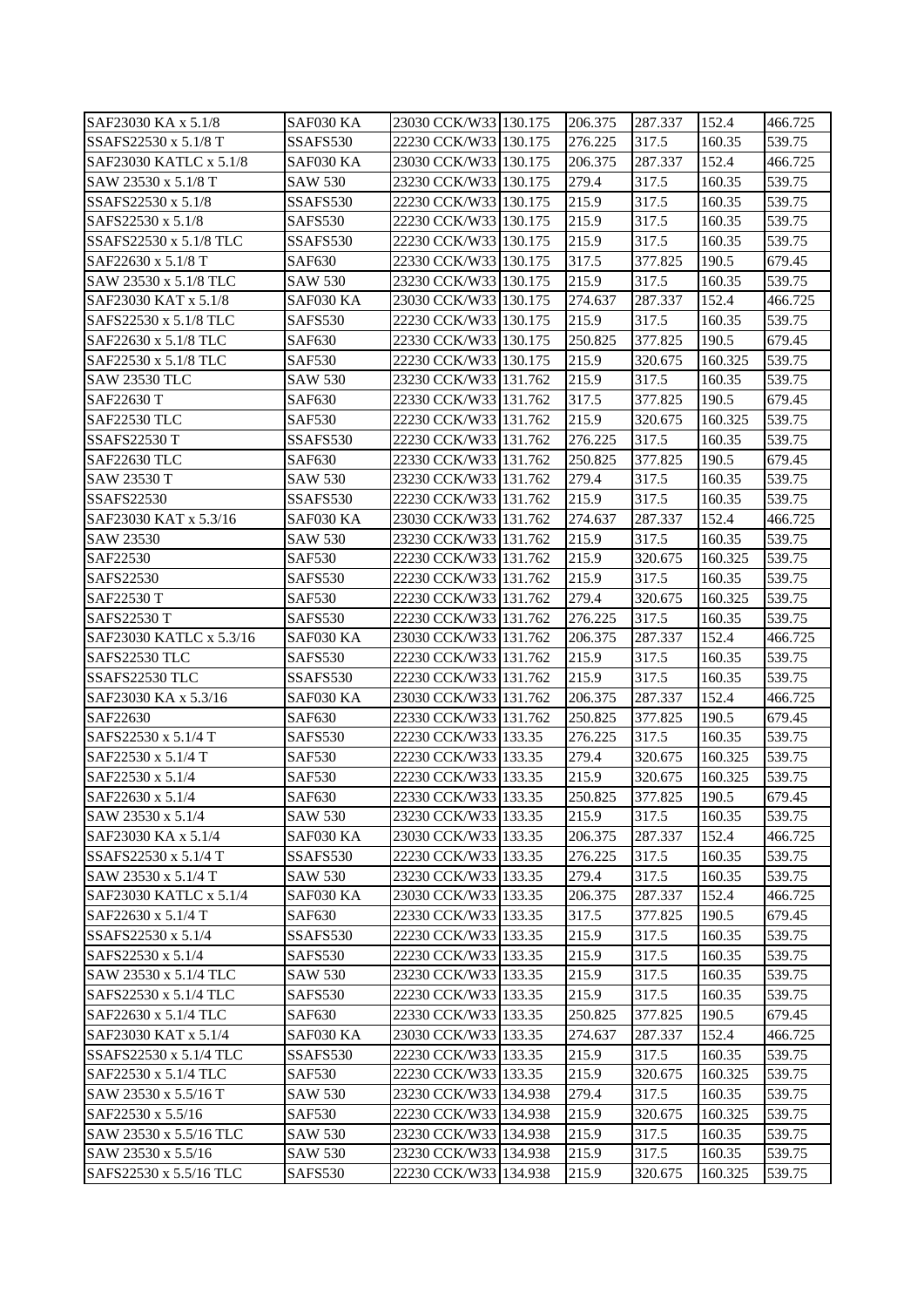| SAFS22530 x 5.5/16 T                | SAFS530                    | 22230 CCK/W33 134.938                          | 276.225            | 320.675           | 160.325            | 539.75           |
|-------------------------------------|----------------------------|------------------------------------------------|--------------------|-------------------|--------------------|------------------|
| SAF22530 x 5.5/16 T                 | <b>SAF530</b>              | 22230 CCK/W33 134.938                          | 279.4              | 320.675           | 160.325            | 539.75           |
| SAFS22530 x 5.5/16                  | SAFS530                    | 22230 CCK/W33 134.938                          | 215.9              | 320.675           | 160.325            | 539.75           |
| SAF22530 x 5.5/16 TLC               | <b>SAF530</b>              | 22230 CCK/W33 134.938                          | 215.9              | 320.675           | 160.325            | 539.75           |
| SAF22530 x 5.3/8 TLC                | <b>SAF530</b>              | 22230 CCK/W33 136.525                          | 215.9              | 320.675           | 160.325            | 539.75           |
| SAF23032 KA x 5.3/8                 | SAF032 KA                  | 23032 CCK/W33 136.525                          | 206.375            | 287.337           | 152.4              | 466.725          |
| SAF23032 KAT x 5.3/8                | SAF032 KA                  | 23032 CCK/W33 136.525                          | 277.813            | 287.337           | 152.4              | 466.725          |
| SAW 23530 x 5.3/8 TLC               | <b>SAW 530</b>             | 23230 CCK/W33 136.525                          | 215.9              | 317.5             | 160.35             | 539.75           |
| SAW 23532 x 5.3/8 TLC               | SAW 532                    | 23232 CCK/W33 136.525                          | 223.838            | 336.55            | 169.875            | 558.8            |
| SSAFS22532 x 5.3/8 T                | SSAFS532                   | 22232 CCK/W33 136.525                          | 288.925            | 338.137           | 169.875            | 558.8            |
| SAFS22530 x 5.3/8 T                 | SAFS530                    | 22230 CCK/W33 136.525                          | 276.225            | 320.675           | 160.325            | 539.75           |
| SAF22632 x 5.3/8 TLC                | SAF632                     | 22332 CCK/W33 136.525                          | 273.05             | 401.637           | 200.025            | 711.2            |
| SAF22632 x 5.3/8 T                  | SAF632                     | 22332 CCK/W33 136.525                          | 339.725            | 401.637           | 200.025            | 711.2            |
| SAFS22530 x 5.3/8 TLC               | SAFS530                    | 22230 CCK/W33 136.525                          | 215.9              | 320.675           | 160.325            | 539.75           |
| SAFS22532 x 5.3/8                   | SAFS532                    | 22232 CCK/W33 136.525                          | 225.425            | 338.137           | 169.875            | 558.8            |
| SAF23032 KATLC x 5.3/8              | SAF032 KA                  | 23032 CCK/W33 136.525                          | 206.375            | 287.337           | 152.4              | 466.725          |
| SAF22532 x 5.3/8 TLC                | <b>SAF532</b>              | 22232 CCK/W33 136.525                          | 222.25             | 336.55            | 169.875            | 558.8            |
| SAW 23532 x 5.3/8                   | <b>SAW 532</b>             | 23232 CCK/W33 136.525                          | 223.838            | 336.55            | 169.875            | 558.8            |
| SAF22632 x 5.3/8                    | SAF632                     | 22332 CCK/W33 136.525                          | 273.05             | 401.637           | 200.025            | 711.2            |
| SAF22530 x 5.3/8                    | <b>SAF530</b>              | 22230 CCK/W33 136.525                          | 215.9              | 320.675           | 160.325            | 539.75           |
| SAW 23530 x 5.3/8                   | <b>SAW 530</b>             | 23230 CCK/W33 136.525                          | 215.9              | 317.5             | 160.35             | 539.75           |
| SSAFS22532 x 5.3/8                  | SSAFS532                   | 22232 CCK/W33 136.525                          | 225.425            | 338.137           | 169.875            | 558.8            |
| SAFS22532 x 5.3/8 T                 | SAFS532                    | 22232 CCK/W33 136.525                          | 288.925            | 338.137           | 169.875            | 558.8            |
| SAW 23530 x 5.3/8 T                 | <b>SAW 530</b>             | 23230 CCK/W33 136.525                          | 279.4              | 317.5             | 160.35             | 539.75           |
| SAW 23532 x 5.3/8 T                 | SAW 532                    | 23232 CCK/W33 136.525                          | 288.925            | 336.55            | 169.875            | 558.8            |
| SSAFS22532 x 5.3/8 TLC              | SSAFS532                   | 22232 CCK/W33 136.525                          | 225.425            | 338.137           | 169.875            | 558.8            |
|                                     |                            |                                                |                    |                   |                    |                  |
|                                     |                            |                                                |                    |                   |                    |                  |
| SAFS22532 x 5.3/8 TLC               | SAFS532                    | 22232 CCK/W33 136.525                          | 225.425            | 338.137           | 169.875            | 558.8            |
| SAF22532 x 5.3/8 T                  | <b>SAF532</b>              | 22232 CCK/W33 136.525                          | 288.925            | 336.55            | 169.875            | 558.8            |
| SAFS22530 x 5.3/8                   | SAFS530                    | 22230 CCK/W33 136.525                          | 215.9              | 320.675           | 160.325            | 539.75           |
| SAF22530 x 5.3/8 T                  | <b>SAF530</b>              | 22230 CCK/W33 136.525                          | 279.4              | 320.675           | 160.325            | 539.75           |
| SAF22532 x 5.3/8                    | <b>SAF532</b>              | 22232 CCK/W33 136.525                          | 222.25             | 336.55            | 169.875            | 558.8            |
| SAF22532 T                          | <b>SAF532</b>              | 22232 CCK/W33 138.113                          | 288.925            | 336.55            | 169.875            | 558.8            |
| SAFS22532 T                         | SAFS532                    | 22232 CCK/W33 138.113                          | 288.925            | 338.137           | 169.875            | 558.8            |
| SAW 23532 T                         | <b>SAW 532</b><br>SAF632   | 23232 CCK/W33 138.113                          | 288.925<br>273.05  | 336.55<br>401.637 | 169.875<br>200.025 | 558.8<br>711.2   |
| SAF22632 TLC                        |                            | 22332 CCK/W33 138.113                          |                    |                   |                    |                  |
| SAF23032 KA x 5.7/16                | SAF032 KA<br><b>SAF532</b> | 23032 CCK/W33 138.113                          | 206.375            | 287.337<br>336.55 | 152.4              | 466.725          |
| SAF22532 TLC                        |                            | 22232 CCK/W33 138.113                          | 222.25             |                   | 169.875            | 558.8            |
| SAF22632 T<br>SAF23032 KAT x 5.7/16 | SAF632                     | 22332 CCK/W33 138.113                          | 339.725<br>277.813 | 401.637           | 200.025            | 711.2<br>466.725 |
| <b>SSAFS22532</b>                   | SAF032 KA<br>SSAFS532      | 23032 CCK/W33 138.113                          |                    | 287.337           | 152.4              |                  |
| <b>SSAFS22532 T</b>                 | SSAFS532                   | 22232 CCK/W33 138.113<br>22232 CCK/W33 138.113 | 225.425<br>288.925 | 338.137           | 169.875<br>169.875 | 558.8<br>558.8   |
|                                     |                            | 23232 CCK/W33 138.113                          | 223.838            | 338.137           | 169.875            | 558.8            |
| SAW 23532<br>SAF22532               | SAW 532<br><b>SAF532</b>   | 22232 CCK/W33 138.113                          | 222.25             | 336.55<br>336.55  | 169.875            | 558.8            |
| SAFS22532                           | SAFS532                    | 22232 CCK/W33 138.113                          | 225.425            | 338.137           | 169.875            | 558.8            |
| SAFS22532 TLC                       | SAFS532                    | 22232 CCK/W33 138.113                          | 225.425            | 338.137           | 169.875            | 558.8            |
| SSAFS22532 TLC                      | SSAFS532                   | 22232 CCK/W33 138.113                          | 225.425            | 338.137           | 169.875            | 558.8            |
| SAF22632                            | SAF632                     | 22332 CCK/W33 138.113                          | 273.05             | 401.637           | 200.025            | 711.2            |
| <b>SAW 23532 TLC</b>                | <b>SAW 532</b>             | 23232 CCK/W33 138.113                          | 223.838            | 336.55            | 169.875            | 558.8            |
| SAF23032 KATLC x 5.7/16             | SAF032 KA                  | 23032 CCK/W33 138.113                          | 206.375            | 287.337           | 152.4              | 466.725          |
| SAW 23532 x 5.1/2 T                 | <b>SAW 532</b>             | 23232 CCK/W33 139.7                            | 288.925            | 336.55            | 169.875            | 558.8            |
| SSAFS22532 x 5.1/2                  | SSAFS532                   | 22232 CCK/W33 139.7                            | 225.425            | 338.137           | 169.875            | 558.8            |
| SAF22532 x 5.1/2 T                  | SAF532                     | 22232 CCK/W33 139.7                            | 288.925            | 336.55            | 169.875            | 558.8            |
| SAF22532 x 5.1/2                    | SAF532                     | 22232 CCK/W33 139.7                            | 222.25             | 336.55            | 169.875            | 558.8            |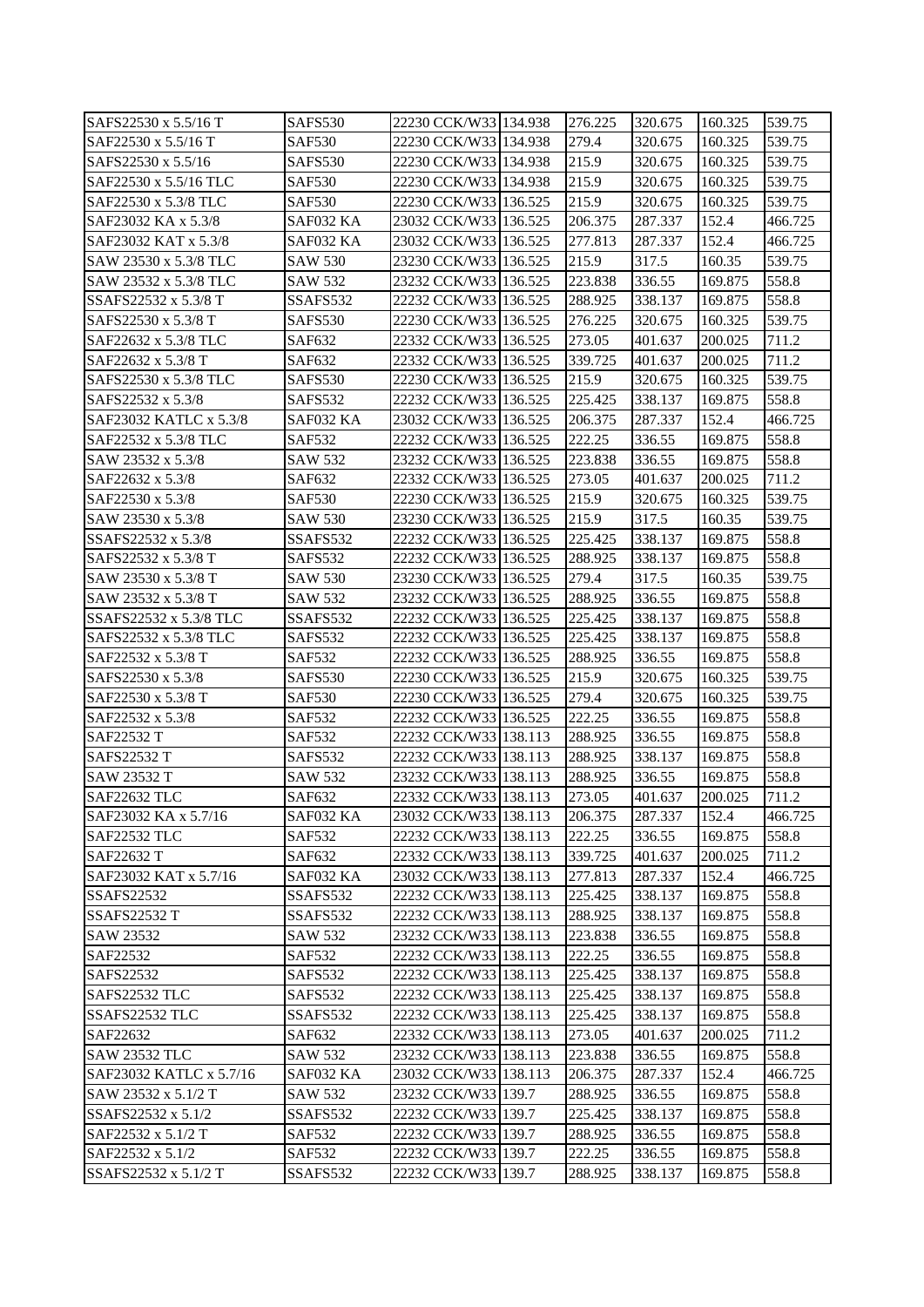| SAF22632 x 5.1/2 TLC                            | SAF632         | 22332 CCK/W33 139.7                            | 273.05            | 401.637            | 200.025          | 711.2   |
|-------------------------------------------------|----------------|------------------------------------------------|-------------------|--------------------|------------------|---------|
| SAF23032 KAT x 5.1/2                            | SAF032 KA      | 23032 CCK/W33 139.7                            | 277.813           | 287.337            | 152.4            | 466.725 |
| SAF22532 x 5.1/2 TLC                            | <b>SAF532</b>  | 22232 CCK/W33 139.7                            | 222.25            | 336.55             | 169.875          | 558.8   |
| SAF23032 KATLC x 5.1/2                          | SAF032 KA      | 23032 CCK/W33 139.7                            | 206.375           | 287.337            | 152.4            | 466.725 |
| SSAFS22532 x 5.1/2 TLC                          | SSAFS532       | 22232 CCK/W33 139.7                            | 225.425           | 338.137            | 169.875          | 558.8   |
| SAF22632 x 5.1/2                                | SAF632         | 22332 CCK/W33 139.7                            | 273.05            | 401.637            | 200.025          | 711.2   |
| SAFS22532 x 5.1/2 T                             | SAFS532        | 22232 CCK/W33 139.7                            | 288.925           | 338.137            | 169.875          | 558.8   |
| SAFS22532 x 5.1/2 TLC                           | SAFS532        | 22232 CCK/W33 139.7                            | 225.425           | 338.137            | 169.875          | 558.8   |
| SAW 23532 x 5.1/2                               | SAW 532        | 23232 CCK/W33 139.7                            | 223.838           | 336.55             | 169.875          | 558.8   |
| SAFS22532 x 5.1/2                               | SAFS532        | 22232 CCK/W33 139.7                            | 225.425           | 338.137            | 169.875          | 558.8   |
| SAW 23532 x 5.1/2 TLC                           | <b>SAW 532</b> | 23232 CCK/W33 139.7                            | 223.838           | 336.55             | 169.875          | 558.8   |
| SAF23032 KA x 5.1/2                             | SAF032 KA      | 23032 CCK/W33 139.7                            | 206.375           | 287.337            | 152.4            | 466.725 |
| SAF22632 x 5.1/2 T                              | SAF632         | 22332 CCK/W33 139.7                            | 339.725           | 401.637            | 200.025          | 711.2   |
| SAF22534 x 5.13/16 T                            | <b>SAF534</b>  | 22234 CCK/W33 147.637                          | 307.975           | 360.363            | 179.375          | 628.65  |
| SSAFS23034 KAT x 5.13/16                        | SSAFS034 KA    | 23034 CCK/W33 147.637                          | 260.35            | 298.45             | 152.4            | 511.175 |
| SSAFS22534 x 5.13/16                            | SSAFS534       | 22234 CCK/W33 147.637                          | 247.65            | 360.363            | 179.4            | 628.65  |
| SAF23034 KATLC x 5.13/16                        | SAF034 KA      | 23034 CCK/W33 147.637                          | 193.675           | 305.594            | 152.4            | 511.175 |
| SSAFS23034 KATLC x 5.13/16 SSAFS034 KA          |                | 23034 CCK/W33 147.637                          | 193.675           | 298.45             | 152.4            | 511.175 |
| SSAFS23034 KA x 5.13/16                         | SSAFS034 KA    | 23034 CCK/W33 147.637                          | 193.675           | 298.45             | 152.4            | 511.175 |
| SAF22634 x 5.13/16                              | SAF634         | 22334 CCK/W33 147.637                          | 285.75            | 422.275            | 209.55           | 749.3   |
| SAF23034 KAT x 5.13/16                          | SAF034 KA      | 23034 CCK/W33 147.637                          | 261.938           | 305.594            | 152.4            | 511.175 |
| SAF23034 KA x 5.13/16                           | SAF034 KA      | 23034 CCK/W33 147.637                          | 193.675           | 305.594            | 152.4            | 511.175 |
| SAFS22534 x 5.13/16                             | SAFS534        | 22234 CCK/W33 147.637                          | 247.65            | 360.363            | 179.4            | 628.65  |
| SAF22534 x 5.13/16 TLC                          | <b>SAF534</b>  |                                                |                   |                    |                  | 628.65  |
| SSAFS22534 x 5.13/16 TLC                        | SSAFS534       | 22234 CCK/W33 147.637                          | 242.887<br>247.65 | 360.363            | 179.375<br>179.4 | 628.65  |
|                                                 | SAF634         | 22234 CCK/W33 147.637                          | 285.75            | 360.363<br>422.275 | 209.55           | 749.3   |
| SAF22634 x 5.13/16 TLC<br>SAFS22534 x 5.13/16 T | SAFS534        | 22334 CCK/W33 147.637<br>22234 CCK/W33 147.637 | 309.563           |                    | 179.4            | 628.65  |
|                                                 |                |                                                |                   | 360.363            |                  |         |
| SAFS23034 KAT x 5.13/16                         | SAFS034 KA     | 23034 CCK/W33 147.637                          | 260.35            | 298.45             | 152.4            | 511.175 |
| SAW 23534 x 5.13/16                             | <b>SAW 534</b> | 23234 CCK/W33 147.637                          | 242.887           | 360.363            | 179.375          | 628.65  |
| SAFS23034 KATLC x 5.13/16                       | SAFS034 KA     | 23034 CCK/W33 147.637                          | 193.675           | 298.45             | 152.4            | 511.175 |
| SSAFS22534 x 5.13/16 T                          | SSAFS534       | 22234 CCK/W33 147.637                          | 309.575           | 360.363            | 179.4            | 628.65  |
| SAF22534 x 5.13/16                              | <b>SAF534</b>  | 22234 CCK/W33 147.637                          | 242.887           | 360.363            | 179.375          | 628.65  |
| SAF22634 x 5.13/16 T                            | SAF634         | 22334 CCK/W33 147.637                          | 352.425           | 422.275            | 209.55           | 749.3   |
| SAW 23534 x 5.13/16 T                           | SAW 534        | 23234 CCK/W33 147.637                          | 307.975           | 360.363            | 179.375          | 628.65  |
| SAFS23034 KA x 5.13/16                          | SAFS034 KA     | 23034 CCK/W33 147.637                          | 193.675           | 298.45             | 152.4            | 511.175 |
| SAFS22534 x 5.13/16 TLC                         | SAFS534        | 22234 CCK/W33 147.637                          | 247.65            | 360.363            | 179.4            | 628.65  |
| SAW 23534 x 5.13/16 TLC                         | SAW 534        | 23234 CCK/W33 147.637                          | 242.887           | 360.363            | 179.375          | 628.65  |
| SAF22634 x 5.7/8                                | SAF634         | 22334 CCK/W33 149.225                          | 285.75            | 422.275            | 209.55           | 749.3   |
| SAF23034 KAT x 5.7/8                            | SAF034 KA      | 23034 CCK/W33 149.225                          | 261.938           | 305.594            | 152.4            | 511.175 |
| SAW 23534 x 5.7/8 T                             | SAW 534        | 23234 CCK/W33 149.225                          | 307.975           | 360.363            | 179.375          | 628.65  |
| SAF22534 x 5.7/8                                | SAF534         | 22234 CCK/W33 149.225                          | 242.887           | 360.363            | 179.375          | 628.65  |
| SAW 23534 x 5.7/8                               | SAW 534        | 23234 CCK/W33 149.225                          | 242.887           | 360.363            | 179.375          | 628.65  |
| SSAFS23034 KA x 5.7/8                           | SSAFS034 KA    | 23034 CCK/W33 149.225                          | 193.675           | 298.45             | 152.4            | 511.175 |
| SSAFS22534 x 5.7/8                              | SSAFS534       | 22234 CCK/W33 149.225                          | 247.65            | 360.363            | 179.4            | 628.65  |
| SSAFS23034 KAT x 5.7/8                          | SSAFS034 KA    | 23034 CCK/W33 149.225                          | 260.35            | 298.45             | 152.4            | 511.175 |
| SAW 23534 x 5.7/8 TLC                           | SAW 534        | 23234 CCK/W33 149.225                          | 242.887           | 360.363            | 179.375          | 628.65  |
| SAFS22534 x 5.7/8 TLC                           | SAFS534        | 22234 CCK/W33 149.225                          | 247.65            | 360.363            | 179.4            | 628.65  |
| SAF22634 x 5.7/8 TLC                            | SAF634         | 22334 CCK/W33 149.225                          | 285.75            | 422.275            | 209.55           | 749.3   |
| SAFS23034 KAT x 5.7/8                           | SAFS034 KA     | 23034 CCK/W33 149.225                          | 260.35            | 298.45             | 152.4            | 511.175 |
| SSAFS23034 KATLC x 5.7/8                        | SSAFS034 KA    | 23034 CCK/W33 149.225                          | 193.675           | 298.45             | 152.4            | 511.175 |
| SAFS23034 KATLC x 5.7/8                         | SAFS034 KA     | 23034 CCK/W33 149.225                          | 193.675           | 298.45             | 152.4            | 511.175 |
| SSAFS22534 x 5.7/8 TLC                          | SSAFS534       | 22234 CCK/W33 149.225                          | 247.65            | 360.363            | 179.4            | 628.65  |
| SAFS23034 KA x 5.7/8                            | SAFS034 KA     | 23034 CCK/W33 149.225                          | 193.675           | 298.45             | 152.4            | 511.175 |
| SAFS22534 x 5.7/8                               | SAFS534        | 22234 CCK/W33 149.225                          | 247.65            | 360.363            | 179.4            | 628.65  |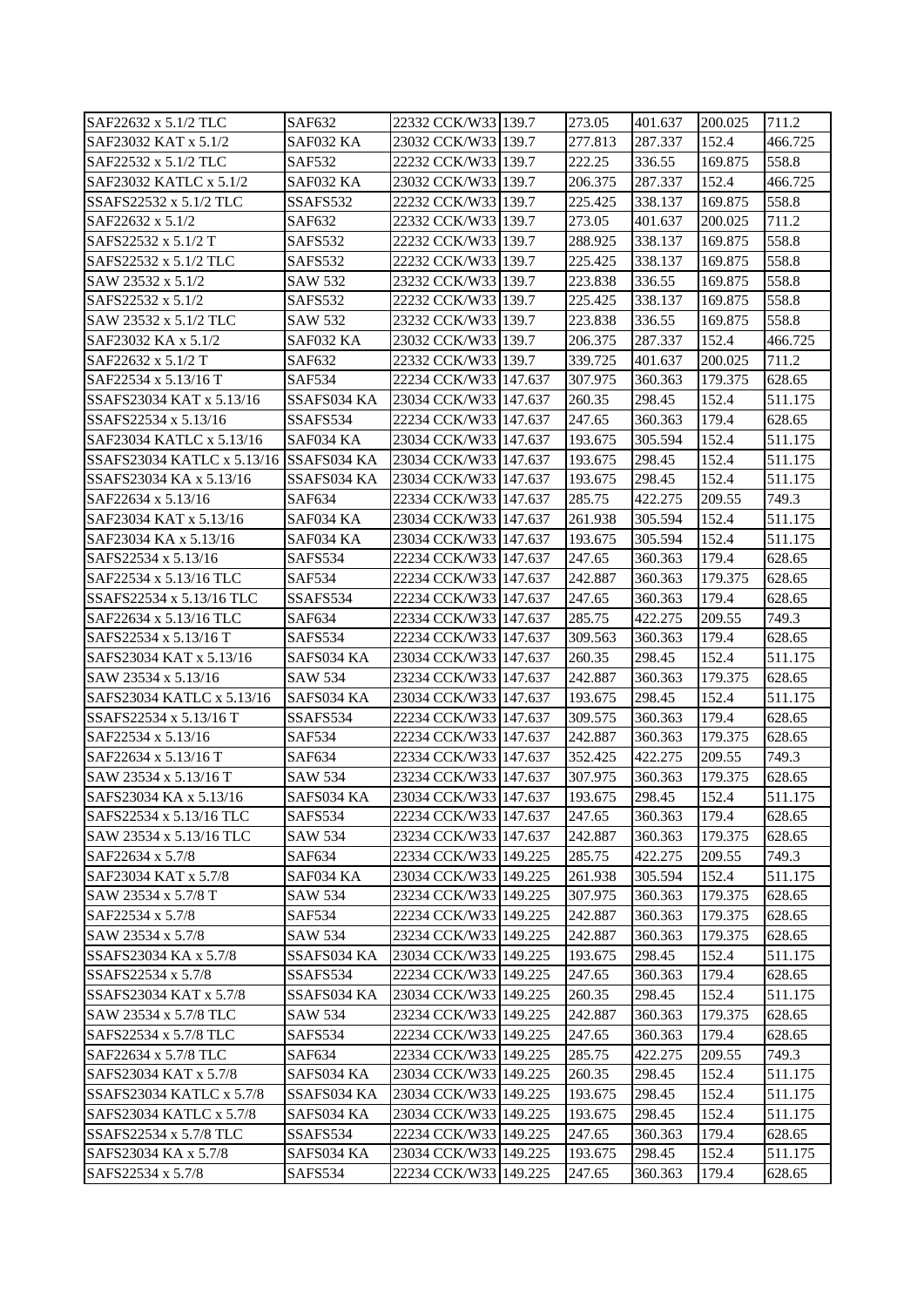| SAF22534 x 5.7/8 T                     | <b>SAF534</b>           | 22234 CCK/W331149.225                      | 307.975           | 360.363           | 179.375 | 628.65             |
|----------------------------------------|-------------------------|--------------------------------------------|-------------------|-------------------|---------|--------------------|
| SAF23034 KATLC x 5.7/8                 | SAF034 KA               | 23034 CCK/W33 149.225                      | 193.675           | 305.594           | 152.4   | 511.175            |
| SAF22534 x 5.7/8 TLC                   | <b>SAF534</b>           | 22234 CCK/W33 149.225                      | 242.887           | 360.363           | 179.375 | 628.65             |
| SAF22634 x 5.7/8 T                     | SAF634                  | 22334 CCK/W33 149.225                      | 352.425           | 422.275           | 209.55  | 749.3              |
| SAFS22534 x 5.7/8 T                    | SAFS534                 | 22234 CCK/W33 149.225                      | 309.563           | 360.363           | 179.4   | 628.65             |
| SAF23034 KA x 5.7/8                    | SAF034 KA               | 23034 CCK/W33 149.225                      | 193.675           | 305.594           | 152.4   | 511.175            |
| SSAFS22534 x 5.7/8 T                   | SSAFS534                | 22234 CCK/W33 149.225                      | 309.575           | 360.363           | 179.4   | 628.65             |
| SAF23034 KA x 5.15/16                  | SAF034 KA               | 23034 CCK/W33 150.813                      | 193.675           | 305.594           | 152.4   | 511.175            |
| SAF22634 T                             | SAF634                  | 22334 CCK/W33 150.813                      | 352.425           | 422.275           | 209.55  | 749.3              |
| <b>SSAFS22534 T</b>                    | SSAFS534                | 22234 CCK/W33 150.813                      | 309.575           | 360.363           | 179.4   | 628.65             |
| SAFS23034 KAT x 5.15/16                | SAFS034 KA              | 23034 CCK/W33 150.813                      | 260.35            | 298.45            | 152.4   | 511.175            |
| SAFS23034 KATLC x 5.15/16              | SAFS034 KA              | 23034 CCK/W33 150.813                      | 193.675           | 298.45            | 152.4   | 511.175            |
| <b>SAF22534 TLC</b>                    | <b>SAF534</b>           | 22234 CCK/W33 150.813                      | 242.887           | 360.363           | 179.375 | 628.65             |
| SAFS23034 KA x 5.15/16                 | SAFS034 KA              | 23034 CCK/W33 150.813                      | 193.675           | 298.45            | 152.4   | 511.175            |
| SAF22634 TLC                           | SAF634                  | 22334 CCK/W33 150.813                      | 285.75            | 422.275           | 209.55  | 749.3              |
| SSAFS23034 KAT x 5.15/16               | SSAFS034 KA             | 23034 CCK/W33 150.813                      | 260.35            | 298.45            | 152.4   | 511.175            |
| SAF22534 T                             | <b>SAF534</b>           | 22234 CCK/W33 150.813                      | 307.975           | 360.363           | 179.375 | 628.65             |
| <b>SSAFS22534</b>                      | SSAFS534                | 22234 CCK/W33 150.813                      | 247.65            | 360.363           | 179.4   | 628.65             |
| <b>SAFS22534 T</b>                     | SAFS534                 | 22234 CCK/W33 150.813                      | 309.563           | 360.363           | 179.4   | 628.65             |
| SAW 23534 T                            | SAW 534                 | 23234 CCK/W33 150.813                      | 307.975           | 360.363           | 179.375 | 628.65             |
| SAW 23534                              | <b>SAW 534</b>          | 23234 CCK/W33 150.813                      | 242.887           | 360.363           | 179.375 | 628.65             |
| SAF22534                               | <b>SAF534</b>           | 22234 CCK/W33 150.813                      | 242.887           | 360.363           | 179.375 | 628.65             |
| SAFS22534                              | <b>SAFS534</b>          | 22234 CCK/W33 150.813                      | 247.65            | 360.363           | 179.4   | 628.65             |
| SAFS22534 TLC                          | SAFS534                 | 22234 CCK/W33 150.813                      | 247.65            | 360.363           | 179.4   | 628.65             |
| SSAFS23034 KA x 5.15/16                | SSAFS034 KA             | 23034 CCK/W33 150.813                      | 193.675           | 298.45            | 152.4   | 511.175            |
| SSAFS23034 KATLC x 5.15/16 SSAFS034 KA |                         | 23034 CCK/W33 150.813                      | 193.675           | 298.45            | 152.4   | 511.175            |
| <b>SAW 23534 TLC</b>                   | <b>SAW 534</b>          | 23234 CCK/W33 150.813                      | 242.887           | 360.363           | 179.375 | 628.65             |
| SAF23034 KAT x 5.15/16                 | SAF034 KA               | 23034 CCK/W33 150.813                      | 261.938           | 305.594           | 152.4   | 511.175            |
| SSAFS22534 TLC                         | SSAFS534                | 22234 CCK/W33 150.813                      | 247.65            | 360.363           | 179.4   | 628.65             |
| SAF22634                               | SAF634                  | 22334 CCK/W33 150.813                      | 285.75            | 422.275           | 209.55  | 749.3              |
| SAF23034 KATLC x 5.15/16               | SAF034 KA               | 23034 CCK/W33 150.813                      | 193.675           | 305.594           | 152.4   | 511.175            |
| SAFS23034 KA x 6                       | SAFS034 KA              | 23034 CCK/W33 152.4                        | 193.675           | 298.45            | 152.4   | 511.175            |
| SAF23034 KAT x 6                       |                         |                                            | 261.938           | 305.594           | 152.4   |                    |
| SAFS23034 KATLC x 6                    | SAF034 KA<br>SAFS034 KA | 23034 CCK/W33 152.4                        | 193.675           |                   | 152.4   | 511.175<br>511.175 |
| SAF23034 KATLC x 6                     | SAF034 KA               | 23034 CCK/W33 152.4<br>23034 CCK/W33 152.4 | 193.675           | 298.45<br>305.594 | 152.4   | 511.175            |
|                                        |                         |                                            | 242.887           |                   |         |                    |
| SAW 23534 x 6 TLC                      | <b>SAW 534</b>          | 23234 CCK/W33 152.4                        |                   | 360.363           | 179.375 | 628.65             |
| SAF22534 x 6 T                         | <b>SAF534</b>           | 22234 CCK/W33 152.4                        | 307.975           | 360.363           | 179.375 | 628.65             |
| SAFS22534 x 6 TLC                      | SAFS534                 | 22234 CCK/W33 152.4                        | 247.65            | 360.363           | 179.4   | 628.65             |
| SSAFS22534 x 6                         | SSAFS534                | 22234 CCK/W33 152.4                        | 247.65            | 360.363           | 179.4   | 628.65             |
| SAF23034 KA x 6                        | SAF034 KA               | 23034 CCK/W33 152.4<br>22234 CCK/W33 152.4 | 193.675           | 305.594           | 152.4   | 511.175            |
| SAFS22534 x 6<br>SAFS22534 x 6 T       | SAFS534                 |                                            | 247.65<br>309.563 | 360.363           | 179.4   | 628.65             |
|                                        | SAFS534                 | 22234 CCK/W33 152.4                        |                   | 360.363           | 179.4   | 628.65             |
| SSAFS22534 x 6 T                       | SSAFS534                | 22234 CCK/W33 152.4                        | 309.575           | 360.363           | 179.4   | 628.65             |
| SAF22634 x 6 T                         | SAF634                  | 22334 CCK/W33 152.4                        | 352.425           | 422.275           | 209.55  | 749.3              |
| SAF22634 x 6 TLC                       | SAF634                  | 22334 CCK/W33 152.4                        | 285.75            | 422.275           | 209.55  | 749.3              |
| SSAFS23034 KA x 6                      | SSAFS034 KA             | 23034 CCK/W33 152.4                        | 193.675           | 298.45            | 152.4   | 511.175            |
| SSAFS22534 x 6 TLC                     | SSAFS534                | 22234 CCK/W33 152.4                        | 247.65            | 360.363           | 179.4   | 628.65             |
| SSAFS23034 KAT x 6                     | SSAFS034 KA             | 23034 CCK/W33 152.4                        | 260.35            | 298.45            | 152.4   | 511.175            |
| SAFS23034 KAT x 6                      | SAFS034 KA              | 23034 CCK/W33 152.4                        | 260.35            | 298.45            | 152.4   | 511.175            |
| SSAFS23034 KATLC x 6                   | SSAFS034 KA             | 23034 CCK/W33 152.4                        | 193.675           | 298.45            | 152.4   | 511.175            |
| SAF22634 x 6                           | SAF634                  | 22334 CCK/W33 152.4                        | 285.75            | 422.275           | 209.55  | 749.3              |
| SAW 23534 x 6 T                        | SAW 534                 | 23234 CCK/W33 152.4                        | 307.975           | 360.363           | 179.375 | 628.65             |
| SAF22534 x 6                           | SAF534                  | 22234 CCK/W33 152.4                        | 242.887           | 360.363           | 179.375 | 628.65             |
| SAF22534 x 6 TLC                       | SAF534                  | 22234 CCK/W33 152.4                        | 242.887           | 360.363           | 179.375 | 628.65             |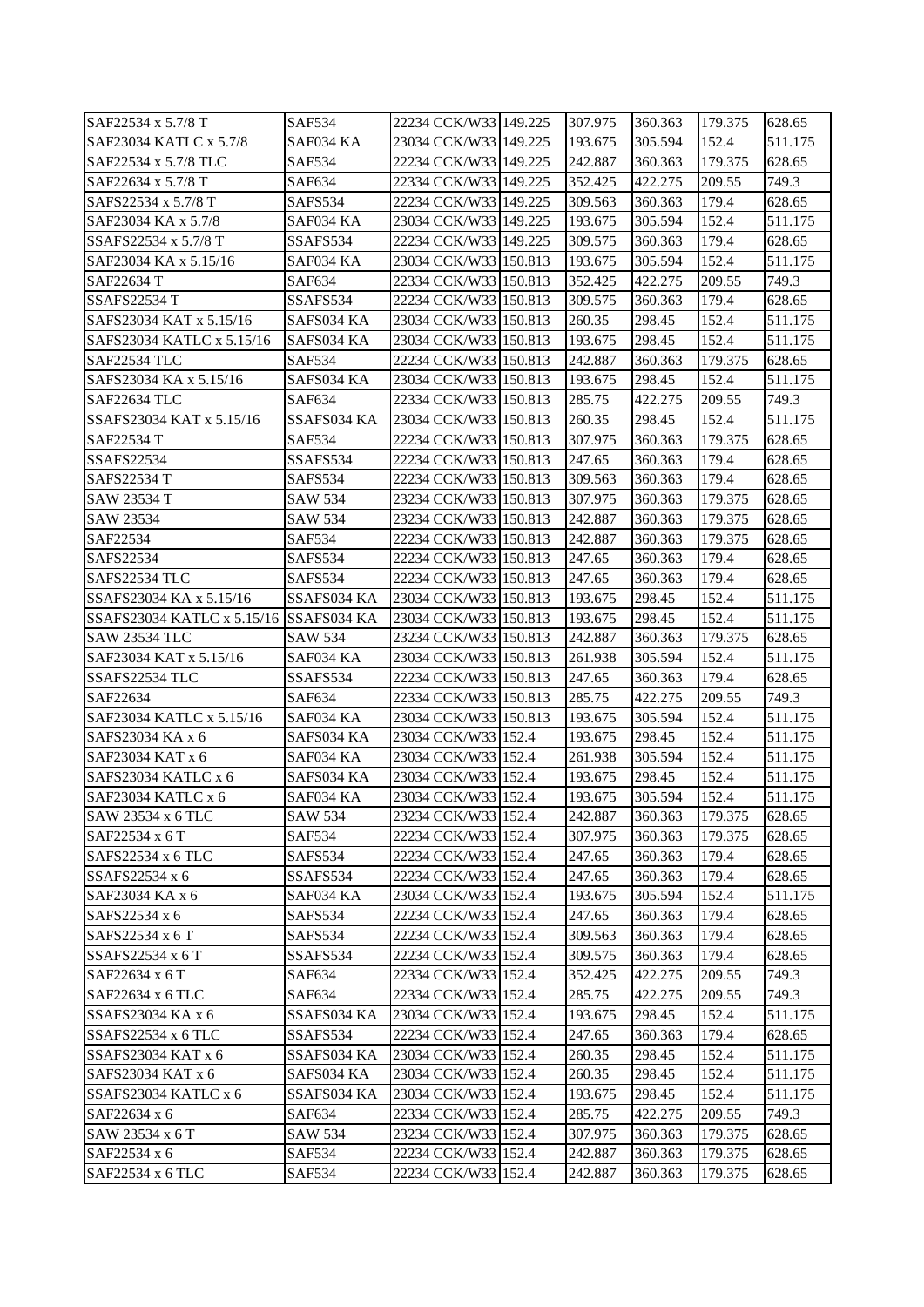| SAW 23534 x 6           | <b>SAW 534</b> | 23234 CCK/W33 152.4   | 242.887 | 360.363 | 179.375 | 628.65 |
|-------------------------|----------------|-----------------------|---------|---------|---------|--------|
| SAF22536 x 6.5/16 TLC   | SAF536         | 22236 CCK/W33 160.338 | 250.825 | 377.825 | 190.5   | 679.45 |
| SAF22536 x 6.5/16 T     | SAF536         | 22236 CCK/W33 160.338 | 317.5   | 377.825 | 190.5   | 679.45 |
| SAFS22536 x 6.5/16 T    | SAFS536        | 22236 CCK/W33 160.338 | 314.325 | 377.825 | 190.5   | 679.45 |
| SAW 23536 x 6.5/16      | SAW 536        | 23236 CCK/W33 160.338 | 250.825 | 377.825 | 190.5   | 679.45 |
| SSAFS22536 x 6.5/16     | SSAFS536       | 22236 CCK/W33 160.338 | 254     | 377.825 | 190.5   | 679.45 |
| SSAFS22536 x 6.5/16 T   | SSAFS536       | 22236 CCK/W33 160.338 | 314.325 | 377.825 | 190.5   | 679.45 |
| SAF23036 KAT x 6.5/16   | SAF036 KA      | 23036 CCK/W33 160.338 | 279.4   | 336.55  | 169.875 | 558.8  |
| SSAFS22536 x 6.5/16 TLC | SSAFS536       | 22236 CCK/W33 160.338 | 254     | 377.825 | 190.5   | 679.45 |
| SAW 23536 x 6.5/16 TLC  | SAW 536        | 23236 CCK/W33 160.338 | 250.825 | 377.825 | 190.5   | 679.45 |
| SAFS22536 x 6.5/16      | SAFS536        | 22236 CCK/W33 160.338 | 254     | 377.825 | 190.5   | 679.45 |
| SAW 23536 x 6.5/16 T    | SAW 536        | 23236 CCK/W33 160.338 | 317.5   | 377.825 | 190.5   | 679.45 |
| SAFS22536 x 6.5/16 TLC  | SAFS536        | 22236 CCK/W33 160.338 | 254     | 377.825 | 190.5   | 679.45 |
| SAF23036 KATLC x 6.5/16 | SAF036 KA      | 23036 CCK/W33 160.338 | 222.25  | 336.55  | 169.875 | 558.8  |
| SAF23036 KA x 6.5/16    | SAF036 KA      | 23036 CCK/W33 160.338 | 222.25  | 336.55  | 169.875 | 558.8  |
| SAF22536 x 6.5/16       | SAF536         | 22236 CCK/W33 160.338 | 250.825 | 377.825 | 190.5   | 679.45 |
| SAF22536 x 6.3/8        | SAF536         | 22236 CCK/W33 161.925 | 250.825 | 377.825 | 190.5   | 679.45 |
| SSAFS22536 x 6.3/8 TLC  | SSAFS536       | 22236 CCK/W33 161.925 | 254     | 377.825 | 190.5   | 679.45 |
| SAW 23536 x 6.3/8       | SAW 536        | 23236 CCK/W33 161.925 | 250.825 | 377.825 | 190.5   | 679.45 |
| SAF23036 KA x 6.3/8     | SAF036 KA      | 23036 CCK/W33 161.925 | 222.25  | 336.55  | 169.875 | 558.8  |
| SAFS22536 x 6.3/8 TLC   | SAFS536        | 22236 CCK/W33 161.925 | 254     | 377.825 | 190.5   | 679.45 |
| SAW 23536 x 6.3/8 TLC   | SAW 536        | 23236 CCK/W33 161.925 | 250.825 | 377.825 | 190.5   | 679.45 |
| SAFS22536 x 6.3/8 T     | SAFS536        | 22236 CCK/W33 161.925 | 314.325 | 377.825 | 190.5   | 679.45 |
| SAF23036 KAT x 6.3/8    | SAF036 KA      | 23036 CCK/W33 161.925 | 279.4   | 336.55  | 169.875 | 558.8  |
| SAFS22536 x 6.3/8       | SAFS536        | 22236 CCK/W33 161.925 | 254     | 377.825 | 190.5   | 679.45 |
| SAF22536 x 6.3/8 T      | <b>SAF536</b>  | 22236 CCK/W33 161.925 | 317.5   | 377.825 | 190.5   | 679.45 |
| SSAFS22536 x 6.3/8      | SSAFS536       | 22236 CCK/W33 161.925 | 254     | 377.825 | 190.5   | 679.45 |
| SAW 23536 x 6.3/8 T     | SAW 536        | 23236 CCK/W33 161.925 | 317.5   | 377.825 | 190.5   | 679.45 |
| SAF22536 x 6.3/8 TLC    | SAF536         | 22236 CCK/W33 161.925 | 250.825 | 377.825 | 190.5   | 679.45 |
| SSAFS22536 x 6.3/8 T    | SSAFS536       | 22236 CCK/W33 161.925 | 314.325 | 377.825 | 190.5   | 679.45 |
| SAF23036 KATLC x 6.3/8  | SAF036 KA      | 23036 CCK/W33 161.925 | 222.25  | 336.55  | 169.875 | 558.8  |
| SAF22536 T              | SAF536         | 22236 CCK/W33 163.512 | 317.5   | 377.825 | 190.5   | 679.45 |
| SAFS22536 T             | SAFS536        | 22236 CCK/W33 163.512 | 314.325 | 377.825 | 190.5   | 679.45 |
| SAF23036 KAT x 6.7/16   | SAF036 KA      | 23036 CCK/W33 163.512 | 279.4   | 336.55  | 169.875 | 558.8  |
| SAW 23536 T             | SAW 536        | 23236 CCK/W33 163.512 | 317.5   | 377.825 | 190.5   | 679.45 |
| SAF22536 TLC            | SAF536         | 22236 CCK/W33 163.512 | 250.825 | 377.825 | 190.5   | 679.45 |
| SAF23036 KA x 6.7/16    | SAF036 KA      | 23036 CCK/W33 163.512 | 222.25  | 336.55  | 169.875 | 558.8  |
| SAF23036 KATLC x 6.7/16 | SAF036 KA      | 23036 CCK/W33 163.512 | 222.25  | 336.55  | 169.875 | 558.8  |
| SAFS22536 TLC           | SAFS536        | 22236 CCK/W33 163.512 | 254     | 377.825 | 190.5   | 679.45 |
| SSAFS22536 T            | SSAFS536       | 22236 CCK/W33 163.512 | 314.325 | 377.825 | 190.5   | 679.45 |
| SSAFS22536              | SSAFS536       | 22236 CCK/W33 163.512 | 254     | 377.825 | 190.5   | 679.45 |
| SAW 23536               | SAW 536        | 23236 CCK/W33 163.512 | 250.825 | 377.825 | 190.5   | 679.45 |
| SAF22536                | SAF536         | 22236 CCK/W33 163.512 | 250.825 | 377.825 | 190.5   | 679.45 |
| SAFS22536               | SAFS536        | 22236 CCK/W33 163.512 | 254     | 377.825 | 190.5   | 679.45 |
| <b>SAW 23536 TLC</b>    | SAW 536        | 23236 CCK/W33 163.512 | 250.825 | 377.825 | 190.5   | 679.45 |
| SSAFS22536 TLC          | SSAFS536       | 22236 CCK/W33 163.512 | 254     | 377.825 | 190.5   | 679.45 |
| SAFS22536 x 6.1/2       | SAFS536        | 22236 CCK/W33 165.1   | 254     | 377.825 | 190.5   | 679.45 |
| SAF23036 KAT x 6.1/2    | SAF036 KA      | 23036 CCK/W33 165.1   | 279.4   | 336.55  | 169.875 | 558.8  |
| SAW 23536 x 6.1/2 T     | SAW 536        | 23236 CCK/W33 165.1   | 317.5   | 377.825 | 190.5   | 679.45 |
| SAFS22536 x 6.1/2 T     | SAFS536        | 22236 CCK/W33 165.1   | 314.325 | 377.825 | 190.5   | 679.45 |
| SSAFS22536 x 6.1/2      | SSAFS536       | 22236 CCK/W33 165.1   | 254     | 377.825 | 190.5   | 679.45 |
| SAW 23536 x 6.1/2 TLC   | SAW 536        | 23236 CCK/W33 165.1   | 250.825 | 377.825 | 190.5   | 679.45 |
| SAF22536 x 6.1/2 T      | SAF536         | 22236 CCK/W33 165.1   | 317.5   | 377.825 | 190.5   | 679.45 |
| SAF23036 KATLC x 6.1/2  | SAF036 KA      | 23036 CCK/W33 165.1   | 222.25  | 336.55  | 169.875 | 558.8  |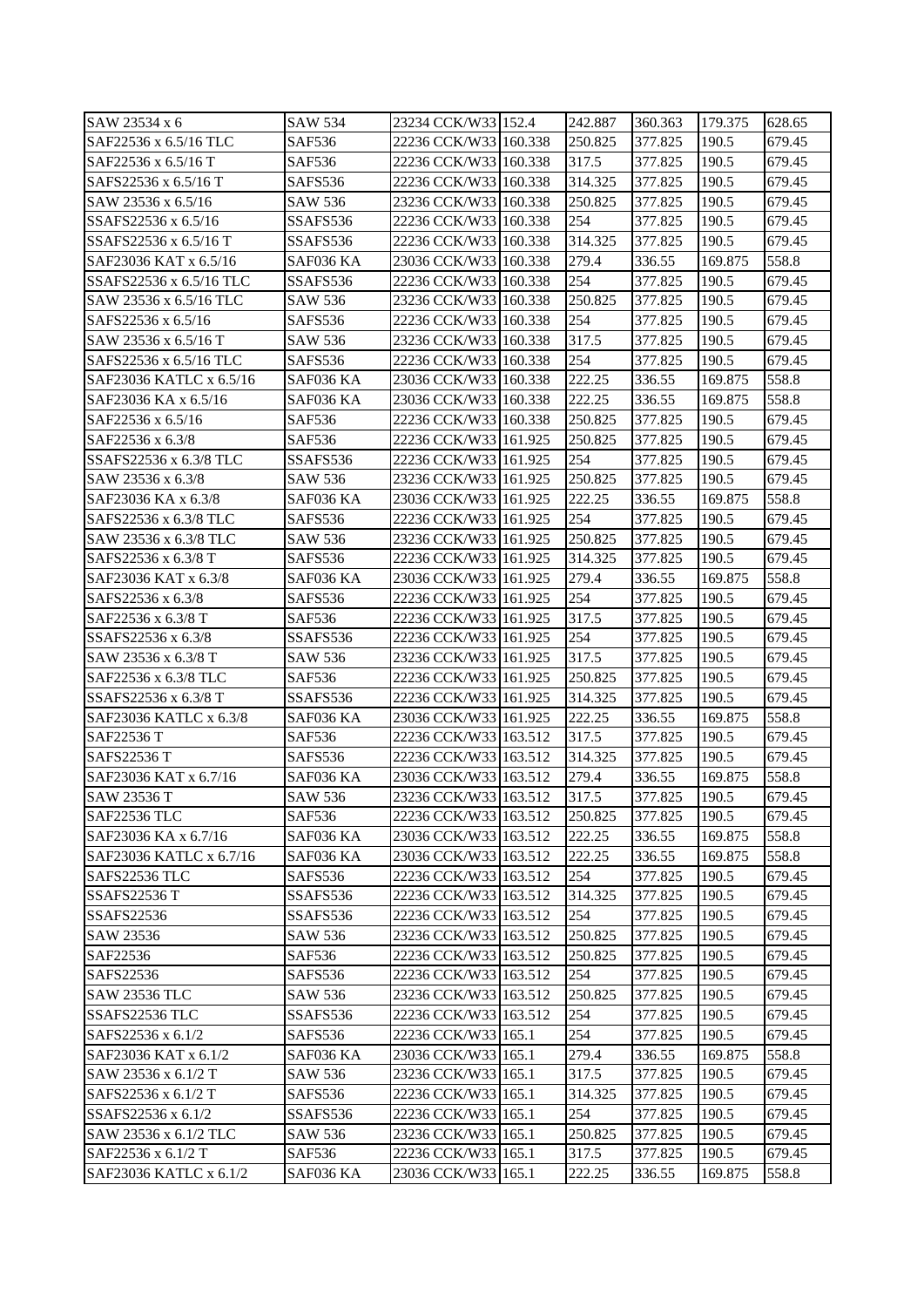| SAFS22536 x 6.1/2 TLC                  | SAFS536        | 22236 CCK/W33 165.1   | 254     | 377.825 | 190.5   | 679.45 |
|----------------------------------------|----------------|-----------------------|---------|---------|---------|--------|
| SAW 23536 x 6.1/2                      | SAW 536        | 23236 CCK/W33 165.1   | 250.825 | 377.825 | 190.5   | 679.45 |
| SAF23036 KA x 6.1/2                    | SAF036 KA      | 23036 CCK/W33 165.1   | 222.25  | 336.55  | 169.875 | 558.8  |
| SAF22536 x 6.1/2                       | SAF536         | 22236 CCK/W33 165.1   | 250.825 | 377.825 | 190.5   | 679.45 |
| SSAFS22536 x 6.1/2 TLC                 | SSAFS536       | 22236 CCK/W33 165.1   | 254     | 377.825 | 190.5   | 679.45 |
| SSAFS22536 x 6.1/2 T                   | SSAFS536       | 22236 CCK/W33 165.1   | 314.325 | 377.825 | 190.5   | 679.45 |
| SAF22536 x 6.1/2 TLC                   | SAF536         | 22236 CCK/W33 165.1   | 250.825 | 377.825 | 190.5   | 679.45 |
| SSAFS23038 KA x 6.13/16                | SSAFS038 KA    | 23038 CCK/W33 173.037 | 225.425 | 338.137 | 169.875 | 558.8  |
| SAF22638 x 6.13/16                     | <b>SAF638</b>  | 22338 CCK/W33 173.037 | 304.8   | 474.663 | 241.3   | 831.85 |
| SAFS22538 x 6.13/16 T                  | SAFS538        | 22238 CCK/W33 173.037 | 339.725 | 398.462 | 200.025 | 711.2  |
| SAFS23038 KA x 6.13/16                 | SAFS038 KA     | 23038 CCK/W33 173.037 | 225.425 | 338.137 | 169.875 | 558.8  |
| SAF23038 KA x 6.13/16                  | SAF038 KA      | 23038 CCK/W33 173.037 | 222.25  | 336.55  | 169.875 | 558.8  |
| SAW 23538 x 6.13/16 TLC                | <b>SAW 538</b> | 23238 CCK/W33 173.037 | 273.05  | 401.637 | 200.025 | 711.2  |
| SAF23038 KAT x 6.13/16                 | SAF038 KA      | 23038 CCK/W33 173.037 | 279.4   | 336.55  | 169.875 | 558.8  |
| SAF22638 x 6.13/16 T                   | <b>SAF638</b>  | 22338 CCK/W33 173.037 | 371.475 | 474.663 | 241.3   | 831.85 |
| SAFS22538 x 6.13/16 TLC                | SAFS538        | 22238 CCK/W33 173.037 | 276.225 | 398.462 | 200.025 | 711.2  |
| SAW 23538 x 6.13/16 T                  | SAW 538        | 23238 CCK/W33 173.037 | 339.725 | 401.637 | 200.025 | 711.2  |
| SSAFS22538 x 6.13/16 T                 | SSAFS538       | 22238 CCK/W33 173.037 | 339.725 | 398.462 | 200.025 | 711.2  |
| SAF22538 x 6.13/16 TLC                 | <b>SAF538</b>  | 22238 CCK/W33 173.037 | 273.05  | 401.637 | 200.025 | 711.2  |
| SAW 23538 x 6.13/16                    | <b>SAW 538</b> | 23238 CCK/W33 173.037 | 273.05  | 401.637 | 200.025 | 711.2  |
| SAF23038 KATLC x 6.13/16               | SAF038 KA      | 23038 CCK/W33 173.037 | 222.25  | 336.55  | 169.875 | 558.8  |
| SSAFS23038 KAT x 6.13/16               | SSAFS038 KA    | 23038 CCK/W33 173.037 | 288.925 | 338.137 | 169.875 | 558.8  |
| SSAFS22538 x 6.13/16 TLC               | SSAFS538       | 22238 CCK/W33 173.037 | 276.225 | 398.462 | 200.025 | 711.2  |
| SSAFS22538 x 6.13/16                   | SSAFS538       | 22238 CCK/W33 173.037 | 276.225 | 398.462 | 200.025 | 711.2  |
| SAFS22538 x 6.13/16                    | SAFS538        | 22238 CCK/W33 173.037 | 276.225 | 398.462 | 200.025 | 711.2  |
| SAFS23038 KATLC x 6.13/16              | SAFS038 KA     | 23038 CCK/W33 173.037 | 225.425 | 338.137 | 169.875 | 558.8  |
| SAF22638 x 6.13/16 TLC                 | <b>SAF638</b>  | 22338 CCK/W33 173.037 | 304.8   | 474.663 | 241.3   | 831.85 |
| SAFS23038 KAT x 6.13/16                | SAFS038 KA     | 23038 CCK/W33 173.037 | 288.925 | 338.137 | 169.875 | 558.8  |
| SAF22538 x 6.13/16 T                   | <b>SAF538</b>  | 22238 CCK/W33 173.037 | 339.725 | 401.637 | 200.025 | 711.2  |
| SAF22538 x 6.13/16                     | <b>SAF538</b>  | 22238 CCK/W33 173.037 | 273.05  | 401.637 | 200.025 | 711.2  |
| SSAFS23038 KATLC x 6.13/16 SSAFS038 KA |                | 23038 CCK/W33 173.037 | 225.425 | 338.137 | 169.875 | 558.8  |
| SSAFS23038 KATLC x 6.7/8               | SSAFS038 KA    | 23038 CCK/W33 174.625 | 225.425 | 338.137 | 169.875 | 558.8  |
| SAF22538 x 6.7/8 T                     | <b>SAF538</b>  | 22238 CCK/W33 174.625 | 339.725 | 401.637 | 200.025 | 711.2  |
| SAF22538 x 6.7/8                       | <b>SAF538</b>  | 22238 CCK/W33 174.625 | 273.05  | 401.637 | 200.025 | 711.2  |
| SAF23038 KATLC x 6.7/8                 | SAF038 KA      | 23038 CCK/W33 174.625 | 222.25  | 336.55  | 169.875 | 558.8  |
| SAF22538 x 6.7/8 TLC                   | <b>SAF538</b>  | 22238 CCK/W33 174.625 | 273.05  | 401.637 | 200.025 | 711.2  |
| SAFS23038 KA x 6.7/8                   | SAFS038 KA     | 23038 CCK/W33 174.625 | 225.425 | 338.137 | 169.875 | 558.8  |
| SAFS22538 x 6.7/8 TLC                  | SAFS538        | 22238 CCK/W33 174.625 | 276.225 | 398.462 | 200.025 | 711.2  |
| SAF23038 KAT x 6.7/8                   | SAF038 KA      | 23038 CCK/W33 174.625 | 279.4   | 336.55  | 169.875 | 558.8  |
| SAFS23038 KAT x 6.7/8                  | SAFS038 KA     | 23038 CCK/W33 174.625 | 288.925 | 338.137 | 169.875 | 558.8  |
| SAF23038 KA x 6.7/8                    | SAF038 KA      | 23038 CCK/W33 174.625 | 222.25  | 336.55  | 169.875 | 558.8  |
| SSAFS23038 KA x 6.7/8                  | SSAFS038 KA    | 23038 CCK/W33 174.625 | 225.425 | 338.137 | 169.875 | 558.8  |
| SAFS22538 x 6.7/8                      | SAFS538        | 22238 CCK/W33 174.625 | 276.225 | 398.462 | 200.025 | 711.2  |
| SAW 23538 x 6.7/8                      | SAW 538        | 23238 CCK/W33 174.625 | 273.05  | 401.637 | 200.025 | 711.2  |
| SSAFS22538 x 6.7/8 T                   | SSAFS538       | 22238 CCK/W33 174.625 | 339.725 | 398.462 | 200.025 | 711.2  |
| SAFS23038 KATLC x 6.7/8                | SAFS038 KA     | 23038 CCK/W33 174.625 | 225.425 | 338.137 | 169.875 | 558.8  |
| SAF22638 x 6.7/8 TLC                   | SAF638         | 22338 CCK/W33 174.625 | 304.8   | 474.663 | 241.3   | 831.85 |
| SAF22638 x 6.7/8                       | <b>SAF638</b>  | 22338 CCK/W33 174.625 | 304.8   | 474.663 | 241.3   | 831.85 |
| SAF22638 x 6.7/8 T                     | <b>SAF638</b>  | 22338 CCK/W33 174.625 | 371.475 | 474.663 | 241.3   | 831.85 |
| SAFS22538 x 6.7/8 T                    | SAFS538        | 22238 CCK/W33 174.625 | 339.725 | 398.462 | 200.025 | 711.2  |
| SAW 23538 x 6.7/8 TLC                  | <b>SAW 538</b> | 23238 CCK/W33 174.625 | 273.05  | 401.637 | 200.025 | 711.2  |
| SSAFS22538 x 6.7/8 TLC                 | SSAFS538       | 22238 CCK/W33 174.625 | 276.225 | 398.462 | 200.025 | 711.2  |
| SAW 23538 x 6.7/8 T                    | SAW 538        | 23238 CCK/W33 174.625 | 339.725 | 401.637 | 200.025 | 711.2  |
| SSAFS22538 x 6.7/8                     | SSAFS538       | 22238 CCK/W33 174.625 | 276.225 | 398.462 | 200.025 | 711.2  |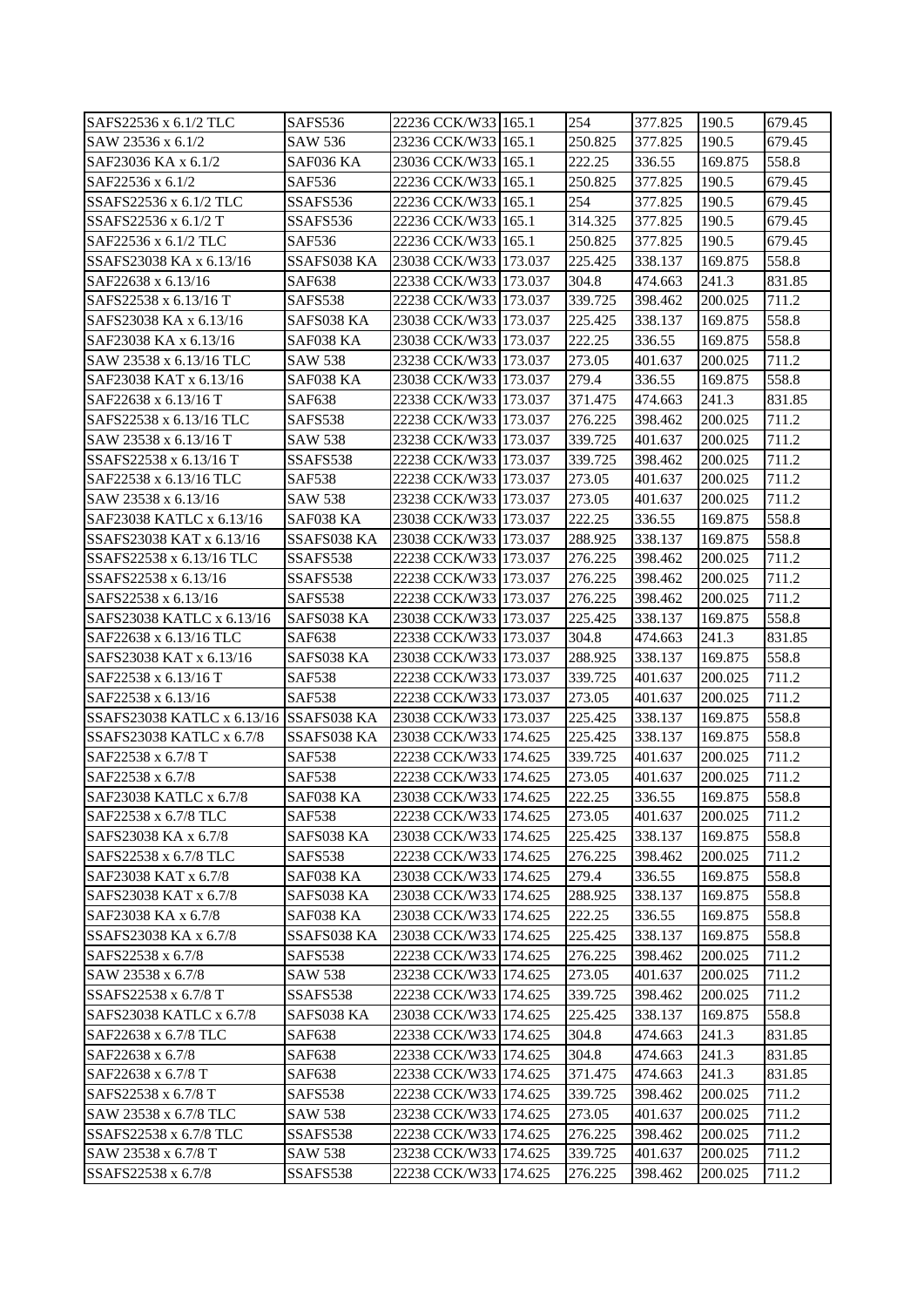| SSAFS23038 KAT x 6.7/8                  | SSAFS038 KA             | 23038 CCK/W33 174.625                      | 288.925            | 338.137            | 169.875            | 558.8          |
|-----------------------------------------|-------------------------|--------------------------------------------|--------------------|--------------------|--------------------|----------------|
| SSAFS23038 KAT x 6.15/16                | SSAFS038 KA             | 23038 CCK/W33 176.213                      | 288.925            | 338.137            | 169.875            | 558.8          |
| SAF23038 KATLC x 6.15/16                | SAF038 KA               | 23038 CCK/W33 176.213                      | 222.25             | 336.55             | 169.875            | 558.8          |
| <b>SSAFS22538 T</b>                     | SSAFS538                | 22238 CCK/W33 176.213                      | 339.725            | 398.462            | 200.025            | 711.2          |
| <b>SAF22638 TLC</b>                     | <b>SAF638</b>           | 22338 CCK/W33 176.213                      | 304.8              | 474.663            | 241.3              | 831.85         |
| SAFS23038 KATLC x 6.15/16               | SAFS038 KA              | 23038 CCK/W33 176.213                      | 225.425            | 338.137            | 169.875            | 558.8          |
| SAFS23038 KA x 6.15/16                  | SAFS038 KA              | 23038 CCK/W33 176.213                      | 225.425            | 338.137            | 169.875            | 558.8          |
| <b>SAF22538 TLC</b>                     | <b>SAF538</b>           | 22238 CCK/W33 176.213                      | 273.05             | 401.637            | 200.025            | 711.2          |
| SSAFS23038 KATLC x 6.15/16 SSAFS038 KA  |                         | 23038 CCK/W33 176.213                      | 225.425            | 338.137            | 169.875            | 558.8          |
| SAF22538 T                              | <b>SAF538</b>           | 22238 CCK/W33 176.213                      | 339.725            | 401.637            | 200.025            | 711.2          |
| SSAFS22538 TLC                          | SSAFS538                | 22238 CCK/W33 176.213                      | 276.225            | 398.462            | 200.025            | 711.2          |
| <b>SAFS22538 T</b>                      | SAFS538                 | 22238 CCK/W33 176.213                      | 339.725            | 398.462            | 200.025            | 711.2          |
| SSAFS23038 KA x 6.15/16                 | SSAFS038 KA             | 23038 CCK/W33 176.213                      | 225.425            | 338.137            | 169.875            | 558.8          |
| SAFS22538 TLC                           | SAFS538                 | 22238 CCK/W33 176.213                      | 276.225            | 398.462            | 200.025            | 711.2          |
| <b>SSAFS22538</b>                       | SSAFS538                | 22238 CCK/W33 176.213                      | 276.225            | 398.462            | 200.025            | 711.2          |
| SAW 23538                               | SAW 538                 | 23238 CCK/W33 176.213                      | 273.05             | 401.637            | 200.025            | 711.2          |
| SAF22538                                | <b>SAF538</b>           | 22238 CCK/W33 176.213                      | 273.05             | 401.637            | 200.025            | 711.2          |
| SAFS22538                               | SAFS538                 | 22238 CCK/W33 176.213                      | 276.225            | 398.462            | 200.025            | 711.2          |
| SAW 23538 T                             | <b>SAW 538</b>          | 23238 CCK/W33 176.213                      | 339.725            | 401.637            | 200.025            | 711.2          |
| SAF23038 KA x 6.15/16                   | SAF038 KA               | 23038 CCK/W33 176.213                      | 222.25             | 336.55             | 169.875            | 558.8          |
| SAFS23038 KAT x 6.15/16                 | SAFS038 KA              | 23038 CCK/W33 176.213                      | 288.925            | 338.137            | 169.875            | 558.8          |
| <b>SAW 23538 TLC</b>                    | <b>SAW 538</b>          | 23238 CCK/W33 176.213                      | 273.05             | 401.637            | 200.025            | 711.2          |
| SAF23038 KAT x 6.15/16                  | SAF038 KA               | 23038 CCK/W33 176.213                      | 279.4              | 336.55             | 169.875            | 558.8          |
| SAF22638                                | <b>SAF638</b>           | 22338 CCK/W33 176.213                      | 304.8              | 474.663            | 241.3              | 831.85         |
| SAF22638 T                              | <b>SAF638</b>           | 22338 CCK/W33 176.213                      | 371.475            | 474.663            | 241.3              | 831.85         |
| SAFS22538 x 7 T                         | SAFS538                 | 22238 CCK/W33 177.8                        | 339.725            | 398.462            | 200.025            | 711.2          |
| SAW 23538 x 7 T                         | SAW 538                 | 23238 CCK/W33 177.8                        | 339.725            | 401.637            | 200.025            | 711.2          |
| SAF22538 x 7 TLC                        | <b>SAF538</b>           | 22238 CCK/W33 177.8                        | 273.05             | 401.637            | 200.025            | 711.2          |
| SAF22638 x 7 TLC                        | SAF638                  | 22338 CCK/W33 177.8                        | 304.8              | 474.663            | 241.3              | 831.85         |
| SAFS22538 x 7                           | SAFS538                 | 22238 CCK/W33 177.8                        | 276.225            | 398.462            | 200.025            | 711.2          |
| SSAFS22538 x 7 T                        | SSAFS538                | 22238 CCK/W33 177.8                        | 339.725            | 398.462            | 200.025            | 711.2          |
| <b>SSAFS23038 KAT x 7</b>               | SSAFS038 KA             | 23038 CCK/W33 177.8                        | 288.925            | 338.137            | 169.875            | 558.8          |
| SAFS23038 KAT x 7                       | SAFS038 KA              | 23038 CCK/W33 177.8                        | 288.925            | 338.137            | 169.875            | 558.8          |
| SSAFS22538 x 7                          | SSAFS538                | 22238 CCK/W33 177.8                        | 276.225            | 398.462            | 200.025            | 711.2          |
| SAW 23538 x 7 TLC                       | SAW 538                 | 23238 CCK/W33 177.8                        | 273.05             | 401.637            | 200.025            | 711.2          |
| SAF22538 x 7 T                          | <b>SAF538</b>           | 22238 CCK/W33 177.8                        | 339.725            | 401.637            | 200.025            | 711.2          |
| SAFS23038 KATLC x 7                     | SAFS038 KA              | 23038 CCK/W33 177.8                        | 225.425            | 338.137            | 169.875            | 558.8          |
| SAF23038 KA x 7                         | SAF038 KA               | 23038 CCK/W33 177.8                        | 222.25             |                    |                    | 558.8          |
|                                         |                         |                                            |                    | 336.55             | 169.875            |                |
| SAF22638 x 7 T                          | <b>SAF638</b>           | 22338 CCK/W33 177.8                        | 371.475            | 474.663            | 241.3              | 831.85         |
| SAFS22538 x 7 TLC<br>SSAFS22538 x 7 TLC | SAFS538                 | 22238 CCK/W33 177.8<br>22238 CCK/W33 177.8 | 276.225<br>276.225 | 398.462<br>398.462 | 200.025<br>200.025 | 711.2          |
| SSAFS23038 KA x 7                       | SSAFS538<br>SSAFS038 KA |                                            | 225.425            |                    |                    | 711.2<br>558.8 |
|                                         |                         | 23038 CCK/W33 177.8                        |                    | 338.137            | 169.875            |                |
| SAF23038 KAT x 7                        | SAF038 KA               | 23038 CCK/W33 177.8<br>23038 CCK/W33 177.8 | 279.4<br>222.25    | 336.55             | 169.875            | 558.8          |
| SAF23038 KATLC x 7                      | SAF038 KA               |                                            |                    | 336.55             | 169.875            | 558.8          |
| SAFS23038 KA x 7                        | SAFS038 KA              | 23038 CCK/W33 177.8                        | 225.425            | 338.137            | 169.875            | 558.8          |
| SSAFS23038 KATLC x 7                    | SSAFS038 KA             | 23038 CCK/W33 177.8                        | 225.425            | 338.137            | 169.875            | 558.8          |
| SAW 23538 x 7                           | SAW 538                 | 23238 CCK/W33 177.8                        | 273.05             | 401.637            | 200.025            | 711.2          |
| SAF22638 x 7                            | <b>SAF638</b>           | 22338 CCK/W33 177.8                        | 304.8              | 474.663            | 241.3              | 831.85         |
| SAF22538 x 7                            | <b>SAF538</b>           | 22238 CCK/W33 177.8                        | 273.05             | 401.637            | 200.025            | 711.2          |
| SAF23040 KAT x 7.1/8                    | SAF040 KA               | 23040 CCK/W33 180.975                      | 319.087            | 360.363            | 179.375            | 628.65         |
| SAF22640 x 7.1/8 TLC                    | <b>SAF640</b>           | 22340 CCK/W33 180.975                      | 315.119            | 495.3              | 250.825            | 869.95         |
| SAF22640 x 7.1/8 T                      | <b>SAF640</b>           | 22340 CCK/W33 180.975                      | 385.762            | 495.3              | 250.825            | 869.95         |
| SAW 23540 x 7.1/8 TLC                   | <b>SAW 540</b>          | 23240 CCK/W33 180.975                      | 285.75             | 422.275            | 209.55             | 749.3          |
| SAFS22640 x 7.1/8                       | SAFS640                 | 22340 CCK/W33 180.975                      | 317.5              | 495.3              | 250.825            | 869.95         |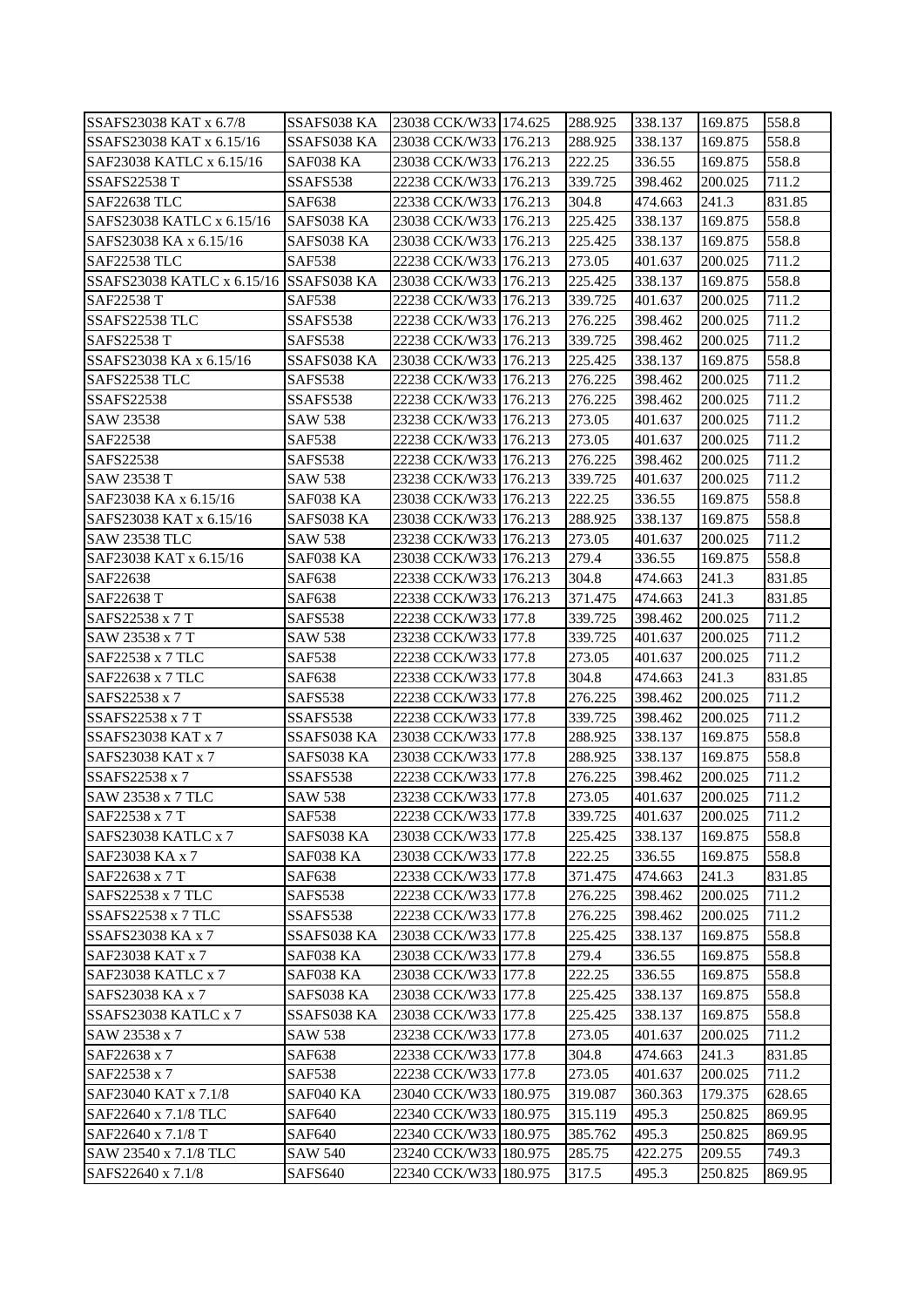| SSAFS23040 KAT x 7.1/8                          | SSAFS040 KA                | 23040 CCK/W33 180.975                          | 309.575          | 358.775        | 179.4             | 628.65           |
|-------------------------------------------------|----------------------------|------------------------------------------------|------------------|----------------|-------------------|------------------|
| SAFS22540 x 7.1/8 TLC                           | SAFS540                    | 22240 CCK/W33 180.975                          | 295.275          | 419.1          | 209.55            | 749.3            |
| SAFS22640 x 7.1/8 TLC                           | SAFS640                    | 22340 CCK/W33 180.975                          | 317.5            | 495.3          | 250.825           | 869.95           |
| SAF22540 x 7.1/8                                | <b>SAF540</b>              | 22240 CCK/W33 180.975                          | 285.75           | 422.275        | 209.55            | 749.3            |
| SAF23040 KA x 7.1/8                             | SAF040 KA                  | 23040 CCK/W33 180.975                          | 242.887          | 360.363        | 179.375           | 628.65           |
| SSAFS22640 x 7.1/8 T                            | SSAFS640                   | 22340 CCK/W33 180.975                          | 379.425          | 495.3          | 250.825           | 869.95           |
| SAFS22640 x 7.1/8 T                             | SAFS640                    | 22340 CCK/W33 180.975                          | 379.425          | 495.3          | 250.825           | 869.95           |
| SAFS23040 KAT x 7.1/8                           | SAFS040 KA                 | 23040 CCK/W33 180.975                          | 309.563          | 358.775        | 179.4             | 628.65           |
| SSAFS22640 x 7.1/8 TLC                          | SSAFS640                   | 22340 CCK/W33 180.975                          | 317.5            | 495.3          | 250.825           | 869.95           |
| SSAFS23040 KATLC x 7.1/8                        | SSAFS040 KA                | 23040 CCK/W33 180.975                          | 247.65           | 358.775        | 179.4             | 628.65           |
| SSAFS23040 KA x 7.1/8                           | SSAFS040 KA                | 23040 CCK/W33 180.975                          | 247.65           | 358.775        | 179.4             | 628.65           |
| SSAFS22540 x 7.1/8 TLC                          | SSAFS540                   | 22240 CCK/W33 180.975                          | 295.275          | 419.1          | 209.55            | 749.3            |
| SAFS22540 x 7.1/8 T                             | SAFS540                    | 22240 CCK/W33 180.975                          | 358.775          | 419.1          | 209.55            | 749.3            |
| SAF23040 KATLC x 7.1/8                          | SAF040 KA                  | 23040 CCK/W33 180.975                          | 242.887          | 360.363        | 179.375           | 628.65           |
| SAW 23540 x 7.1/8 T                             | <b>SAW 540</b>             | 23240 CCK/W33 180.975                          | 358.775          | 422.275        | 209.55            | 749.3            |
| SSAFS22540 x 7.1/8                              | SSAFS540                   | 22240 CCK/W33 180.975                          | 295.275          | 419.1          | 209.55            | 749.3            |
| SSAFS22640 x 7.1/8                              | SSAFS640                   | 22340 CCK/W33 180.975                          | 317.5            | 495.3          | 250.825           | 869.95           |
| SAW 23540 x 7.1/8                               | <b>SAW 540</b>             | 23240 CCK/W33 180.975                          | 285.75           | 422.275        | 209.55            | 749.3            |
| SAFS23040 KA x 7.1/8                            | SAFS040 KA                 | 23040 CCK/W33 180.975                          | 247.65           | 358.775        | 179.4             | 628.65           |
| SAFS22540 x 7.1/8                               | SAFS540                    | 22240 CCK/W33 180.975                          | 295.275          | 419.1          | 209.55            | 749.3            |
| SSAFS22540 x 7.1/8 T                            | SSAFS540                   | 22240 CCK/W33 180.975                          | 358.775          | 419.1          | 209.55            | 749.3            |
| SAF22540 x 7.1/8 T                              | <b>SAF540</b>              | 22240 CCK/W33 180.975                          | 358.775          | 422.275        | 209.55            | 749.3            |
| SAFS23040 KATLC x 7.1/8                         | SAFS040 KA                 | 23040 CCK/W33 180.975                          | 247.65           | 358.775        | 179.4             | 628.65           |
| SAF22640 x 7.1/8                                | <b>SAF640</b>              | 22340 CCK/W33 180.975                          | 315.119          | 495.3          | 250.825           | 869.95           |
| SAF22540 x 7.1/8 TLC                            | <b>SAF540</b>              | 22240 CCK/W33 180.975                          | 285.75           | 422.275        | 209.55            | 749.3            |
| SAF23040 KATLC x 7.3/16                         | SAF040 KA                  | 23040 CCK/W33 182.563                          | 242.887          | 360.363        | 179.375           | 628.65           |
| SAF23040 KA x 7.3/16                            | SAF040 KA                  | 23040 CCK/W33 182.563                          | 242.887          | 360.363        | 179.375           | 628.65           |
| SAF22640 TLC                                    | <b>SAF640</b>              | 22340 CCK/W33 182.563                          | 315.119          | 495.3          | 250.825           | 869.95           |
| SSAFS23040 KA x 7.3/16                          |                            |                                                |                  |                | 179.4             | 628.65           |
| <b>SSAFS22640</b>                               | SSAFS040 KA                | 23040 CCK/W33 182.563                          | 247.65<br>317.5  | 358.775        | 250.825           |                  |
| SAFS23040 KA x 7.3/16                           | SSAFS640<br>SAFS040 KA     | 22340 CCK/W33 182.563<br>23040 CCK/W33 182.563 |                  | 495.3          |                   | 869.95           |
| SAFS22640 TLC                                   |                            | 22340 CCK/W33 182.563                          | 247.65           | 358.775        | 179.4<br>250.825  | 628.65           |
|                                                 | SAFS640                    |                                                | 317.5<br>385.762 | 495.3<br>495.3 |                   | 869.95           |
| SAF22640 T<br>SAFS22540 TLC                     | <b>SAF640</b><br>SAFS540   | 22340 CCK/W33 182.563                          | 295.275          |                | 250.825<br>209.55 | 869.95<br>749.3  |
| <b>SSAFS22540 T</b>                             | SSAFS540                   | 22240 CCK/W33 182.563<br>22240 CCK/W33 182.563 | 358.775          | 419.1<br>419.1 | 209.55            | 749.3            |
|                                                 |                            | 22240 CCK/W33 182.563                          |                  |                |                   |                  |
| <b>SAFS22540 T</b>                              | SAFS540<br>SAFS040 KA      | 23040 CCK/W33 182.563                          | 358.775          | 419.1          | 209.55            | 749.3            |
| SAFS23040 KATLC x 7.3/16                        |                            |                                                | 247.65           | 358.775        | 179.4             | 628.65<br>628.65 |
| SSAFS23040 KAT x 7.3/16<br><b>SAW 23540 TLC</b> | SSAFS040 KA                | 23040 CCK/W33 182.563                          | 309.575          | 358.775        | 179.4             |                  |
| <b>SSAFS22540</b>                               | <b>SAW 540</b><br>SSAFS540 | 23240 CCK/W33 182.563<br>22240 CCK/W33 182.563 | 285.75           | 422.275        | 209.55            | 749.3            |
| SAF22540                                        |                            |                                                | 295.275          | 419.1          | 209.55            | 749.3            |
| SAF22540 TLC                                    | <b>SAF540</b>              | 22240 CCK/W33 182.563                          | 285.75           | 422.275        | 209.55            | 749.3            |
|                                                 | <b>SAF540</b>              | 22240 CCK/W33 182.563                          | 285.75           | 422.275        | 209.55            | 749.3            |
| SAF23040 KAT x 7.3/16                           | SAF040 KA                  | 23040 CCK/W33 182.563                          | 319.087          | 360.363        | 179.375           | 628.65           |
| SAW 23540                                       | <b>SAW 540</b>             | 23240 CCK/W33 182.563                          | 285.75           | 422.275        | 209.55            | 749.3            |
| SAFS22540                                       | SAFS540                    | 22240 CCK/W33 182.563                          | 295.275          | 419.1          | 209.55            | 749.3            |
| SAFS23040 KAT x 7.3/16                          | SAFS040 KA                 | 23040 CCK/W33 182.563                          | 309.563          | 358.775        | 179.4             | 628.65           |
| SSAFS22640 TLC                                  | SSAFS640                   | 22340 CCK/W33 182.563                          | 317.5            | 495.3          | 250.825           | 869.95           |
| SSAFS22540 TLC                                  | SSAFS540                   | 22240 CCK/W33 182.563                          | 295.275          | 419.1          | 209.55            | 749.3            |
| SAW 23540 T                                     | <b>SAW 540</b>             | 23240 CCK/W33 182.563                          | 358.775          | 422.275        | 209.55            | 749.3            |
| <b>SSAFS22640 T</b>                             | SSAFS640                   | 22340 CCK/W33 182.563                          | 379.425          | 495.3          | 250.825           | 869.95           |
| SAF22540 T                                      | <b>SAF540</b>              | 22240 CCK/W33 182.563                          | 358.775          | 422.275        | 209.55            | 749.3            |
| SAF22640                                        | SAF640                     | 22340 CCK/W33 182.563                          | 315.119          | 495.3          | 250.825           | 869.95           |
| SSAFS23040 KATLC x 7.3/16                       | SSAFS040 KA                | 23040 CCK/W33 182.563                          | 247.65           | 358.775        | 179.4             | 628.65           |
| SAFS22640                                       | SAFS640                    | 22340 CCK/W33 182.563                          | 317.5            | 495.3          | 250.825           | 869.95           |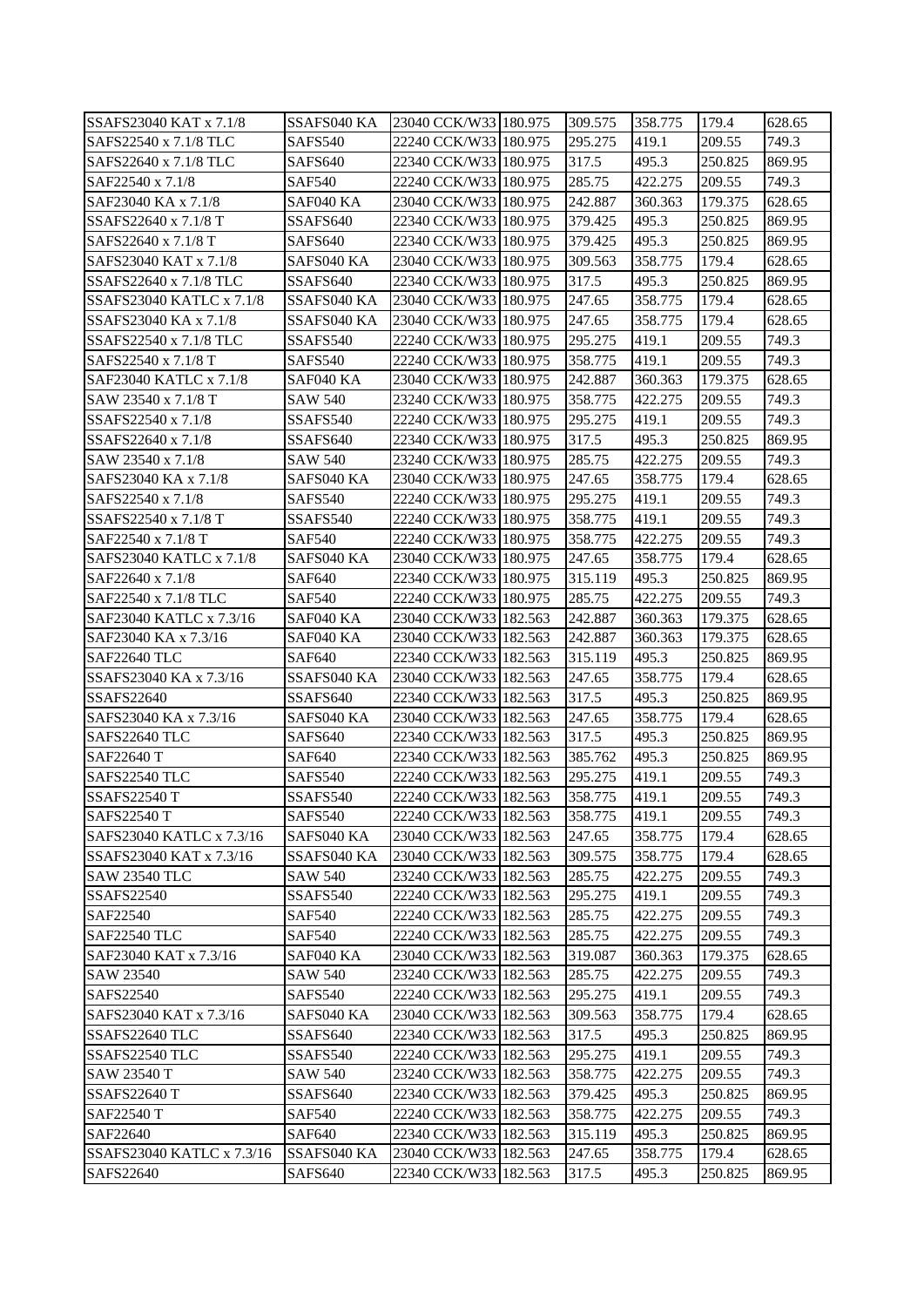| SAFS22640 T                            | SAFS640        | 22340 CCK/W331182.563 | 379.425 | 495.3   | 250.825 | 869.95 |
|----------------------------------------|----------------|-----------------------|---------|---------|---------|--------|
| SAF23040 KAT x 7.1/4                   | SAF040 KA      | 23040 CCK/W33 184.15  | 319.087 | 360.363 | 179.375 | 628.65 |
| SSAFS22540 x 7.1/4 T                   | SSAFS540       | 22240 CCK/W33 184.15  | 358.775 | 419.1   | 209.55  | 749.3  |
| SAFS22640 x 7.1/4                      | SAFS640        | 22340 CCK/W33 184.15  | 317.5   | 495.3   | 250.825 | 869.95 |
| SAF22640 x 7.1/4 TLC                   | <b>SAF640</b>  | 22340 CCK/W33 184.15  | 315.119 | 495.3   | 250.825 | 869.95 |
| SSAFS23040 KAT x 7.1/4                 | SSAFS040 KA    | 23040 CCK/W33 184.15  | 309.575 | 358.775 | 179.4   | 628.65 |
| SAF22640 x 7.1/4 T                     | <b>SAF640</b>  | 22340 CCK/W33 184.15  | 385.762 | 495.3   | 250.825 | 869.95 |
| SAF22540 x 7.1/4                       | <b>SAF540</b>  | 22240 CCK/W33 184.15  | 285.75  | 422.275 | 209.55  | 749.3  |
| SAF23040 KA x 7.1/4                    | SAF040 KA      | 23040 CCK/W33 184.15  | 242.887 | 360.363 | 179.375 | 628.65 |
| SAFS22640 x 7.1/4 T                    | <b>SAFS640</b> | 22340 CCK/W33 184.15  | 379.425 | 495.3   | 250.825 | 869.95 |
| SAW 23540 x 7.1/4 TLC                  | <b>SAW 540</b> | 23240 CCK/W33 184.15  | 285.75  | 422.275 | 209.55  | 749.3  |
| SSAFS22640 x 7.1/4 T                   | SSAFS640       | 22340 CCK/W33 184.15  | 379.425 | 495.3   | 250.825 | 869.95 |
| SAFS23040 KAT x 7.1/4                  | SAFS040 KA     | 23040 CCK/W33 184.15  | 309.563 | 358.775 | 179.4   | 628.65 |
| SAFS22540 x 7.1/4 TLC                  | SAFS540        | 22240 CCK/W33 184.15  | 295.275 | 419.1   | 209.55  | 749.3  |
| SSAFS22540 x 7.1/4 TLC                 | SSAFS540       | 22240 CCK/W33 184.15  | 295.275 | 419.1   | 209.55  | 749.3  |
| SSAFS23040 KATLC x 7.1/4               | SSAFS040 KA    | 23040 CCK/W33 184.15  | 247.65  | 358.775 | 179.4   | 628.65 |
| SSAFS22640 x 7.1/4 TLC                 | SSAFS640       | 22340 CCK/W33 184.15  | 317.5   | 495.3   | 250.825 | 869.95 |
| SSAFS23040 KA x 7.1/4                  | SSAFS040 KA    | 23040 CCK/W33 184.15  | 247.65  | 358.775 | 179.4   | 628.65 |
| SAF23040 KATLC x 7.1/4                 | SAF040 KA      | 23040 CCK/W33 184.15  | 242.887 | 360.363 | 179.375 | 628.65 |
| SAFS22640 x 7.1/4 TLC                  | SAFS640        | 22340 CCK/W33 184.15  | 317.5   | 495.3   | 250.825 | 869.95 |
| SAFS22540 x 7.1/4 T                    | SAFS540        | 22240 CCK/W33 184.15  | 358.775 | 419.1   | 209.55  | 749.3  |
| SSAFS22540 x 7.1/4                     | SSAFS540       | 22240 CCK/W33 184.15  | 295.275 | 419.1   | 209.55  | 749.3  |
| SAW 23540 x 7.1/4 T                    | <b>SAW 540</b> | 23240 CCK/W33 184.15  | 358.775 | 422.275 | 209.55  | 749.3  |
| SSAFS22640 x 7.1/4                     | SSAFS640       | 22340 CCK/W33 184.15  | 317.5   | 495.3   | 250.825 | 869.95 |
| SAW 23540 x 7.1/4                      | <b>SAW 540</b> | 23240 CCK/W33 184.15  | 285.75  | 422.275 | 209.55  | 749.3  |
| SAF22540 x 7.1/4 T                     | <b>SAF540</b>  | 22240 CCK/W33 184.15  | 358.775 | 422.275 | 209.55  | 749.3  |
| SAFS23040 KA x 7.1/4                   | SAFS040 KA     | 23040 CCK/W33 184.15  | 247.65  | 358.775 | 179.4   | 628.65 |
| SAFS22540 x 7.1/4                      | SAFS540        | 22240 CCK/W33 184.15  | 295.275 | 419.1   | 209.55  | 749.3  |
| SAF22540 x 7.1/4 TLC                   | <b>SAF540</b>  | 22240 CCK/W33 184.15  | 285.75  | 422.275 | 209.55  | 749.3  |
| SAFS23040 KATLC x 7.1/4                | SAFS040 KA     | 23040 CCK/W33 184.15  | 247.65  | 358.775 | 179.4   | 628.65 |
| SAF22640 x 7.1/4                       | SAF640         | 22340 CCK/W33 184.15  | 315.119 | 495.3   | 250.825 | 869.95 |
| SAFS22544 x 7.1/2                      | SAFS544        | 22244 CCK/W33 190.5   | 304.8   | 474.663 | 241.3   | 831.85 |
| SAF22544 x 7.1/2 T                     | <b>SAF544</b>  | 22244 CCK/W33 190.5   | 368.3   | 474.663 | 241.3   | 831.85 |
| SAW 23544 x 7.1/2                      | <b>SAW 544</b> | 23244 CCK/W33 190.5   | 304.8   | 474.663 | 241.3   | 831.85 |
| SAF22544 x 7.1/2 TLC                   | <b>SAF544</b>  | 22244 CCK/W33 190.5   | 304.8   | 474.663 | 241.3   | 831.85 |
| SSAFS22544 x 7.1/2 T                   | SSAFS544       | 22244 CCK/W33 190.5   | 368.3   | 473.075 | 241.3   | 831.85 |
| SSAFS22544 x 7.1/2                     | SSAFS544       | 22244 CCK/W33 190.5   | 311.15  | 473.075 | 241.3   | 831.85 |
| SAFS22544 x 7.1/2 TLC                  | SAFS544        | 22244 CCK/W33 190.5   | 304.8   | 474.663 | 241.3   | 831.85 |
| SAW 23544 x 7.1/2 T                    | SAW 544        | 23244 CCK/W33 190.5   | 368.3   | 474.663 | 241.3   | 831.85 |
| SAW 23544 x 7.1/2 TLC                  | SAW 544        | 23244 CCK/W33 190.5   | 304.8   | 474.663 | 241.3   | 831.85 |
| SAFS22544 x 7.1/2 T                    | SAFS544        | 22244 CCK/W33 190.5   | 368.3   | 474.663 | 241.3   | 831.85 |
| SSAFS22544 x 7.1/2 TLC                 | SSAFS544       | 22244 CCK/W33 190.5   | 311.15  | 473.075 | 241.3   | 831.85 |
| SAF22544 x 7.1/2                       | <b>SAF544</b>  | 22244 CCK/W33 190.5   | 304.8   | 474.663 | 241.3   | 831.85 |
| SAW 23544 x 7.13/16 T                  | <b>SAW 544</b> | 23244 CCK/W33 198.438 | 368.3   | 474.663 | 241.3   | 831.85 |
| SAF22544 x 7.13/16 TLC                 | SAF544         | 22244 CCK/W33 198.438 | 304.8   | 474.663 | 241.3   | 831.85 |
| SAF22544 x 7.13/16 T                   | SAF544         | 22244 CCK/W33 198.438 | 368.3   | 474.663 | 241.3   | 831.85 |
| SAFS22544 x 7.13/16                    | SAFS544        | 22244 CCK/W33 198.438 | 311.15  | 473.075 | 241.3   | 831.85 |
| SAFS22544 x 7.13/16 T                  | SAFS544        | 22244 CCK/W33 198.438 | 368.3   | 473.075 | 241.3   | 831.85 |
| SSAFS23044 KATLC x 7.13/16 SSAFS044 KA |                | 23044 CCK/W33 198.438 | 276.225 | 400.05  | 200.025 | 711.2  |
| SAFS23044 KATLC x 7.13/16              | SAFS044 KA     | 23044 CCK/W33 198.438 | 276.225 | 400.05  | 200.025 | 711.2  |
| SAF23044 KA x 7.13/16                  | SAF044 KA      | 23044 CCK/W33 198.438 | 273.05  | 401.637 | 200.025 | 711.2  |
| SAF23044 KAT x 7.13/16                 | SAF044 KA      | 23044 CCK/W33 198.438 | 341.313 | 401.637 | 200.025 | 711.2  |
| SSAFS23044 KAT x 7.13/16               | SSAFS044 KA    | 23044 CCK/W33 198.438 | 339.725 | 400.05  | 200.025 | 711.2  |
| SSAFS23044 KA x 7.13/16                | SSAFS044 KA    | 23044 CCK/W33 198.438 | 276.225 | 400.05  | 200.025 | 711.2  |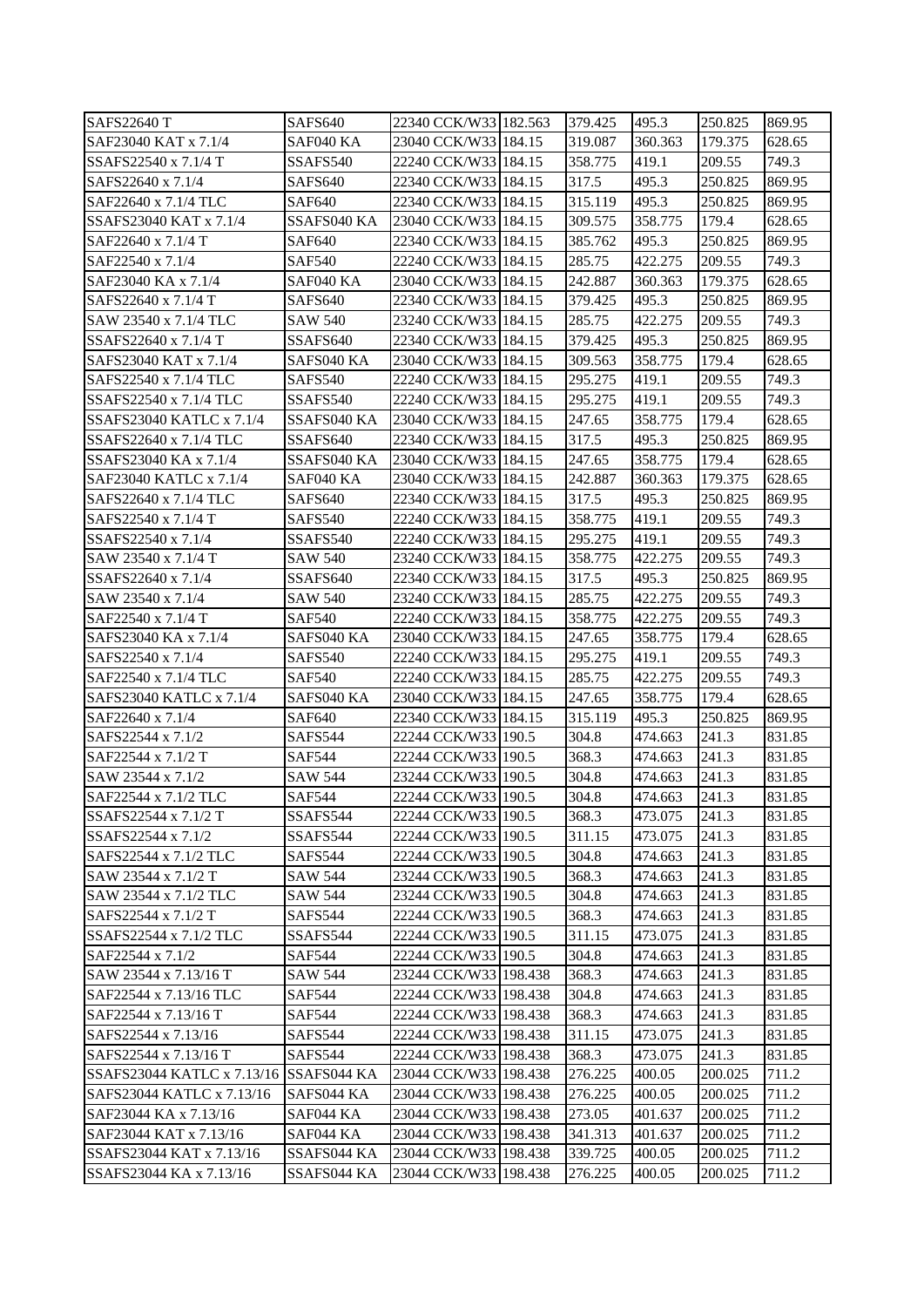| SAF23044 KATLC x 7.13/16                    | SAF044 KA      | 23044 CCK/W33 198.438 | 273.05             | 401.637 | 200.025 | 711.2           |
|---------------------------------------------|----------------|-----------------------|--------------------|---------|---------|-----------------|
| SAFS22544 x 7.13/16 TLC                     | SAFS544        | 22244 CCK/W33 198.438 | 311.15             | 473.075 | 241.3   | 831.85          |
| SSAFS22544 x 7.13/16                        | SSAFS544       | 22244 CCK/W33 198.438 | 311.15             | 473.075 | 241.3   | 831.85          |
| SAW 23544 x 7.13/16                         | SAW 544        | 23244 CCK/W33 198.438 | 304.8              | 474.663 | 241.3   | 831.85          |
| SAFS23044 KA x 7.13/16                      | SAFS044 KA     | 23044 CCK/W33 198.438 | 276.225            | 400.05  | 200.025 | 711.2           |
| SAF22544 x 7.13/16                          | <b>SAF544</b>  | 22244 CCK/W33 198.438 | 304.8              | 474.663 | 241.3   | 831.85          |
| SAW 23544 x 7.13/16 TLC                     | <b>SAW 544</b> | 23244 CCK/W33 198.438 | 304.8              | 474.663 | 241.3   | 831.85          |
| SSAFS22544 x 7.13/16 T                      | SSAFS544       | 22244 CCK/W33 198.438 | 368.3              | 473.075 | 241.3   | 831.85          |
| SAFS23044 KAT x 7.13/16                     | SAFS044 KA     | 23044 CCK/W33 198.438 | 339.725            | 400.05  | 200.025 | 711.2           |
| SSAFS22544 x 7.13/16 TLC                    | SSAFS544       | 22244 CCK/W33 198.438 | 311.15             | 473.075 | 241.3   | 831.85          |
| SSAFS22544 x 7.7/8 T                        | SSAFS544       | 22244 CCK/W33 200.025 | 368.3              | 473.075 | 241.3   | 831.85          |
| SAF22544 x 7.7/8 T                          | <b>SAF544</b>  | 22244 CCK/W33 200.025 | 368.3              | 474.663 | 241.3   | 831.85          |
| SAFS23044 KA x 7.7/8                        | SAFS044 KA     | 23044 CCK/W33 200.025 | 276.225            | 400.05  | 200.025 | 711.2           |
| SAF23044 KA x 7.7/8                         | SAF044 KA      | 23044 CCK/W33 200.025 | 273.05             | 401.637 | 200.025 | 711.2           |
| SAF22544 x 7.7/8                            | <b>SAF544</b>  | 22244 CCK/W33 200.025 | 304.8              | 474.663 | 241.3   | 831.85          |
| SAF23044 KATLC x 7.7/8                      | SAF044 KA      | 23044 CCK/W33 200.025 | 273.05             | 401.637 | 200.025 | 711.2           |
| SSAFS22544 x 7.7/8 TLC                      | SSAFS544       | 22244 CCK/W33 200.025 | 311.15             | 473.075 | 241.3   | 831.85          |
| SSAFS23044 KA x 7.7/8                       | SSAFS044 KA    | 23044 CCK/W33 200.025 | 276.225            | 400.05  | 200.025 | 711.2           |
| SAF23044 KAT x 7.7/8                        | SAF044 KA      | 23044 CCK/W33 200.025 |                    | 401.637 | 200.025 | 711.2           |
| SSAFS23044 KATLC x 7.7/8                    | SSAFS044 KA    |                       | 341.313<br>276.225 | 400.05  | 200.025 | 711.2           |
|                                             |                | 23044 CCK/W33 200.025 |                    |         |         |                 |
| SAFS23044 KAT x 7.7/8                       | SAFS044 KA     | 23044 CCK/W33 200.025 | 339.725            | 400.05  | 200.025 | 711.2           |
| SAW 23544 x 7.7/8 TLC                       | <b>SAW 544</b> | 23244 CCK/W33 200.025 | 304.8              | 474.663 | 241.3   | 831.85          |
| SAFS22544 x 7.7/8 TLC                       | SAFS544        | 22244 CCK/W33 200.025 | 311.15             | 473.075 | 241.3   | 831.85          |
| SAFS23044 KATLC x 7.7/8                     | SAFS044 KA     | 23044 CCK/W33 200.025 | 276.225            | 400.05  | 200.025 | 711.2           |
| SAF22544 x 7.7/8 TLC<br>SAW 23544 x 7.7/8   | <b>SAF544</b>  | 22244 CCK/W33 200.025 | 304.8              | 474.663 | 241.3   | 831.85          |
|                                             | SAW 544        | 23244 CCK/W33 200.025 | 304.8              | 474.663 | 241.3   | 831.85          |
| SAFS22544 x 7.7/8 T                         | SAFS544        | 22244 CCK/W33 200.025 | 368.3              | 473.075 | 241.3   | 831.85          |
| SSAFS23044 KAT x 7.7/8                      | SSAFS044 KA    | 23044 CCK/W33 200.025 | 339.725            | 400.05  | 200.025 | 711.2           |
| SAW 23544 x 7.7/8 T                         | SAW 544        | 23244 CCK/W33 200.025 | 368.3              | 474.663 | 241.3   | 831.85          |
| SAFS22544 x 7.7/8                           | SAFS544        | 22244 CCK/W33 200.025 | 311.15             | 473.075 | 241.3   | 831.85          |
| SSAFS22544 x 7.7/8                          | SSAFS544       | 22244 CCK/W33 200.025 | 311.15             | 473.075 | 241.3   | 831.85<br>711.2 |
| SAF23044 KATLC x 7.15/16                    | SAF044 KA      | 23044 CCK/W33 201.613 | 273.05             | 401.637 | 200.025 |                 |
| SAFS22544 TLC                               | SAFS544        | 22244 CCK/W33 201.613 | 311.15             | 473.075 | 241.3   | 831.85          |
| SSAFS23044 KAT x 7.15/16                    | SSAFS044 KA    | 23044 CCK/W33 201.613 | 339.725            | 400.05  | 200.025 | 711.2           |
| SAF23044 KA x 7.15/16                       | SAF044 KA      | 23044 CCK/W33 201.613 | 273.05             | 401.637 | 200.025 | 711.2           |
| SAFS23044 KA x 7.15/16                      | SAFS044 KA     | 23044 CCK/W33 201.613 | 276.225            | 400.05  | 200.025 | 711.2           |
| SSAFS22544 TLC                              | SSAFS544       | 22244 CCK/W33 201.613 | 311.15             | 473.075 | 241.3   | 831.85          |
| SSAFS23044 KA x 7.15/16                     | SSAFS044 KA    | 23044 CCK/W33 201.613 | 276.225            | 400.05  | 200.025 | 711.2           |
| <b>SAW 23544 TLC</b><br><b>SSAFS22544 T</b> | SAW 544        | 23244 CCK/W33 201.613 | 304.8              | 474.663 | 241.3   | 831.85          |
|                                             | SSAFS544       | 22244 CCK/W33 201.613 | 368.3              | 473.075 | 241.3   | 831.85          |
| <b>SAFS22544 T</b>                          | SAFS544        | 22244 CCK/W33 201.613 | 368.3              | 473.075 | 241.3   | 831.85          |
| <b>SSAFS22544</b>                           | SSAFS544       | 22244 CCK/W33 201.613 | 311.15             | 473.075 | 241.3   | 831.85          |
| SAF22544                                    | SAF544         | 22244 CCK/W33 201.613 | 304.8              | 474.663 | 241.3   | 831.85          |
| SAW 23544                                   | SAW 544        | 23244 CCK/W33 201.613 | 304.8              | 474.663 | 241.3   | 831.85          |
| SAFS23044 KAT x 7.15/16                     | SAFS044 KA     | 23044 CCK/W33 201.613 | 339.725            | 400.05  | 200.025 | 711.2           |
| SAFS22544                                   | SAFS544        | 22244 CCK/W33 201.613 | 311.15             | 473.075 | 241.3   | 831.85          |
| SSAFS23044 KATLC x 7.15/16 SSAFS044 KA      |                | 23044 CCK/W33 201.613 | 276.225            | 400.05  | 200.025 | 711.2           |
| SAF22544 TLC                                | <b>SAF544</b>  | 22244 CCK/W33 201.613 | 304.8              | 474.663 | 241.3   | 831.85          |
| SAFS23044 KATLC x 7.15/16                   | SAFS044 KA     | 23044 CCK/W33 201.613 | 276.225            | 400.05  | 200.025 | 711.2           |
| SAF22544 T                                  | SAF544         | 22244 CCK/W33 201.613 | 368.3              | 474.663 | 241.3   | 831.85          |
| SAW 23544 T                                 | SAW 544        | 23244 CCK/W33 201.613 | 368.3              | 474.663 | 241.3   | 831.85          |
| SAF23044 KAT x 7.15/16                      | SAF044 KA      | 23044 CCK/W33 201.613 | 341.313            | 401.637 | 200.025 | 711.2           |
| SSAFS23044 KA x 8                           | SSAFS044 KA    | 23044 CCK/W33 203.2   | 276.225            | 400.05  | 200.025 | 711.2           |
| SAF23044 KATLC x 8                          | SAF044 KA      | 23044 CCK/W33 203.2   | 273.05             | 401.637 | 200.025 | 711.2           |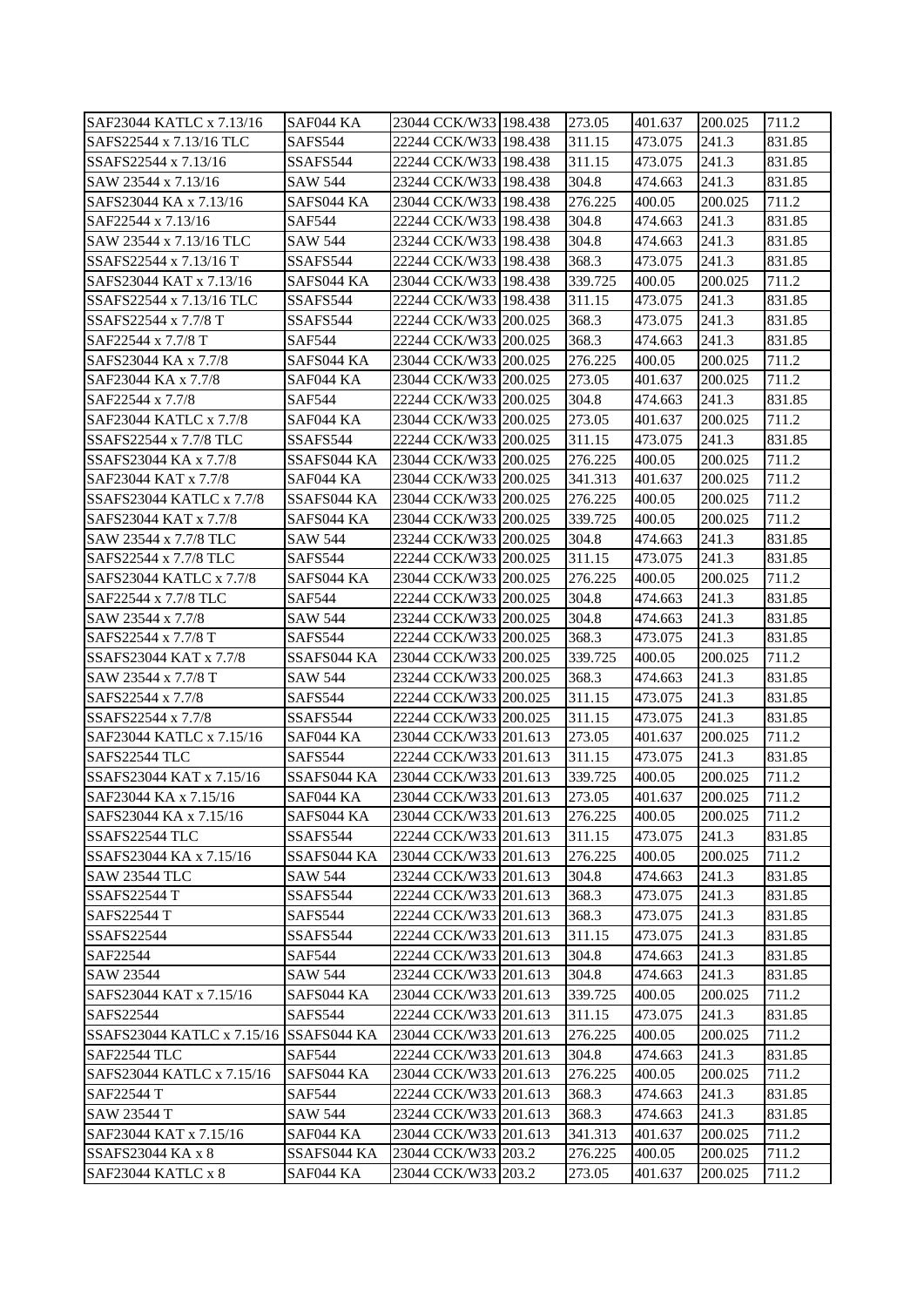| SAFS22544 x 8 TLC                                  | SAFS544                  | 22244 CCK/W33 203.2   | 311.15             | 473.075          | 241.3   | 831.85         |
|----------------------------------------------------|--------------------------|-----------------------|--------------------|------------------|---------|----------------|
| SAW 23544 x 8 T                                    | SAW 544                  | 23244 CCK/W33 203.2   | 368.3              | 474.663          | 241.3   | 831.85         |
| SAFS22544 x 8 T                                    | <b>SAFS544</b>           | 22244 CCK/W33 203.2   | 368.3              | 473.075          | 241.3   | 831.85         |
| SSAFS23044 KATLC x 8                               | SSAFS044 KA              | 23044 CCK/W33 203.2   | 276.225            | 400.05           | 200.025 | 711.2          |
| SAF22544 x 8                                       | <b>SAF544</b>            | 22244 CCK/W33 203.2   | 304.8              | 474.663          | 241.3   | 831.85         |
| SAF23044 KA x 8                                    | SAF044 KA                | 23044 CCK/W33 203.2   | 273.05             | 401.637          | 200.025 | 711.2          |
| SSAFS22544 x 8 T                                   | SSAFS544                 | 22244 CCK/W33 203.2   | 368.3              | 473.075          | 241.3   | 831.85         |
| SAF23044 KAT x 8                                   | SAF044 KA                | 23044 CCK/W33 203.2   | 341.313            | 401.637          | 200.025 | 711.2          |
| SSAFS22544 x 8 TLC                                 | SSAFS544                 | 22244 CCK/W33 203.2   | 311.15             | 473.075          | 241.3   | 831.85         |
| SAW 23544 x 8 TLC                                  | SAW 544                  | 23244 CCK/W33 203.2   | 304.8              | 474.663          | 241.3   | 831.85         |
| SAF22544 x 8 TLC                                   | <b>SAF544</b>            | 22244 CCK/W33 203.2   | 304.8              | 474.663          | 241.3   | 831.85         |
| <b>SSAFS23044 KAT x 8</b>                          | SSAFS044 KA              | 23044 CCK/W33 203.2   | 339.725            | 400.05           | 200.025 | 711.2          |
| SAW 23544 x 8                                      | SAW 544                  | 23244 CCK/W33 203.2   | 304.8              | 474.663          | 241.3   | 831.85         |
| SSAFS22544 x 8                                     | SSAFS544                 | 22244 CCK/W33 203.2   | 311.15             | 473.075          | 241.3   | 831.85         |
| <b>SAFS23044 KAT x 8</b>                           | SAFS044 KA               | 23044 CCK/W33 203.2   | 339.725            | 400.05           | 200.025 | 711.2          |
| SAFS22544 x 8                                      | SAFS544                  | 22244 CCK/W33 203.2   | 311.15             | 473.075          | 241.3   | 831.85         |
| SAFS23044 KATLC x 8                                | SAFS044 KA               | 23044 CCK/W33 203.2   | 276.225            | 400.05           | 200.025 | 711.2          |
| SAFS23044 KA x 8                                   | SAFS044 KA               | 23044 CCK/W33 203.2   | 276.225            | 400.05           | 200.025 | 711.2          |
| SAF22544 x 8 T                                     | <b>SAF544</b>            | 22244 CCK/W33 203.2   | 368.3              | 474.663          | 241.3   | 831.85         |
| SSAFS23048 KAT x 8.7/16                            | SSAFS048 KA              | 23048 CCK/W33 214.313 | 358.775            | 419.1            | 209.55  | 749.3          |
| SAFS23048 KAT x 8.7/16                             | SAFS048 KA               | 23048 CCK/W33 214.313 | 358.775            | 419.1            | 209.55  | 749.3          |
| SAFS23048 KATLC x 8.7/16                           | SAFS048 KA               | 23048 CCK/W33 214.313 | 295.275            | 419.1            | 209.55  | 749.3          |
| SSAFS23048 KATLC x 8.7/16                          | SSAFS048 KA              | 23048 CCK/W33 214.313 | 295.275            | 419.1            | 209.55  | 749.3          |
| SAFS23048 KA x 8.7/16                              | SAFS048 KA               | 23048 CCK/W33 214.313 | 295.275            | 419.1            | 209.55  | 749.3          |
| SSAFS23048 KA x 8.7/16                             | SSAFS048 KA              | 23048 CCK/W33 214.313 | 295.275            | 419.1            | 209.55  | 749.3          |
| SAF23048 KA x 8.7/16                               | SAF048 KA                | 23048 CCK/W33 214.313 | 285.75             | 422.275          | 209.55  | 749.3          |
| SAF23048 KATLC x 8.7/16                            | SAF048 KA                | 23048 CCK/W33 214.313 | 285.75             | 422.275          | 209.55  | 749.3          |
| SAF23048 KAT x 8.7/16                              | SAF048 KA                | 23048 CCK/W33 214.313 | 390.525            | 422.275          | 209.55  | 749.3          |
| SAF23048 KATLC x 8.1/2                             | SAF048 KA                | 23048 CCK/W33 215.9   | 285.75             | 422.275          | 209.55  | 749.3          |
| <b>SSAFS23048 KATLC x 8.1/2</b>                    |                          |                       |                    |                  |         | 749.3          |
| SAF23048 KA x 8.1/2                                | SSAFS048 KA<br>SAF048 KA | 23048 CCK/W33 215.9   | 295.275            | 419.1<br>422.275 | 209.55  | 749.3          |
| SAFS23048 KATLC x 8.1/2                            |                          | 23048 CCK/W33 215.9   | 285.75             | 419.1            | 209.55  |                |
| SAFS23048 KA x 8.1/2                               | SAFS048 KA               | 23048 CCK/W33 215.9   | 295.275<br>295.275 | 419.1            | 209.55  | 749.3<br>749.3 |
| SAF23048 KAT x 8.1/2                               | SAFS048 KA<br>SAF048 KA  | 23048 CCK/W33 215.9   |                    |                  | 209.55  | 749.3          |
| SAFS23048 KAT x 8.1/2                              | SAFS048 KA               | 23048 CCK/W33 215.9   | 390.525            | 422.275<br>419.1 | 209.55  |                |
|                                                    |                          | 23048 CCK/W33 215.9   | 358.775<br>358.775 |                  | 209.55  | 749.3          |
| SSAFS23048 KAT x 8.1/2                             | SSAFS048 KA              | 23048 CCK/W33 215.9   |                    | 419.1            | 209.55  | 749.3          |
| SSAFS23048 KA x 8.1/2                              | SSAFS048 KA              | 23048 CCK/W33 215.9   | 295.275            | 419.1            | 209.55  | 749.3          |
| SAFS23048 KAT x 8.15/16                            | SAFS048 KA               | 23048 CCK/W33 227.012 | 358.775            | 419.1            | 209.55  | 749.3          |
| SAFS23048 KA x 8.15/16                             | SAFS048 KA               | 23048 CCK/W33 227.012 | 295.275            | 419.1            | 209.55  | 749.3          |
| SSAFS23048 KAT x 8.15/16<br>SAF23048 KAT x 8.15/16 | SSAFS048 KA              | 23048 CCK/W33 227.012 | 358.775            | 419.1            | 209.55  | 749.3          |
|                                                    | SAF048 KA                | 23048 CCK/W33 227.012 | 390.525            | 422.275          | 209.55  | 749.3          |
| SAFS23048 KATLC x 8.15/16                          | SAFS048 KA               | 23048 CCK/W33 227.012 | 295.275            | 419.1            | 209.55  | 749.3          |
| SAF23048 KA x 8.15/16                              | SAF048 KA                | 23048 CCK/W33 227.012 | 285.75             | 422.275          | 209.55  | 749.3          |
| SAF23048 KATLC x 8.15/16                           | SAF048 KA                | 23048 CCK/W33 227.012 | 285.75             | 422.275          | 209.55  | 749.3          |
| SSAFS23048 KA x 8.15/16                            | SSAFS048 KA              | 23048 CCK/W33 227.012 | 295.275            | 419.1            | 209.55  | 749.3          |
| SSAFS23048 KATLC x 8.15/16                         | SSAFS048 KA              | 23048 CCK/W33 227.012 | 295.275            | 419.1            | 209.55  | 749.3          |
| SAFS23048 KA x 9                                   | SAFS048 KA               | 23048 CCK/W33 228.6   | 295.275            | 419.1            | 209.55  | 749.3          |
| SAF23048 KA x 9                                    | SAF048 KA                | 23048 CCK/W33 228.6   | 285.75             | 422.275          | 209.55  | 749.3          |
| SAF23048 KAT x 9                                   | SAF048 KA                | 23048 CCK/W33 228.6   | 390.525            | 422.275          | 209.55  | 749.3          |
| SAF23048 KATLC x 9                                 | SAF048 KA                | 23048 CCK/W33 228.6   | 285.75             | 422.275          | 209.55  | 749.3          |
| SSAFS23048 KATLC x 9                               | SSAFS048 KA              | 23048 CCK/W33 228.6   | 295.275            | 419.1            | 209.55  | 749.3          |
| SSAFS23048 KA x 9                                  | SSAFS048 KA              | 23048 CCK/W33 228.6   | 295.275            | 419.1            | 209.55  | 749.3          |
| SAFS23048 KATLC x 9                                | SAFS048 KA               | 23048 CCK/W33 228.6   | 295.275            | 419.1            | 209.55  | 749.3          |
| SSAFS23048 KAT x 9                                 | SSAFS048 KA              | 23048 CCK/W33 228.6   | 358.775            | 419.1            | 209.55  | 749.3          |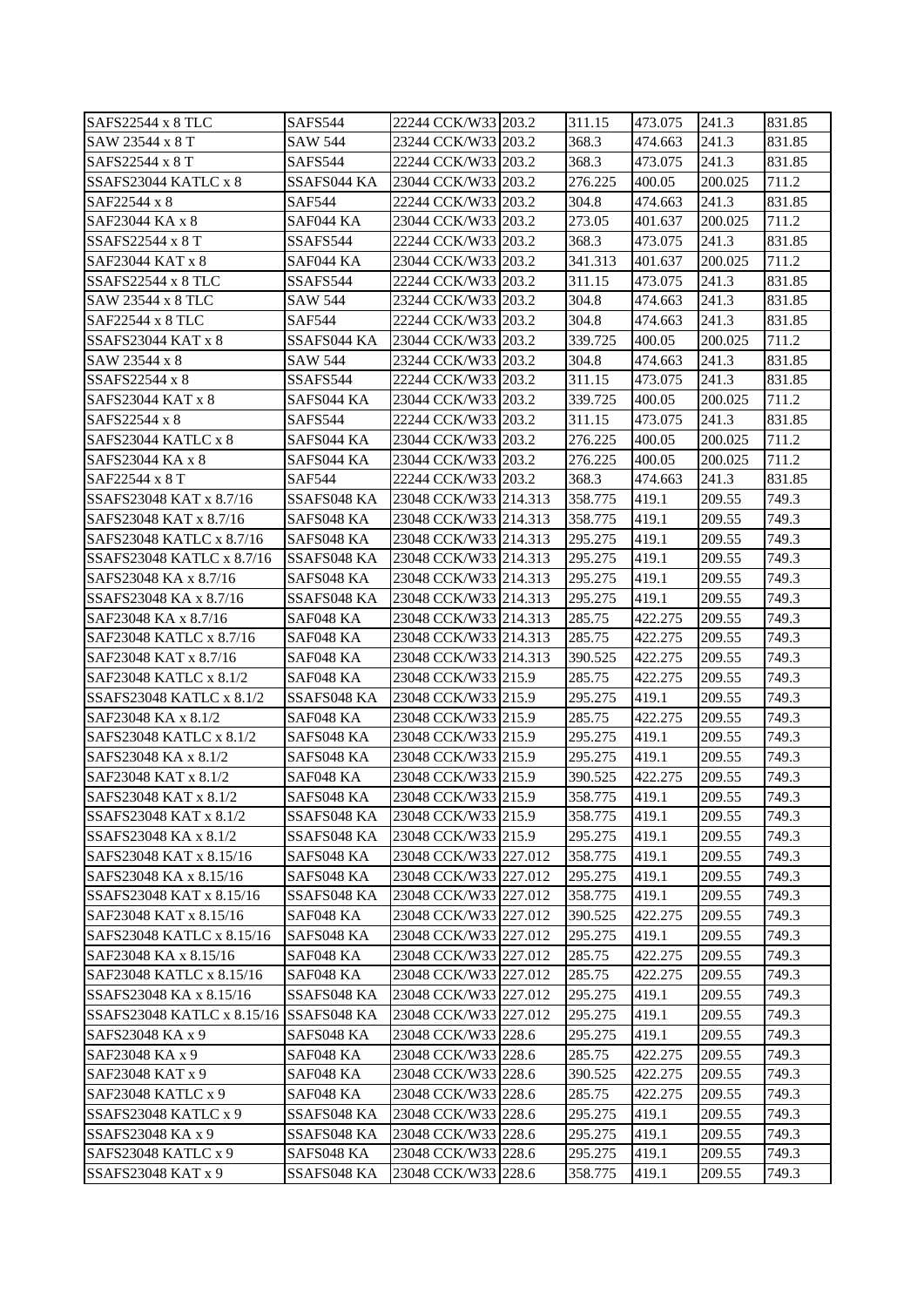| SAFS23048 KAT x 9               | SAFS048 KA  | 23048 CCK/W33 228.6   | 358.775 | 419.1   | 209.55  | 749.3  |
|---------------------------------|-------------|-----------------------|---------|---------|---------|--------|
| SAF23052 KATLC x 9.7/16         | SAF052 KA   | 23052 CCK/W33 239.713 | 304.8   | 474.663 | 241.3   | 831.85 |
| SAFS23052 KATLC x 9.7/16        | SAFS052 KA  | 23052 CCK/W33 239.713 | 311.15  | 473.075 | 241.3   | 831.85 |
| SSAFS23052 KAT x 9.7/16         | SSAFS052 KA | 23052 CCK/W33 239.713 | 368.3   | 473.075 | 241.3   | 831.85 |
| SAFS23052 KA x 9.7/16           | SAFS052 KA  | 23052 CCK/W33 239.713 | 311.15  | 473.075 | 241.3   | 831.85 |
| SSAFS23052 KATLC x 9.7/16       | SSAFS052 KA | 23052 CCK/W33 239.713 | 311.15  | 473.075 | 241.3   | 831.85 |
| SAFS23052 KAT x 9.7/16          | SAFS052 KA  | 23052 CCK/W33 239.713 | 368.3   | 473.075 | 241.3   | 831.85 |
| SAF23052 KA x 9.7/16            | SAF052 KA   | 23052 CCK/W33 239.713 | 304.8   | 474.663 | 241.3   | 831.85 |
| SAF23052 KAT x 9.7/16           | SAF052 KA   | 23052 CCK/W33 239.713 | 409.575 | 474.663 | 241.3   | 831.85 |
| SSAFS23052 KA x 9.7/16          | SSAFS052 KA | 23052 CCK/W33 239.713 | 311.15  | 473.075 | 241.3   | 831.85 |
| SAF23052 KATLC x 9.1/2          | SAF052 KA   | 23052 CCK/W33 241.3   | 304.8   | 474.663 | 241.3   | 831.85 |
| SSAFS23052 KAT x 9.1/2          | SSAFS052 KA | 23052 CCK/W33 241.3   | 368.3   | 473.075 | 241.3   | 831.85 |
| SAF23052 KA x 9.1/2             | SAF052 KA   | 23052 CCK/W33 241.3   | 304.8   | 474.663 | 241.3   | 831.85 |
| SSAFS23052 KATLC x 9.1/2        | SSAFS052 KA | 23052 CCK/W33 241.3   | 311.15  | 473.075 | 241.3   | 831.85 |
| SAFS23052 KAT x 9.1/2           | SAFS052 KA  | 23052 CCK/W33 241.3   | 368.3   | 473.075 | 241.3   | 831.85 |
| SAF23052 KAT x 9.1/2            | SAF052 KA   | 23052 CCK/W33 241.3   | 409.575 | 474.663 | 241.3   | 831.85 |
| SSAFS23052 KA x 9.1/2           | SSAFS052 KA | 23052 CCK/W33 241.3   | 311.15  | 473.075 | 241.3   | 831.85 |
| SAFS23052 KATLC x 9.1/2         | SAFS052 KA  | 23052 CCK/W33 241.3   | 311.15  | 473.075 | 241.3   | 831.85 |
| SAFS23052 KA x 9.1/2            | SAFS052 KA  | 23052 CCK/W33 241.3   | 311.15  | 473.075 | 241.3   | 831.85 |
| SAFS23056 KAT x 9.15/16         | <b>KAUB</b> | 23056 CCK/W33 252.412 | 379.413 | 495.3   | 250.825 | 869.95 |
| SAFS23056 KATLC x 9.15/16       | <b>KAUB</b> | 23056 CCK/W33 252.412 | 315.119 | 495.3   | 250.825 | 869.95 |
| SAF23056 KATLC x 9.15/16        | SAF056 KAUB | 23056 CCK/W33 252.412 | 315.119 | 495.3   |         | 869.95 |
|                                 |             |                       |         |         | 250.825 |        |
|                                 | SSAFS056    |                       |         |         |         |        |
| SSAFS23056 KATLC x 9.15/16 KAUB |             | 23056 CCK/W33 252.412 | 315.119 | 495.3   | 250.825 | 869.95 |
|                                 | SSAFS056    |                       |         |         |         |        |
| SSAFS23056 KAT x 9.15/16        | <b>KAUB</b> | 23056 CCK/W33 252.412 | 379.425 | 495.3   | 250.825 | 869.95 |
| SAFS23056 KA x 9.15/16          | <b>KAUB</b> | 23056 CCK/W33 252.412 | 315.119 | 495.3   | 250.825 | 869.95 |
| SAF23056 KAT x 9.15/16          | SAF056 KAUB | 23056 CCK/W33 252.412 | 419.1   | 495.3   | 250.825 | 869.95 |
| SAF23056 KA x 9.15/16           | SAF056 KAUB | 23056 CCK/W33 252.412 | 315.119 | 495.3   | 250.825 | 869.95 |
|                                 | SSAFS056    |                       |         |         |         |        |
| SSAFS23056 KA x 9.15/16         | KAUB        | 23056 CCK/W33 252.412 | 317.5   | 495.3   | 250.825 | 869.95 |
| SAFS23056 KAT x 10              | <b>KAUB</b> | 23056 CCK/W33 254     | 379.413 | 495.3   | 250.825 | 869.95 |
| SAF23056 KA x 10                | SAF056 KAUB | 23056 CCK/W33 254     | 315.119 | 495.3   | 250.825 | 869.95 |
| SAFS23056 KATLC x 10            | <b>KAUB</b> | 23056 CCK/W33 254     | 315.119 | 495.3   | 250.825 | 869.95 |
| <b>SAF23056 KATLC x 10</b>      | SAF056 KAUB | 23056 CCK/W33 254     | 315.119 | 495.3   | 250.825 | 869.95 |
|                                 | SSAFS056    |                       |         |         |         |        |
| SSAFS23056 KA x 10              | <b>KAUB</b> | 23056 CCK/W33 254     | 317.5   | 495.3   | 250.825 | 869.95 |
| SAF23056 KAT x 10               | SAF056 KAUB | 23056 CCK/W33 254     | 419.1   | 495.3   | 250.825 | 869.95 |
|                                 | SSAFS056    |                       |         |         |         |        |
| <b>SSAFS23056 KAT x 10</b>      | <b>KAUB</b> | 23056 CCK/W33 254     | 379.425 | 495.3   | 250.825 | 869.95 |
|                                 | SSAFS056    |                       |         |         |         |        |
| SSAFS23056 KATLC x 10           | <b>KAUB</b> | 23056 CCK/W33 254     | 315.119 | 495.3   | 250.825 | 869.95 |
| SAFS23056 KA x 10               | <b>KAUB</b> | 23056 CCK/W33 254     | 315.119 | 495.3   | 250.825 | 869.95 |
|                                 | SAFS056     |                       |         |         |         |        |
| SAFS23056 KATLC x 10.7/16       | <b>KAUA</b> | 23056 CCK/W33 265.113 | 317.5   | 495.3   | 250.825 | 869.95 |
|                                 | SAFS056     |                       |         |         |         |        |
| SAFS23056 KAT x 10.7/16         | KAUA        | 23056 CCK/W33 265.113 | 379.413 | 495.3   | 250.825 | 869.95 |
| SAF23056 KA x 10.7/16           | SAF056 KAUA | 23056 CCK/W33 265.113 | 315.119 | 495.3   | 250.825 | 869.95 |
|                                 | SSAFS056    |                       |         |         |         |        |
| SSAFS23056 KAT x 10.7/16        | <b>KAUA</b> | 23056 CCK/W33 265.113 | 379.425 | 495.3   | 250.825 | 869.95 |
|                                 | SSAFS056    |                       |         |         |         |        |
| SSAFS23056 KATLC x 10.7/16      | <b>KAUA</b> | 23056 CCK/W33 265.113 | 317.5   | 495.3   | 250.825 | 869.95 |
|                                 | SSAFS056    |                       |         |         |         |        |
| SSAFS23056 KA x 10.7/16         | KAUA        | 23056 CCK/W33 265.113 | 317.5   | 495.3   | 250.825 | 869.95 |
|                                 |             |                       |         |         |         |        |